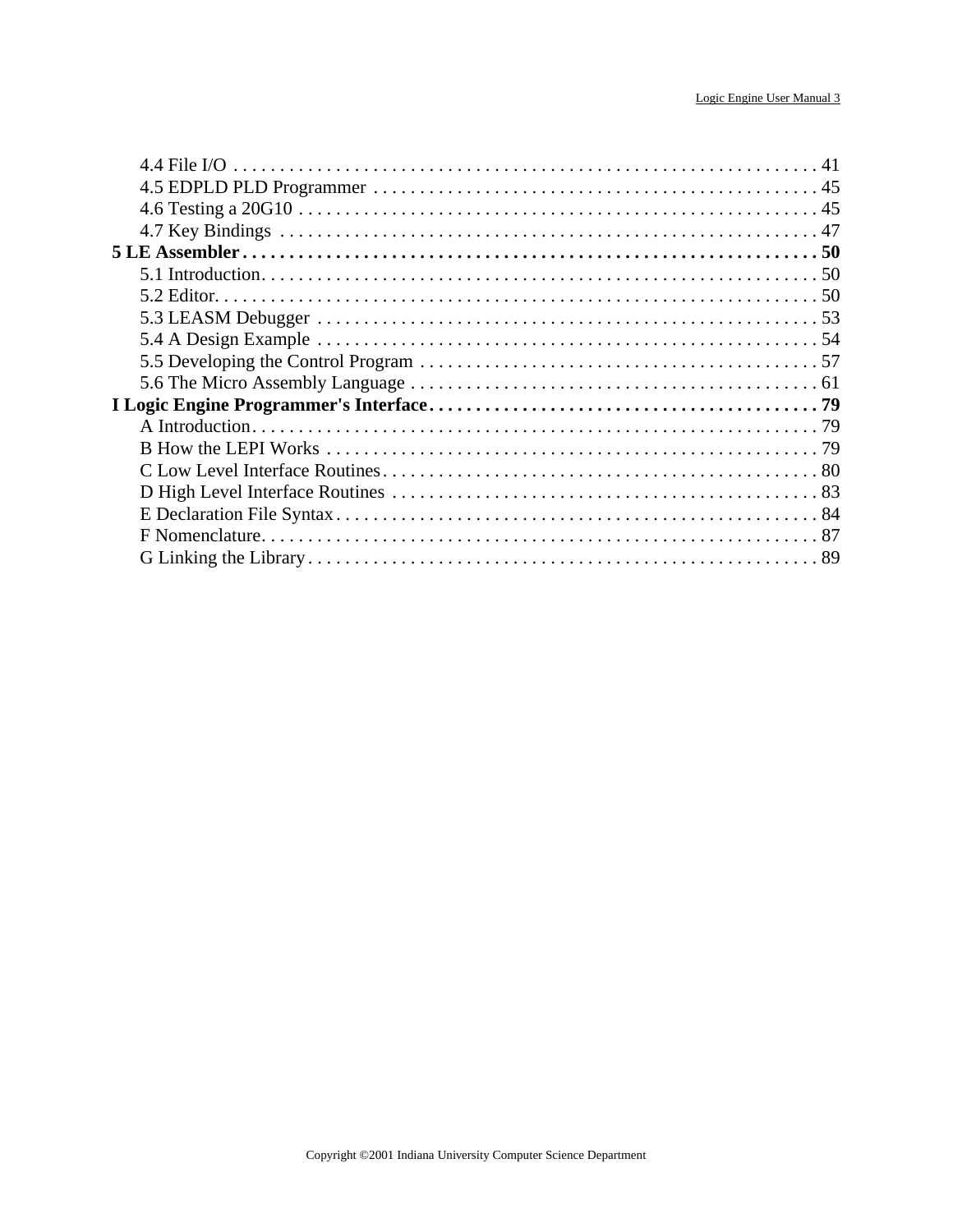# <span id="page-3-0"></span>1. Introduction

The Logic Engine consists of the Logic Engine Board and a set of software tools providing an interface to the board. This manual describes the use of the software tools. A description of the Logic Engine Board can be found in the Logic Engine Board Technical Reference Manual.

The Logic Engine Tool Set consists of four software tools, a library of routines which allow for the development of custom tools and an environment in which to run them. We have found this set of tools to be extremely useful in our senior level digital design course. Some of these tools were designed with the course explicitly in mind, while others were designed as general purpose tools. Below is a brief description of each tool:

- LE Panel: The LE Panel tool is used to display information from the LE board on the PC screen and to send information from the PC keyboard to the LE board. It is in effect a virtual display which serves the same purpose as the lights, switches, and push buttons on the LE board, but which offers a more powerful interface. Signals wired to the lights, switches and push buttons of the LE board can be grouped and displayed in a number of formats. Signals wired from the switches and push buttons can be controlled from the PC.
- LE Asmb: The LE Asmb Tool is a microcode development system. It consists of a text editor, microcode assembler, downloader, and debugger, all in a unified environment. Features include:
	- a source level debugger with single stepping and breakpoints.
	- an emacs-like editor.
	- viewing of object code.
	- a rich micro-assembly language.
- ED PLD: The ED PLD Tool is a PLD fuse map editor for use with the PLD burner on the Logic Engine Board. ED PLD also has the capability to read, burn, verify, and test PLDs. ED PLD supports only the PLD20G10 at this time.
- LE Term: LE Term is a simple terminal emulator for use with designs that require serial I/  $\Omega$ .
- LE PI: The LE PI is a library of routines for use with the Microsoft  $C^a$  complier. With this library, users can develop specialized tools for use with their designs.

a.Microsoft C® is a trademark of Microsoft Corporation.

All the tools, with the exception of the LE PI, were written to run in the DESO view<sup>1</sup> environment.

<sup>1.</sup> DESQview is a trademark of Quarterdeck Office Systems.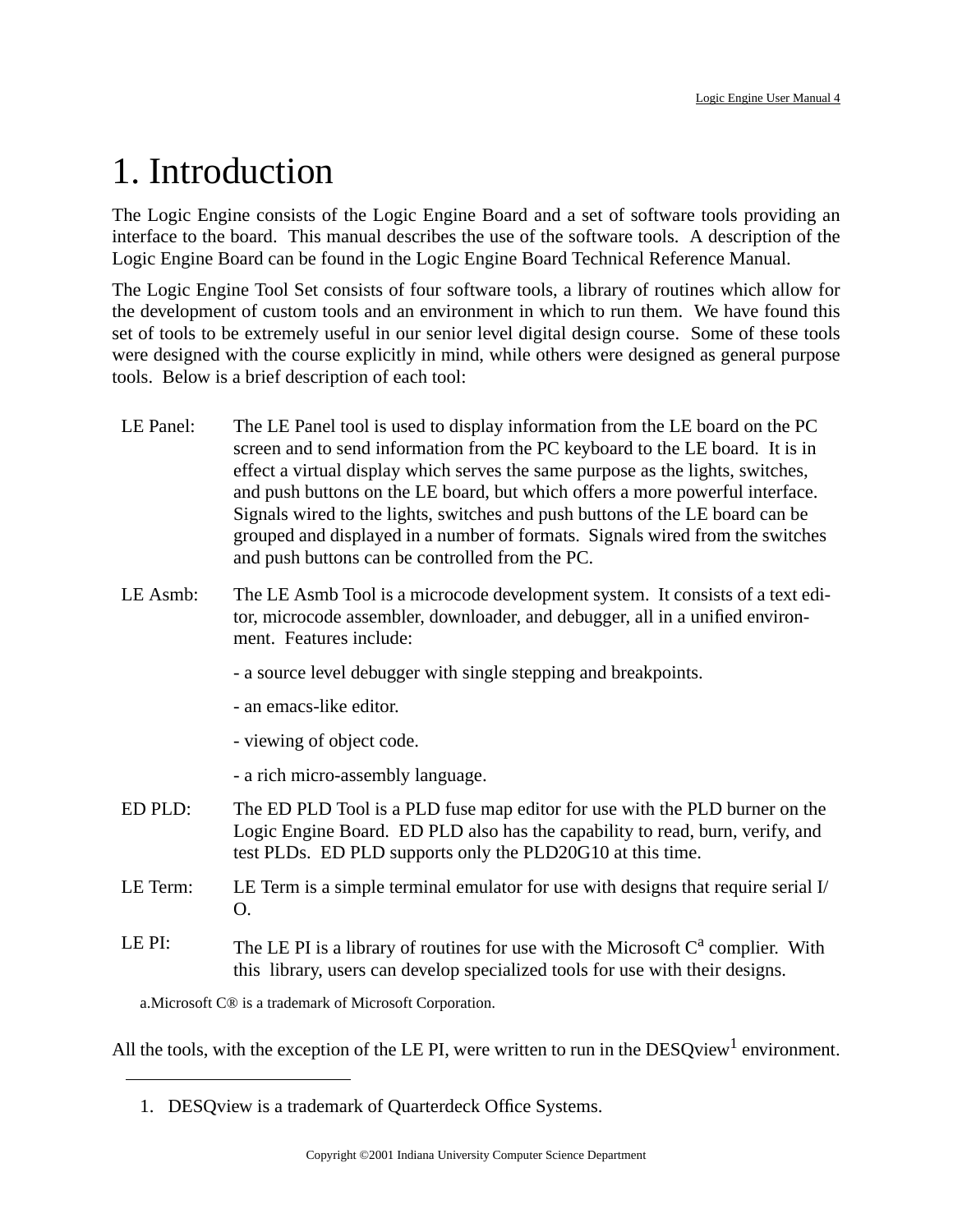They will not run unless DESQview is installed and running. The DESQview environment offers three major features utilized by the Logic Engine tool set: the ability to switch between applications, a standard way of dealing with windows and fields, and the ability to multitask.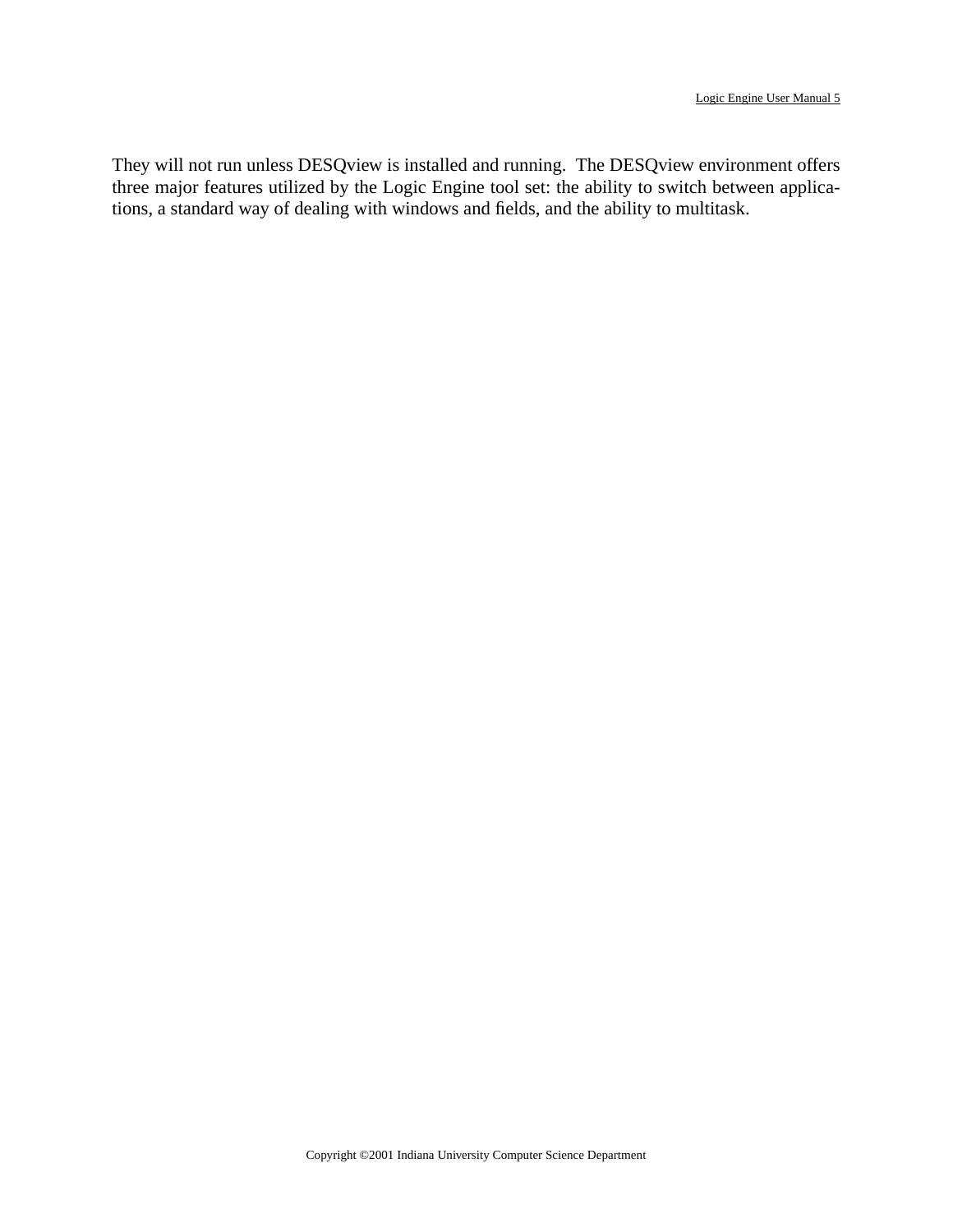# <span id="page-5-0"></span>2. Installation

# <span id="page-5-1"></span>2.1. Introduction

There are two ways in which the Logic Engine software can be installed. The basic method, in which only the Logic Engine Tool set is available from within DESQview or the advanced method, in which the Logic Engine Tool set is available along with other applications that have been set up for use with DESQview. If you are not currently using DESQview, it is recommended that the basic method be used. Later, when the full power of DESQview is desired, the Logic Engine software can be reinstalled using the advanced method. If you are currently using DESQview or wish to use all the power of DESQview immediately, use the advanced method of installation. If you wish to use only the LE PI tool to develop your own tools, you will not need to install DESQview or the Logic Engine software at all. See section 2.6 for the procedure to install only the LE PI tool.

### <span id="page-5-2"></span>2.2. Before Installation.

In order for the LE software tool set to run properly, your system should meet the following requirements:

#### **IBM Personal Computer or 100% compatibles**

(386 class machine recommended)

#### **640K Memory minimum**

(1M to 4M recommended)

#### **1 Floppy drive, 1 Hard drive with 1M available**

#### **Monochrome or Color monitor**

(VGA Color monitor recommended)

#### **Mouse**

(Optional but highly recommended)

#### **PC-DOS 2.0-3.3 or MS-DOS 2.0-3.3**

#### **DESQview version 2.01 or greater**

#### **All DESQview requirements**

(see the DESQview manual)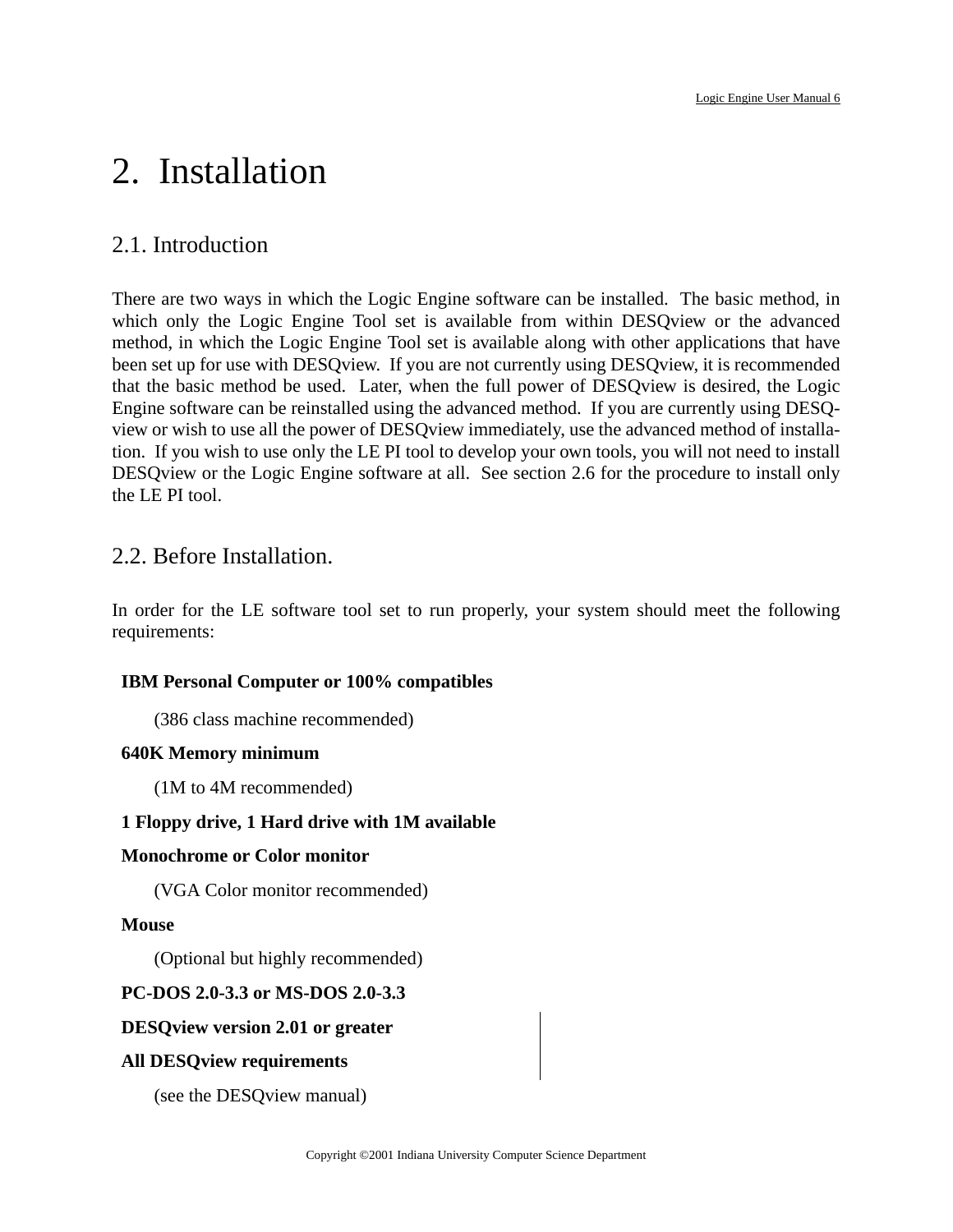DESQview must be installed before any of the software tools can be used (with the exception of the LE PI tool.) To install DESQview, see the DESQview manual.

### <span id="page-6-0"></span>2.3. Basic Installation

Place the diskette labeled **INSTALL** in floppy drive **A** (other floppy drives can be used, simply use the appropriate drive letter instead of **A**)

Type **A:** and press ↵

Type **TYPE README** and press ↵for any last minute instructions or modifications to the manual

Type **INSTALL <dv> <le>** and press ↵,where:

- **<dv>** is the location where DESQview has been installed
- **<le>** is the location where the LE software tools are to be installed
- $-$  e.g. **INSTALL C:**\DV C:\LE  $\rightarrow$

If an error occurs during the installation, an appropriate error message will be displayed. After an error, installation can be continued by correcting the problem and restarting the installation.

During installation, messages will be displayed indicating the progress of the installation. When installation is complete, a message will be displayed indicating so. At this point the Logic Engine software is ready to run as described in section 2.5.

## <span id="page-6-1"></span>2.4. Advanced Installation

The advanced installation procedure will install the following programs into the DESQview Open Window menu with the key stokes listed below:

| Program Name    | Key Stroke used to Open<br>Program |
|-----------------|------------------------------------|
| <b>LE</b> Panel | PА                                 |
| <b>LE ASMB</b>  | LE                                 |
| <b>ED PLD</b>   | ED                                 |
| <b>TERM</b>     | TR                                 |

If any of these key strokes interfere with a program that is already installed in DESQview, the advanced installation script (**ADVANCE.BAT**) can be edited to make the appropriate changes.

Performing the advanced installation procedure will create several new files in the DESQview directory and modify the file **DESQVIEW.DVO**. The old version of the file **DESQVIEW.DVO** will be stored in the file **DESQVIEW.OLD**.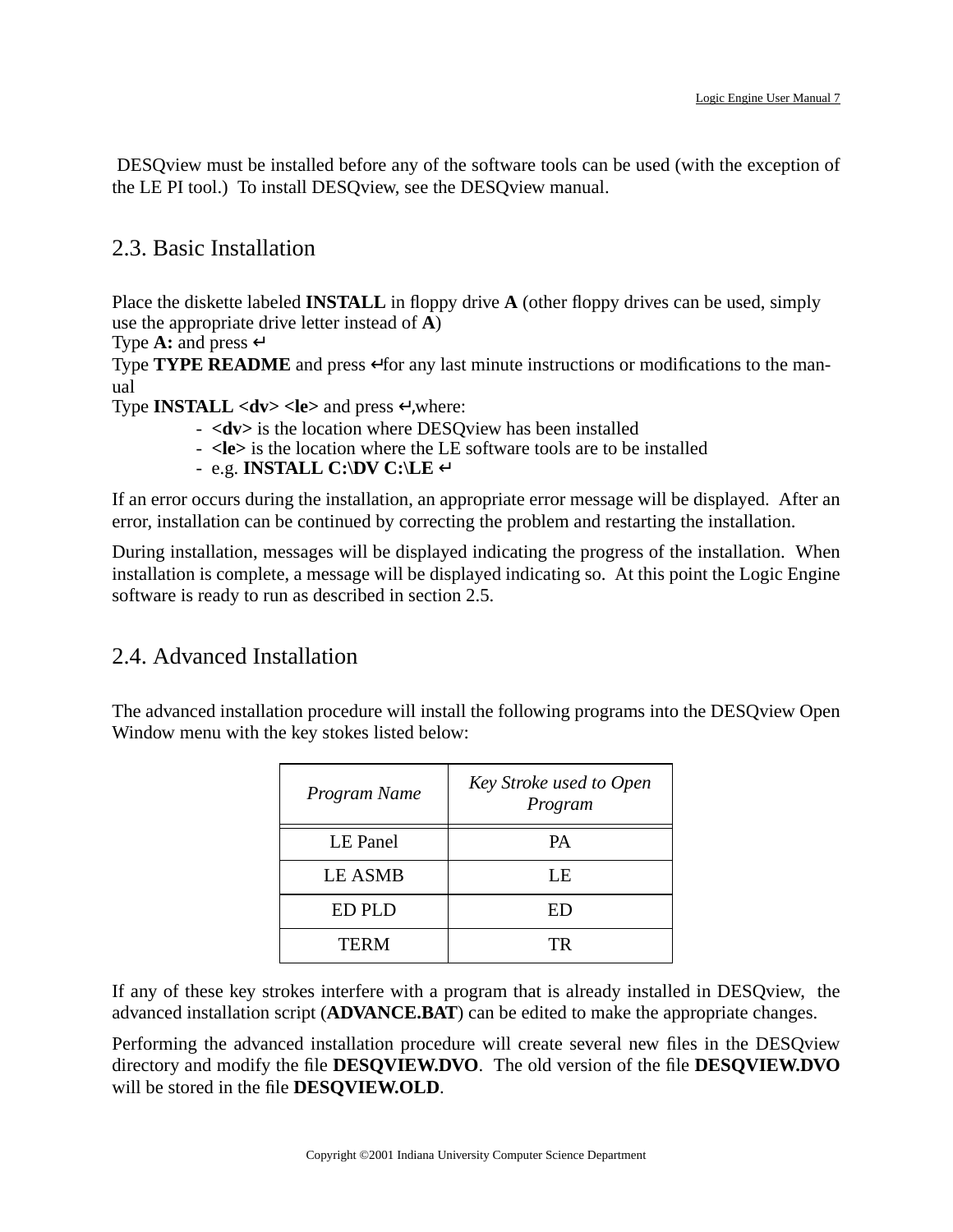The advanced installation procedure is as follows: •Place the diskette labeled **INSTALL** in floppy drive **A** (other floppy drives can be used, simply use the appropriate drive letter instead of **A**) •Follow the procedure for the basic installation (if this has not already been done) •Type **ADVANCE <dv> <le>** and press ↵,where: **<dv>** is the location where DESQview has been installed **<le>** is the location where the LE software tools have been installed e.g. **ADVANCE C:\DV C:\LE** ↵ During the advanced installation, messages will be displayed indicating the progress of the instal-

lation. If there is a conflict between one of the programs being installed and another program already installed, an error message will be displayed indicating that the program was not installed and installation will proceed with the next program. Once the advanced installation is complete, the programs will be available from the DESQview Open Window menu the next time DESQview is started.

## <span id="page-7-0"></span>2.5. Starting Up the Logic Engine Software

After installing the Logic Engine Software, you should do the following: Add **<le>/bin** to the **PATH** environmental variable in autoexec.bat Add **set LE=<le>** to autoexec.bat,where: **<le>** is the location of the installed Logic Engine Software Reboot

If the Logic Engine software was installed using only the basic method, you will be using the Logic Engine Menu to start up the Logic Engine tools. To start the Logic Engine Menu:

Type **LE** ↵This will start up DESQview and bring up a menu as illustrated in Fig. 1. DESQview should not be running before the Logic Engine Menu is started. The menu has five selections, one for each of the Logic Engine tools and one for DOS. To start up one of these programs, select it in one of three ways.

| $MENU^{\sim}$               |                 | قح. |
|-----------------------------|-----------------|-----|
| ŧ                           |                 | ŧ   |
| #LE Panel                   | PA <sub>‡</sub> |     |
| ‡LE Asmb                    | LE‡             |     |
| #EDPld                      | ED‡             |     |
| ‡Term                       | TR‡             |     |
| ‡DOS                        | DO <sub>‡</sub> |     |
| $\sim$ $\sim$ $\sim$ $\sim$ |                 |     |

Type the two letters on the right side of the selection.

eg. Type **PA** to select the **LE Panel Tool**.

Use the cursor keys to highlight the selection then press the Space Bar or Enter Key.

Use the mouse to highlight the selection then press the left mouse button.

If the Logic Engine menu is ever obscured by other windows, it can be raised by moving the mouse to a spot on the screen which is not occupied by a window and pressing the left mouse but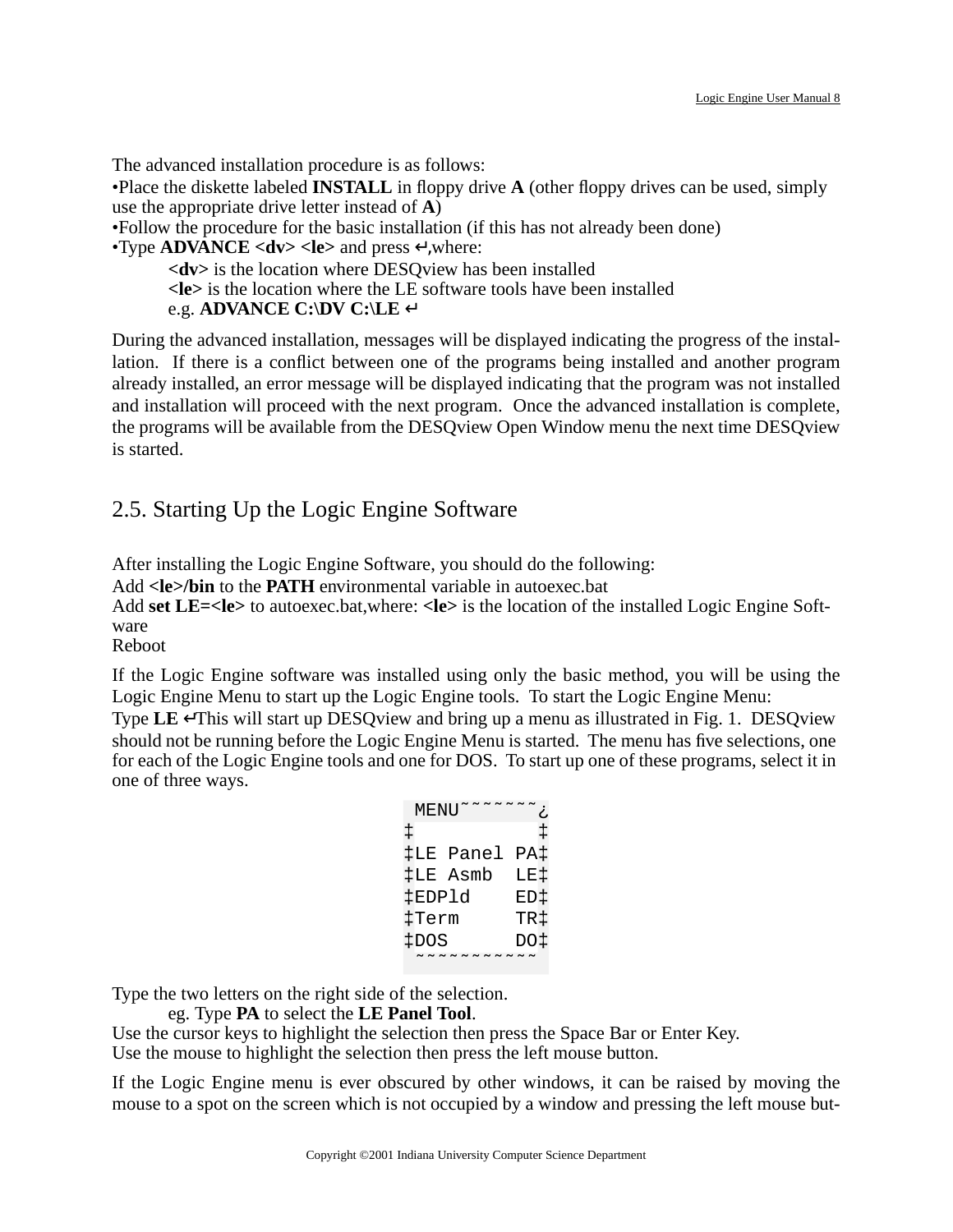ton.

If the Logic Engine software was installed using the advanced method, any of the Logic Engine Tools can be started from the DESQview Open Window menu. See the DESQview manual for details about starting programs from the Open Window menu.

## <span id="page-8-0"></span>2.6. Installing Only the LE PI Library

If you desire to use only the LE PI library, it is possible to avoid installing DESQview and the Logic Engine software. To be able to link your own programs to the LE PI library you need two files off of the **INSTALL** diskette

#### **\bin\lelib.lib**

#### **\include\lelib.h**

These can be copied to a convenient location on your hard disk. See Chapter 8 for details about using these files.

## <span id="page-8-1"></span>2.7. Installing the LE Board

In order to operate the LE Board in a stand-alone fashion (no host PC), the power supply must be connected to the LE Board (see below) and plugged in and turned on. In order to operate the LE Board with the host PC, the parallel connector must also be connected to the host (see below.) Fig. 2 illustrates these connections.

There are three connectors located on the right side of the LE Board (board oriented with switches face up and forward.) These connectors are, starting closest to the right most button and moving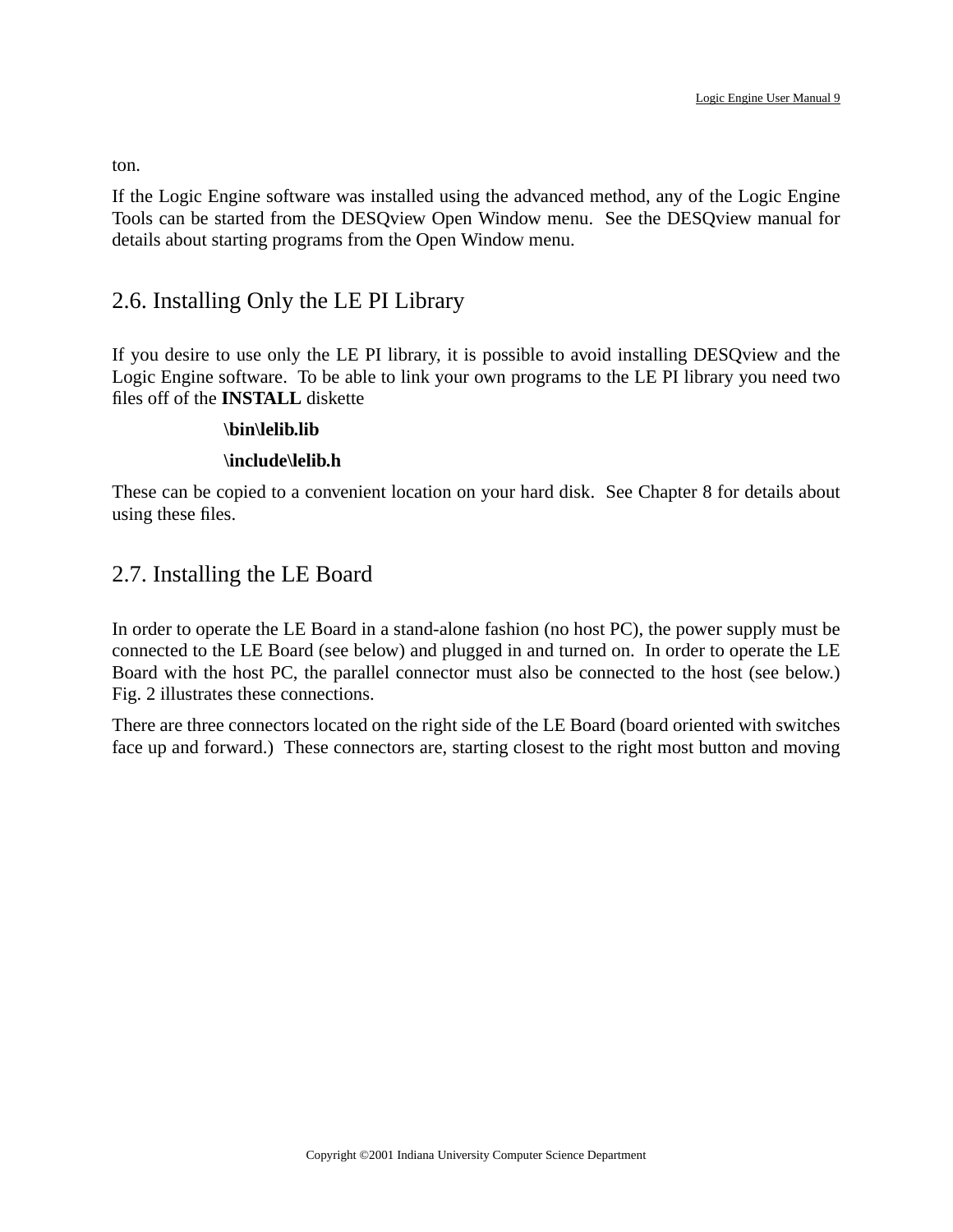#### away:

#### *Parallel Connector:*

This is a male DB25 (25 pin) connector. It is connected to the host PC's parallel port (usually a female DB25 connector) via a male DB25/female DB25 parallel cable. This port is used for communication between the host PC and the LE Board. If any of the LE software is used to communicate with the LE Board, this connection must be made.

#### *Power Connector:*

This is a 5 conductor, unisex, color coded connector. It is connected to the power supply with an identical connector supplied with the power supply. This connection provides  $+5V$ , ground,  $-12V$ ,  $+12V$  and 'power good' signals to the LE Board. The connection is made so that like colors of each connector match up. This connection must be made in order to use the LE Board.

#### *Serial Connector:*

This is a female DB9 connector. It is connected to the host PC's serial port (usually a male DB25 connector, sometimes a male DB9 connector) via a female DB9/male DB25(DB9) serial cable. This undedicated port is used to provide a serial port between the LE Board and the host PC. It is strictly for the designers use and is not used by any of the LE software.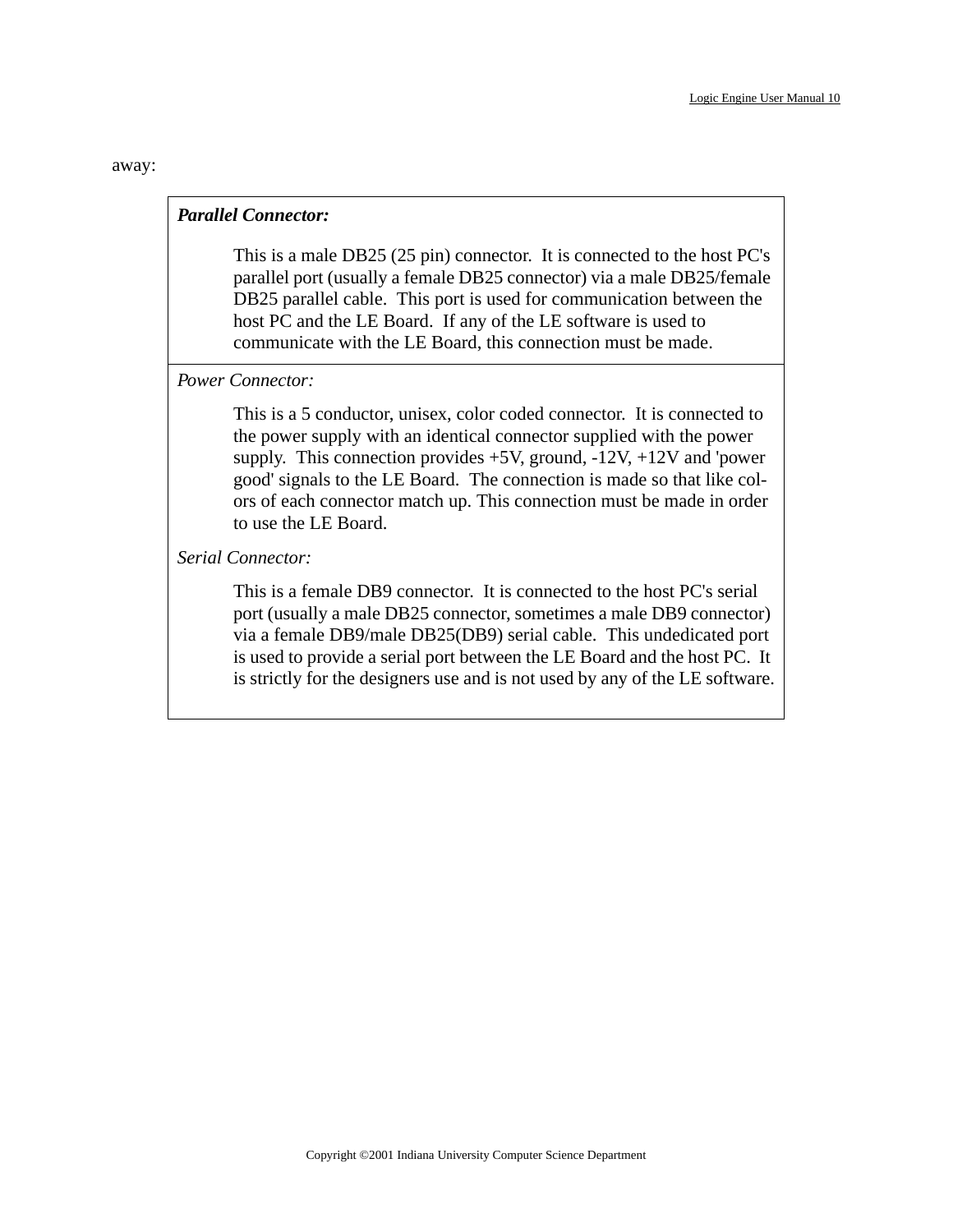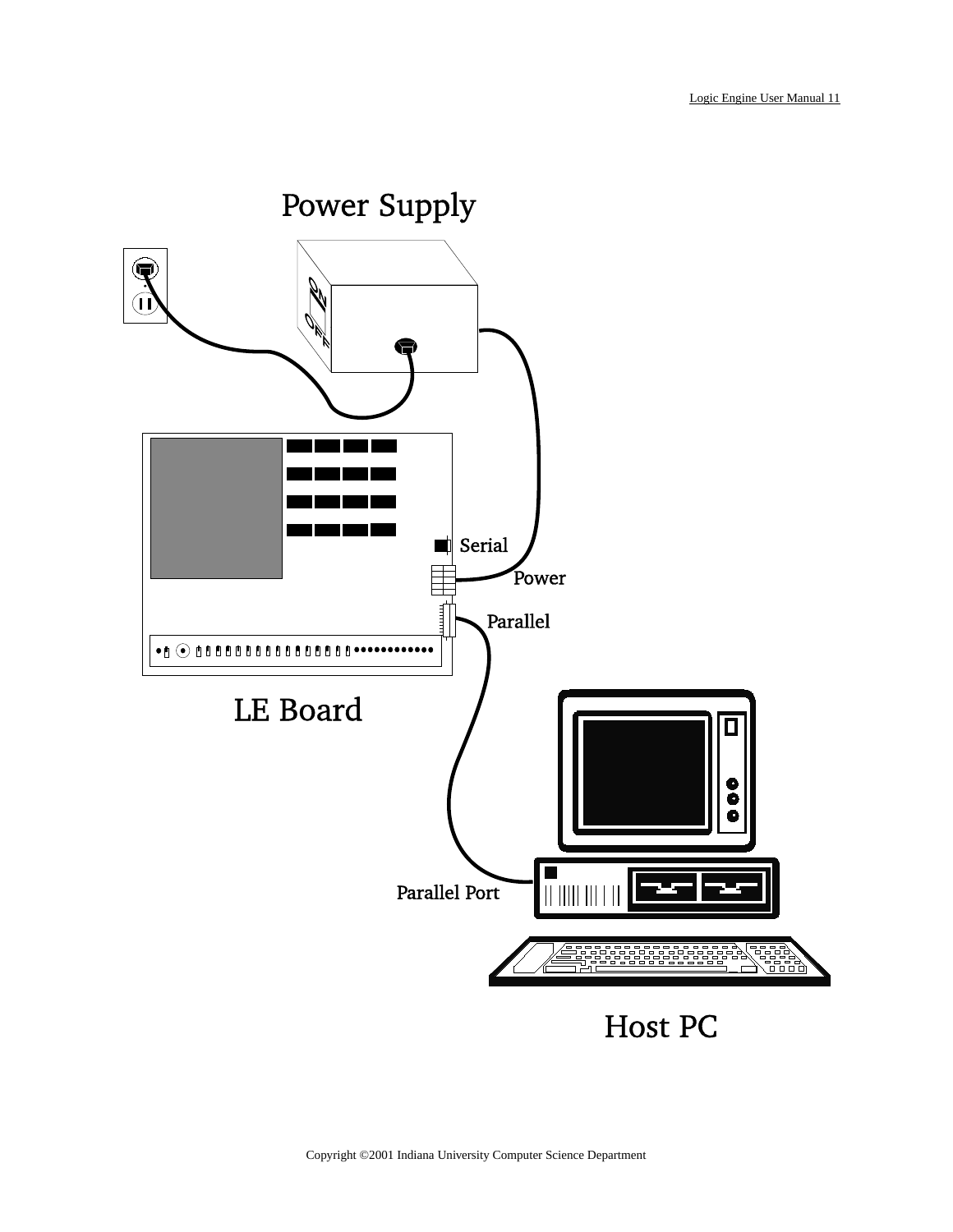# <span id="page-11-0"></span>3. Using the Logic Engine Board

## <span id="page-11-1"></span>3.1. Introduction

The Logic Engine Board has several features which aid in the testing and prototyping of chips and systems. The main features are: a general purpose prototyping area, a system clock, 32 switch and button inputs, 128 LED's for display of outputs, a micro-sequencer with 40 command bits, and a serial port. The following sections describe how to use these features.

## <span id="page-11-2"></span>3.2. Tie Points

Fig. 1 illustrates the Logic Engine board with all the user tie points highlighted and labeled. Figs. 2-4 are more detailed drawings of the board. The tie points are wire-wrap pins that can be used by simply wiring from the user design in the prototype area to the tie point. Table 1 below, lists and describes all the tie points on the board.

### <span id="page-11-3"></span>3.3. Clock

The clock supplied on the board is a variable rate clock with three selectable modes of operation. Each mode can be selected using the three position toggle switch located in the lower left corner of the board. The three positions are down: fast clock rate, up: slow clock rate, and middle: manual clock. The modes are also indicated by the lights above the switch: green: fast clock rate, yellow: slow clock rate and red: manual clock. The exact range of rates of the fast and slow mode can be selected by wiring from tie points C1 (fast) and C2 (slow) to one of the clock divisor tie points. This should already be set to some default configuration. In these two modes, the frequency can be adjusted with the clock pot. To increase the frequency, turn the pot clockwise, to decrease, turn it counter clockwise. When the clock is in manual mode, it is controlled by the push button in the lower left corner of the board. When the button is depressed, the clock is high, when released, the clock is low.

There are six tie points (U0 - U5) on the board for access to the user clock. They are all generated from the same signal run through separate buffers.

## <span id="page-11-4"></span>3.4. Switches and Buttons

There are 16 switch tie points (S0 - S15) and 16 button tie points (B0 - B15) on the Logic Engine board. All of the switches and 12 of the buttons can be controlled in manual mode from the switches and buttons across the front of the board. The 16 switches on the board starting on the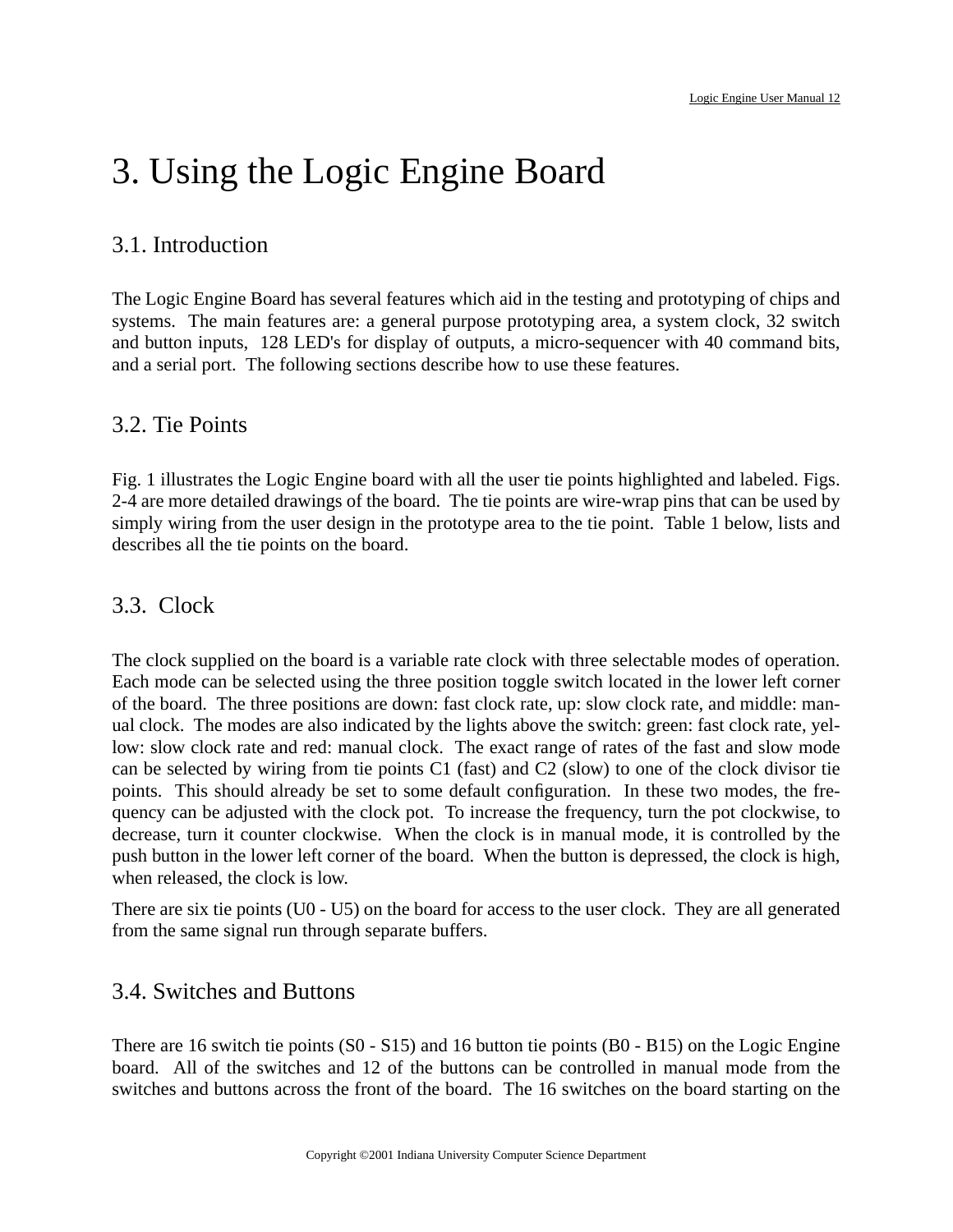| Function           | <b>Tie Points</b>           | Input<br>Output | Illustrated<br>in Figure: | Description            |
|--------------------|-----------------------------|-----------------|---------------------------|------------------------|
| Clock              | $D0-D23$                    | Output          | Fig. 2                    | Clock Divisor:         |
|                    | $C1-C2$                     | Input           | Fig. 2                    | Clock Selector:        |
|                    | $U0-U5$                     | Output          | Fig. 2                    | <b>User Clock:</b>     |
| Switches           | $S0-S15$                    | Output          | Fig. 2                    | Switch Outputs:        |
| <b>Buttons</b>     | <b>B0-B15</b>               | Output          | Fig. 3                    | <b>Button Outputs:</b> |
| LED's              | L0-L127                     | Input           | Fig. 4                    | LED Inputs:            |
| Micro-             | P0-P39                      | Output          | Fig. 4                    | Pipeline Outputs:      |
| sequencer          | PE.L                        | Input           | Fig. 4                    | Pipeline Enable:       |
|                    | MAP <sub>0</sub> -<br>MAP11 | Input           | Fig. 4                    | Jump Map Inputs:       |
|                    | <b>JMAP.L</b>               | Output          | Fig. 4                    | Jump Map Enable:       |
|                    | CC.L                        | Input           | Fig. 4                    | <b>Condition Code:</b> |
| <b>Serial Port</b> | <b>DTR</b>                  | Input           | Fig. 4                    |                        |
|                    | TD                          | Input           | Fig. 4                    |                        |
|                    | <b>RTS</b>                  | Input           | Fig. 4                    |                        |
|                    | <b>RD</b>                   | Output          | Fig. 4                    |                        |
|                    | CD                          | Output          | Fig. 4                    |                        |
|                    | <b>DSR</b>                  | Output          | Fig. 4                    |                        |
|                    | <b>CTS</b>                  | Output          | Fig. 4                    |                        |
|                    |                             |                 |                           |                        |

**Table 1: Tie Points**

right, are connected to tie points S0 - S15. The 12 buttons on the board starting on the right, are connected to tie points B0 - B5 and B8 - B13. In manual mode, when a switch is positioned toward the front of the board, the value on the correspoding tie point is low (0V). When positioned away from the front of the board, the value is high (5V). In manual mode, when a button is in the up position, the value on the correspoding tie point is low  $(0V)$ . When in the down position, the value is high (5V).

When in host mode, all 32 of the switch and button tie points can be controlled from the host computer. In this case the switches and buttons on the board are disconnected from the tie points and have no effect on these signals. Refer to the proper chapter for information on how each software tool can control the switches and buttons.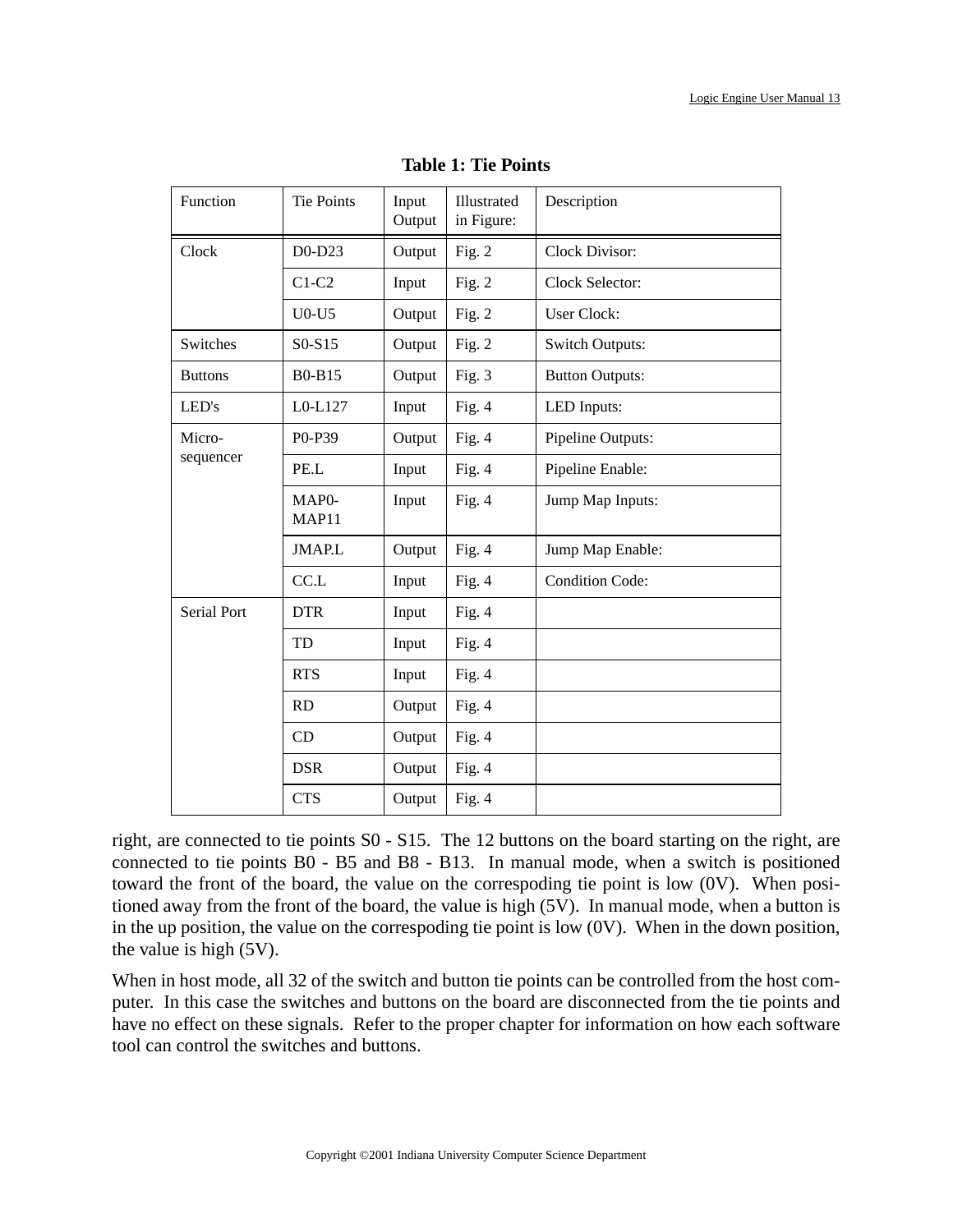# <span id="page-13-0"></span>3.5. LEDs

There are 128 LED's that can be used to display signals. They are used by wire wrapping the signal to be displayed to one of the LED tie points (L0 - L128). The values of the LED's and hence the value of any signal wired to an LED can be read by software when in host mode. Refer to the proper chapter for information on how each software tool can control the switches and buttons.

#### F. Microsequencer

## <span id="page-13-1"></span>3.7. Serial Port

## <span id="page-13-2"></span>3.8. Placing Sockets in the Prototype Area

The prototype area has a power grid on each side. The top side has a grid of 5V. And the bottom side has a grid of 0V. To place a socket in the prototype area, insert the socket, and make a solder bridge from the Vcc pin to the grid on the top side and make a solder bridge from the GND pin to the grid on the bottom side. Alternatively, you can use stake pins. Solder these to the top and bottom grids and wire wrap from these to the socket.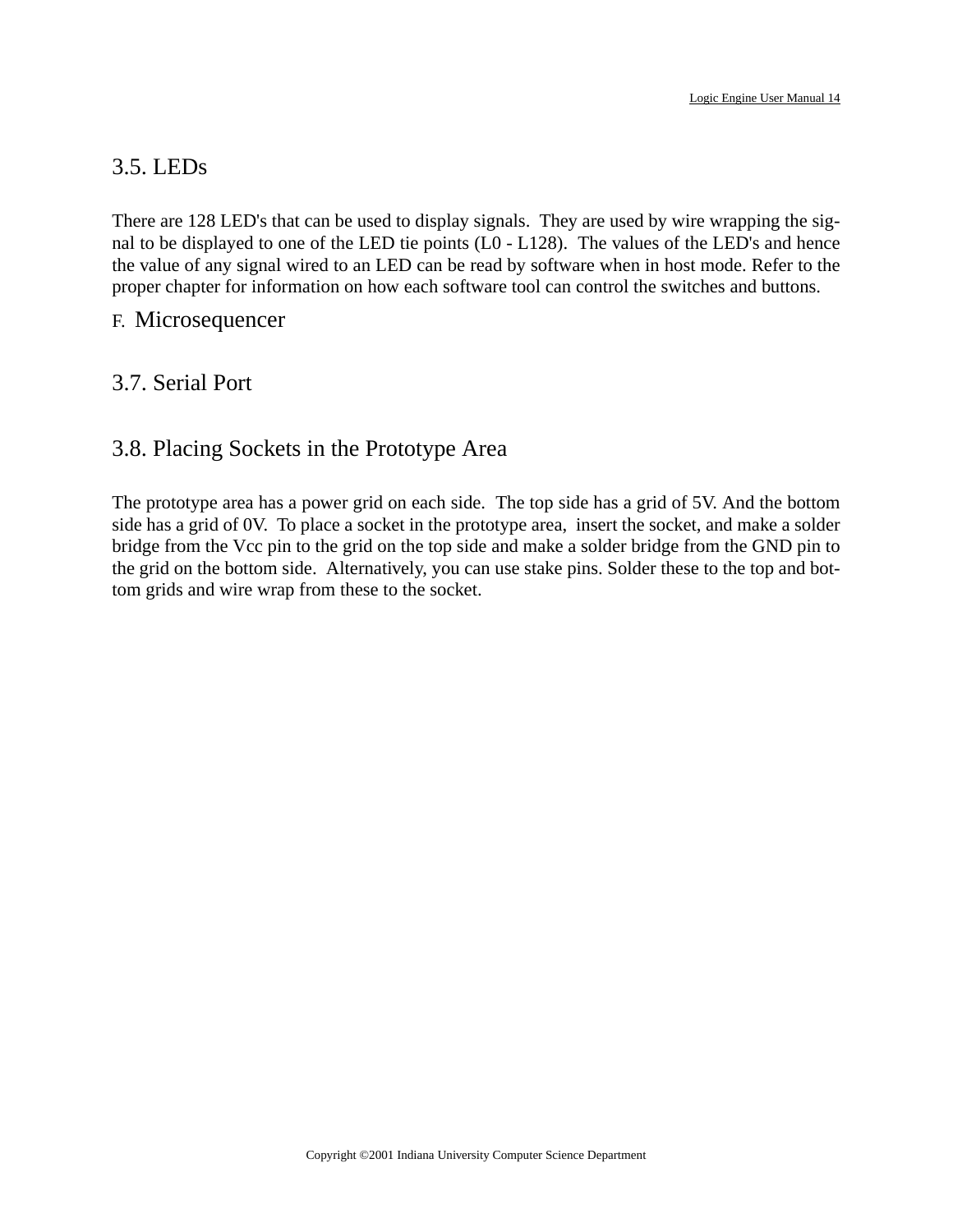

Copyright ©2001 Indiana University Computer Science Department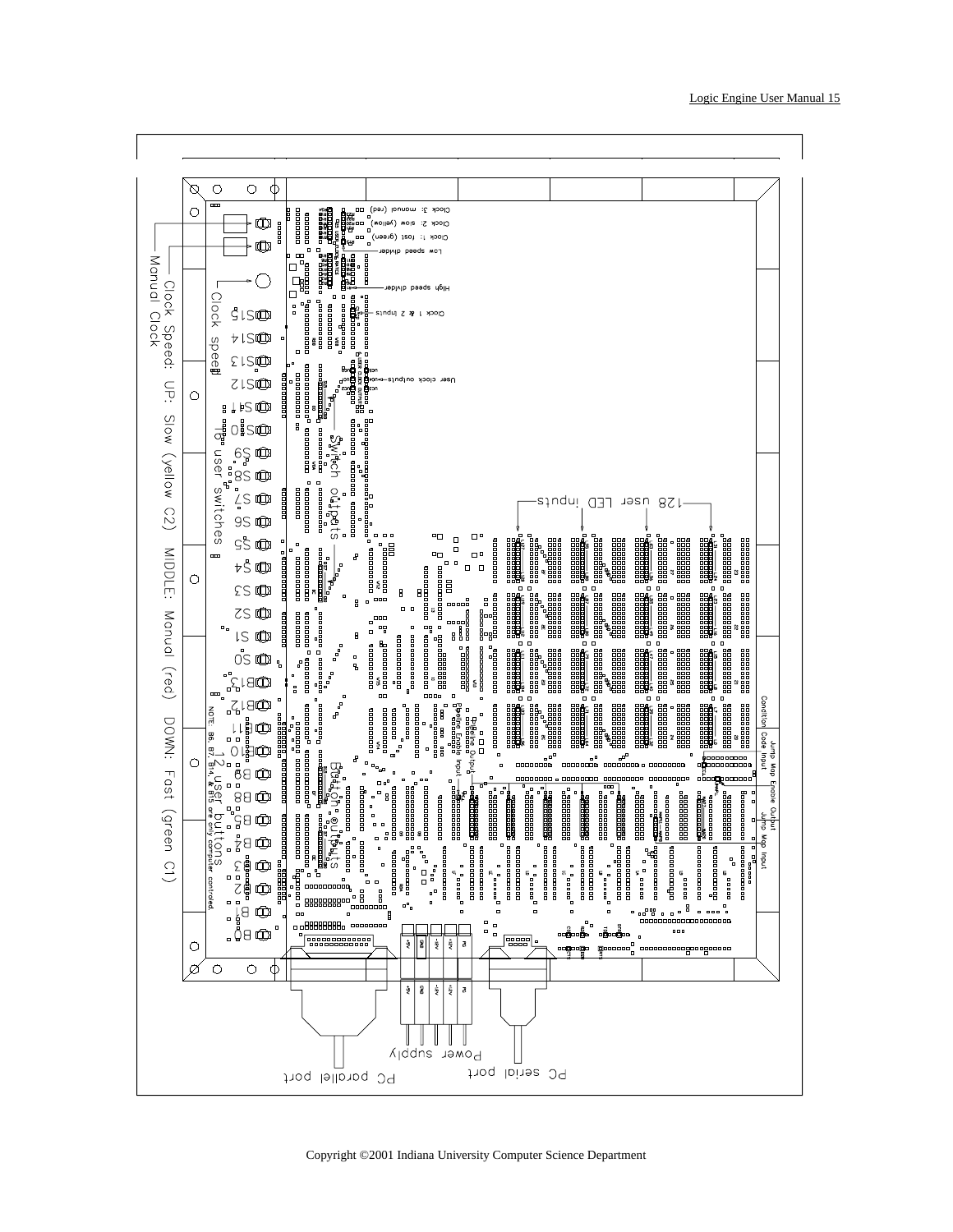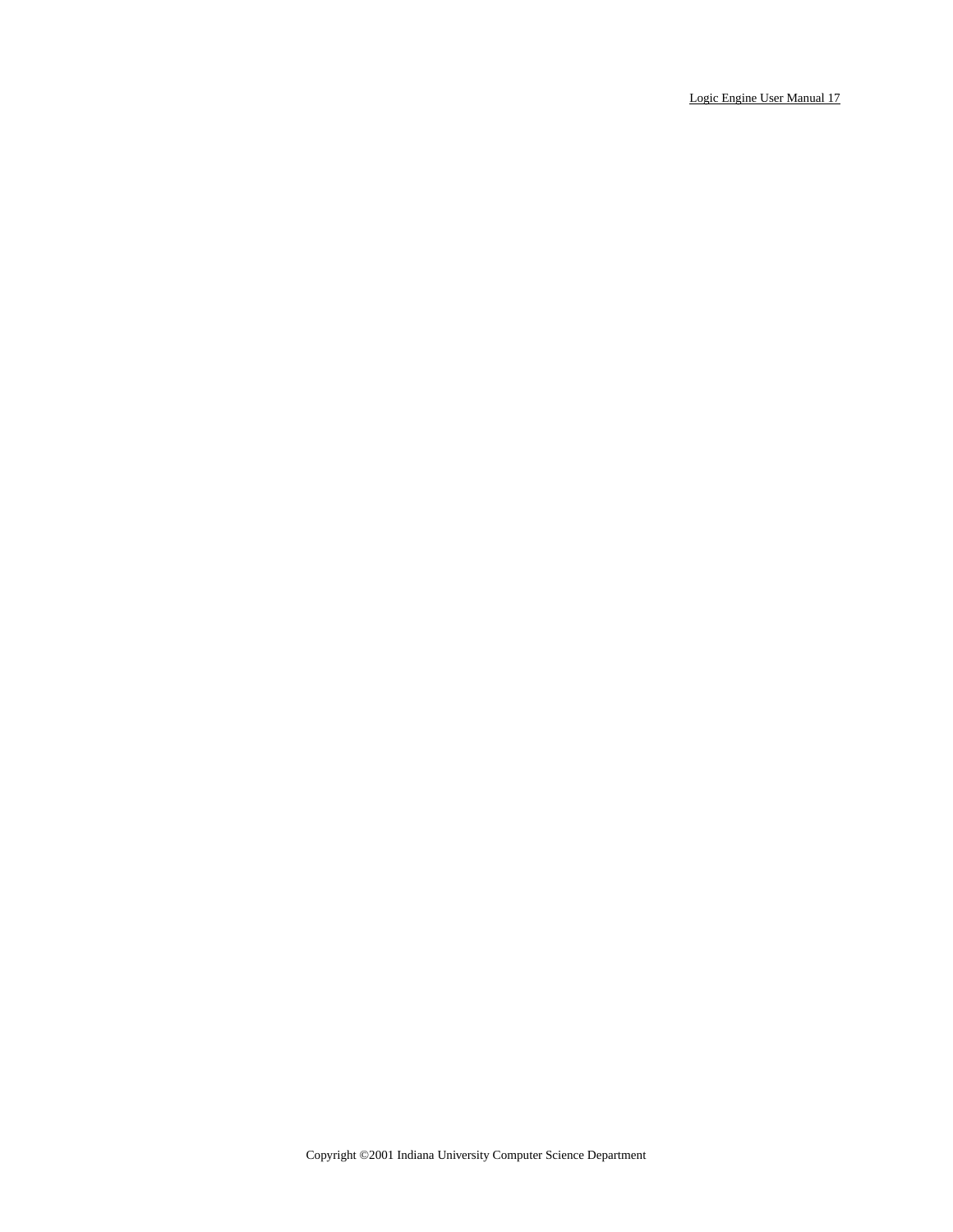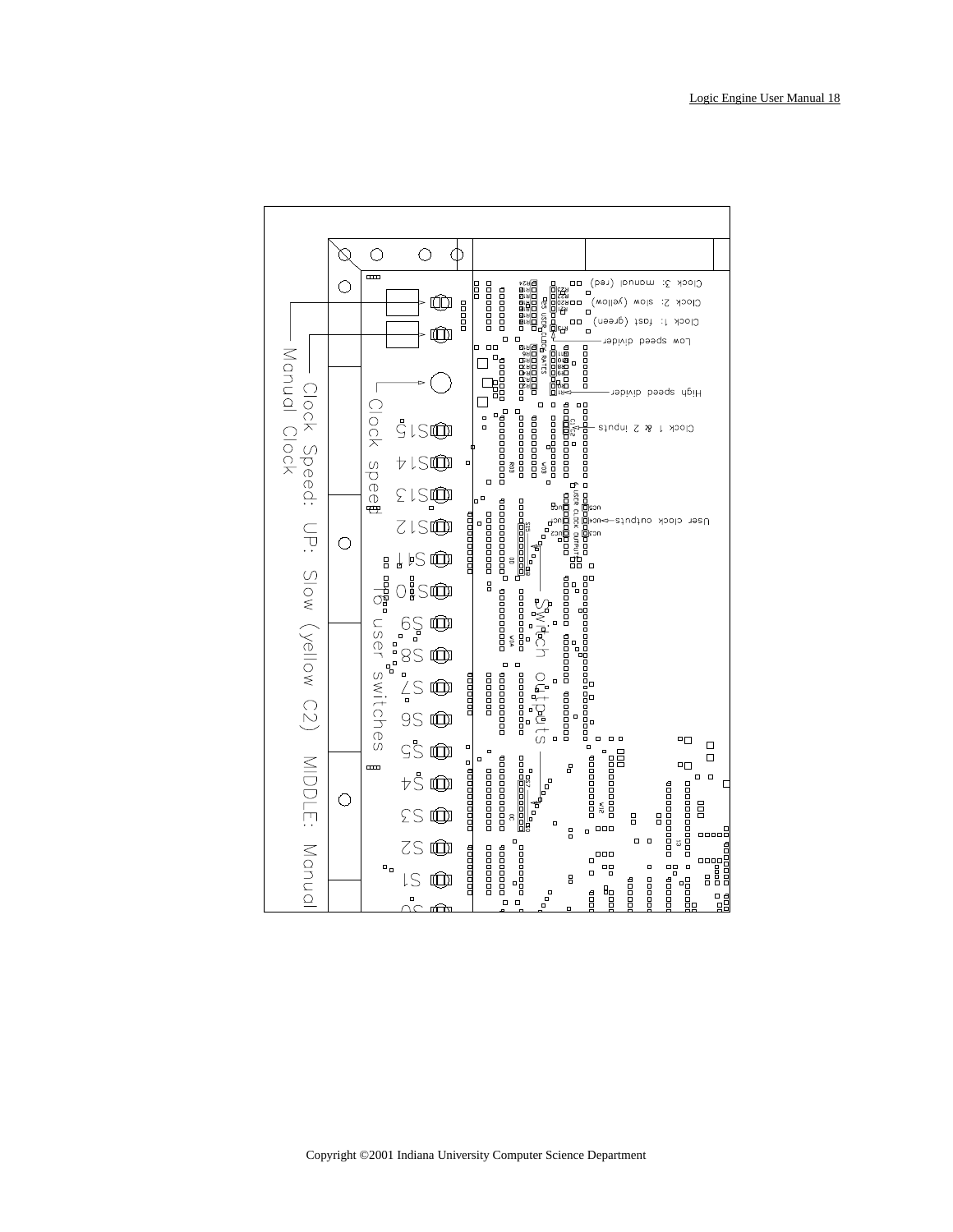

Copyright ©2001 Indiana University Computer Science Department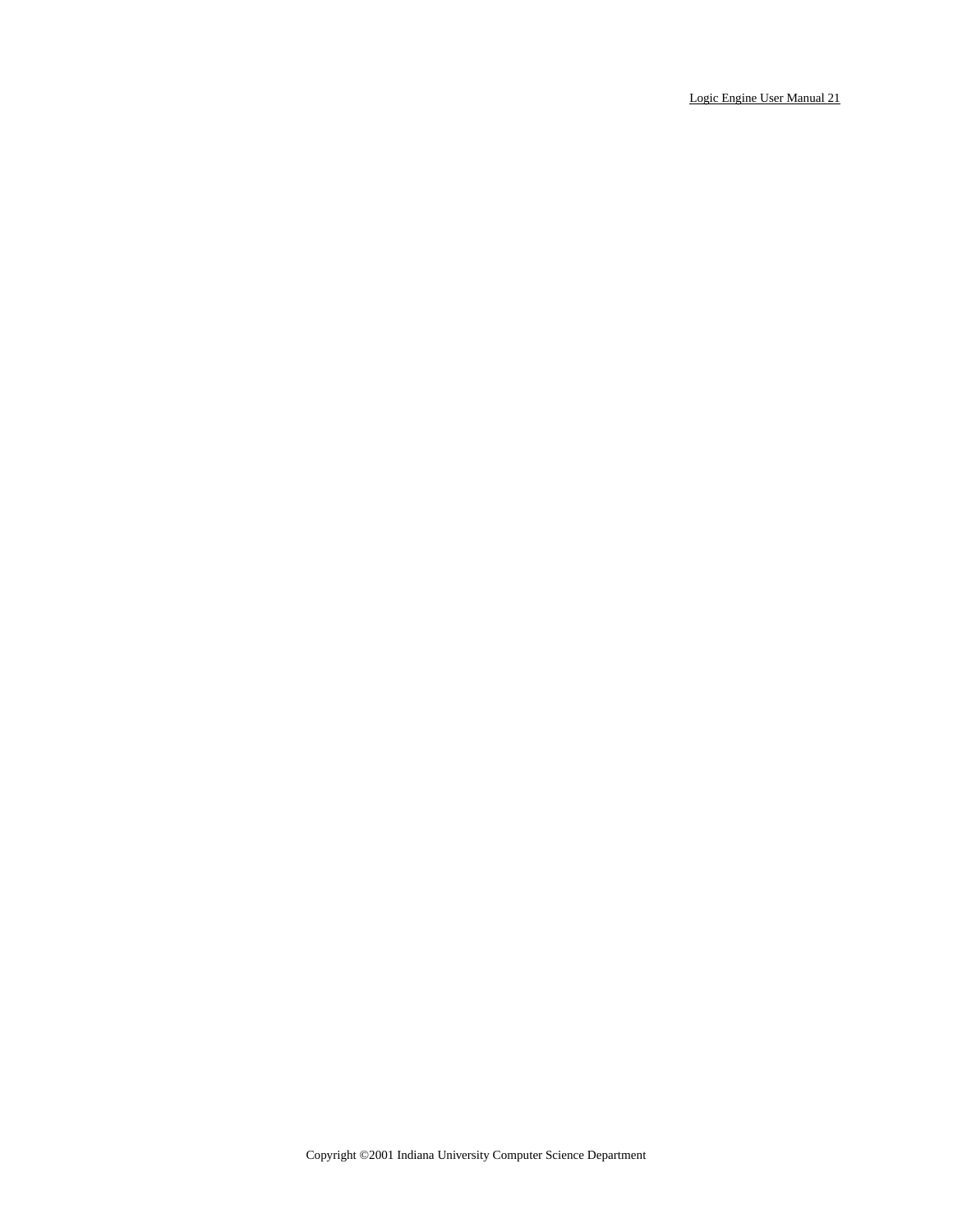# <span id="page-21-0"></span>4. LE Panel

# <span id="page-21-1"></span>4.1. Introduction.

The LE Panel tool is used to display information from the LE board on the PC screen and to send information from the PC keyboard to the LE board. It is in effect a virtual display which serves the same purpose as the lights, switches, and push buttons on the LE board, but which offers a more powerful interface. Signals wired to the lights, switches and push buttons of the LE board can be grouped and displayed in a number of formats. Signals wired from the switches and push buttons can be controlled from the PC. This capability allows the user to interact with the LE board entirely from the PC host. Displays can be constructed that are best suited to the current needs of the design. And since the display is easily reconfigured, the user can change the display as the need arises. Each configuration can be saved to disk to be retrieved at a later time.

# <span id="page-21-2"></span>4.2. How the LE Panel Tool Works

The LE Panel tool has two major tasks. The first is to take user input from the keyboard and react to it. The second is to read information from the LE board and display it on the screen. This is accomplished by having one process for each task. The **user input process** takes all input from the user, manages all the menus and windows and sends information to the LE board. The **panel update process** reads information from the LE board and displays it in the proper format in the panel window.

The **panel update process** can operate in two modes: continuous update or user update. In continuous update mode the panel update process is continuously running and updating the display. This gives the panel the feel of the light panel on the LE board since the signal values are displayed almost instantaneously. The rate at which the display can be updated depends on the speed and load of the host processor. In user update mode the user requests all updates. Each request causes the panel update process to perform one update of the display and then become dormant. Although this mode may not be very useful while debugging, it is handy to be able to turn off the panel update process while doing other tasks on the computer.

The LE Panel tool can also control the operation of the clock on the LE board. When in run mode the clock is controlled from the LE board. Alternatively, the clock can be pulsed from the panel. This will turn the clock off if it was in run mode and issue a single pulse of the clock. When the clock is in run mode and running at a high rate, the **panel update process** may not be able to keep up with the changing signals and the values displayed may be invalid.

The main part of the LE panel display consists of 24 label field, I/O field pairs. The label field of each pair is used to associate a name with a group of signals and the I/O field is used to display the group of signals in one of several formats. The I/O field can be configured to be an input field, in which case it is used to display the value of a group of switches or buttons from the LE board, or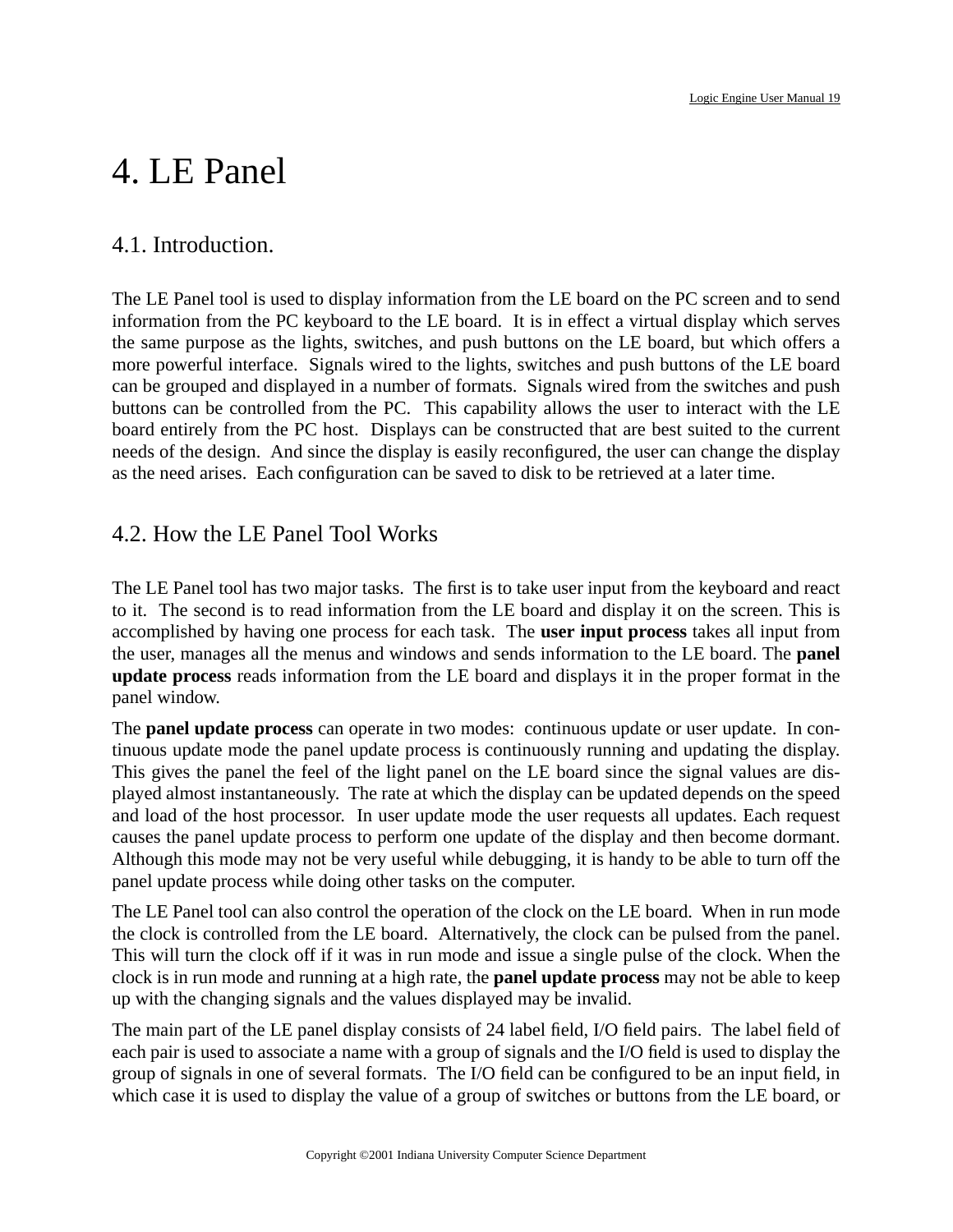an output field, in which case it is used to display the value of a group of lights from the LE board. Input fields can also be configured to accept input from the user, thus overriding the physical switches and buttons on the LE board. The user input is then sent to the LE board in place of the switches and buttons.

From the perspective of the host, the switches and buttons behave identically and will both be referred to as switches. Associated with each switch is a register which can be written by the PC host. The output of each switch is connected to the output of its corresponding register. Normally, the output of the register is disabled and the output of the switch is enabled. The PC host can take control of the switches by disabling the output of the switches and enabling the output of the registers. In addition to the 28 registers associated with the switches, there are 4 hidden registers which are accessible from the PC host which do not have an associated switch or button.

In addition to the 24 label, I/O fields, the panel has 12 toggle input fields. Each can be mapped to one switch or button signal, creating a field that behaves like a toggle switch. Whenever one of these fields is selected it toggles the value of the signal to which it is mapped.

All communication between the LE board and the PC host is done over the parallel port. The LE board contains numerous registers to store data or to control the behavior of the board. All of these registers can be written or read. The LE Panel tool assumes that it is the only process that is writing to these registers, so when it puts the LE board in a certain mode of operation, it expects it to remain in that mode until otherwise instructed. If another process is also writing to the LE board, the LE Panel tool can get confused about the state of the LE board. It is always best to run only one application that accesses the LE board at a time.

<span id="page-22-0"></span>4.3. The LE Panel Tool upon Startu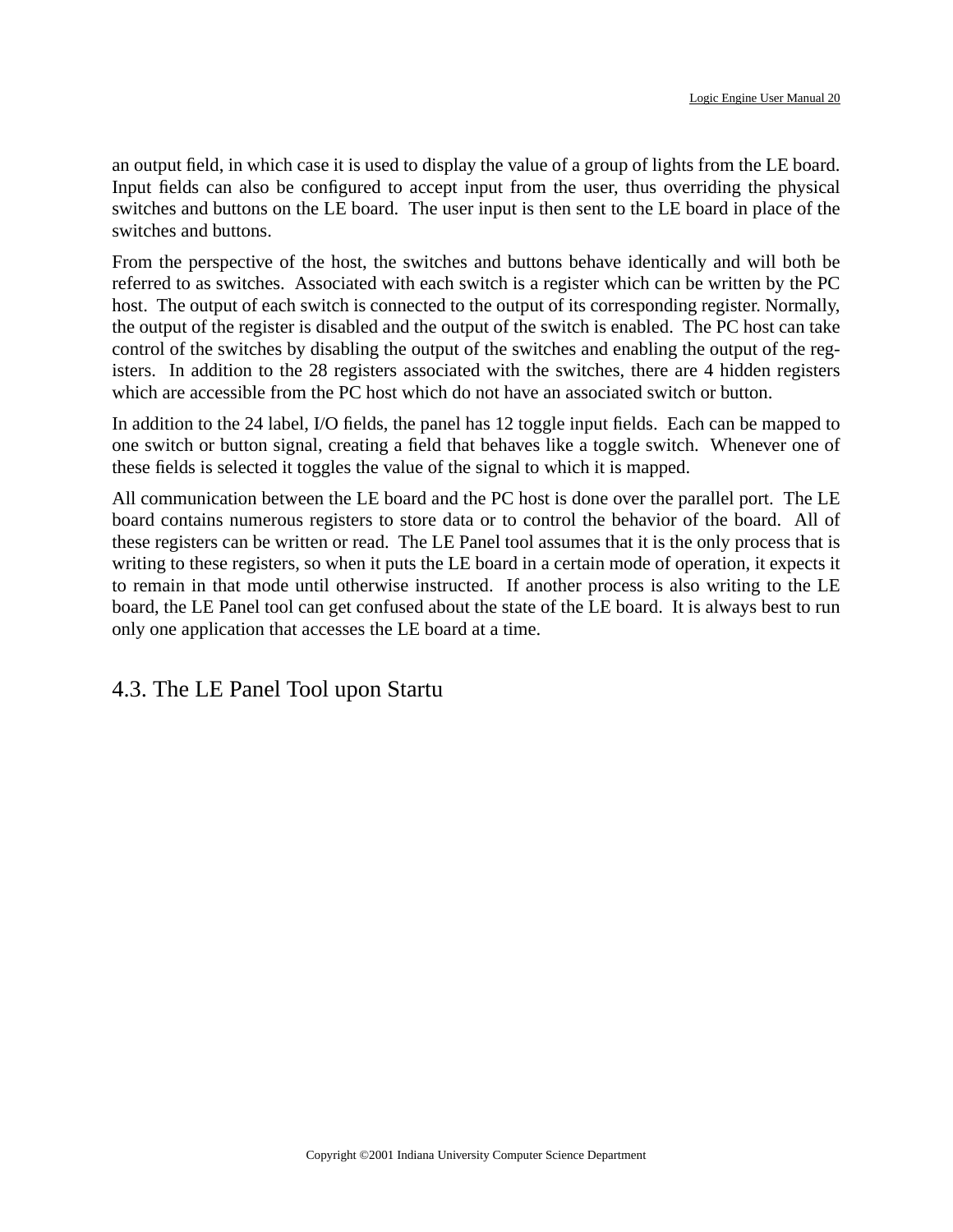

I/O Fields

When the LE Panel tool is opened, a window similar to Fig. 1 should appear. In the upper left corner is the number assigned by DESQview to this window. To the right of the number is the title of the window. The LE Panel tool uses the window title to display the current file name. Whenever the current file name changes, for instance when a new configuration is loaded, the title of the window will change. The configuration shown in Fig. 1 is simply an example. Upon startup, LE Panel loads its initial configuration from the file "init.cfg".

Upon startup, the LE Panel tool first changes the current directory to the path indicated by the **HOME** environmental variable. If the variable is not set or the path does not exist, the current directory will be the directory from which the LE Panel tool was started (initially set to "\le\config"). It then tries to load the file "init.cfg" from the current directory. If this file does not exist a bell will sound. If after reading the mode of operation from "init.cfg" it is necessary to communicate with the LE board, it is first determined if the board is responding to requests. If so, the LE Panel is configured to that mode of operation. If not, the mode of operation is set to the default. For more information about configuration files and the various modes of operation, see sections 4.4 and 4.8.

The LE Panel window consists of five kinds of fields: Menu, Status, Label, I/O, and Switch fields.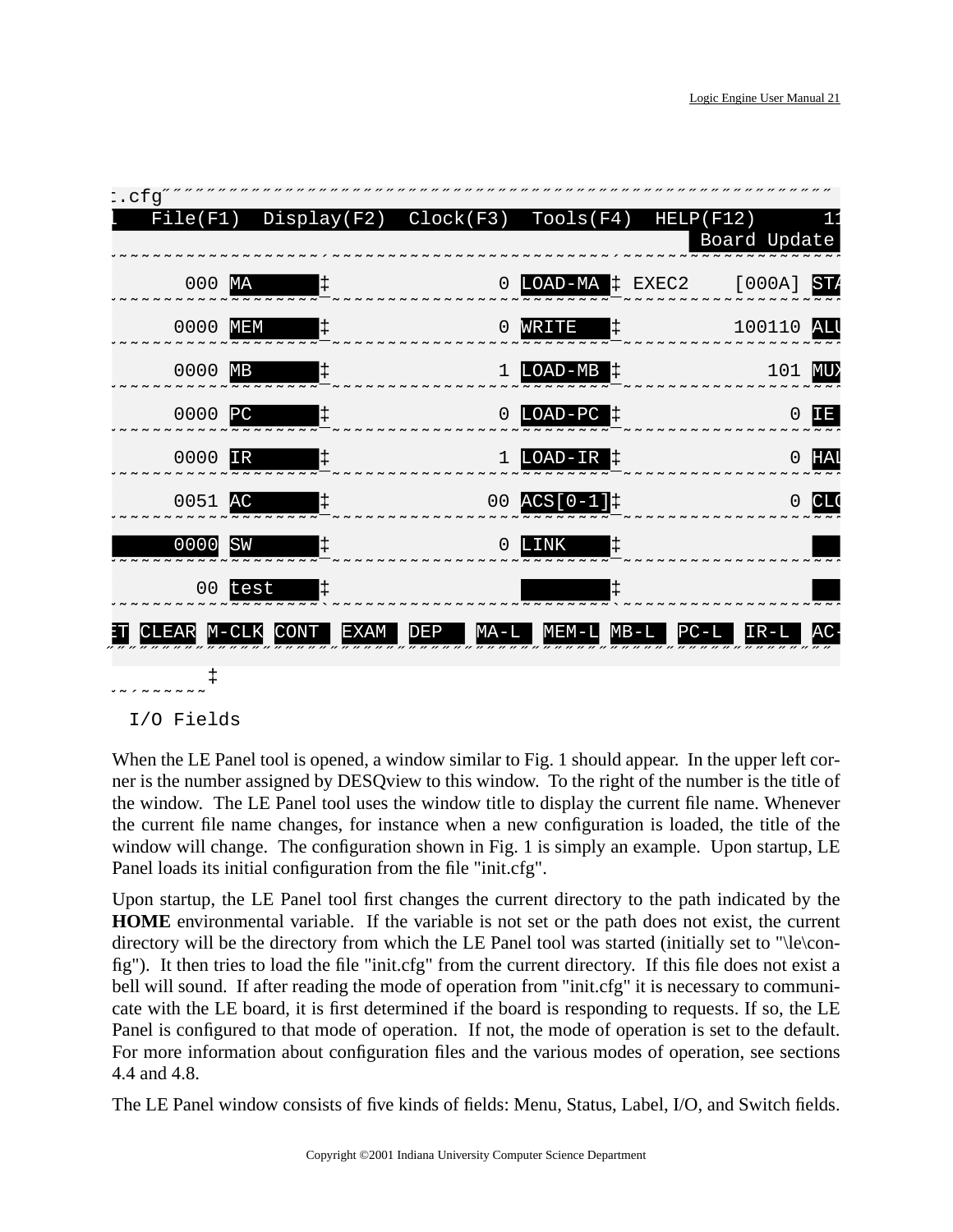The purpose of each will be described in the following sections.

# 4.4. Status Field and Modes of Operation



The status field is located in the upper right of the LE Panel window. The status field consists of four flags as illustrated in Fig. 2. The **File Modified** flag indicates whether the configuration of the panel has been modified since the last save or load. If the file has been modified an asterisk (\*) will be displayed for this flag. The remaining three flags indicate the current mode of operation. The **Input Source** flag indicates whether input to the LE board comes from the board or the LE Panel. If input comes from the LE Board, **Board** is displayed, otherwise **Panel** is displayed for this flag. The **Update Status** flag indicates the status of the panel update process. When the panel update process is running, **Update** is displayed for this flag. The **Clock Status** flag indicates the status of the clock on the LE board. If the clock is running, **Clock** is displayed for this flag.

There are five commands that change the mode of operation: **Update Once**, **Update Continuous**, **Pulse Clock**, **Run Clock**, and **Input from Panel/Board**. In addition, when a new configuration file is loaded with the **Load File** command, the mode of operation may change. For details on these commands see section 4.10.

To change the mode of operation, the LE Panel tool must communicate with the LE board. Before doing this it first determines if the board is responding. If so, the command is executed. If not, a message to that effect is displayed and the mode of operation is changed to the default (input from board, **panel update process** stopped, clock stopped). To remove the displayed message, hit the ESC key.

## <span id="page-24-0"></span>4.5. Label and I/O Fields

The label and I/O fields are used to give a name and a view to a group of signals. An I/O field can be configured to be an input or output field. An input field can be configured to display any of up to 16 of the buttons or switches of the LE board. These can be displayed in either hexadecimal,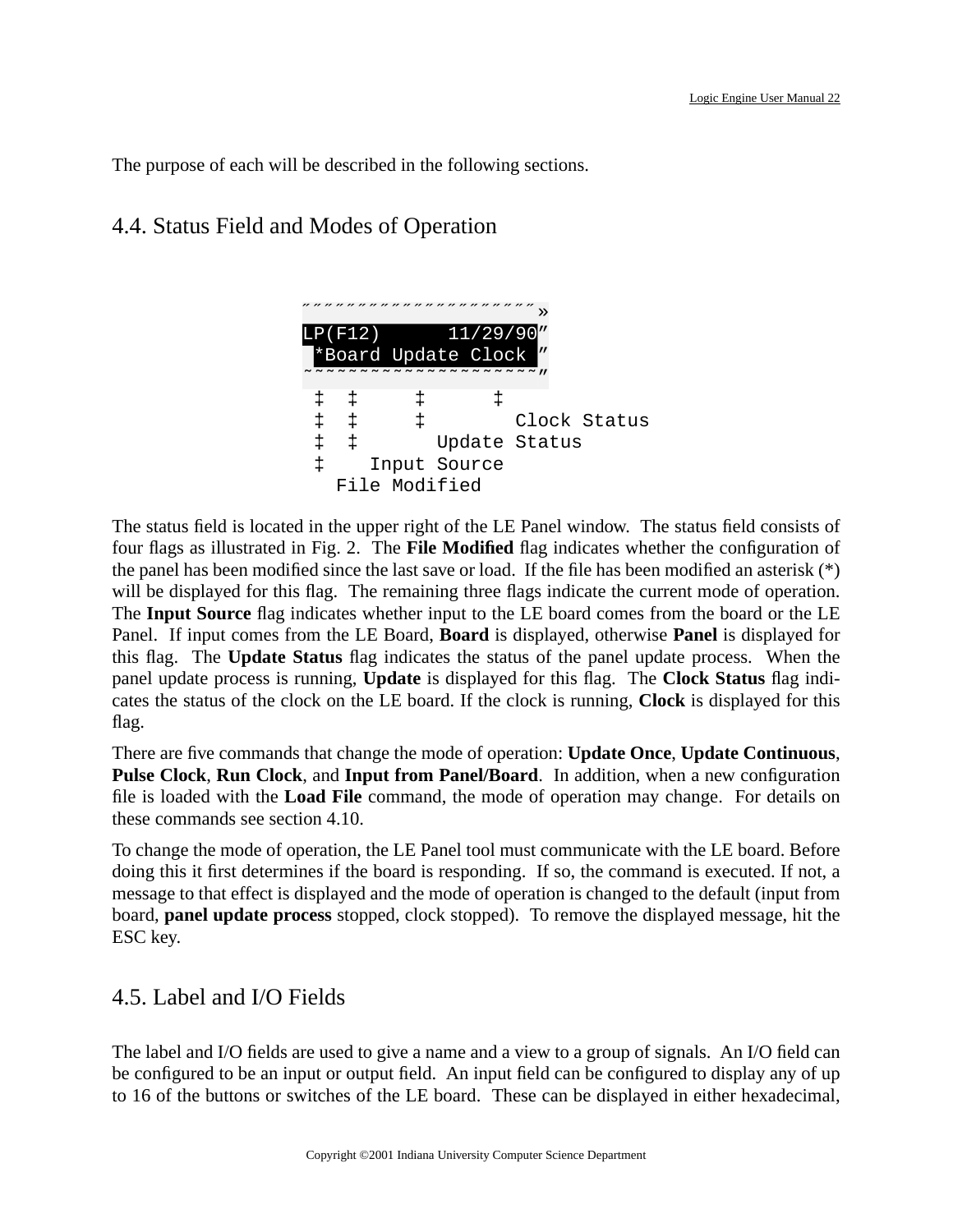decimal, octal, or binary. An output field can be configured to display any of up to 16 of the lights of the LE board. These can be displayed in either hexadecimal, decimal, octal, binary, or symbolically. An I/O field that has been configured as an input field is highlighted while output fields are not.

When a label field is selected, a field definition dialog box as shown in Fig. 3 will be opened. The dialog box indicates the current configuration of this label, I/O field pair. From here the label field and its associated I/O field can be reconfigured. The field definition dialog box consists of five sections: the label, I/O, display, and signal definition sections along with the Done field. Since this menu has a text input field, the TAB key is used to move between fields. Also, the ALT key can be used along with the capitalized letter of the select fields as a quick way to select a field. For instance, ALT-H will select the Hex field even when the cursor is not over it.



The label definition field is used to assign a name of up to 8 characters to this group of signals. This name will be displayed in the label field. The only limitation is that a comma (`,') cannot appear in the label.

The I/O definition section consists of 3 fields: off, input, and output. One of these can be selected to configure the I/O field as either inactive, an input, or an output field. The field that is currently selected is highlighted.

The display definition section consists of 5 fields: hex, dec, oct, bin, and sym. These are used to configure the contents of the I/O field to be displayed as either hexadecimal, decimal, octal, binary, or symbolically. The field that is currently selected is highlighted. If the field is configured as an input field, the sym field configures the I/O field to be displayed as binary.

The signal definition section is used to define which signals are to be grouped and displayed in the I/O field. Signals are specified by their number (0-31 for input fields and 0-127 for output fields); a group of signals is specified by a list of signal numbers or signal ranges separated by commas and terminated with a semi-colon. A signal range is specified by two signal numbers separated by a dash (`-'); it defines a list of signals beginning with the first signal number in the pair and ending with the second signal number of the pair. These can be in either increasing or decreasing order. For instance, the signal groups: "12-5;", "12,11,10-7,6,5;", and "12,11,10,9,8,7,6,5;" are equivalent. Signal groups can consist of non-sequential signal numbers and can contain replicated signal numbers. For instance the signal group: "1,13,9,5-7,6,1;" is legal. Signal groups can contain up to 16 signals. Chapter 9. describes how the lights, buttons, and switches are numbered on the LE board.

The Done field is used to accept the current configuration. If there are no errors in the configuration the field definition menu is closed. If there are errors, a bell will sound and the field definition menu will remain open. At any time the ESC key can be used to abort the process.

A signal group is interpreted as a binary number with the most significant bit being the leftmost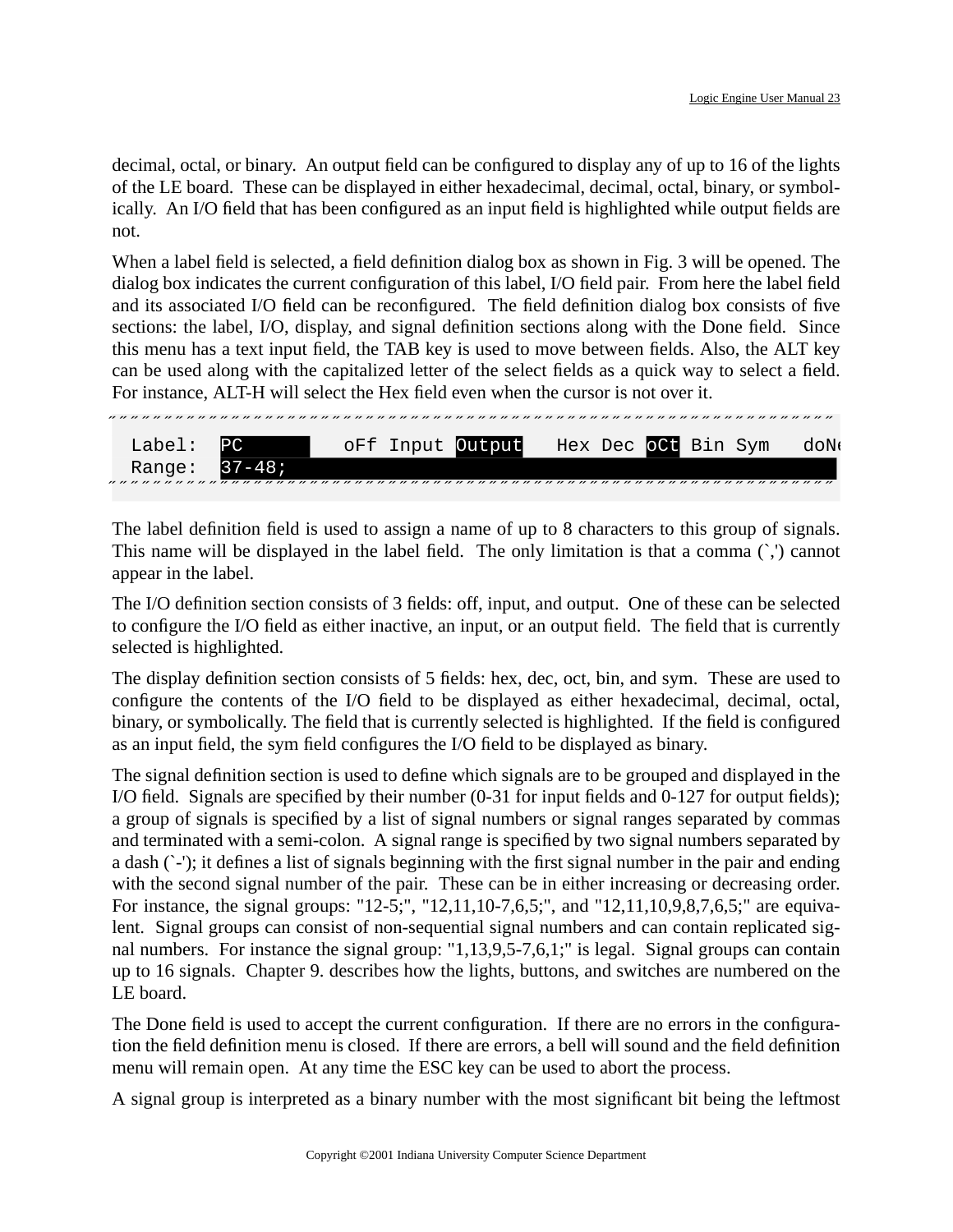signal in the group and the least significant bit being the rightmost. Whenever an update is done the value of all the signal groups are read from the LE board, converted to their appropriate format and displayed in the I/O field. The I/O field is not changed after reconfiguration until an update is completed.

The value displayed in an I/O field is right justified in the field. In the case of hexadecimal, decimal, and octal formats, the letters `H', `D', and `O' are displayed in the leftmost position of the field respectively, to indicate the format of the display. In the case of binary format, no indicator is displayed. In the case of a symbolic display, a symbol of up to 8 characters is displayed, followed by a four-digit hexadecimal number enclosed in brackets, representing the value of the signal group. If no symbol is mapped to the current value of the signal group, only the hexadecimal value is displayed.

Upon closing a field definition menu configured as an output with symbolic display, the user is prompted for the symbol map file name. Section 4.9 discusses how to create mapping files for symbolic display.

# <span id="page-26-0"></span>4.6. Using Input Fields

An I/O field that has been configured as an input field operates in two different modes. When input is being taken from the LE board (**board** appears in the status field), the input field will display a value from the switches and buttons on the board. If the input field is selected a bell will sound and nothing will happen. When input is being taken from the panel (**panel** appears in the status field), the switches and buttons are disabled and the switch register on the LE board is enabled. The contents of this register is displayed in the input field. Selecting the input field in this mode allows the user to modify the contents of the switch register. When selected, a field will appear directly below the input field with the current value being displayed. A new value can be entered into this field and registered upon hitting the enter key. The new value is entered in the format that the field is configured to display. Note that the input field is not changed until an update is completed.

## <span id="page-26-1"></span>4.7. Switch Fields

There are 12 switch fields located along the bottom of the LE Panel window. Each of these is used to give a name to a single switch or button signal on the LE board. The Switch fields operate in two modes. When input is being taken from the LE board, the switch fields operate in fielddefinition mode. If a switch field is selected in this mode, a field definition menu is displayed as illustrated in Fig. 4. This menu has three fields: the label definition field, the switch definition field, and the done field. The label definition field is used to give a name of up to 5 characters to this signal. The name will be displayed in the switch field. The switch definition field is used to define the switch that this field will control. Switches are specified by their number (0-31). The done field is used to accept the current field definition.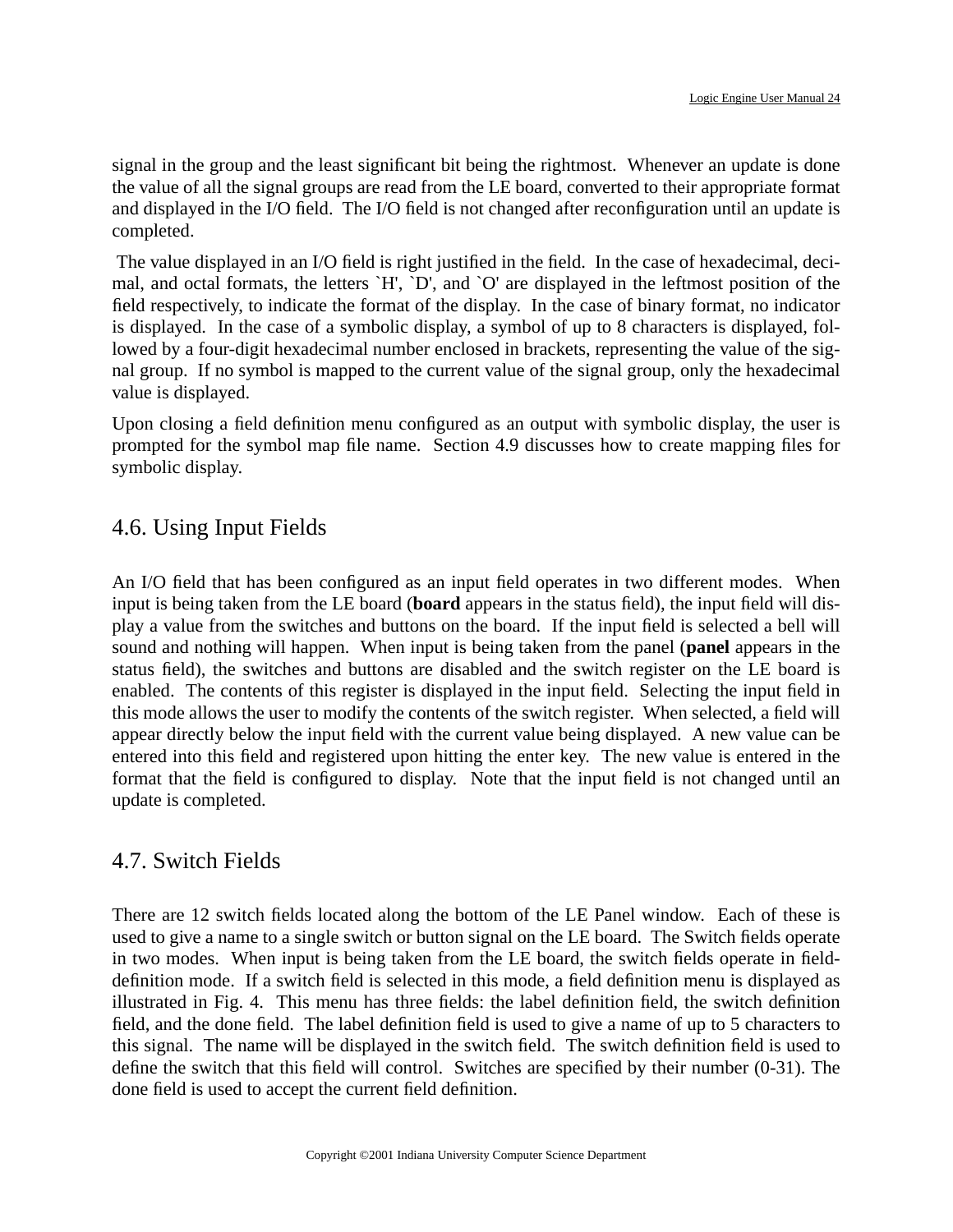

When input is being taken from the panel, the switches and buttons on the board are disabled, the switch register on the LE board is enabled and the switch fields operate in toggle mode. If a switch field is selected in this mode, the value of the switch will be toggled on the LE board. The current value of the switch does not get displayed in the switch field. If it is desired to display the switch values, a label, I/O field can be used.

### <span id="page-27-0"></span>4.8. File I/O

Any configuration of the panel can be saved to a file for later retrieval. When a configuration is saved, the current configuration of all the label, I/O and switch fields is written to a file along with the state of the status field. When a file is retrieved, the configuration is restored to the state it was in when saved. It may not be possible to restore the state of the status field if the LE board is not responding. In this case a message will be displayed and the mode of operation will be: input source - board, panel update process - stopped, clock - stopped.

There are three commands that pertain to the saving and retrieval of configuration files: Load File, Save File, and Save File As. See section 4.10. for details about these and other commands. In addition, the Exit command will prompt the user whether to save a file that has been modified; if an output field has been reconfigured to display its value symbolically, the user will be prompted for the name of the symbol file to be loaded.

## <span id="page-27-1"></span>4.9. Symbol Files

Symbol files are used to define a symbol map to map signal group values to symbolic names. When an output field is configured to display its value symbolically, the symbol map is searched for the current value of the signal group. If found, the symbol corresponding to that value is displayed in the output field. Symbol files are simple text files that can be created using any text editor. The first line of the file must contain the number (in decimal) of entries that follow. The subsequent lines contain one entry per line. Each entry consists of a value (in hexadecimal) followed by its corresponding symbol of up to 8 characters.

# <span id="page-27-2"></span>4.10. Key Bindings and Menu Selections

Below is a table of all the commands and menu selections for the LE Panel tool. The first column is the key stroke for the command. The key strokes preceded by an `A-' refer to the key combined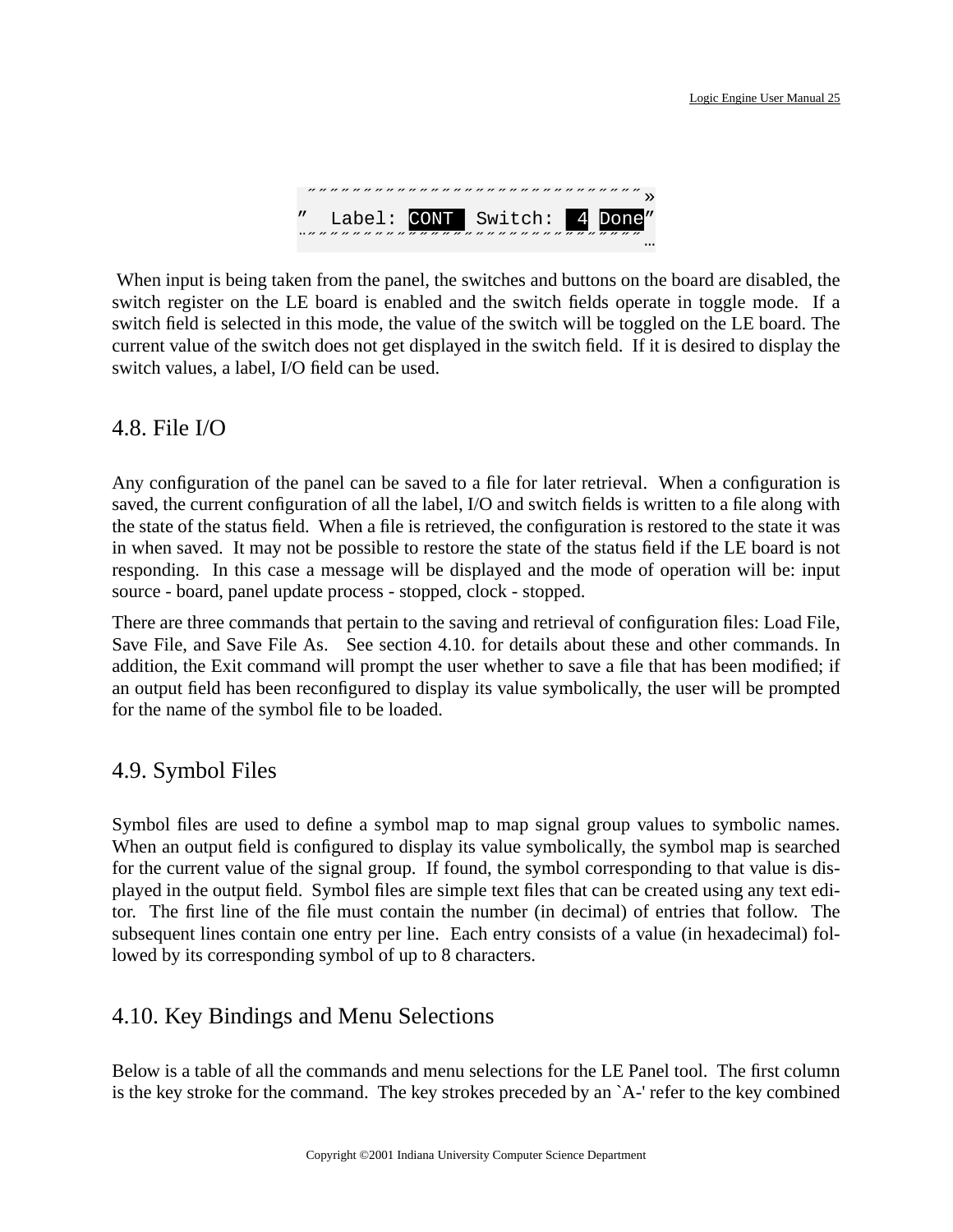with the ALT key. The key strokes preceded by a 'C-' refer to the key combined with the CTRL key. The second column contains the title of the menu that contains this command as a selection. The third column contains a description of the command. This table can be viewed within the LE Panel tool by selecting the help menu item or by hitting the F12 function key.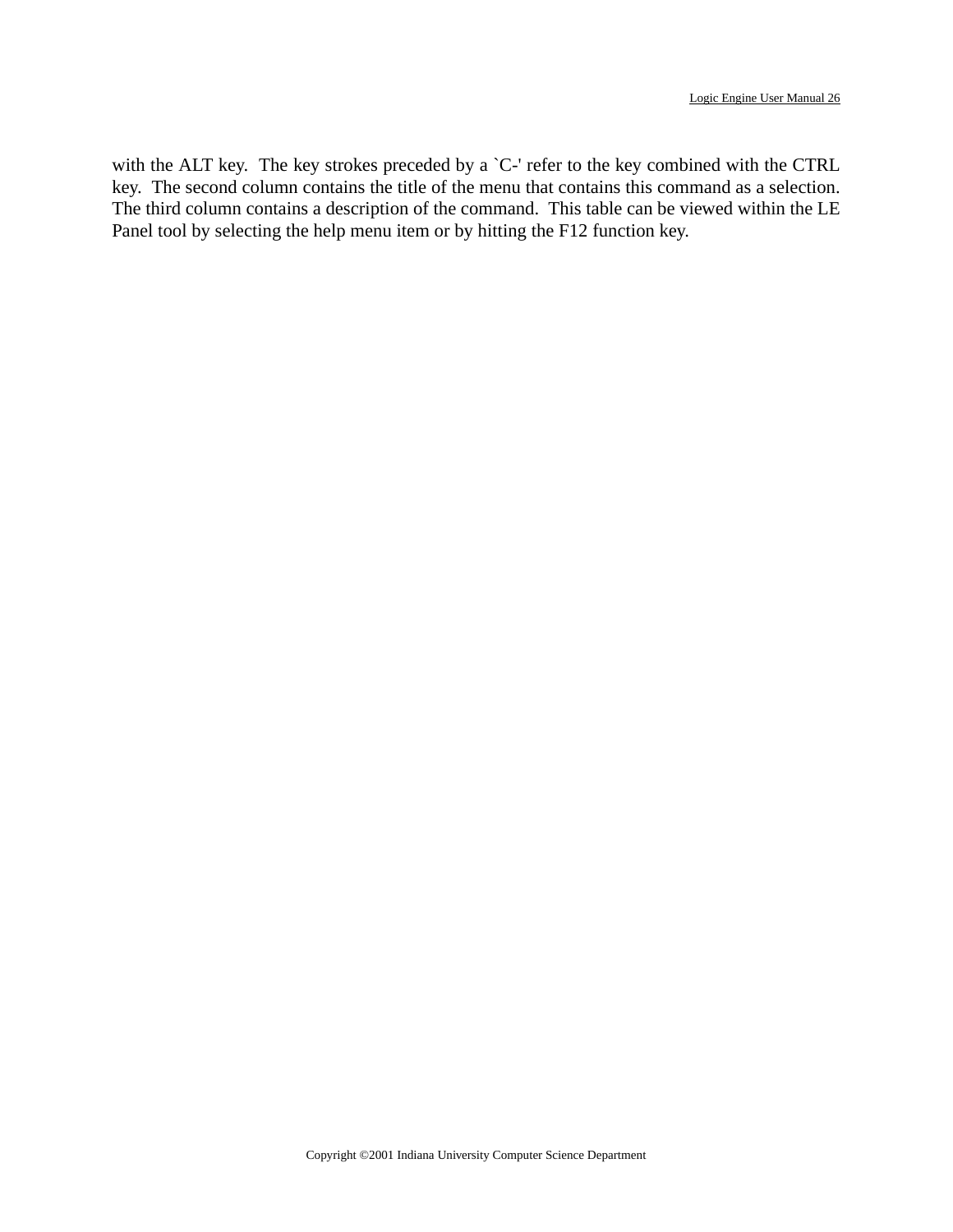| l'able | ∼ |
|--------|---|
|--------|---|

| Key<br><b>Stroke</b> | Menu                     | Description                                                                                                                                                                                                                                                                                                                                                          |  |
|----------------------|--------------------------|----------------------------------------------------------------------------------------------------------------------------------------------------------------------------------------------------------------------------------------------------------------------------------------------------------------------------------------------------------------------|--|
| F1                   |                          | Activate File Menu.                                                                                                                                                                                                                                                                                                                                                  |  |
| F2                   | $\overline{\phantom{0}}$ | Activate Display Menu.                                                                                                                                                                                                                                                                                                                                               |  |
| F <sub>3</sub>       |                          | Activate Clock Menu.                                                                                                                                                                                                                                                                                                                                                 |  |
| F <sub>4</sub>       |                          | Activate Tools Menu.                                                                                                                                                                                                                                                                                                                                                 |  |
| F <sub>5</sub>       | File                     | Load File: The user is prompted for a configuration file to be loaded. This<br>file will become the new current file. If the current configuration has been<br>modified since the last save, the user is prompted to save or abort the<br>changes before loading the new file. The modification flag in the status<br>field is cleared after the new file is loaded. |  |
| F <sub>6</sub>       | File                     | Save File: The current configuration is saved into the current file and the<br>modification flag in the status field is cleared.                                                                                                                                                                                                                                     |  |
| $A-F6$               | File                     | Save File as: The current configuration is saved into a named file. The<br>user is prompted for a file name. If the file exists, it is overwritten, other-<br>wise it is created. The saved file becomes the current file. The modifica-<br>tion flag in the status field is cleared.                                                                                |  |
| F7                   | File                     | Clear Configuration: All fields of the current configuration are cleared<br>and the modification flag is set, the input source flag is set to <b>board</b> , the<br>panel update process is stopped and the clock is stopped.                                                                                                                                        |  |
| F <sub>8</sub>       | Display                  | Update Once: Request a single update from the <b>panel update process</b> .<br>This will cause the panel update process to be stopped if it is currently in<br>continuous update mode. If the LE board is not responding, a message to<br>that effect will be displayed and no update will occur.                                                                    |  |
| $A-F8$               | Display                  | Update Continuous: Put the <b>panel update process</b> into continuous<br>update mode. If it is already in continuous update mode, nothing happens.<br>If the LE board is not responding, a message to that effect will be dis-<br>played and the <b>panel update process</b> will be stopped.                                                                       |  |
| $C-F8$               | Display                  | Input from Panel/Board: Toggle the source of input between the board<br>and the panel. This also affects the behavior of the switch fields. The sta-<br>tus field will reflect the current source of input. If the LE board is not<br>responding, a message to that effect will be displayed and the source of<br>input will be set to board.                        |  |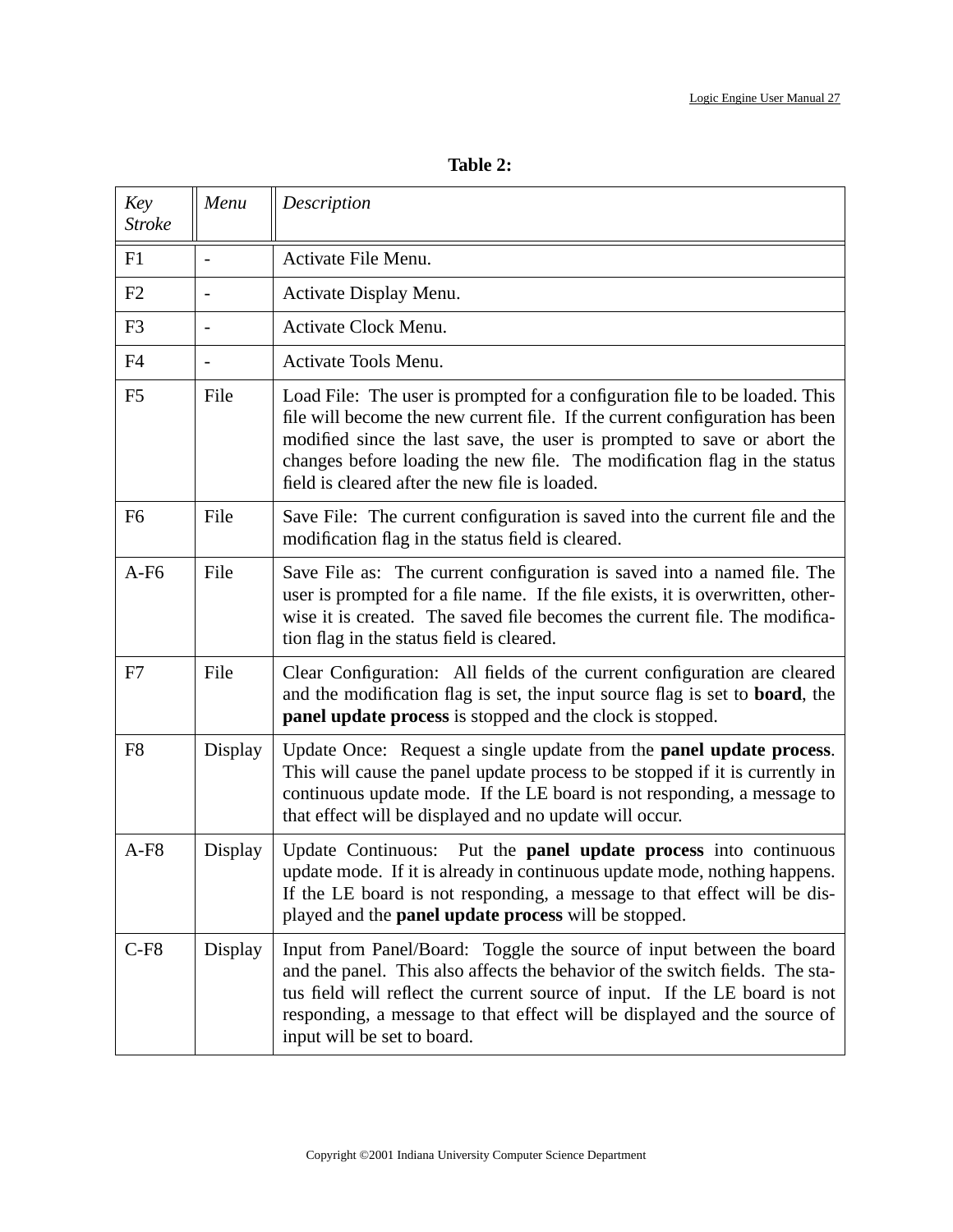| F <sub>9</sub> | Clock        | Pulse Clock: Issue one pulse of the LE board clock. This will stop the<br>clock if it is currently in run mode. If the LE board is not responding, a<br>message to that effect will be displayed and no pulse will occur.                              |  |
|----------------|--------------|--------------------------------------------------------------------------------------------------------------------------------------------------------------------------------------------------------------------------------------------------------|--|
| $A-F9$         | Clock        | Run Clock: Put the LE board clock in run mode. The clock will run at the<br>rate set by the controls on the LE board. If the LE board is not respond-<br>ing, a message to that effect will be displayed and the clock will not be put<br>in run mode. |  |
| F10            | <b>Tools</b> | Start up an LE Assembler process in a new window. If<br>LE Assembler:<br>one is already running, make it the topmost window.                                                                                                                           |  |
| F11            | <b>Tools</b> | Terminal: Start up a terminal emulator process in a new window.                                                                                                                                                                                        |  |
| F12            |              | Help: Display this table in the help window.                                                                                                                                                                                                           |  |
| <b>ESC</b>     | File         | Exit: Exit the LE Panel tool. If the configuration has been modified since<br>the last save, the user is prompted to save or abort these changes.                                                                                                      |  |

**Table 2:**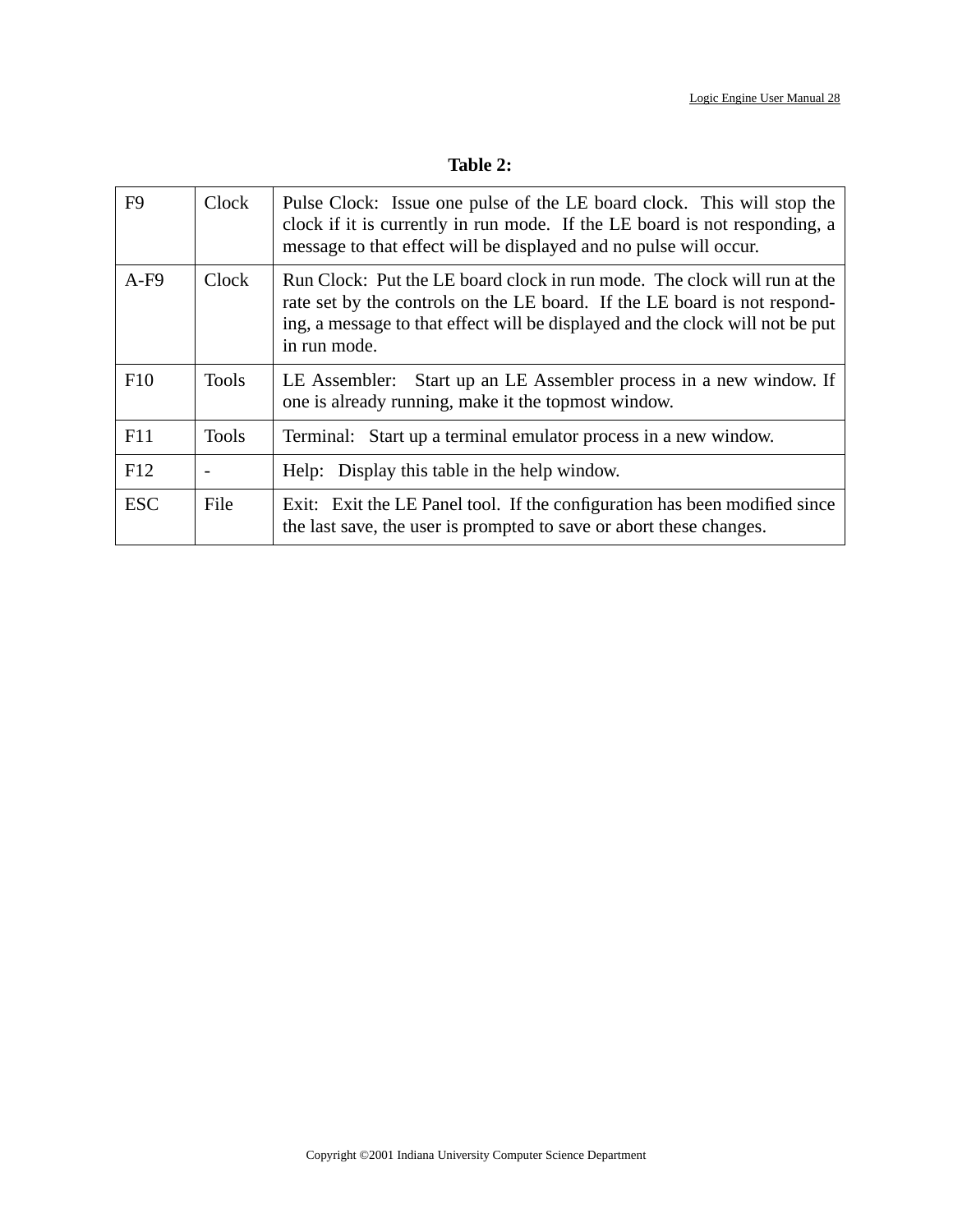# <span id="page-31-0"></span>5. TERM

# <span id="page-31-1"></span>5.1. Introduction

The TERM tool was developed in order to have a simple terminal emulator that conformed to the Common User Interface. It is intended to be used with Logic Engine designs that require terminal I/O. It does not however, have any direct connection with the Logic Engine.

Any other terminal emulator would work equally well if not better.

In order to use the TERM tool, a serial cable must be connected from the 9 pin serial port of the Logic Engine board to the serial port of the PC host. See Section 2.07 for details about this cable and how to install it.

| Key            |      |                                                          |  |
|----------------|------|----------------------------------------------------------|--|
| <b>Stroke</b>  | Menu | Description                                              |  |
| F1             |      | Activate File Menu.                                      |  |
| F <sub>2</sub> |      | Activate Baud Menu.                                      |  |
| F <sub>3</sub> |      | <b>Activate Port Menu.</b>                               |  |
| F <sub>4</sub> |      | Activate Tools Menu.                                     |  |
| F <sub>5</sub> | File | Script File: Transmit named file.                        |  |
| F <sub>6</sub> | File | Log File: Log all recieved characters to the named file. |  |
| <b>ESC</b>     | File | Exit: Exit the TERM tool.                                |  |
| $A-1$          | Baud | 1200: Set the baud rate of the current port to 1200.     |  |
| $A-2$          | Baud | 2400: Set the baud rate of the current port to 2400.     |  |
| $A-3$          | Baud | 4800: Set the baud rate of the current port to 4800.     |  |
| $A-4$          | Baud | 9600: Set the baud rate of the current port to 9600.     |  |
| $A-5$          | Baud | 19200: Set the baud rate of the current port to 19200.   |  |
| $A-A$          | Port | Com 1: Set the current port to be COM1.                  |  |

## <span id="page-31-2"></span>5.2. Menus and Key Bindings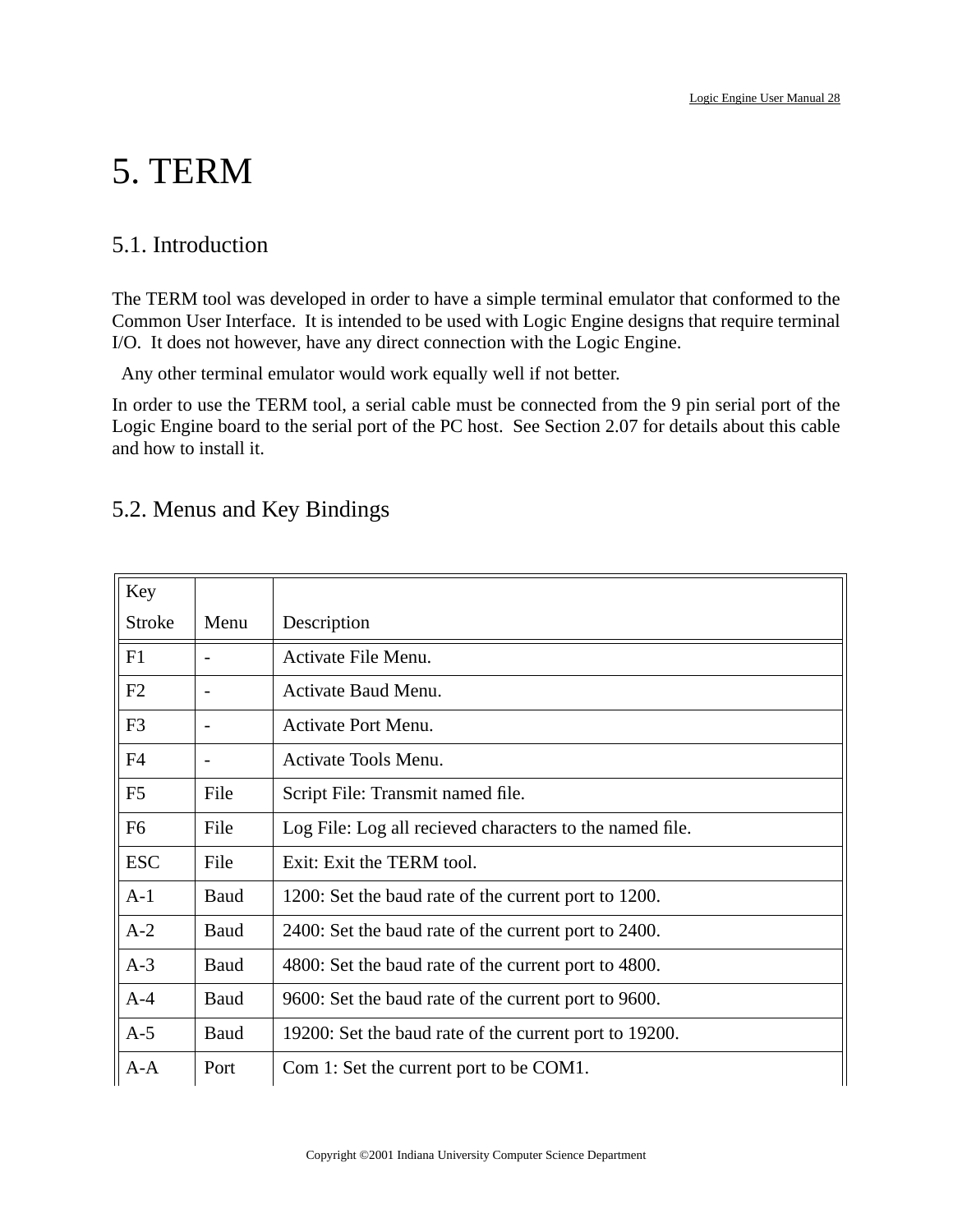| $A-B$    | Port         | Com 2: Set the current port to be COM2.                 |  |
|----------|--------------|---------------------------------------------------------|--|
| F10      | <b>Tools</b> | LE Panel: Start up an LE Panel process in a new window. |  |
| $A-F10$  | <b>Tools</b> | LE Asmb: Start up an LE Asmb process in a new window.   |  |
| F11      | <b>Tools</b> | EDPLD: Start up an EDPLD process in a new window.       |  |
| $A-F11$  | <b>Tools</b> | TERM: Start up an EDPLD process in a new window.        |  |
| $C$ -F11 | <b>Tools</b> | DOS: Start up a DOS process in a new window.            |  |
| F12      | <b>HELP</b>  | Help: Display help information on the TERM tool.        |  |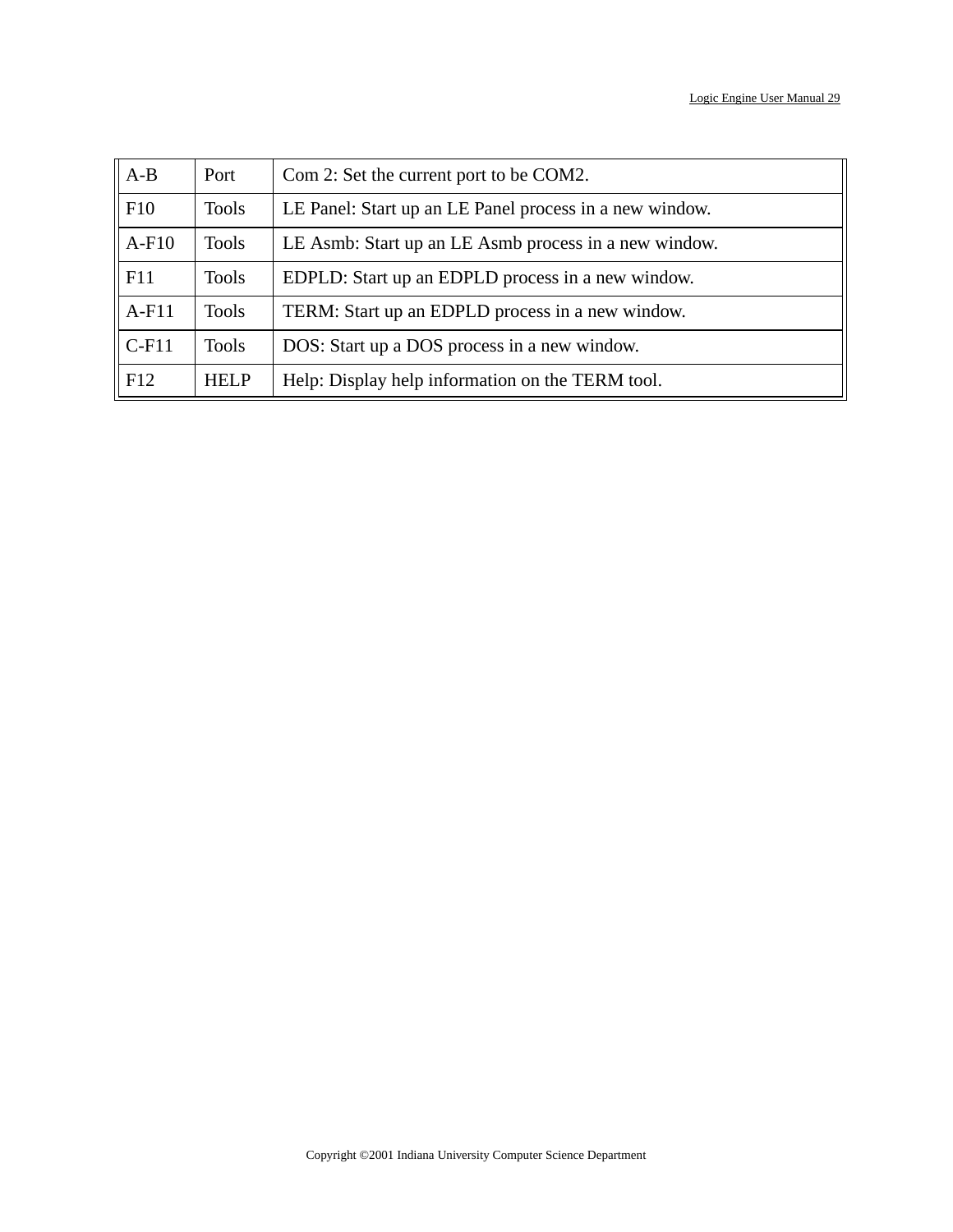# <span id="page-33-0"></span>6. Common User Interface

# <span id="page-33-1"></span>6.1. Introduction

Several of the tools (LE Panel, LE ASMB, ED PLD, and TERM) were written to run in the  $DESQview<sup>1</sup>$  environment. They will not run unless  $DESQview$  is installed and running. The DESQview environment offers three major features utilized by these tools: the ability to switch between applications, a standard way of dealing with windows and fields, and the ability to multitask.

These tools also share a common philosophy towards the user interface. Wherever possible, a common interface was used to accomplish similar tasks. This is most notable in the menus, file I/ O, dialog boxes, and the DESQview interface.

DESQview

# <span id="page-33-2"></span>6.2. DESQview Interface

| Open Window       |   |
|-------------------|---|
| Switch Windows    | S |
| Close Window      | ⊂ |
|                   |   |
| Rearrange         | R |
| Zoom              | Ζ |
|                   |   |
| Mark              | М |
| Transfer          |   |
| Scissors          |   |
|                   |   |
| Help for DESQview |   |
| Quit DESQview     |   |

After the tools have been installed, they can be started from the DESQview menu. This is assuming the advanced installation procedure was used. The DESQview menu is usually displayed in the upper right hand corner of the screen but at times the menu will be hidden. If so, simply hit the DESQview key (ALT-key) to redisplay the menu. The DESQview menu is illustrated in Fig. 1.

<sup>1.</sup> DESQview is a trademark of Quarterdeck Office Systems.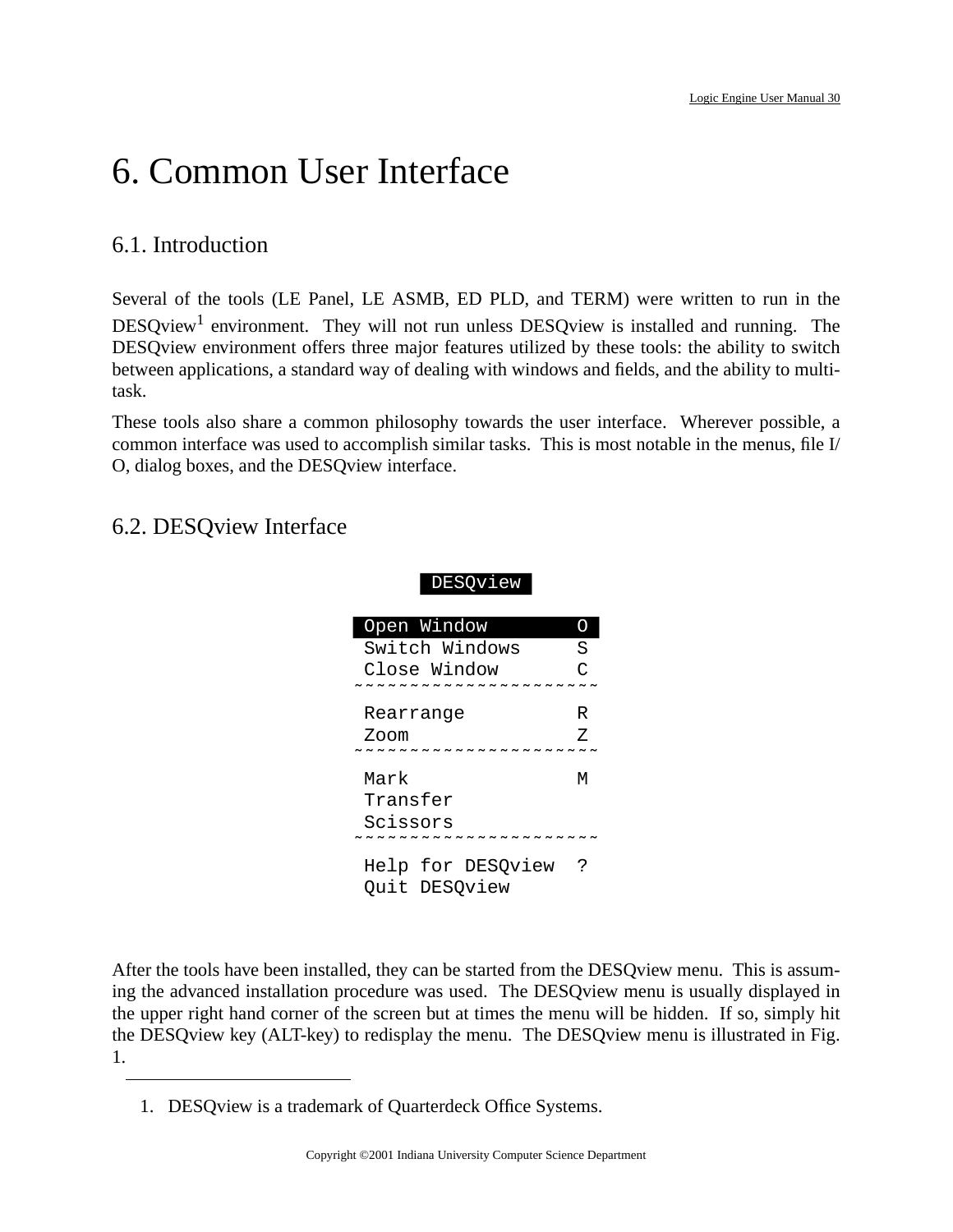To open a tool, first select the **Open Window** item from the DESQview menu. This can be done by either moving the cursor over the item with the cursor keys or mouse and hitting the space bar, Enter key or left mouse button, or by simply typing the letter **O**. This will open up the **Open Window** menu. From here, a tool can be selected either by moving the cursor over the entry and hitting the space bar or the enter key or by typing the letters associated with the tool. If the entry is not visible on this menu, the **Page Down** key can be used to list more entries. Once selected, a window will be opened for that tool.

DESQview also provides an interface for managing the windows. These functions include: moving, resizing, scrolling, closing and switching windows. See the DESQview manual for details about these and other functions provided by the DESQview interface.

In various situations there will be a selection of fields presented from which the user must choose, or a field in which the user must enter text. In general, the cursor keys or the mouse can be used to move between the fields and the space bar, Enter key or left mouse button can be used to select the field the cursor is over. The exception is in the case of a window that has a field in which text is to be entered. In this case the TAB key moves the cursor to the next field and the Shifted TAB key moves to the previous field. The space bar can be used to select the field that the cursor is over. Text is entered into fields by moving the cursor over the field and entering the text. The text can be edited using the left and right cursor keys, the end, home, insert, delete, and backspace keys. As a general rule the ESC key will cause the current activity to be aborted.

### <span id="page-34-0"></span>6.3. Menus

Each of the tools that conform to the Common User Interface (LE Panel, LE ASMB, ED PLD, and TERM) have a common menu interface. Across the top of the window of each of these tools, is a menu bar consisting of six fields. The first is the name of the application and has a special function described later. The next five are menu fields, the first labeled **File**, the fourth and the fifth labeled **Tools** and **HELP** respectively. The second and third menu fields are labeled differently for each tool. Each of the menu fields is associated with a function key shown parenthetically in each field. The date of the last modification of the tool is shown on the far right of the menu bar.

| :.ctq |  |                                                   |        |        |       |  |  |
|-------|--|---------------------------------------------------|--------|--------|-------|--|--|
|       |  | $Display(F2)$ $Clock(F3)$ $Tools(F4)$ $HELP(F12)$ |        |        | Board |  |  |
|       |  | Update Once:                                      | F8     |        |       |  |  |
|       |  | Update Continuous:                                | $A-F8$ | STATE. |       |  |  |
|       |  | Input From Panel/Board: C-F8                      |        |        |       |  |  |
|       |  |                                                   |        |        |       |  |  |

The menus can be activated either by selecting them as described above or by pressing the associated function key. For example, the Tools menu can be activated by pressing the F4 key. When a menu is activated, a small pull-down menu containing a list of possible selections is displayed below the menu title. The Display menu for the LE Panel tool is shown in Fig. 2. Displayed to the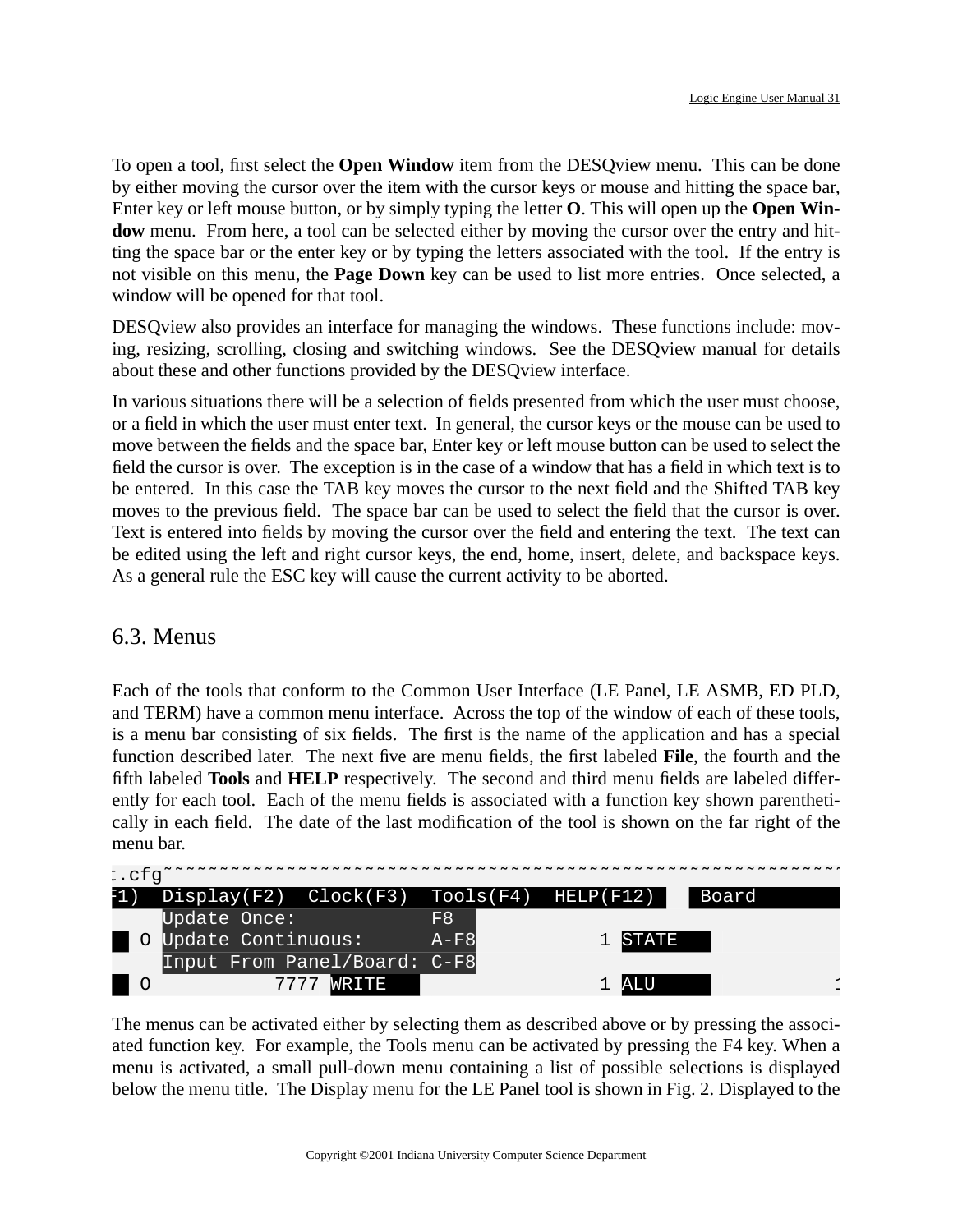right of each selection is an associated key stroke. The key strokes preceded by an `A-' refer to the key combined with the ALT key. Those preceded by a `C-' refer to the key combined with the CTRL key. This key stroke is used as a quick way to select an item without first selecting a menu. They are not available when a menu is active. The actions that are performed when each menu item is selected are described in detail in the respective chapter for that tool. The ESC key can be used to exit the menu without selecting an item. To activate another menu while one is currently active, the mouse, the left and right cursor keys, or the function keys for the menus can be used.

The first field of the menu bar which contains the name of the tool, is the icon field. When selected, the window for the tool is reduced to the size of this field and positioned at the far right of the screen. When selected again, the window is expanded to full size and repositioned. This is useful when you want to hide the window for a time without exiting the tool.

# <span id="page-35-0"></span>6.4. Dialog Boxes



At various times the user will be prompted for input with a dialog box. This is simply a small window that appears on top of the current window and has a selection of fields to choose from and/or a field in which to enter text. The fields can be selected as described above. Fig. 3 shows a field definition dialog box from the LE Panel tool.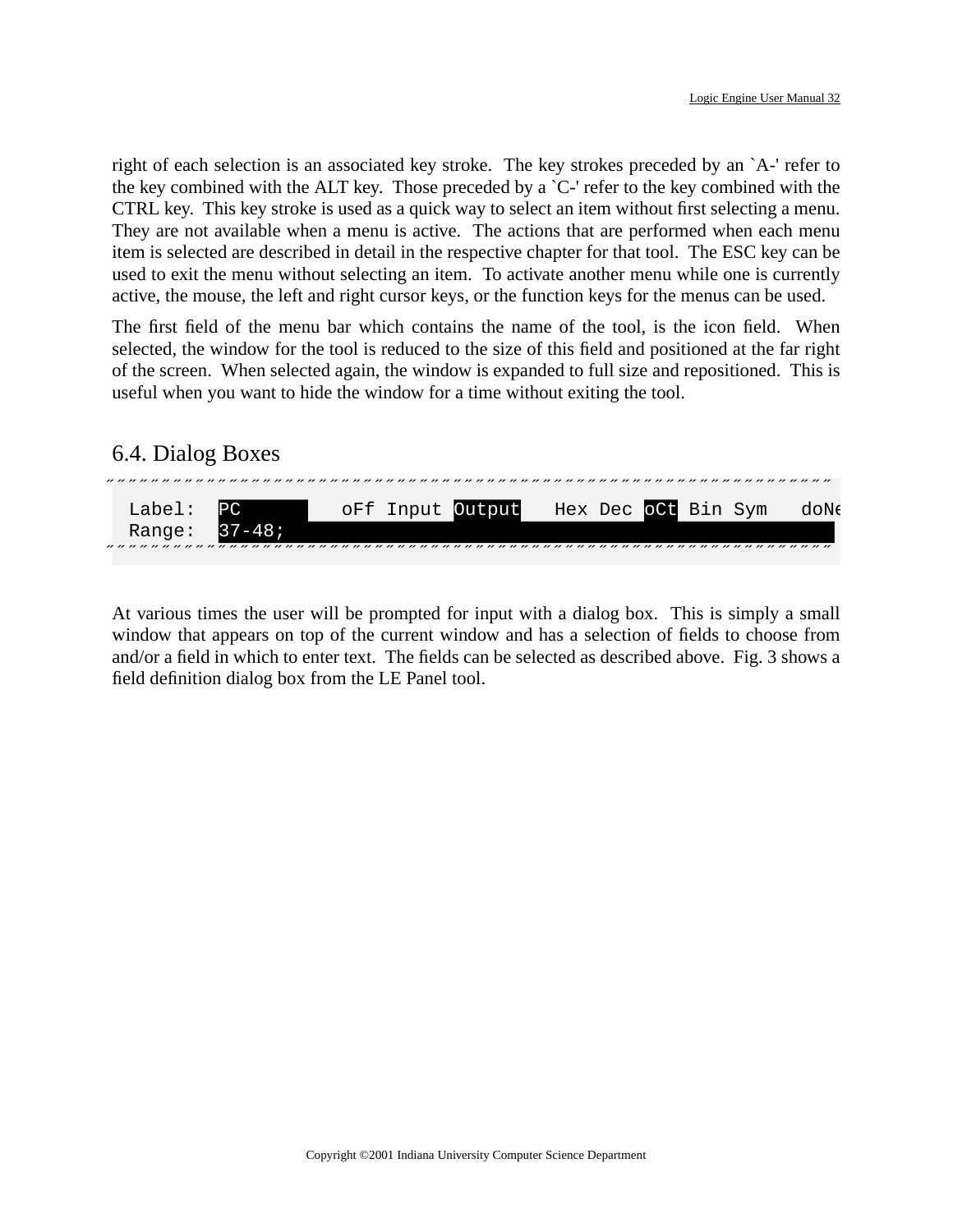## 6.5. File I/O



When a requested operation requires a file name, the user is prompted with the browser dialog box, as illustrated in Fig. 4. From here the user can type in a file name, select a file from a list, change directories, or change drives. The browser dialog box consists of five major sections: the file name field, the scroll control fields, the directory listing, the file listing, and the drive select fields. The file name field is located at the top right of the browser menu and is used to enter a file name or file name pattern (contains one or more of '\*' or '?'). When the enter key is entered into this field, the file name is accepted. If it is not a pattern, the browser menu is closed, and the appropriate action is taken on the named file. If it is a file name pattern, the file listing is updated with only those files which match the pattern.

The directory and file listing sections are located in the middle of the browser dialog box - the directory listing on the left and the file listing on the right. These contain a listing of up to ten of the subdirectories and files of the current directory. If there are more than ten subdirectories or files, the scroll control fields for each listing can be used. These are located just above each listing. Each has two controls, one for scrolling up (on the left) and one for scrolling down (on the right). When one of these fields is selected, the corresponding listing will scroll up or down.

Selecting one of the items in the directory listing section will change the current directory. A new directory and file listing will be displayed. The path of the current directory will be displayed just below the file name field. To move up one level in the directory tree, the sub-directory name ".." can be selected.

Selecting one of the items in the file listing section will accept that file name. The browser dialog box is closed and the appropriate action is taken on the selected file name.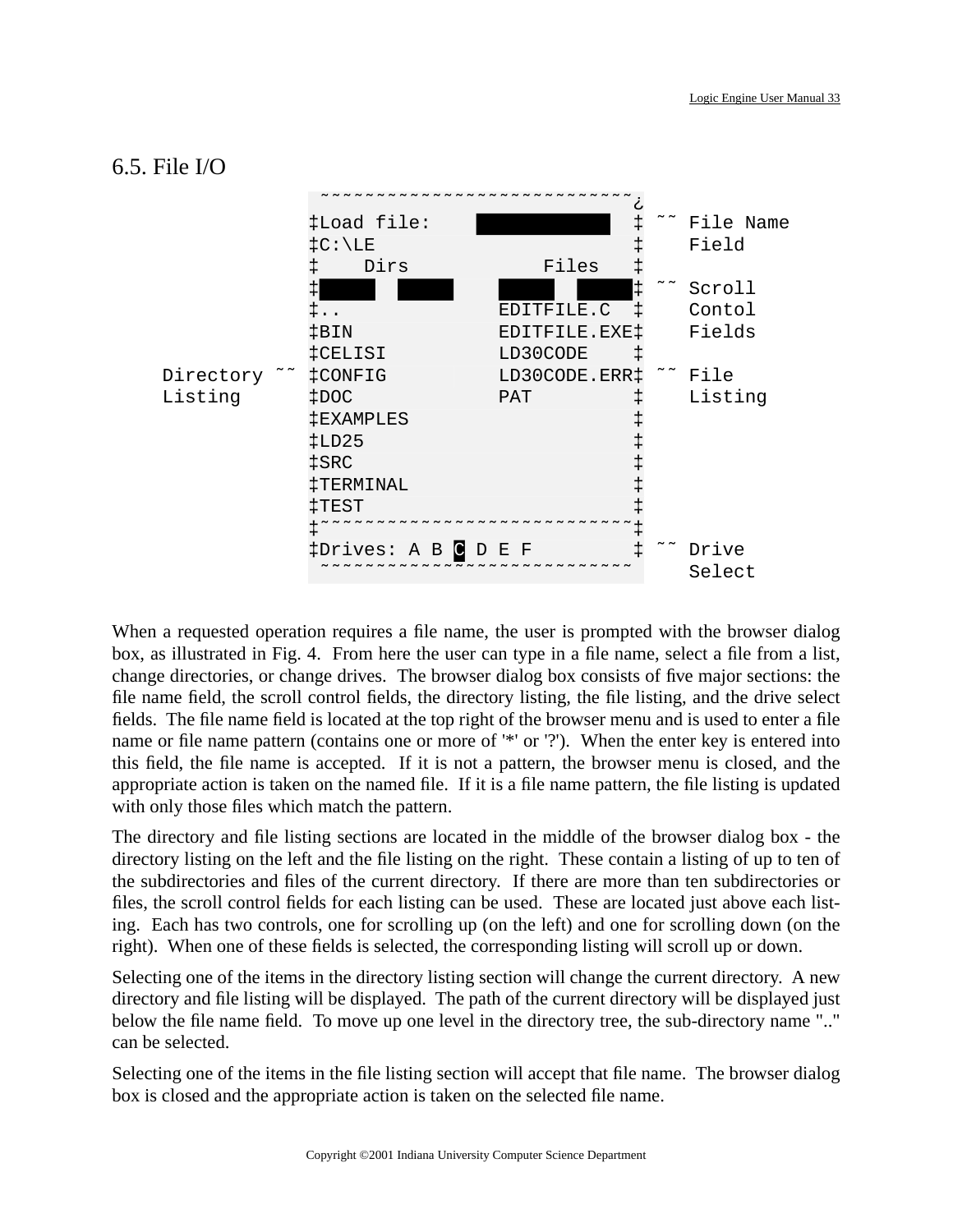The drive select fields are located at the bottom of the browser dialog box, labeled with the drive letters with the current drive highlighted. Selecting one of the drives will change the current drive, update the directory and file listings, and update the path of the current directory.

The ESC key can be used to abort out of the browser with a null file name being accepted and the appropriate action being performed for a null file (usually nothing). However, a change of the current directory or drive will take effect no matter how the browser is exited. Subsequent file I/O will be relative to the new current directory and drive.

There are several shortcuts available for the browser that allow the user to avoid having to move the cursor around a lot with the cursor keys or the mouse. They are listed below:

| Home           | Move the cursor to the File Name field                                                                                                                                                                                                                                                    |  |  |  |  |  |
|----------------|-------------------------------------------------------------------------------------------------------------------------------------------------------------------------------------------------------------------------------------------------------------------------------------------|--|--|--|--|--|
| Page $Up$      | Scroll File Listing up                                                                                                                                                                                                                                                                    |  |  |  |  |  |
| Page Down      | Scroll File Listing down                                                                                                                                                                                                                                                                  |  |  |  |  |  |
| $CTL$ -Page Up | Scroll Directory Listing up                                                                                                                                                                                                                                                               |  |  |  |  |  |
| CTL-Page Down  | Scroll Directory Listing down                                                                                                                                                                                                                                                             |  |  |  |  |  |
| ALT < n >      | Selects the $\langle n \rangle$ th item in the File Listing, where $\langle n \rangle$ is<br>one of the numeric keys (1 representing the first item and<br>0 representing the tenth item.                                                                                                 |  |  |  |  |  |
|                | ALT- $\langle c \rangle$ Changes to the directory indicated by the letter $\langle c \rangle$ .<br>Where $\langle c \rangle$ is one of the keys on the top row of the key-<br>board starting with 'q' (representing the first item) and<br>ending with 'p' (representing the tenth item). |  |  |  |  |  |
|                | ALT- $\langle c \rangle$ Changes to the drive indicated by the letter $\langle c \rangle$ . Where<br>$<<$ is one of the keys on the bottom row of the keyboard<br>starting with 'z' (representing drive A) and ending with<br>'m' (representing drive G).                                 |  |  |  |  |  |

#### 6.6. Tools Menu

Each of the tools that conform to the Common User Interface (LE Panel, LE ASMB, ED PLD, and TERM) have an identical tools menu. This menu consists of five selections used to start up one of the tools or a DOS window. The key strokes associated with each selection are identical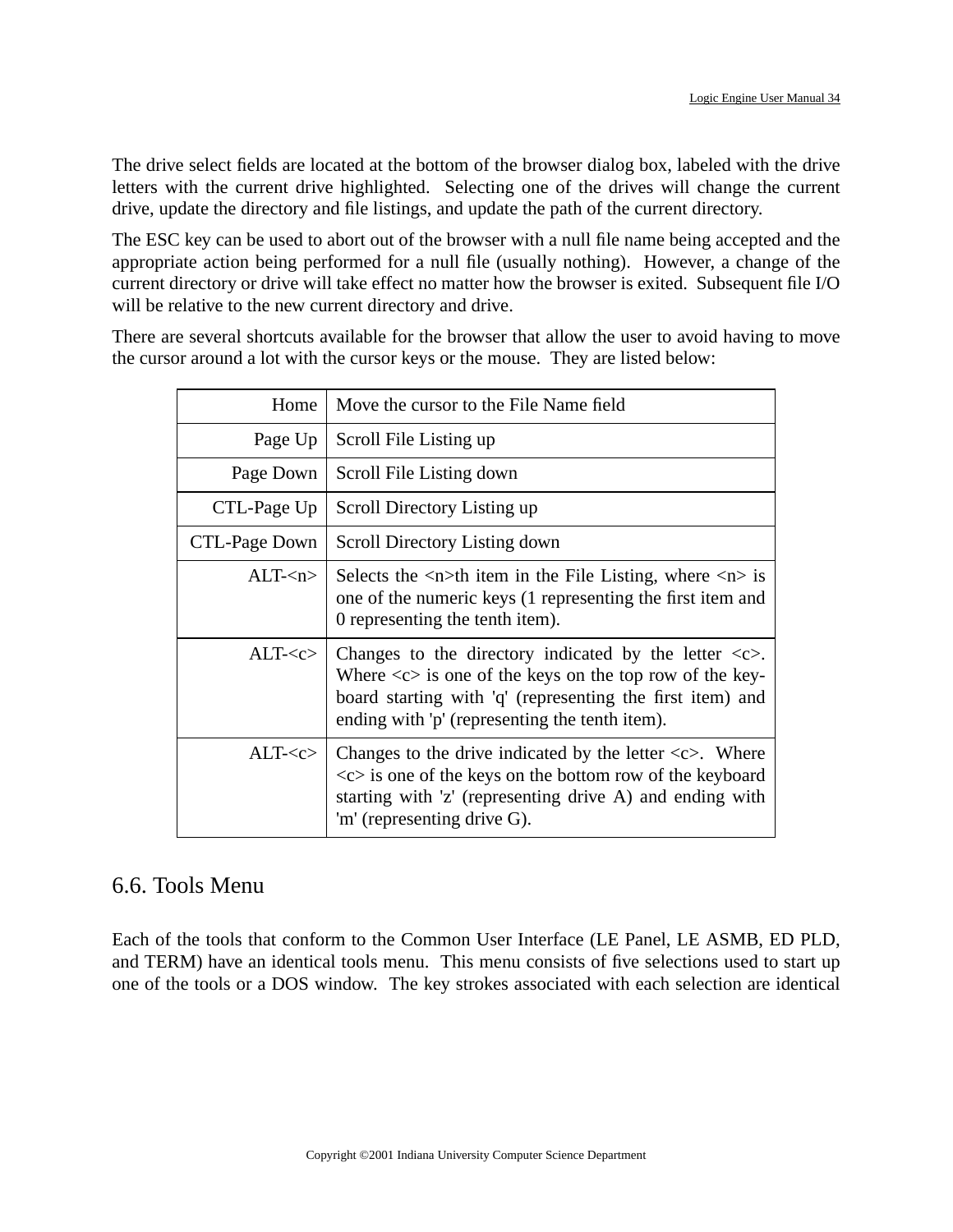within each tool. They are:

|         | $F10$   LE Panel |
|---------|------------------|
| ALT-F10 | <b>LE ASMB</b>   |
| F11     | <b>ED PLD</b>    |
| ALT-F11 | <b>TERM</b>      |
| CTL-F11 | <b>DOS</b>       |

## 6.7. Help System

|              | ,,,,,,,,,,,,,,,,,,,,,,,,, |
|--------------|---------------------------|
|              | CLOSE                     |
| <b>MENU</b>  | DESCRIPTION               |
|              |                           |
| $\pm$ $-$    | #Activate File Menu.      |
|              |                           |
| $\ddagger$ - | #Activate Display Menu.   |
|              |                           |
| $\pm$ $-$    | #Activate Clock Menu.     |
|              |                           |
|              | #Activate Tools Menu.     |
|              |                           |
|              |                           |

Each of the tools that conform to the Common User Interface (LE Panel, LE ASMB, ED PLD, and TERM) use a common help system. Fig. 5 shows the help dialog box for the LE Panel tool. The help dialog box consists of three fields across the top and a display area below. The display area contains a portion of the help information. The first two fields are used to scroll through the help information and the third is used to close the help dialog box.

#### 6.8. Communication with the LE Board

Most of the tools need to communicate with the LE Board at various times. In order to do this, the LE Board must be installed and turned on. Before any communication is attempted, the tool will first determine if the LE Board is



active, if so the communication will take place, if not the communication is aborted and a dialog box as shown in Fig. 6, is displayed indicating that the LE Board is not responding. This dialog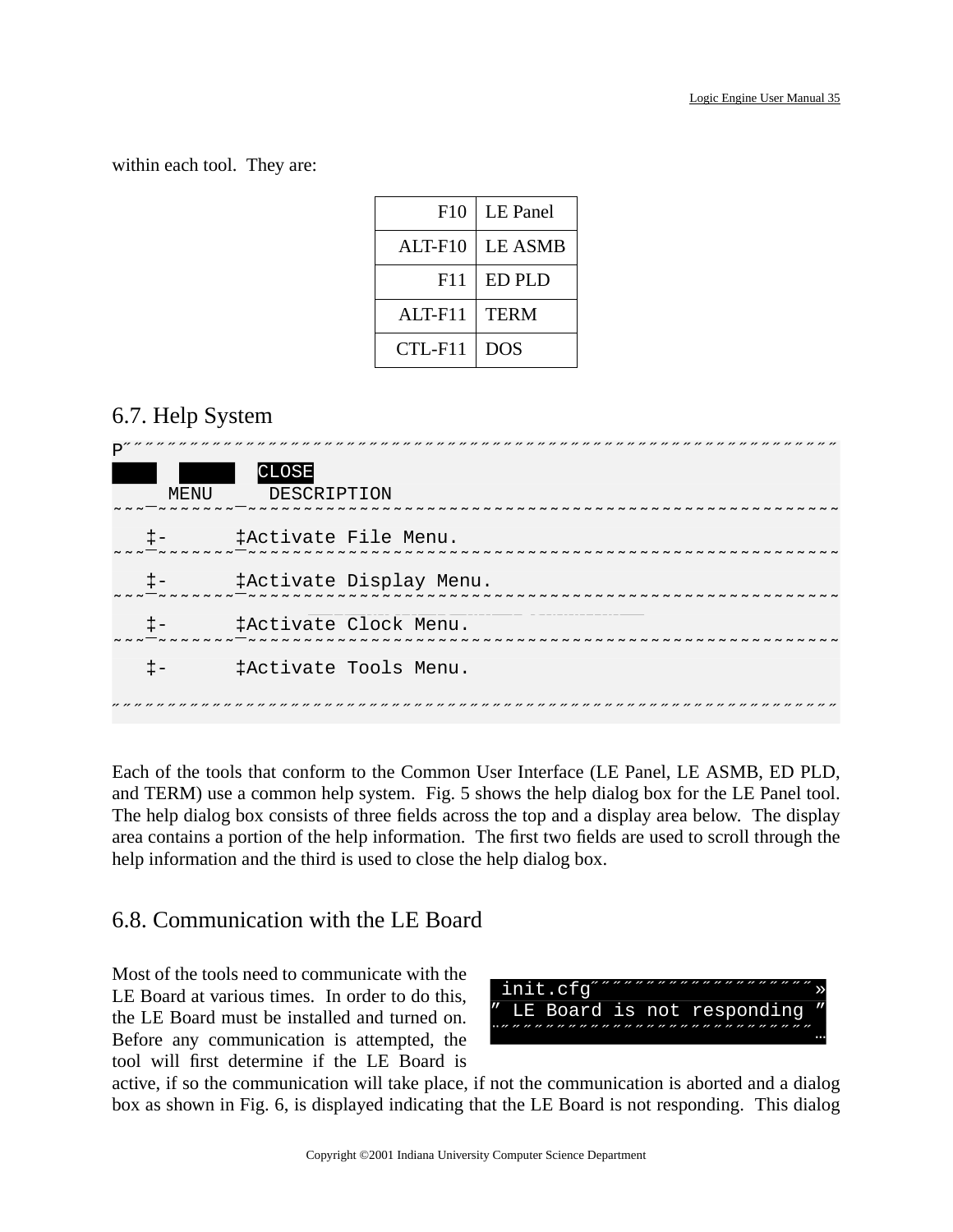box can be closed by pressing the ESC key or the left mouse button. This will prevent most communication attempts when the board is not installed. However, if the board is turned off or disconnected while the tool is running, the tool can get confused and may attempt to communicate with a non-functioning board. In this case it is possible for the tool to become hung.

Another problem that can arise while communcating with the LE Board is due to multitasking. Since more than one tool can be running at the same time, it is possible for more than one tool to be commmunicating with the board. The system allows only one tool to communicate with the board at any one time. The problem can occur when the communications of several tools are interweaved, such as:

- 1) tool A reads the state of the board
- 2) tool B changes the state of the board
- 3) tool A acts based on the state it read (which is now invalid)

The system does little to prevent this situation, so it is best to avoid it. It does attempt to prevent it if tool A and tool B in the example above are the same tool. In the case of the LE ASMB and ED PLD tools, if subsequent instances of the tool are opened, the subseqent ones are not allowed to communicate with the board. This is indicated by a bell when the window is opened. In the case of the LE Panel tool, subseqent instances are not allowed. If a second instance is opened it is immediately closed and the first instance is raised to be the top window.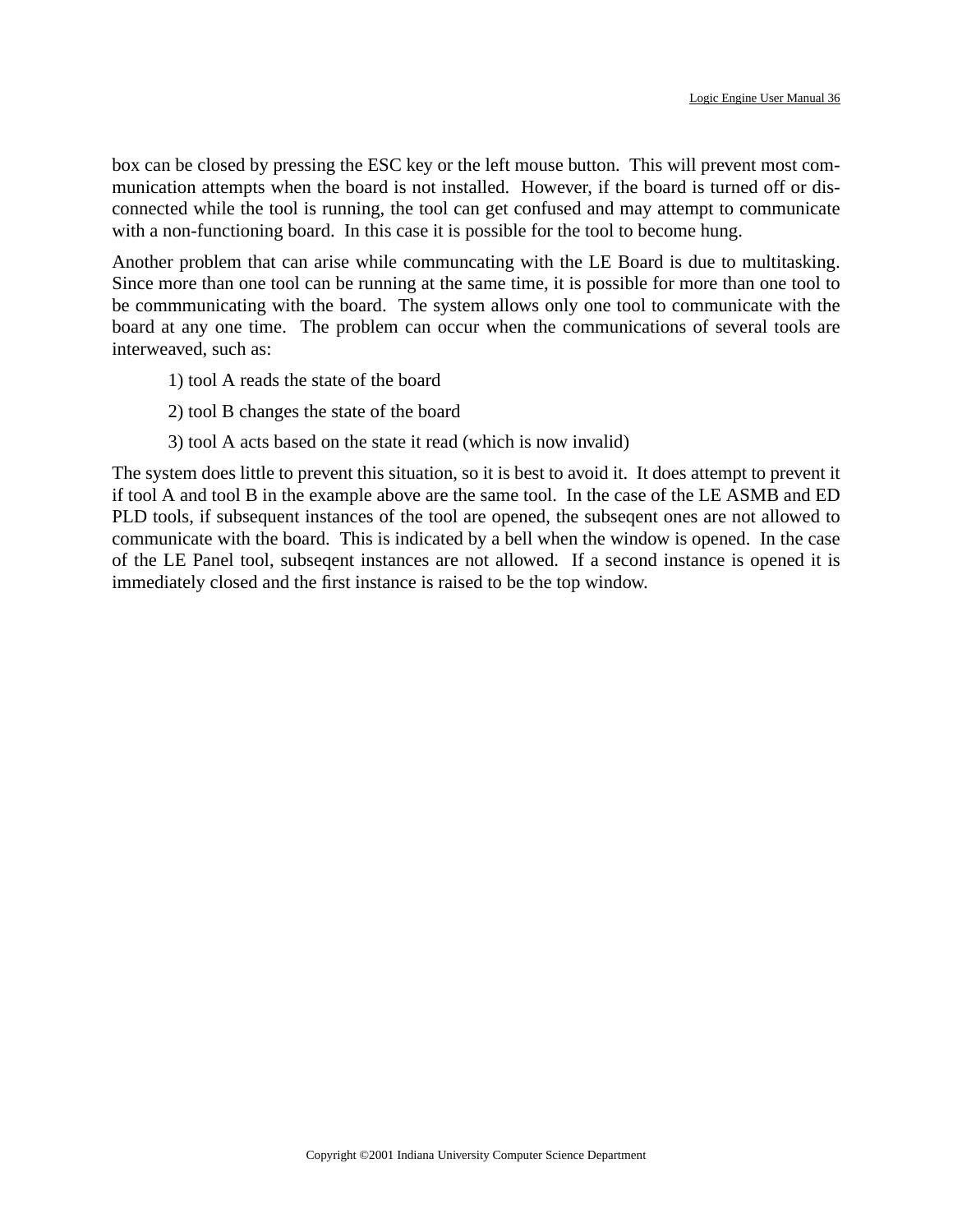# 4. ED PLD

### 4.1. Introduction

The ED PLD Tool is a PLD fuse map editor with the capability to read, burn, verify, and test PLDs using the PLD burner on the Logic Engine Board. ED PLD supports only the Cypress PLD C 20G10 at this time.

## 4.2. Cypress PLD C 20G10

The 20G10 is a 24 pin PLD with 12 input pins and 10 I/O pins. Each of the 10 output cells can be configured as registered or combinational outputs, true high or true low outputs, and product term or pin 13 output enable signals. The registered outputs are clocked by input pin 1. The fuse matrix consists of 44 signals (12 input, 10 output feedbacks, and their compliments). Each output cell has 9 product terms, 1 output enable term and 8 terms feeding an OR-gate. The functional logic diagram of the PLD C 20G10 is shown in Fig. 1 and the eight possible configurations of the output cells are shown in Table 1 and Figs. 2-3. For more information on the PLD C 20G10, con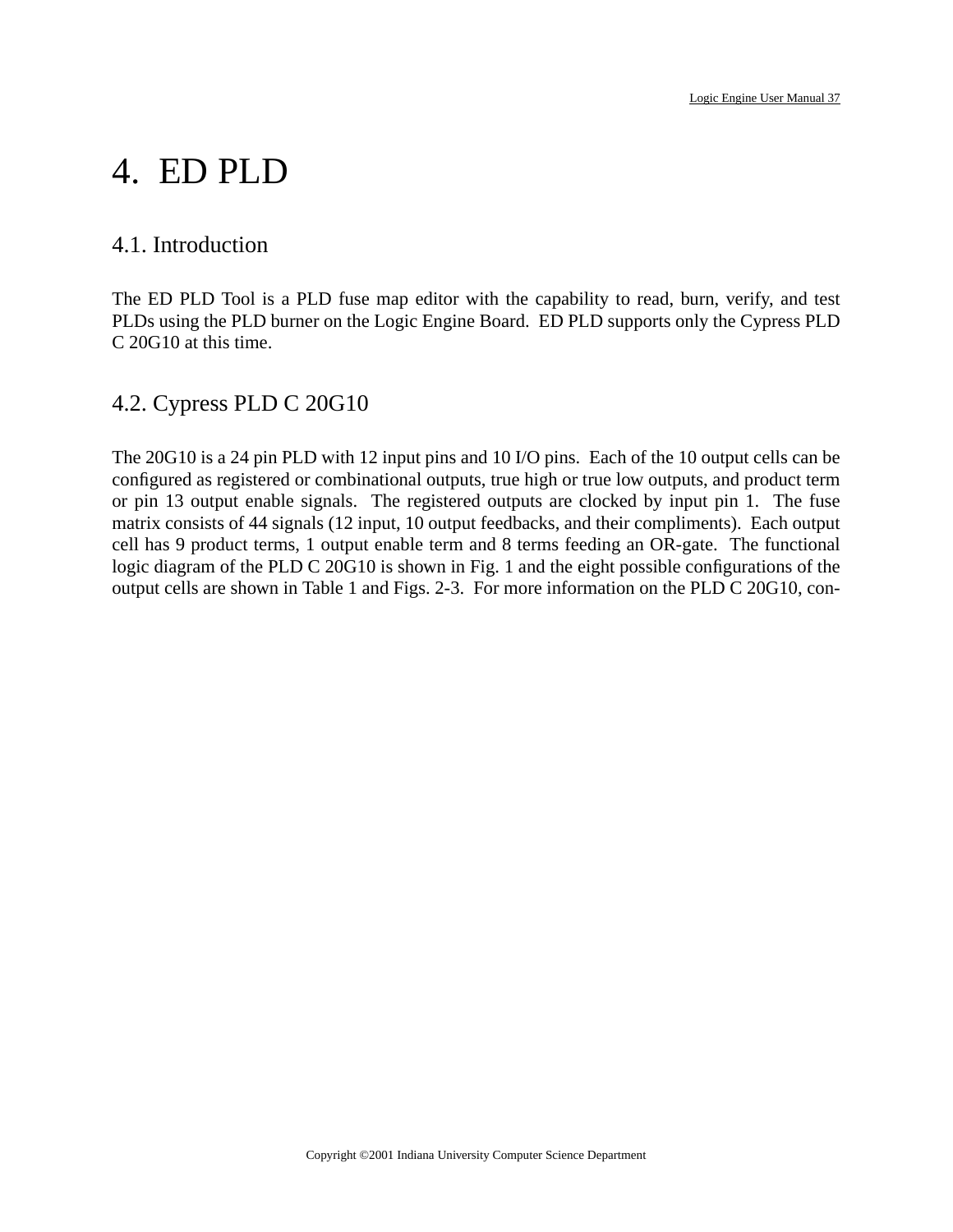sult the data sheet.

| Figure | C <sub>2</sub> | C <sub>1</sub> | CO       | Configuration                             |  |  |  |
|--------|----------------|----------------|----------|-------------------------------------------|--|--|--|
| 2A     | $\Omega$       | $\theta$       | $\theta$ | Product Term OE Registered Active LOW     |  |  |  |
| 2B     | $\overline{0}$ | $\overline{0}$ |          | Product Term OE Registered Active HIGH    |  |  |  |
| 3A     | $\Omega$       | $\mathbf{1}$   | $\Omega$ | Product Term OE Combinational Active LOW  |  |  |  |
| 3B     | $\overline{0}$ |                |          | Product Term OE Combinational Active HIGH |  |  |  |
| 2C     | 1              | $\Omega$       | $\Omega$ | Pin 13 OE Registered Active LOW           |  |  |  |
| 2D     | 1              | $\theta$       |          | Pin 13 OE Registered Active HIGH          |  |  |  |
| 3C     | 1              |                | $\Omega$ | Pin 13 OE Combinational Active LOW        |  |  |  |

**Table 3:**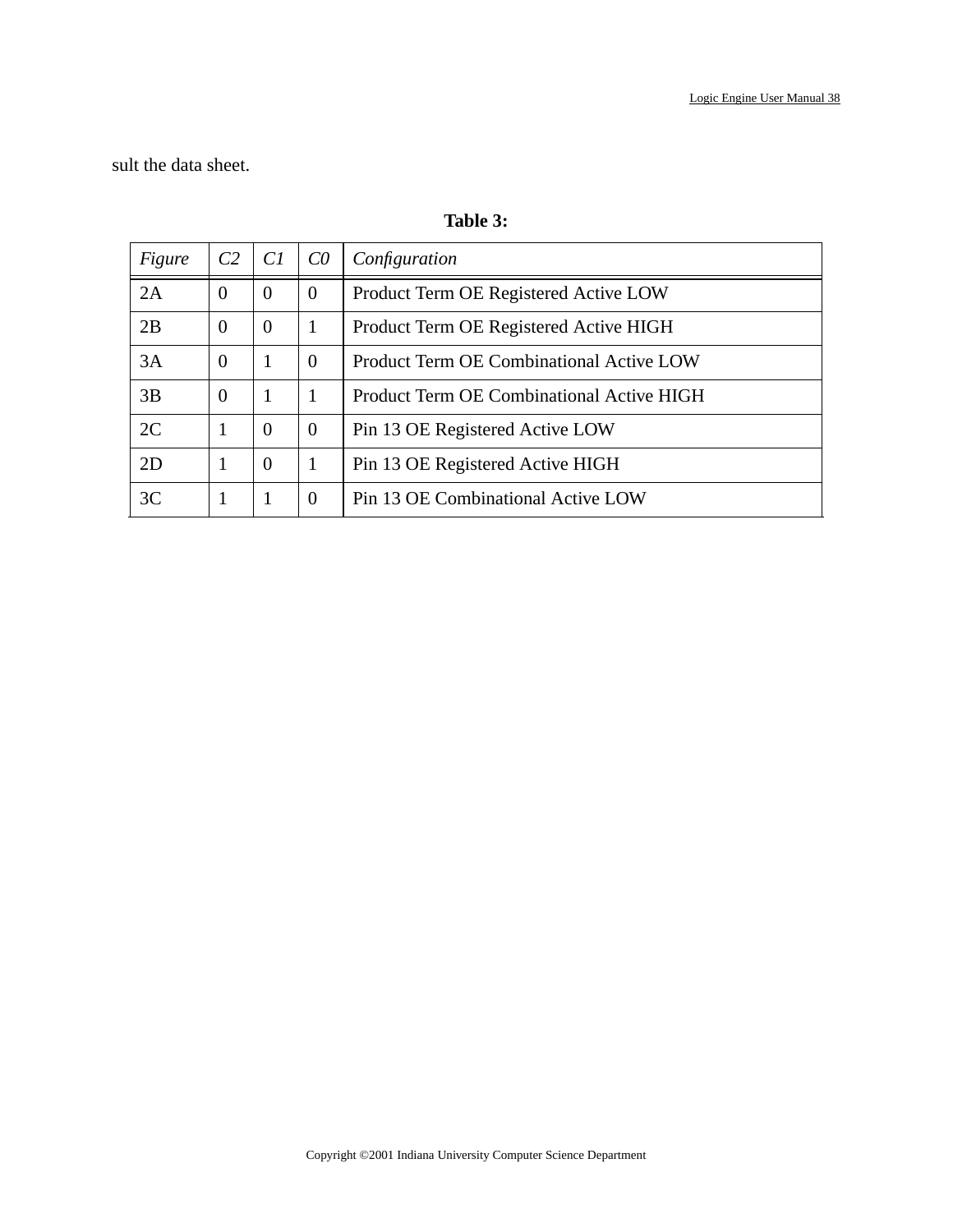

Copyright ©2001 Indiana University Computer Science Department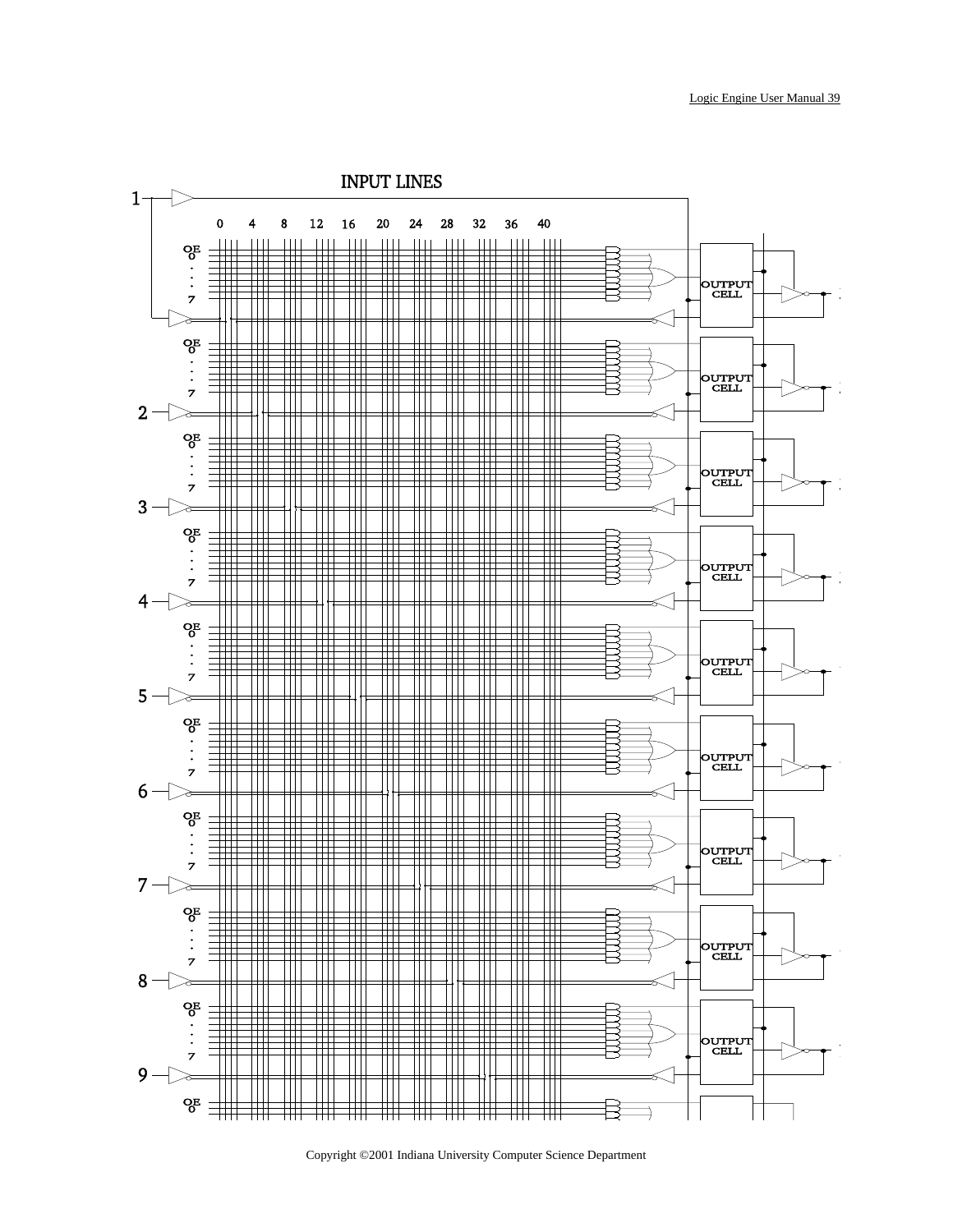## 4.3. EDPLD Fuse Map Editor

As a fuse map editor, the EDPLD tool provides an easy and integrated way to generate a file in the proper format for the PLD programmer. The files generated by the editor are simple ASCII files that conform to a specific format (see section 6.6). These files can of course be generated and edited by any text editor. The EDPLD editor will however, ensure that the file is generated in the proper format.

When the ED PLD tools is started, a window such as that shown in Fig. 4 is opened. This window represents a view of one output cell of a 20G10 and its fuse matrix. The window consist of four sections: a menu bar across the top, fuse matrix fields through the middle, output configuration fields on the right, and two scroll fields on the bottom right.

|                | d″PLD          |                    |   |               |        |        |         |        |           |        |           |                              |
|----------------|----------------|--------------------|---|---------------|--------|--------|---------|--------|-----------|--------|-----------|------------------------------|
| D              |                | File(F1)           |   | Display(F2)   |        |        | P1d(F3) |        | Tools(F4) | HELP ( | FI2)      | 11/2                         |
|                | $\overline{2}$ | 2                  | 2 | 2             | 1      | 1      | 1       | 1      |           |        |           |                              |
| $\mathbf{1}$   | 3              | 2<br>$\mathcal{L}$ | 3 | $\Omega$<br>4 | 9<br>5 | 8<br>6 | 7<br>7  | 8<br>6 | 5<br>9    | 4<br>0 | - 3<br>1. |                              |
| E              |                |                    |   |               |        |        |         |        |           |        |           |                              |
|                |                |                    |   |               |        |        |         |        |           |        |           |                              |
|                |                |                    |   |               |        |        |         |        |           |        |           | HIGH<br>C0                   |
|                |                |                    |   |               |        |        |         |        |           |        |           | COMB<br>C1                   |
|                |                |                    |   |               |        |        |         |        |           |        |           | <b>P13</b><br>C <sub>2</sub> |
| $\overline{3}$ |                |                    |   |               |        |        |         |        |           |        |           |                              |
|                |                |                    |   |               |        |        |         |        |           |        |           |                              |
| 5 <sub>l</sub> |                |                    |   |               |        |        |         |        |           |        |           | Pin 23                       |
| 61             |                |                    |   |               |        |        |         |        |           |        |           |                              |
|                |                |                    |   |               |        |        |         |        |           |        |           |                              |
|                |                |                    |   |               |        |        |         |        |           |        |           |                              |

The fuse matrix fields are arranged in 9 rows. One for the output enable signal (labeled OE) and eight for the product terms (labeled 0-7). Each row contains 22 fuse matrix fields organized in pairs of two. Each of the fuse matrix fields represents one signal of the 12 input and 10 feedback signals. Each column is labeled with the pin number of the signal it represents. The fuse matrix fields consist of two characters representing the two polarities of the signal. Each character can be either a '.' indicating the absence of a fuse or a 'x' indicating the presence of a fuse. For the input signals the true high signal comes first followed by the true low signal. For the output feedback signals the order of the signals depends on the configuration of the output cell. Refer to Figs 1-3 to determine the proper orientation.

The fuse matrix fields can be in one of four configurations. When selected, the configuration of the field will advance to the next configuration in the sequence  $('..'x'x,'x,''x.'')$ .

The output configuration fields can each be in one of two states. When selected, the fields will toggle states. Besides a ',' or a 'x' being displayed in each field, a mnemonic is displayed in each field indicating the current configuration.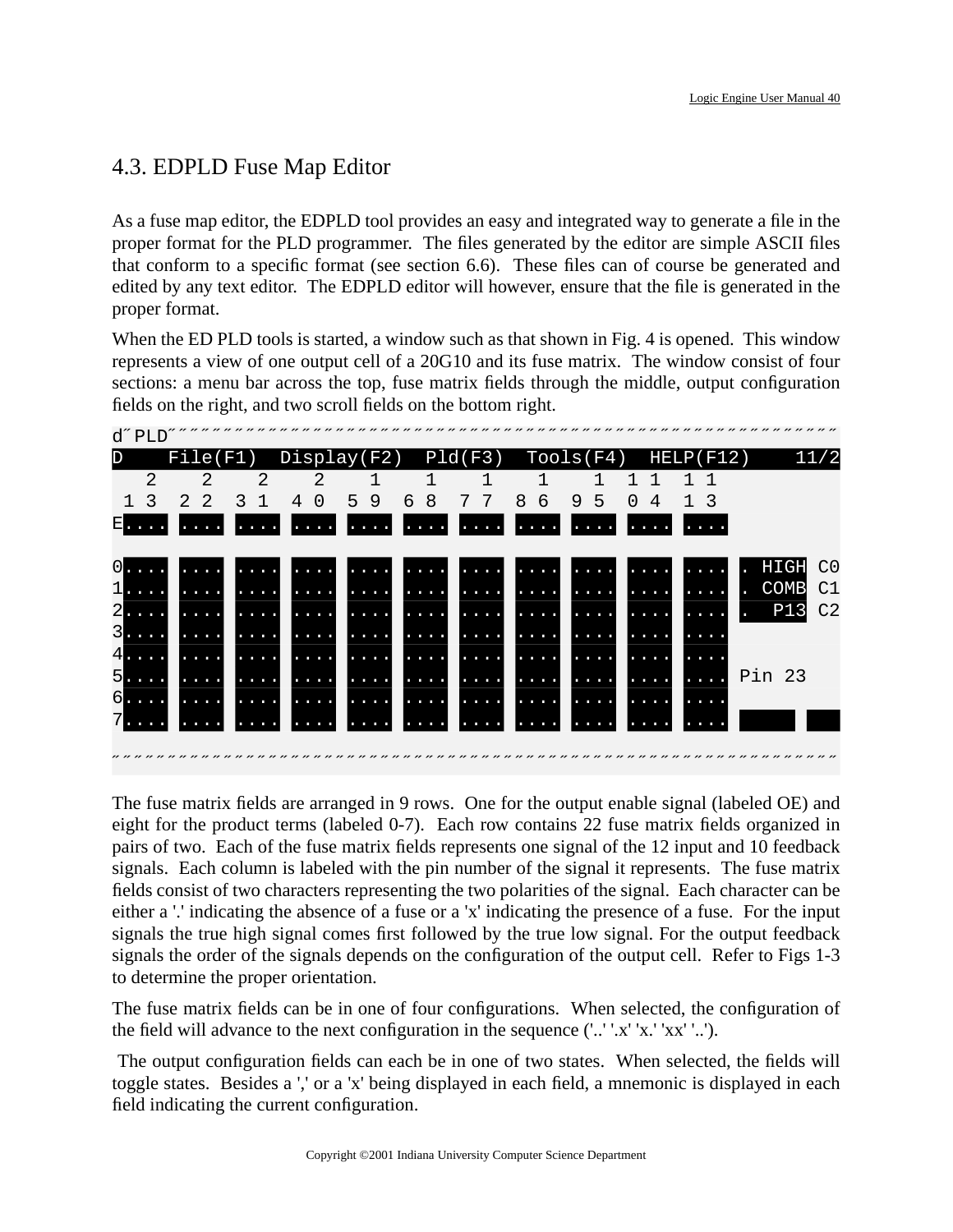The two scroll fields are used to move the view to the next or previous output cell. The pin number of the current output cell is displayed above the scroll fields. The **Page Up** and **Page Down** keys can also be used for this function.

## 4.4. File I/O

|  |  |  |  |  |  |  |  |  |  | 1 23 2 22 3 21 4 20 5 19 6 18 7 17 8 16 9 15 1014 1113 PIN 23 |                                                                                                                                                                                                                                                                                                                                                                                                                                                                                                                                                                       |  |
|--|--|--|--|--|--|--|--|--|--|---------------------------------------------------------------|-----------------------------------------------------------------------------------------------------------------------------------------------------------------------------------------------------------------------------------------------------------------------------------------------------------------------------------------------------------------------------------------------------------------------------------------------------------------------------------------------------------------------------------------------------------------------|--|
|  |  |  |  |  |  |  |  |  |  |                                                               |                                                                                                                                                                                                                                                                                                                                                                                                                                                                                                                                                                       |  |
|  |  |  |  |  |  |  |  |  |  |                                                               |                                                                                                                                                                                                                                                                                                                                                                                                                                                                                                                                                                       |  |
|  |  |  |  |  |  |  |  |  |  |                                                               | $0 \quad 1 \quad \ldots \quad x \ldots \quad \ldots \quad x \ldots \quad x \ldots \quad x \ldots \quad x \ldots \quad x \ldots \quad x \ldots \quad x \ldots \quad x \ldots \quad x \ldots \quad x \ldots \quad x \ldots \quad x \ldots \quad x \ldots \quad x \ldots \quad x \ldots \quad x \ldots \quad x \ldots \quad x \ldots \quad x \ldots \quad x \ldots \quad x \ldots \quad x \ldots \quad x \ldots \quad x \ldots \quad x \ldots \quad x \ldots \quad x \ldots \quad x \ldots \quad x \ldots \quad x \ldots \quad x \ldots \quad x \ldots \quad x \ldots \$ |  |
|  |  |  |  |  |  |  |  |  |  |                                                               |                                                                                                                                                                                                                                                                                                                                                                                                                                                                                                                                                                       |  |
|  |  |  |  |  |  |  |  |  |  |                                                               |                                                                                                                                                                                                                                                                                                                                                                                                                                                                                                                                                                       |  |

The ED PLD software has several functions used to save and retrieve fuse maps. **Save File** -saves the current fuse map into the current file. If there is no current file, the user is prompted for a file name. **Save File As** - saves the current fuse map into the named file and **Load File** -loads the named file into the editor. Initially the current file is undefined. Each time a file is named, using any of these functions, that file becomes the current file and will be displayed as the title of the ED PLD window.

The files created by the ED PLD editor, called fuse map files, have a specific format. These files are text files and can be edited using other text editors, but they must conform to the fuse map format described below.

Each fuse map file consists of 10 configuration blocks which describe the product terms and architecture of each output cell. Fig. 5 is an example of one configuration block and Fig. 6 is an example of a complete fuse map file.

Each configuration block consists of exactly 10 lines. The first line is a comment that typically contains the pin numbers corresponding to each column of the product terms and the pin number of the output cell. The second line contains the product term for the output enable signal. The following 8 lines contain the product terms which feed the OR-gate of the output cell. Each of the product term lines must contain in the first column, the number of the configuration block (0-9). The product term for the output enable signal must contain the letters 'OE' in the third and fourth column. The remaining 8 product terms must contain in the fourth column, the number of the product term (0-7).

Starting in column 5, each product term line contains a fuse pattern consisting of 44 fuse bits. These are typically arranged in 11 groups of 4 bits separated by a space, however, spaces can occur throughout the line and are ignored. In addition, product terms 0, 1, and 2 contain an extra fuse bit beyond the 44 fuse bits which configure the architecture of the output cell. Each fuse bit is either a `.' or a `x'. A `.' indicates the absence of a fuse and a `x' indicates the presence of a fuse. Any characters beyond the fuse bits are considered comments and are ignored.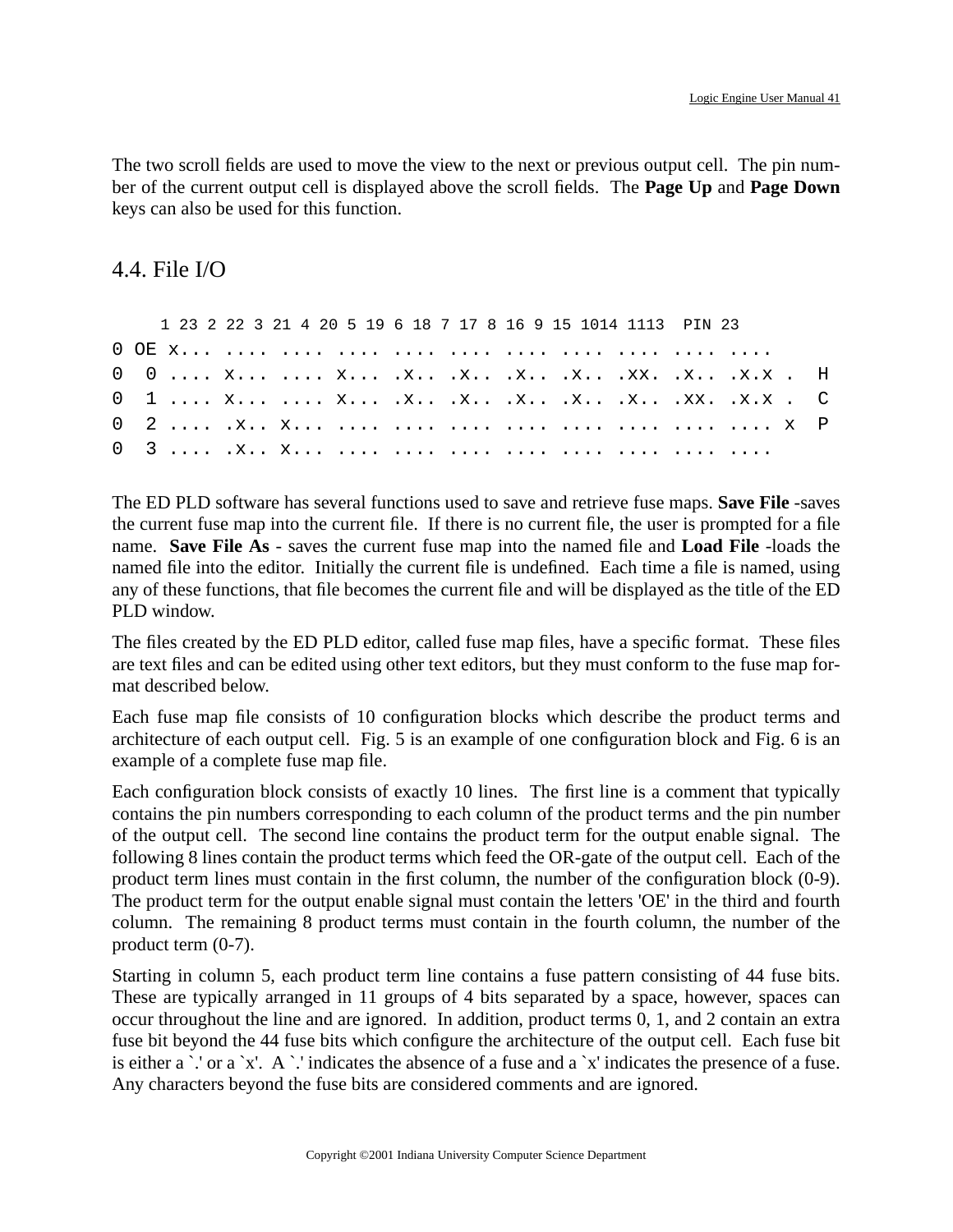The product terms are arranged as a sequence of pairs of fuse bits, one pair for each input signal and output feedback signal. One fuse bit of each pair is for the true high and the other is for the true low version of the signal. For the input signals the true high signal comes first followed by the true low signal. For the output feedback signals the order of the signals depends on the configuration of the output cell. Refer to Figs 1-3 to determine the proper orientation.

The three fuse bits beyond product terms 0, 1, and 2 (referred to as C0, C1, and C2) configure the architecture of the output cell. Each fuse bit controls one aspect of the configuration as described below:

| $CO$ . |   |                                            |
|--------|---|--------------------------------------------|
|        |   | : True High (H)                            |
|        |   | $x$ : True Low (L)                         |
| C1     |   | : Combinational Output $(C)$               |
|        | х | : Registered Output $(R)$                  |
| C2     |   | : Output Enable source is pin 13 (C)       |
|        | х | : Output Enable source is product term (P) |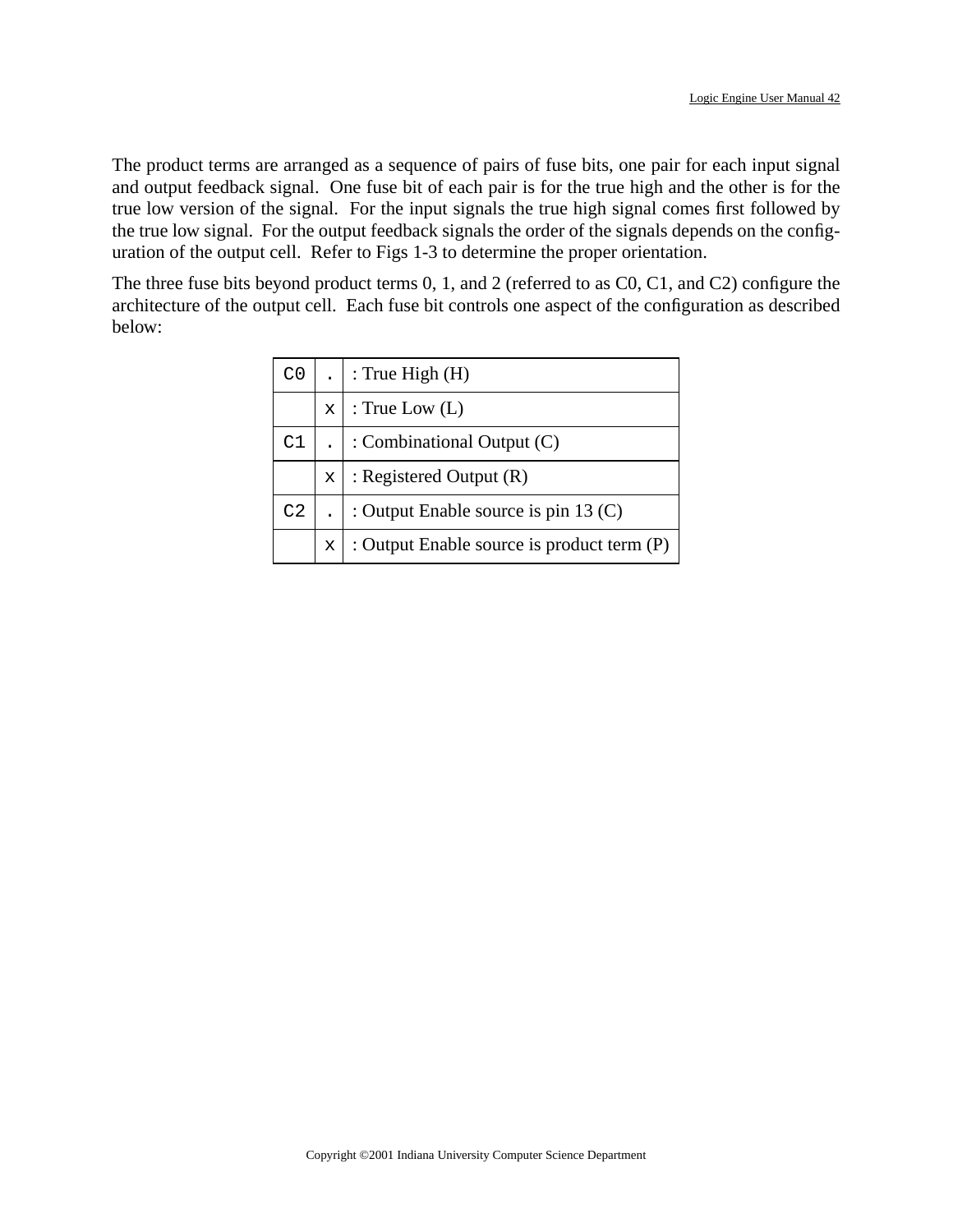| $\begin{smallmatrix}1&1&2&3&2&2&3&2&1&4&20&5&19&6&18&7&17&8&16&9&15\end{smallmatrix}$<br>3<br>$OE X$<br>$\mathcal{A}$ , and $\mathcal{A}$ , and $\mathcal{A}$ , and $\mathcal{A}$<br>$\sim$ $\sim$ $\sim$ $\sim$<br>$\sim$ $\sim$ $\sim$<br>$\frac{1}{3}$<br>$\ldots \ldots \quad {\tt X.} \ldots \quad \ldots \ldots \quad {\tt X.} \ldots$<br>$\,$ . $\,$ x<br>$\cdot$ . X .<br>0<br>$\cdot$ X $\cdot$ .<br>.x.<br>Η<br>$\sim 100$ km s $^{-1}$<br>. $\mathbf{x}$<br>$\sim$ $\sim$ $\sim$ $\sim$<br><b>WWWWWW</b><br>1<br>$\ldots$ X. $\ldots$ $\ldots$ X. $\ldots$<br>.x .x<br>$\ldots$ $\ldots$ $X \ldots$<br>$\sim 100$ km s $^{-1}$<br>С<br>$\ldots$ X .<br>$\ldots$ X $\ldots$<br>$\overline{a}$<br>$\ldots \quad \texttt{x} \ldots \quad \ldots \quad \texttt{x} \ldots \quad \texttt{x} \ldots \quad \texttt{x} \ldots$<br>$\ldots$ . $X \ldots$<br>$\cdots$ $\cdots$ $x \cdots x$<br>Ρ<br>$\frac{1}{3}$<br>X  X .X .X  .X  X<br>$\overline{4}$<br>$\ldots\quad X\ldots\quad X\ldots\quad X\ldots\quad X\ldots\quad \ldots\quad X\ldots\quad X\ldots\quad$<br>$\ldots$ X. $\ldots$<br>$\sim$ $\sim$ $\sim$ $\sim$<br>5<br>$\ldots$ X X X X X<br>$\ldots$ X.<br>$\alpha$ , $\alpha$ , $\alpha$<br>$\sim$ $\sim$ $\sim$<br>6<br>$\sim$ $\sim$ $\sim$<br>7<br>1014 1113<br><b>PIN 19</b><br>4 OE x<br>$\sim$ $\sim$ $\sim$<br>$\ldots$ $\ldots$ $\ldots$<br>4<br>$\cdot$ x. $\cdot$<br>$\ldots$<br>.xx.<br>0<br>$x \ldots$<br>Η<br>$\overline{4}$<br>1<br>$\ldots$ X, $\ldots$ $\ldots$ $\ldots$ $\ldots$ $\ldots$ $\ldots$<br>$\ldots \ldots \ldots \ldots \ldots \ldots \times \ldots$<br>.x  x<br>С<br>$\overline{\mathbf{c}}$<br>4<br>$\ldots \ldots \ldots \mathbf{x}, \ldots \ldots \ldots$<br>$\ldots$ X. $\ldots$ $\ldots$ .<br>Ρ<br>х<br>$\ldots$ x $\ldots$ $\ldots$<br>$\frac{3}{4}$<br>4<br>$\mathbb{R}^n \times \mathbb{R}^n \times \mathbb{R}^n \times \mathbb{R}^n \times \mathbb{R}^n$<br>$\alpha$ , $\alpha$ , $\alpha$<br>$\sim$ $\sim$ $\sim$ $\sim$<br>$\ldots. \quad \texttt{x} \ldots. \quad \texttt{x} \ldots \quad \texttt{x} \ldots$<br>4<br>$\mathcal{A}$ is a set of a set of $\mathcal{A}$<br>$\sim$ $\sim$ $\sim$<br>$\sim$ $\sim$ $\sim$ $\sim$<br>4<br>5<br>$\mathcal{A}$ is a set of the set of $\mathcal{A}$<br>$\sim 100$ km s $^{-1}$<br>$\alpha$ , $\alpha$ , $\alpha$ , $\alpha$ , $\alpha$ , $\alpha$<br>$\sim$ $\sim$ $\sim$<br>$\sim$ $\sim$ $\sim$ $\sim$ |
|----------------------------------------------------------------------------------------------------------------------------------------------------------------------------------------------------------------------------------------------------------------------------------------------------------------------------------------------------------------------------------------------------------------------------------------------------------------------------------------------------------------------------------------------------------------------------------------------------------------------------------------------------------------------------------------------------------------------------------------------------------------------------------------------------------------------------------------------------------------------------------------------------------------------------------------------------------------------------------------------------------------------------------------------------------------------------------------------------------------------------------------------------------------------------------------------------------------------------------------------------------------------------------------------------------------------------------------------------------------------------------------------------------------------------------------------------------------------------------------------------------------------------------------------------------------------------------------------------------------------------------------------------------------------------------------------------------------------------------------------------------------------------------------------------------------------------------------------------------------------------------------------------------------------------------------------------------------------------------------------------------------------------------------------------------------------------------------------------------------------------------------------------------------------------------------------------------------------------------------------------------------------------------------------------------------------------------------------------------------------------------------------------------|
|                                                                                                                                                                                                                                                                                                                                                                                                                                                                                                                                                                                                                                                                                                                                                                                                                                                                                                                                                                                                                                                                                                                                                                                                                                                                                                                                                                                                                                                                                                                                                                                                                                                                                                                                                                                                                                                                                                                                                                                                                                                                                                                                                                                                                                                                                                                                                                                                          |
| 1<br>1<br>. X. X.<br>. X. X. .<br>С<br>. X. .<br>. X. .<br>.x .xx.<br>.x.x.                                                                                                                                                                                                                                                                                                                                                                                                                                                                                                                                                                                                                                                                                                                                                                                                                                                                                                                                                                                                                                                                                                                                                                                                                                                                                                                                                                                                                                                                                                                                                                                                                                                                                                                                                                                                                                                                                                                                                                                                                                                                                                                                                                                                                                                                                                                              |

15

 $14$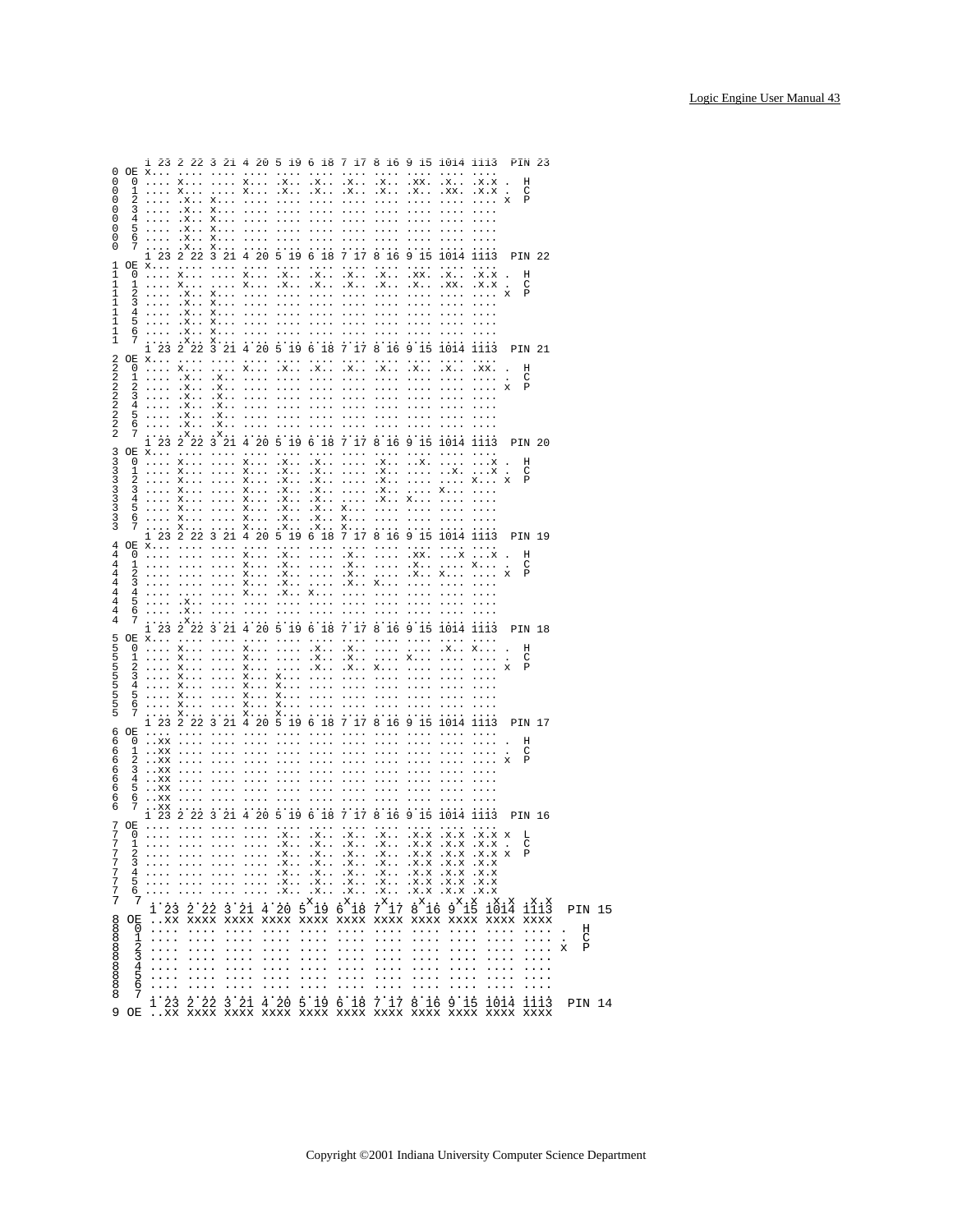Beyond each of these three fuse bits there is typically a single character comment indicating the configuration of the output cell. These characters are given above in parenthesis.

Although the fuse map file format is rigid, creating and editing a fuse map file is quite easy. To create a new file, simply enter the **pld** program and select option 2 (Save buffer) and specify a filename. This will save the initial empty buffer into the named file. To edit an existing fuse map file, use your favorite text editor in overstrike mode to alter the fuse bits.

## 4.5. EDPLD PLD Programmer

There are several functions available in the ED PLD editor for testing, programming, and verifying a 20G10 in the programmer socket on the Logic Engine Board. These functions are all available under the **Pld** menu and are described below in section 6.7. Each of these functions will prompt the user to insert a 20G10 into the programmer socket. The programmer socket is the zero insertion force socket located near the center of the Logic Engine board below the bank of leds. The 20G10 should be oriented in the socket so that pin 1 is on the left (the same orientation as the other chips on the board.) The lever on the socket should be in the up position when inserting or removing a chip and in the down position to lock a chip into the socket. It is important that the 20G10 not be inserted until the prompt appears and at not time should a 20G10 be inserted or removed when one of the leds surrounding the programmer socket is on. After the 20G10 is inserted, hit any key to proceed with the operation. Some of the functions will display dialog boxes indicating the sucess or failure of the operation. Hit any key to remove one of these messages. The **Test Device** function is a little more involved and is described in the next section.

## 4.6. Testing a 20G10

The EDPLD tool has the ability to apply a set of test vectors to a 20G10 in the programmer socket and read the outputs of the 20G10. When the **Test Device** function is selected, the user will first be prompted to supply the file name of a test vector file. The format of a test vector file is described below. After supplying the file name, the user is prompted to insert the 20G10 into the programming socket. After the 20G10 is inserted, hit any key to begin the testing of the device. After the device has been tested, a window will be displayed showing the results of the test. This window can be scrolled using the cursor keys. The window can only display up to fifty lines of information. If the information is longer than fifty lines, it will be truncated and a message will be displayed at the bottom of the window so indicating. This window can be closed by hitting the ESC key. After the window is closed, a dialog box will be displayed indicating the number of errors that occured during testing.

The output of the testing can also be logged to a file. This can be done by use of the **Log File** function under the file menu. This function will prompt the user for the name of the log file. All subsequent output from testing will be sent to this file and no window will be displayed containing this information. Also, the information being sent to the log file will not be truncated.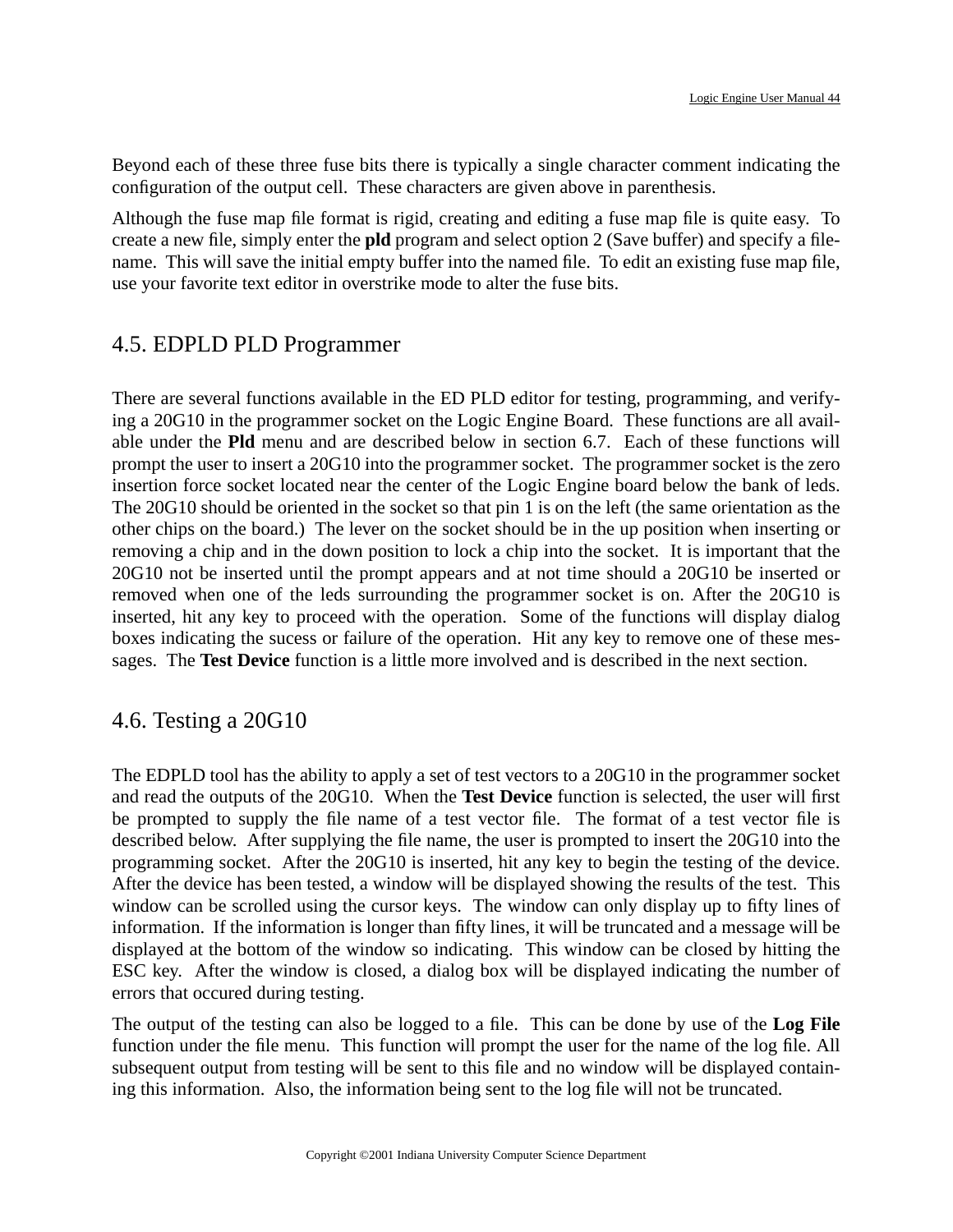Each test vector consists of a line of 24 characters, one for each pin of the device, in order from pin 1 to pin 24. Any number of test vectors can occur in a file, one per line. A blank line or a line starting with a `#' or a ` ' (space) is considered a comment and ignored. The valid characters for each type of pin are given below:

IAfter a file has been created containing the desired test vectors, they can be applied to the device

|                  | Input Pins: 1-11,13                                                                                                                                                                                                                                                                                                                                                                |
|------------------|------------------------------------------------------------------------------------------------------------------------------------------------------------------------------------------------------------------------------------------------------------------------------------------------------------------------------------------------------------------------------------|
| $\mathbf{1}$     | : Apply $5V$                                                                                                                                                                                                                                                                                                                                                                       |
| $\boldsymbol{0}$ | : Apply 0V                                                                                                                                                                                                                                                                                                                                                                         |
| $\mathcal{C}$    | : Clock (0V-5V-0V)                                                                                                                                                                                                                                                                                                                                                                 |
| K                | : Clock (5V-0V-5V)                                                                                                                                                                                                                                                                                                                                                                 |
| $\mathbf N$      | : This pin is not tested                                                                                                                                                                                                                                                                                                                                                           |
|                  | Input/Output Pins: 14-23                                                                                                                                                                                                                                                                                                                                                           |
| $\mathbf{1}$     | : Apply 5V (assumes pin is configured as an input)                                                                                                                                                                                                                                                                                                                                 |
| $\overline{0}$   | : Apply 0V (assumes pin is configured as an input)                                                                                                                                                                                                                                                                                                                                 |
| $\mathcal{C}$    | : Clock (0V-5V-0V) (assumes pin is configured as an input)                                                                                                                                                                                                                                                                                                                         |
| K                | : Clock (5V-0V-5V) (assumes pin is configured as an input)                                                                                                                                                                                                                                                                                                                         |
| H                | : Expected result is 5V (assumes pin is configured as an output)                                                                                                                                                                                                                                                                                                                   |
| L                | : Expected result is 0V (assumes pin is configured as an output)                                                                                                                                                                                                                                                                                                                   |
| Z                | : Expected result is High Z                                                                                                                                                                                                                                                                                                                                                        |
| $\mathbf I$      | : Expected result is opposite of High Z (i.e when the pin is pulled high,<br>its value is low and when it is pulled low its value is high). It is not<br>exepected that this will be used in a test vector, but it does show up in the<br>output of the test. This usually occurs when the pin is not being tested<br>and it depends on other pins that are also not being tested. |
| N                | : This pin is not tested                                                                                                                                                                                                                                                                                                                                                           |
|                  | Power Pins: 12,24                                                                                                                                                                                                                                                                                                                                                                  |
| N                | : This pin is not tested                                                                                                                                                                                                                                                                                                                                                           |

under test as described above. After testing each vector will be displayed. If there is an error in the format of the test vector, an error message will be displayed and the test vector will be skipped. If there is an error in the expected results, the actual results will be displayed along with an error message indicating the location of the error. After all the test vectors have been applied,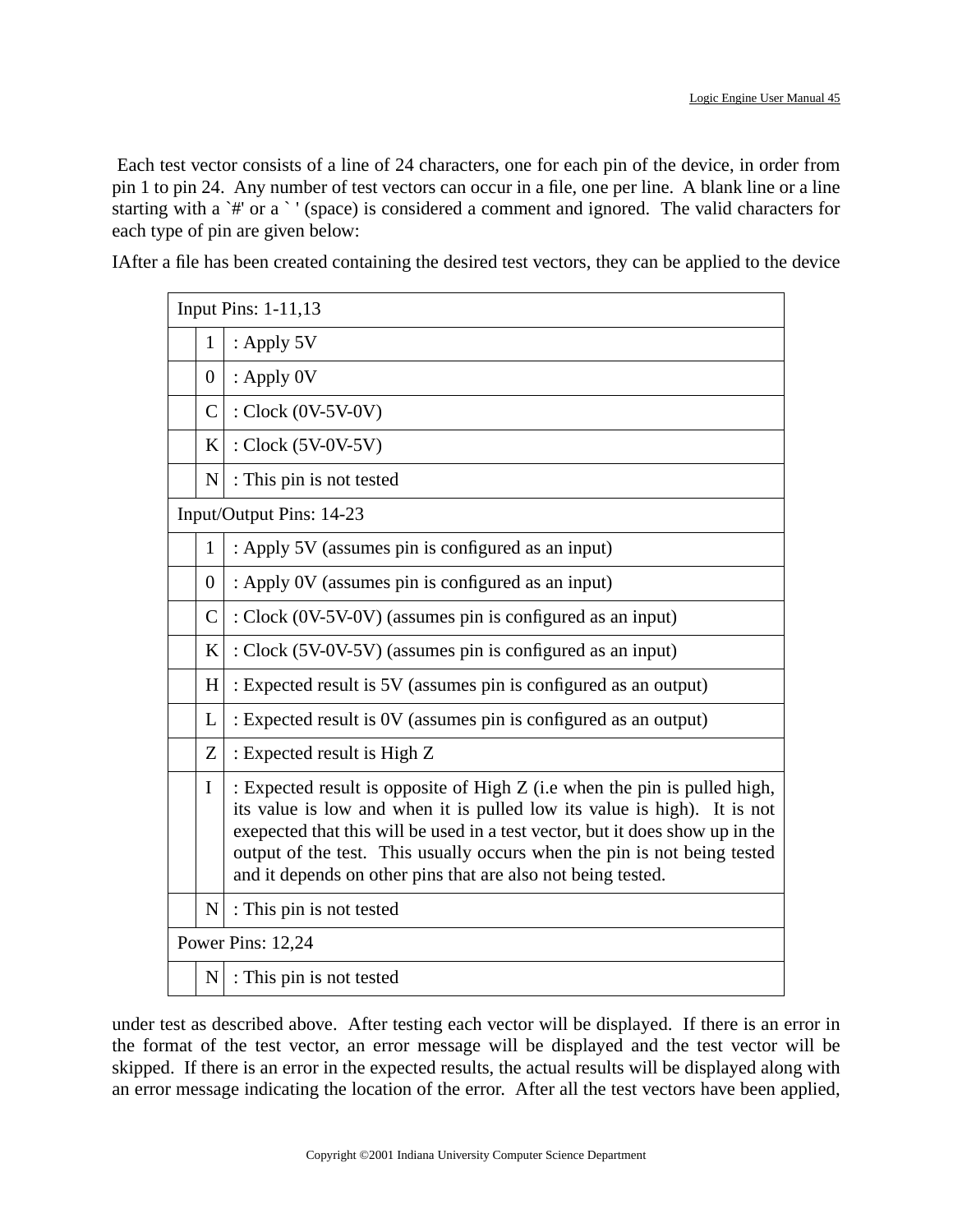a message will be displayed indicating the total number of errors which occurred. Below is an example set of test vectors followed by an example output from running the set of test vectors: Test Vectors:

```
10000010000N0NNNNNNNNNHN
    10000001000N0NNNNNNNNNHN
    10000000100N0NNNNNNNNNHN
    10000000000N0NNNNpNNNNLN
    01111111111N1NNNNHHNNNZN
 Output:
    VECTOR: 10000010000N0NNNNNNNNNHN : Passed
    VECTOR: 10000001000N0NNNNNNNNNHN : Passed
    VECTOR: 10000000100N0NNNNNNNNNHN : Passed
    ERROR: Illegal character in vector: p
    VECTOR: 10000000000N0NNNNpNNNNLN : Skipped
    VECTOR: 01111111111N1NNNNHHNNNZN : Failed
    RESULTS: 01111111111N1ZZZZZLLLZZN
    ERRORS: \overline{\phantom{a}} \overline{\phantom{a}}Test Completed with 3 Errors
```
#### 4.7. Key Bindings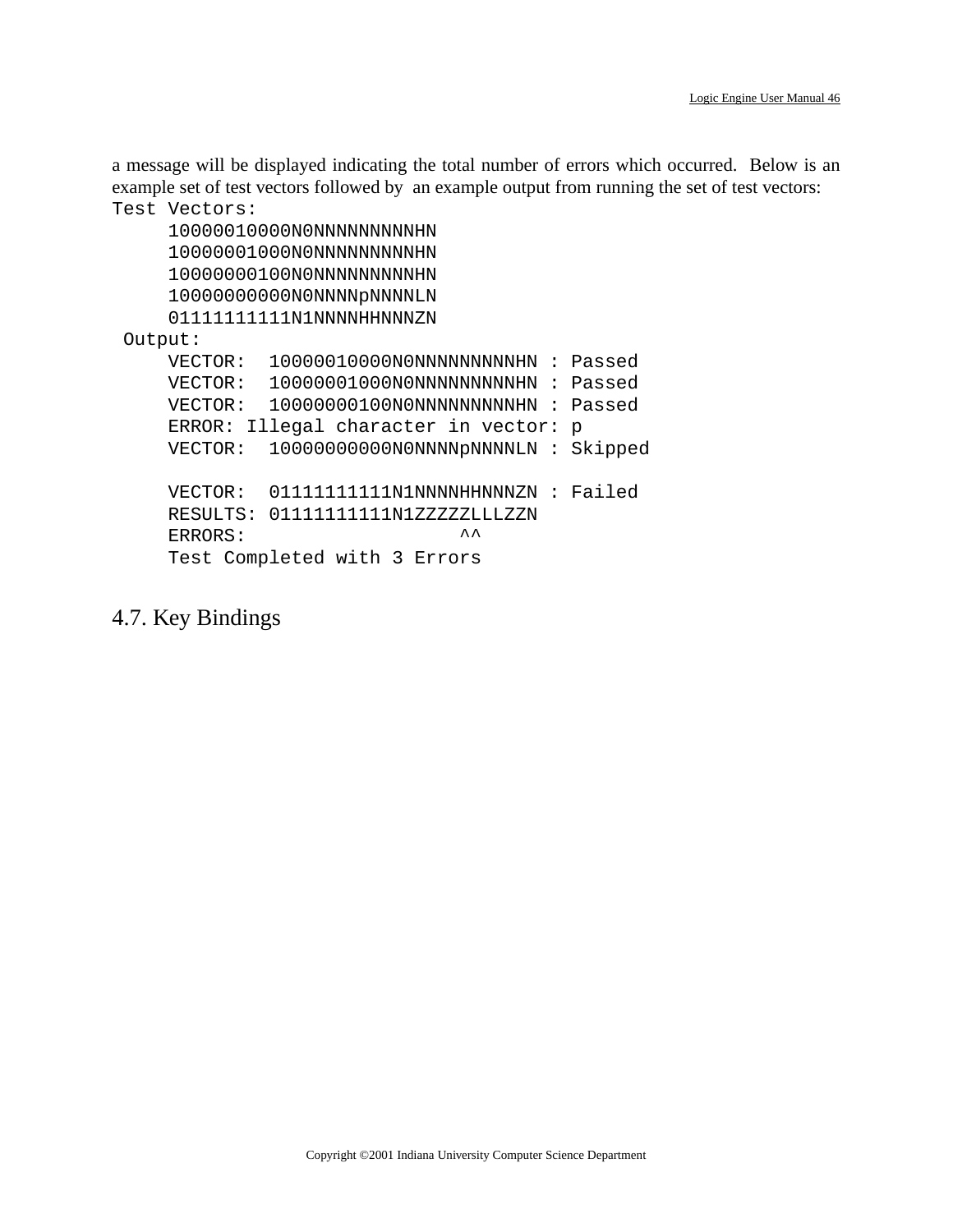**Table 4:**

| Key            |                          |                                                                                                                                                                                                                                                                          |  |  |  |  |  |
|----------------|--------------------------|--------------------------------------------------------------------------------------------------------------------------------------------------------------------------------------------------------------------------------------------------------------------------|--|--|--|--|--|
| <b>Stroke</b>  | Menu                     | Description                                                                                                                                                                                                                                                              |  |  |  |  |  |
| F1             |                          | Activate File menu.                                                                                                                                                                                                                                                      |  |  |  |  |  |
| F2             | $\overline{\phantom{a}}$ | Activate Display menu.                                                                                                                                                                                                                                                   |  |  |  |  |  |
| F <sub>3</sub> |                          | Activate Pld menu.                                                                                                                                                                                                                                                       |  |  |  |  |  |
| F <sub>4</sub> |                          | Activate Tools menu.                                                                                                                                                                                                                                                     |  |  |  |  |  |
| F12            | $\overline{\phantom{a}}$ | Activate Help menu.                                                                                                                                                                                                                                                      |  |  |  |  |  |
| F <sub>5</sub> | File                     | Load File: Load a fuse map file into the buffer. The user is prompted<br>for the file name. This file becomes the current file.                                                                                                                                          |  |  |  |  |  |
| F <sub>6</sub> | File                     | Save File: Save the current buffer into the current file. If there is no<br>current file the user is prompted for the file name.                                                                                                                                         |  |  |  |  |  |
| $A-F6$         | File                     | Save File As: Save the current buffer into the named file.                                                                                                                                                                                                               |  |  |  |  |  |
| F7             | File                     | Log File: Name the file for logging output from the application of test<br>vectors.                                                                                                                                                                                      |  |  |  |  |  |
| <b>ESC</b>     | File                     | Exit:                                                                                                                                                                                                                                                                    |  |  |  |  |  |
| Page Down      | Display                  | Next Block: Move view to the next output cell.                                                                                                                                                                                                                           |  |  |  |  |  |
| Page Up        | Display                  | Previous Block: Move view to the previous output cell.                                                                                                                                                                                                                   |  |  |  |  |  |
| <b>DEL</b>     | Display                  | Clear Block: Set all fuses for this output cell to '.' (absence of a fuse).                                                                                                                                                                                              |  |  |  |  |  |
| $A-B$          | Pld                      | Blank Test: Test for a blank device in the PLD Burner socket. The user<br>is prompted to insert the device in the socket at the proper time.                                                                                                                             |  |  |  |  |  |
| $A-P$<br>Pld   |                          | Program Device: Program the device in the PLD Programmer socket<br>with the contents of the buffer. The user is prompted to insert the<br>device at the proper time. If the device is not blank, the user is<br>prompted whether to continue.                            |  |  |  |  |  |
| $A-R$          | Pld                      | Read Device: Read the contents of the device in the PLD Programmer<br>socket into the buffer. The user is prompted to insert the device in the<br>socket at the proper time.                                                                                             |  |  |  |  |  |
| $A-V$          | Pld                      | Verify Device: Read the contents of the device in the PLD Programmer<br>socket and compare it to the contents of the buffer. The number of dif-<br>ferences between the two is displayed. The user is prompted to insert<br>the device in the socket at the proper time. |  |  |  |  |  |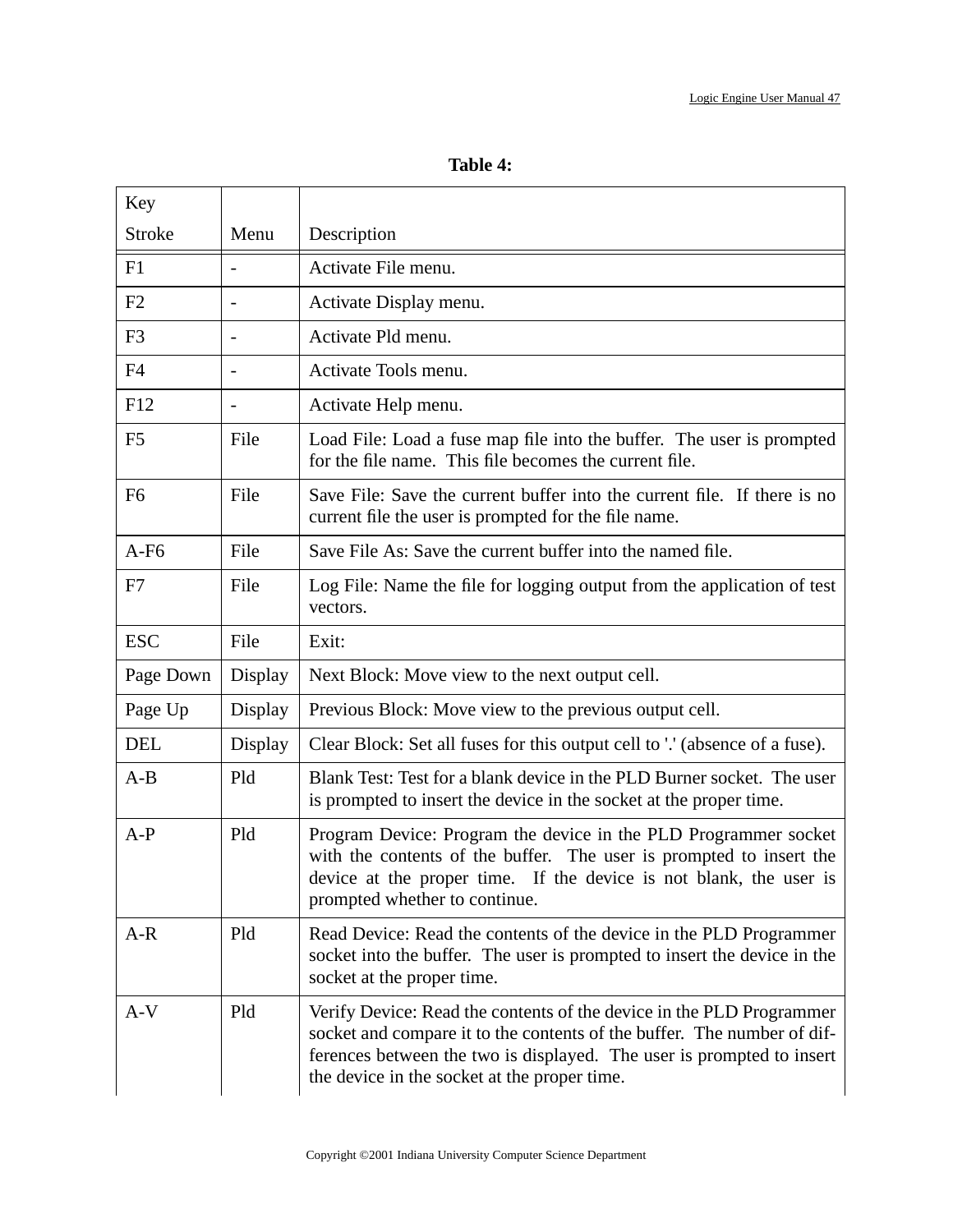#### **Table 4:**

| $A-T$ | Pld | Test Device: Apply a set of test vectors to the device in the PLD Pro- |
|-------|-----|------------------------------------------------------------------------|
|       |     | grammer socket. The user is prompted to insert the device in the       |
|       |     | socket and for the name of the file containing the test vectors.       |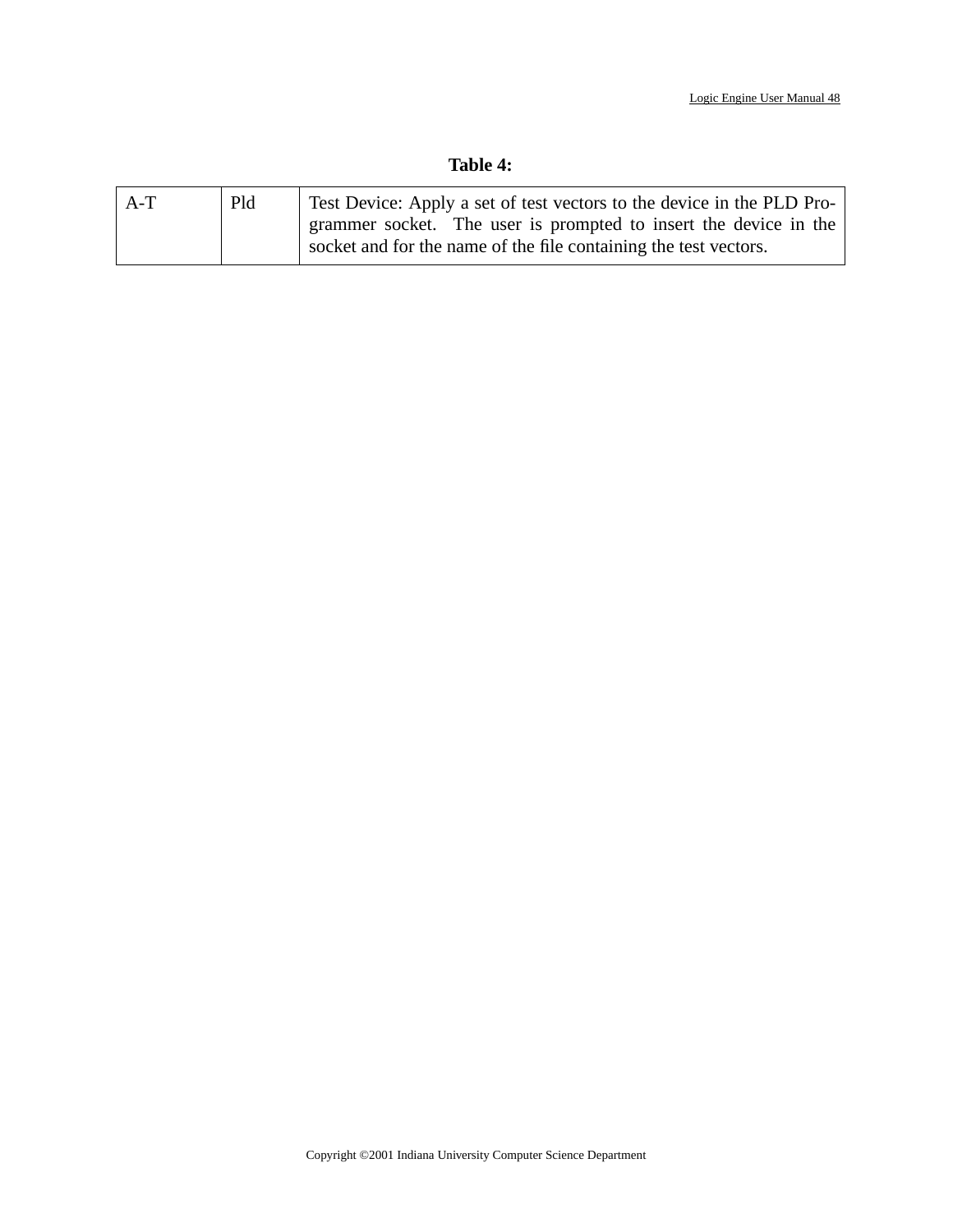Logic Engine User Manual 49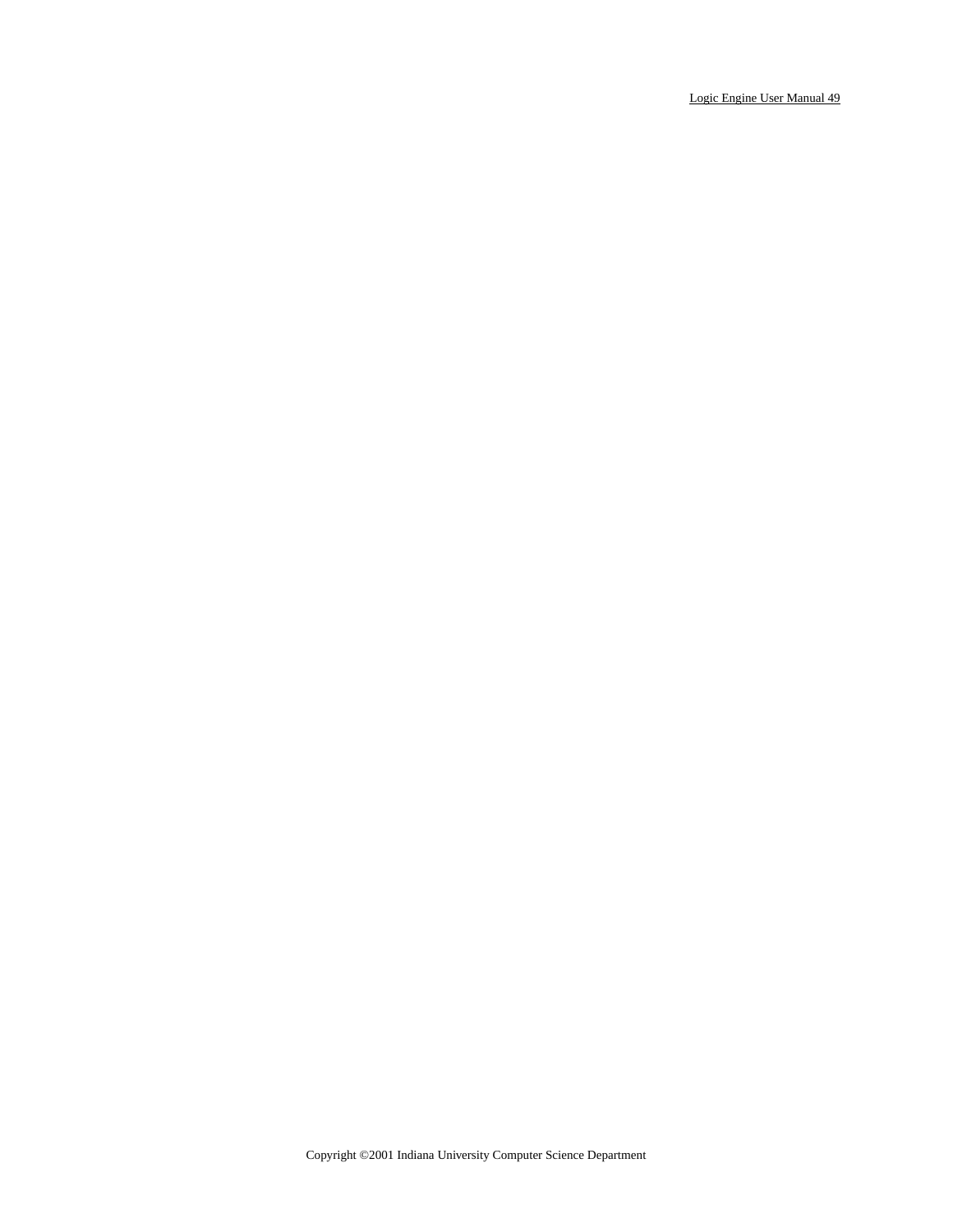# 5. LE Assembler

## 5.1. Introduction

LEASM is a microcode developmenttool which consists of a text editor, microcode assembler, downloader, and debugger, all in a unified environment. Features include:

- a source level debugger with single stepping and breakpoints.
- an emacs-like editor.
- viewing of object code.
- a rich micro-assembly language.

### 5.2. Editor

Built into the LEASM Tool is a simple text editor with emacs-like key bindings. It is not a full featured editor and as such is not intended to be used for large editing task. It is intended to be used as a quick and easy way to make changes to source code during debugging sessions. Table 1 lists the key bindings available in the editor

There are several functions built into the editor which allow for the assembly of microcode programs. These are listed in Table 2. Section 5.6 describes the syntax and sematics of the microassembly language.

Once a microassembly program has been loaded into the editor or created within the editor, it can be assembled using the Assemble/Load function. This will assemble the program starting from the top of the file, no matter where the cursor is currently located. If any errors occur during assembly, the cursor will be moved to the beginning of the offending line and an error message will be displayed in the status region (see below). The Next-Error function will move the cursor to the beginning of the line of the next error and display an error message in the status region. If no more errors exist, the cursor will be moved to the top of the file.

If there are no errors, the assembled code is downloaded to the Logic Engine Board and the cursor will be moved to the starting line of the microcode (location 0). This line will also be highlighted. If the board is not present, a message will be displayed indicating that the code was not downloaded and the cursor will be moved to the top of the file.

The status region is used to display various information about the status of the file. There are three contexts in which different information is displayed. As mentioned above,

cursor is on has an assembly error, an error message is displayed. If the code has been successfully assembled and the cursor is on a line which contains a program statement, then the object code for that line is displayed. In all other cases, the status region contains three fields which dis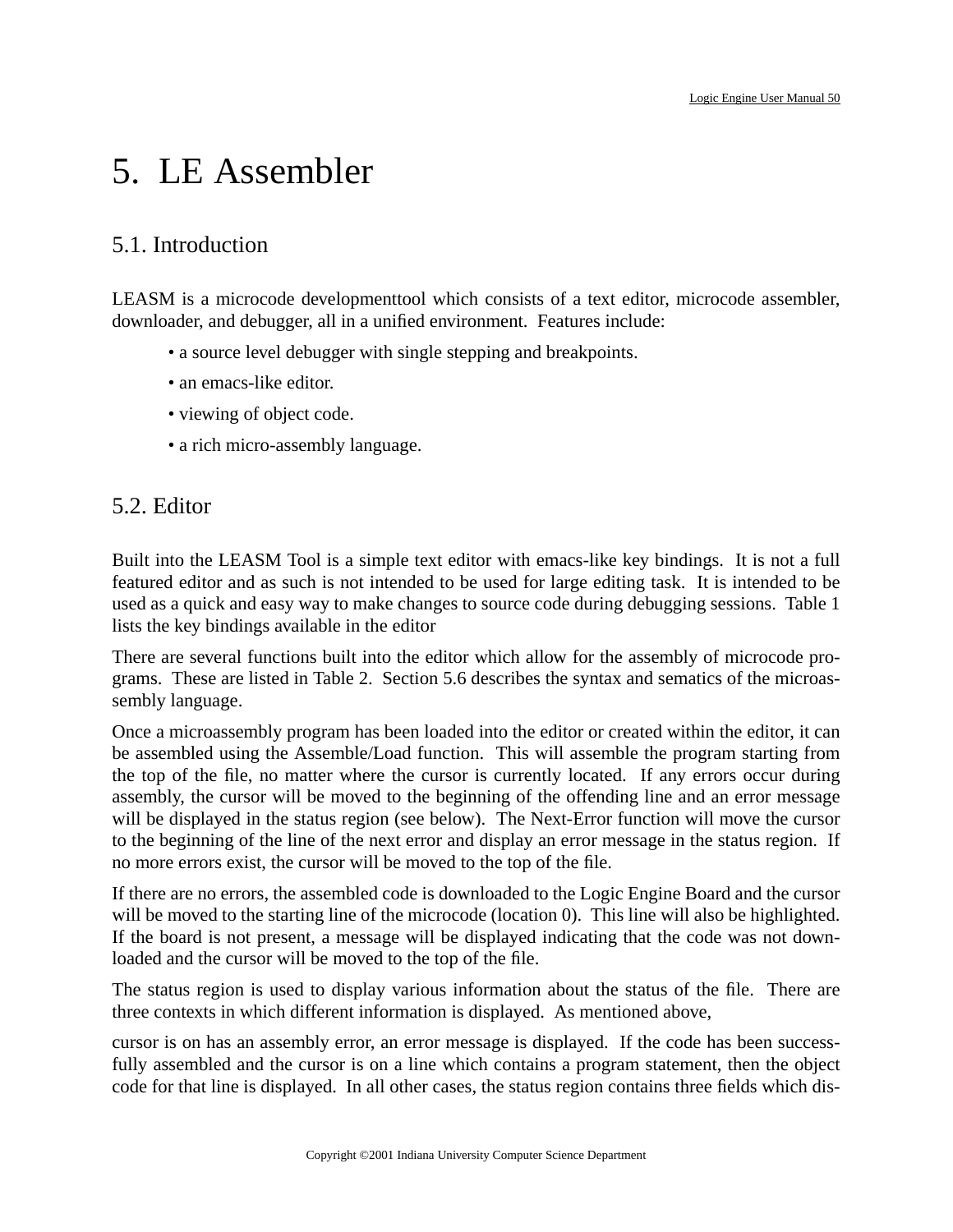play the status of the Saved flag, Assembled flag, and the number of errors. The Saved flag indicates whether the file has been saved to disk since the last change made to the file in the editor. If it has been saved, an asterisk (\*) will be displayed, otherwise nothing will be displayed in this field. The Assembled flag indicates whether the file has been successfully assembled since the last change made to the file in the editor. If it has been assembled, an asterisk (\*) will be displayed, otherwise nothing will be displayed in this field. The third field contains the number of errors that were detected during the last assembly.

The display of the status region is controlled by the Display Status function. Initially the status region is not displayed. The Display Status function will toggle the display of the status region. If it is currently being displayed, it will turn it off. If it is currently not being displayed it will turn it on. Also, if any errors occur during assembly or if the Next Error function is used, the status region will be displayed.

There are three functions which allow for the naming of various output files associated with assembly. These are: Listing File, Symbol Table File, and Error File. If any of the files are named, the appropriate information will be stored in the files after each assembly. Each subsequent assembly will overwrite contents of these files as long as name has not been changed. To disable the storing of the information, give the file a null name by hitting ESC when the browser menu is displayed.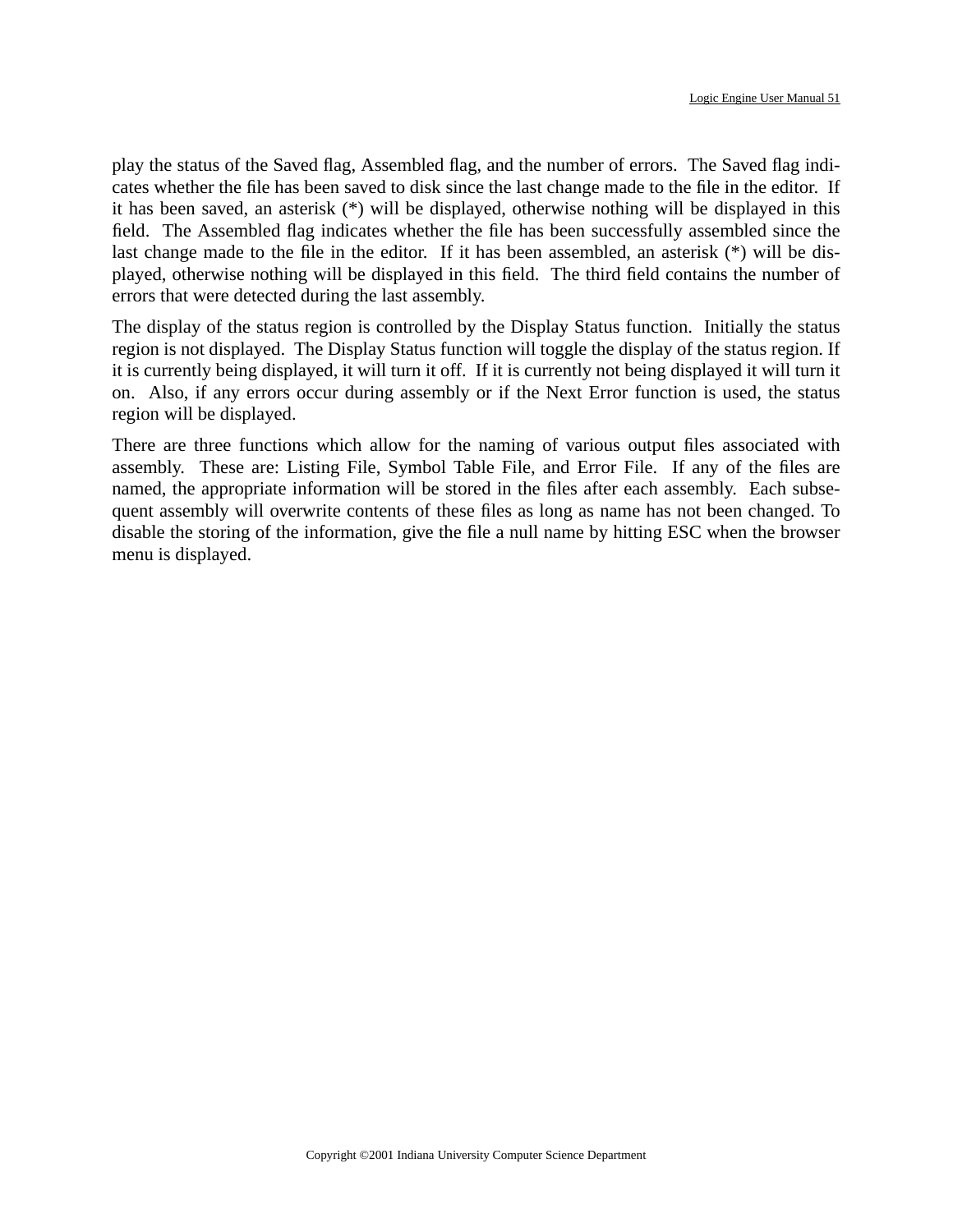| key                     | meaning                       | key                               | meaning                  | key                             | meaning                       |
|-------------------------|-------------------------------|-----------------------------------|--------------------------|---------------------------------|-------------------------------|
| $\overline{AC-A}$       | beginning-of-line             | $\overline{C}$ X $\overline{C}$ S | save-file                | $\sqrt{A-Z}$                    | scroll-down                   |
| $\overline{C-E}$        | end-of-line                   | ^CX i                             | insert-file              | $^{\wedge}$ C-N7                | goto-beginning                |
| $^{\wedge}$ C-N         | down-line                     | $F-12$                            | help                     | $^{\wedge}$ C-N1                | goto-end                      |
| $\overline{PC-P}$       | up-line                       | ^CX ^CC                           | exit                     | $^{\wedge}$ C-N <sub>2</sub>    | end-of-window                 |
| $^{\wedge}$ C-F         | forward-charac-<br>ter        | $^{\wedge}$ A-F8                  | display 2910             | $^{\wedge}$ C-N <sub>6</sub>    | forward-word                  |
| $^{\wedge}$ C-B         | backward-char-<br>acter       | F <sub>5</sub>                    | next-error               | $^{\wedge}$ C-N4                | backward-word                 |
| $^{\wedge}$ C-L         | center-window                 | F <sub>6</sub>                    | single step              | $^{\wedge}$ C-D                 | delete-character              |
| $^{\wedge}$ C-V         | next-page                     | $^{\wedge}$ A-F7                  | run with break-<br>point | $^{\wedge}$ C-H                 | backward-delete-<br>character |
| $^{\wedge}$ A-V         | previous-page                 | $^{\wedge}$ C-F7                  | clear $\overline{2910}$  | $^{\wedge}$ C-O                 | open-line                     |
| $^{\wedge}C-Z$          | scroll-up                     | F11                               | <b>EDPld</b>             | $^{\wedge}$ A-D                 | kill-word                     |
| $^{\wedge}$ A- $<$      | goto-beginning                | $^{\wedge}$ C-F11                 | <b>DOS</b>               | $^{\wedge}$ C-X $^{\wedge}$ C-V | $\overline{v}$ isit-file      |
| $^{\wedge}A\rightarrow$ | goto-end                      | N7                                | beginning-of-line        | ^CX ^CW                         | write-file                    |
| $^{\wedge}$ CN8         | beginning-of-<br>window       | N1                                | end-of-line              | $^{\wedge}$ A-?                 | display bindings              |
| $^{\wedge}$ A-F         | forward-word                  | N <sub>2</sub>                    | down-line                | N <sub>0</sub>                  | overwrite-mode                |
| $^{\wedge}$ A-B         | backward-word                 | N8                                | up-line                  | F <sub>8</sub>                  | display status                |
| ${}^{\wedge}C$ -X g     | goto-line                     | N <sub>6</sub>                    | forward-charac-<br>ter   | $^{\wedge}$ A-F <sub>5</sub>    | assemble/load                 |
| N.                      | delete-character              | N <sub>4</sub>                    | backward-char-<br>acter  | $^{\wedge}$ A-F6                | run                           |
| Back-<br>space          | backward-delete-<br>character | N <sub>5</sub>                    | center-window            | $^{\wedge}$ C-F <sub>6</sub>    | idle                          |
| $^{\wedge}$ C-K         | kill-line                     | N <sub>3</sub>                    | next-page                | F7                              | break-<br>toggle<br>point     |
| $^{\wedge}$ A-H         | backward-kill-<br>word        | N <sub>9</sub>                    | previous-page            | F10                             | LEPanel                       |
|                         |                               |                                   |                          | $^{\wedge}$ A-F11               | Term                          |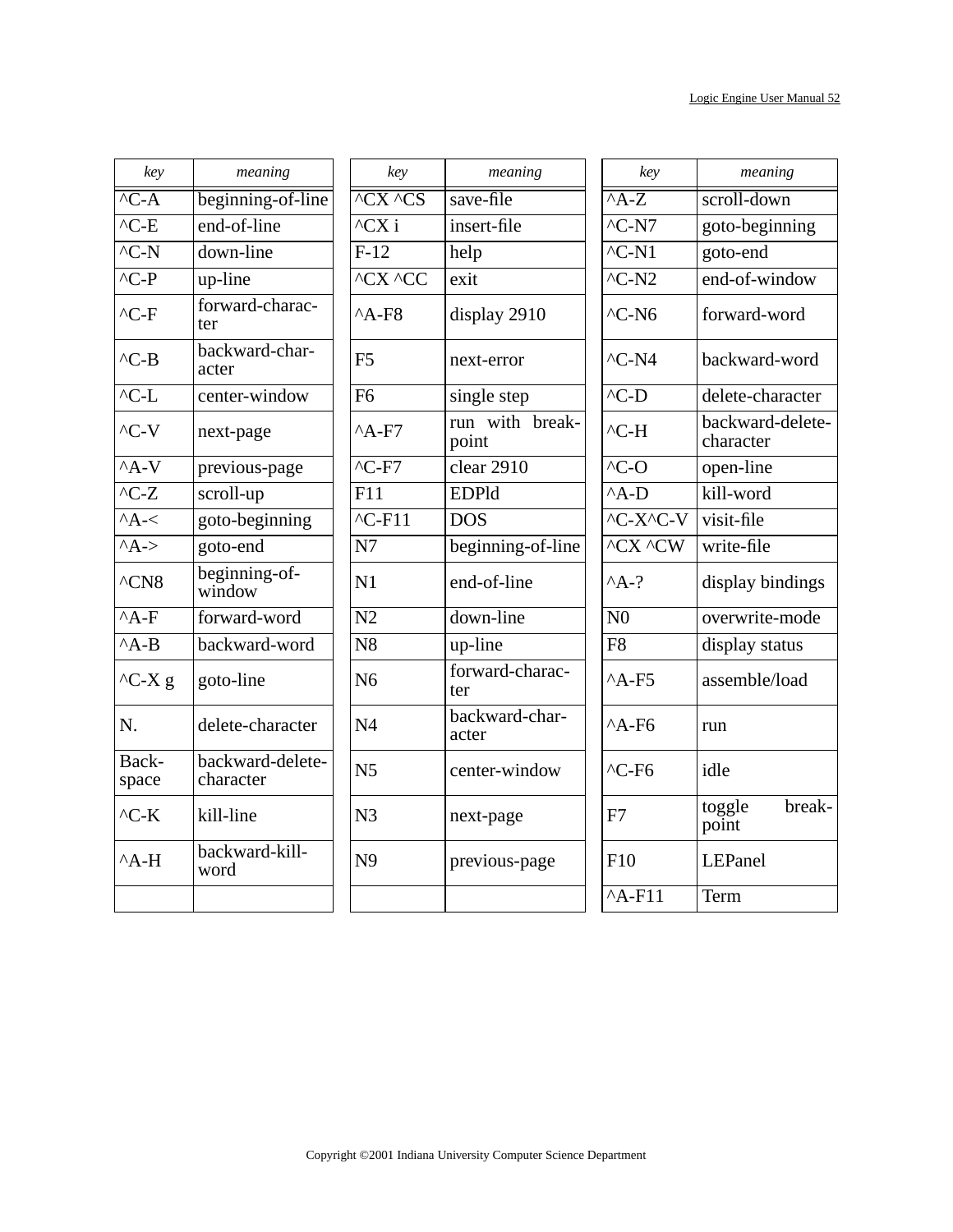| <i>Function</i>   | Key    | Description                                                                                           |  |
|-------------------|--------|-------------------------------------------------------------------------------------------------------|--|
| Assemble/Load     | $A-F5$ | Assemble the current file and download<br>the resulting object code if the LE Board<br>is present     |  |
| Next-Error        | F5     | Advance the cursor to the next assembly<br>error and display an error message in<br>the status region |  |
| Display Status    | F8     | Toggle the display of the status region.                                                              |  |
| Listing FIIe      | F9     | Name the file for saving of listings of sub-<br>sequent assemblie                                     |  |
| Symbol Table File | $A-F9$ | Name the file for saving of the symbol<br>table of subsequent assemblies                              |  |
| Error File        | $C-F9$ | Name the file for saving of error messages<br>of subsequent assemblies                                |  |

# 5.3. LEASM Debugger

There are several functions built into the editor which allow for the debugging of microcode programs. These are listed in Table 3.

| <b>Function</b>        | Key                          | Description                                                                      |
|------------------------|------------------------------|----------------------------------------------------------------------------------|
| Run                    | $^{\wedge}$ A-F6             | Put the 2910 into run mode. It will<br>run at the rate of the LE Board<br>clock. |
| Single Step            | F6                           | Execute one instruction of the<br>microcode.                                     |
| Idle                   | $AC-F6$                      | Take the 2910 out of run mode.                                                   |
| Run Breakpoint         | $^{\wedge}$ A-F7             | Put the 2910 into run mode and<br>wait for a breakpoint.                         |
| Toggle Break-<br>point | F7                           | Set/Clear a breakpoint for the cur-<br>rent instruction.                         |
| Display 2910           | $^{\wedge}$ A-F <sub>8</sub> | Toggle the display of the 2910<br>window.                                        |
| Clear 2910             | $AC-F7$                      | Reset the 2910.                                                                  |

Once a microassembly program has be successfully assembled and downloaded, it can be run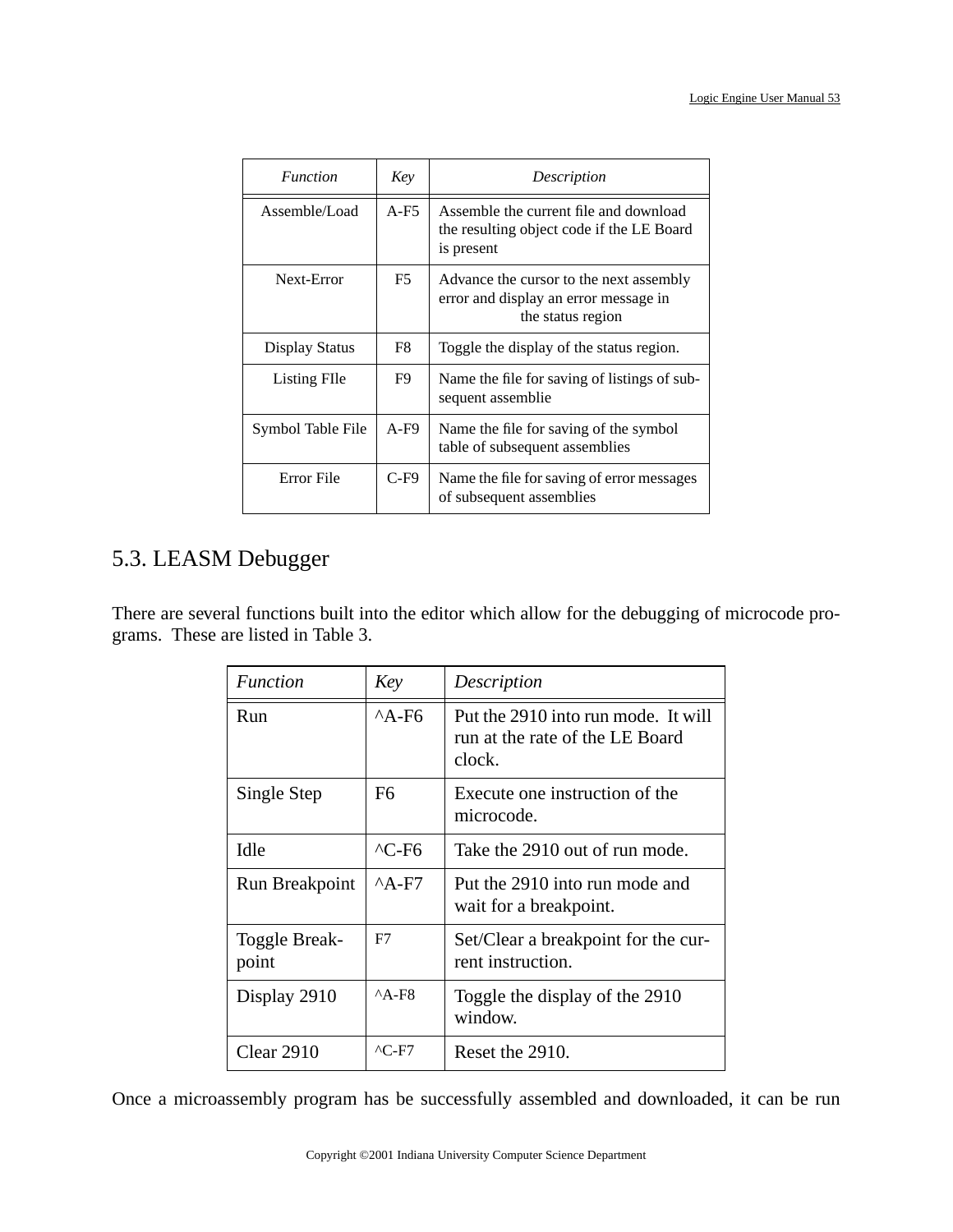from the LEASM environment. In the most simple case, the program can be started, stopped, and restarted. To start the program running, use the Run function. This will start the program from the current location (highlighted) and run at the rate of the LE board clock. When the program is running, there is no feedback to the software. To stop the program from running, use the Idle function. This will stop the execution of the 2910 and update the current location to the instruction where the program was stopped. The Clear 2910 function will reset the contents of the 2910 and thus reset the microprogram to be started at location 0.

The Single Step functions causes one microinstruction to be executed. After execution, the cursor will be relocated to the next instruction to be executed and this instruction will be highlighted.

The Toggle Breakpoint function allows the user to set or clear a breakpoint on any microinstruction. In order to set a breakpoint, the microcode must have been successfully assembled. If the code has been assembled, but the LE board is not responding, a bell will be sounded when the Toggle Breakpoint function is used, indicating that the breakpoint was not downloaded to the LE Board. Breakpoints are used in conjunction with the Run/Breakpoint function which is used to put the LE Board into **run with breakpoint** mode. The Run/Breakpoint function is similar to the Run function with the exceptions that none of the other LEASM functions are available while in **run with breakpoint** mode. The board will stay in this mode until an instruction with a breakpoint set is to be executed or the cancel field is selected in the dialog box that is displayed upon entering **run with breakpoint** mode. When the board leaves this mode, the dialog box will be closed, the cursor will be moved to the current microinstruction, and the current microinstruction will be highlighted.

The Display 2910 function allows the user to observe the contents of the 2910 while debugging. This function will toggle the display of the 2910 window. When displayed, this window contains the values of the **I** and **D** inputs to the 2910 and the contents of the **PC** register, **R** register and the **Stack** of the 2910. The values in this window are updated whenever the execution of the 2910 is stopped as after an Idle, Single Step or Clear function. The window will not continuously update while the 2910 is running.

## 5.4. A Design Example

Modern control microprograms usually have complex responsibilities, and the code is often quite complicated. We developed the LEASMB Microprogram Assembler with the hardware designer's needs in mind. We strove for simplicity and for a small set of powerful functions that support structured design. Before describing the details of the LEASMB language, we will present a design illustration to give the flavor of the language and its use.

Hardware designers separate a design problem into an architecture (the registers, data paths, etc) and a control algorithm (for our purposes, a microprogram). The control program receives status information from the architecture, and delivers command information to the architecture. The command information is contained in the microinstruction, along with information governing the sequence of microinstructions. The microprogram assembler must give the designer a flexible and powerful language in which to express the command and sequencing information. The 2910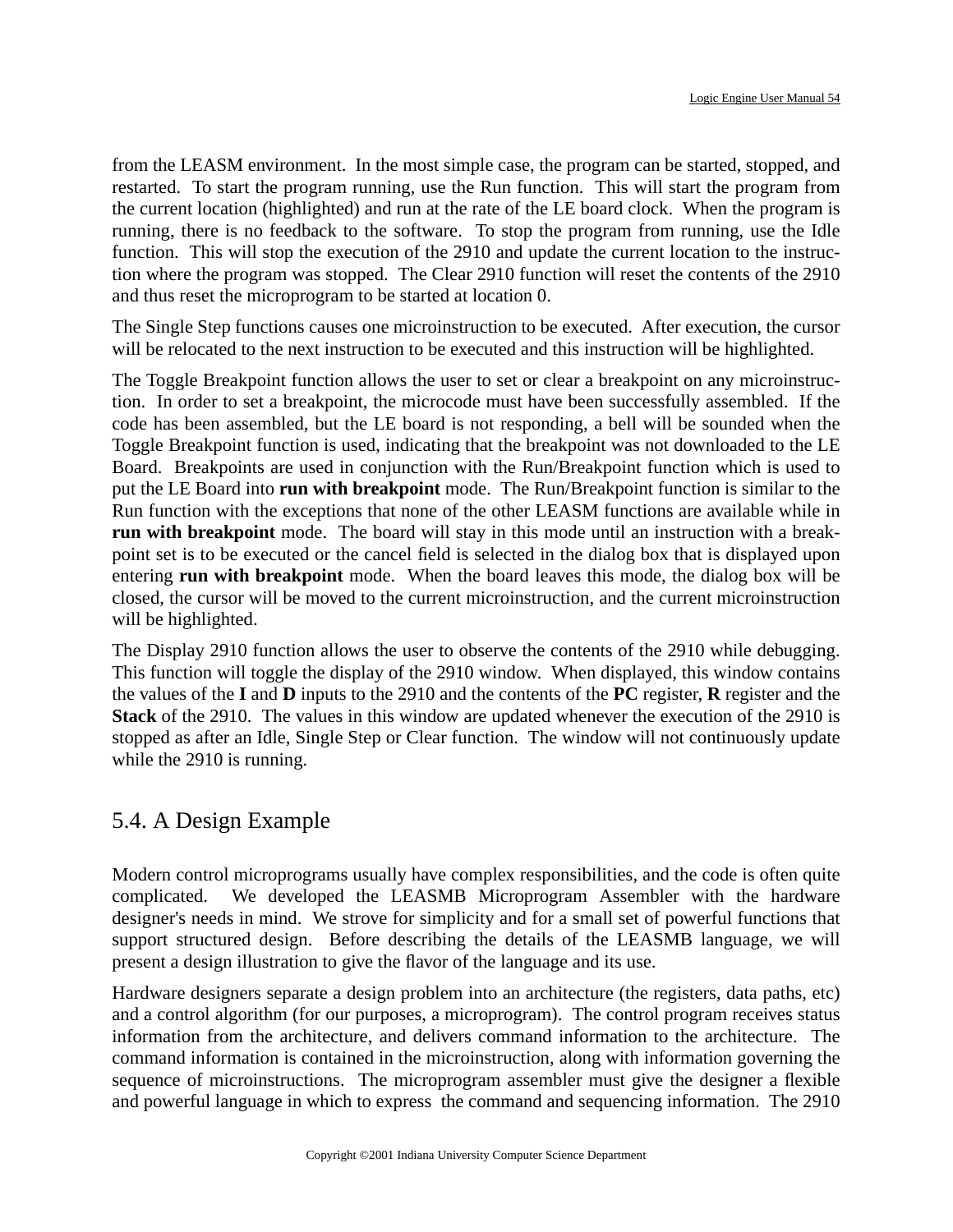microprogram sequencer is at the core of Logic Engine control, and in this manual we will assume that you are familiar with this chip. Even so, since we present this example to familiarize you with the style of the LEASMB assembler, not the 2910, you should have little difficulty even if you are not yet familiar with the 2910.



To eliminate unwanted detail, yet provide a real design example, our model uses hardware extracted from a larger design -- a high-speed stack-oriented computer. Our microprogram illustrates the control of a small set of tasks required in the debugging of this hardware. Fig. 1 shows the architecture for our illustration. We focus on the top three elements of the main stack. The larger task involves various movements of the data among these stack elements, but our illustration will deal with two operations: (a) a load operation that pushes new external data onto the stack for debugging purposes, and (b) a cyclic rotation of the top three stack elements.

Each stack element (which may contain as many bits as necessary) receives its input from a multiplexer (actually, a set of multiplexers, one for each bit, controlled identically). Each desired source for a given stack element becomes an input to that element's multiplexer. For testing purposes, in addition to the stack elements, inputs include the switch register on the display panel. We shall call the select signals for the multiplexers M0, M1, and M2, and we shall refer to the entire collection of multiplexer select signals as MUX-CTL. In the full design, each stack element requires two control inputs; we call these pairs of bits S0CTL, S1CTL, and S2CTL, and we call the collection of stack element controls REGCTL.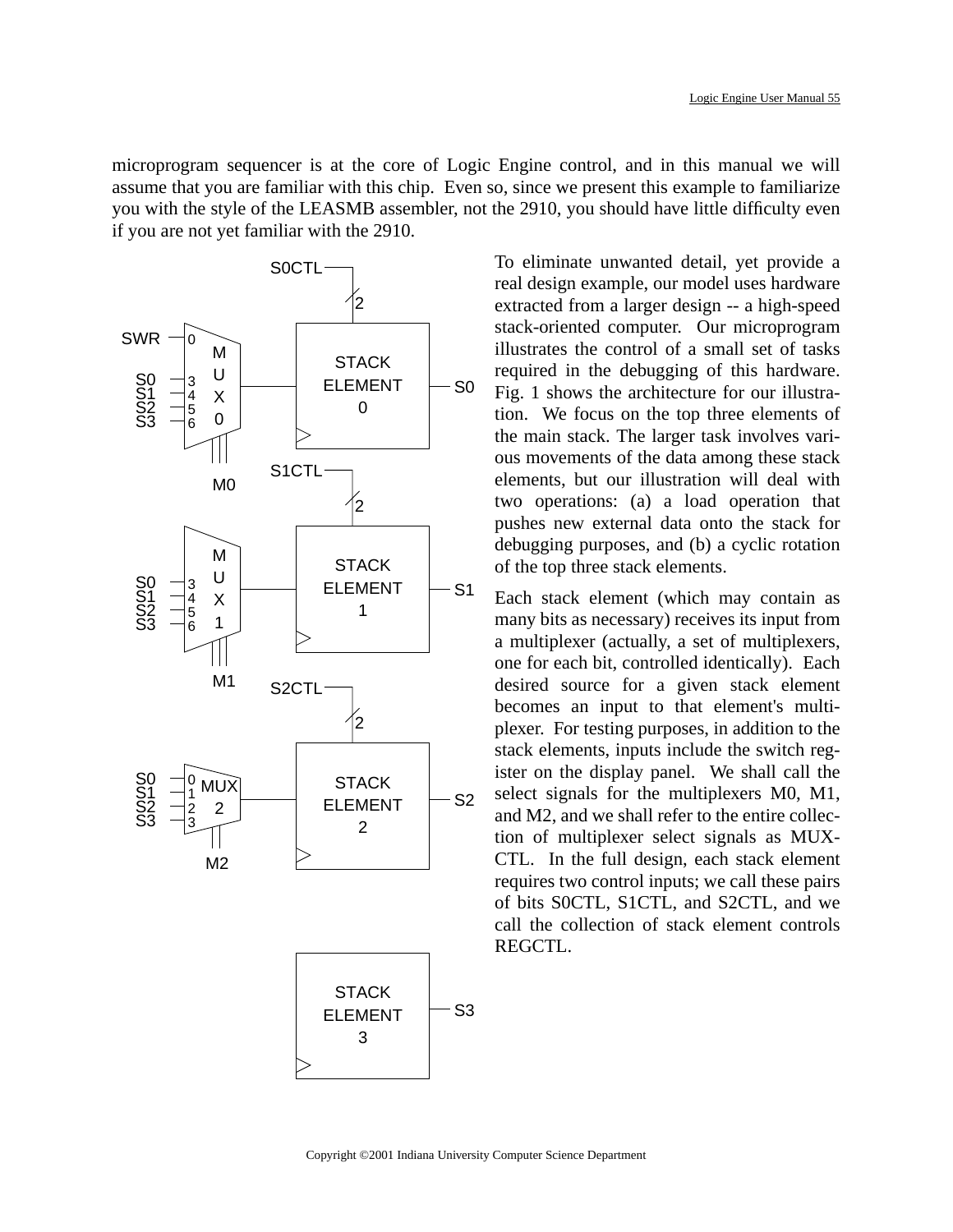

To direct the actions of the 2910, the designer will usually need to make available several status signals from the architecture. The 2910 sequencer accepts a single signal as a test input. 2910 instructions may interrogate this signal and branch based on its value. The designer of a microprogrammed system faces the problem of extracting the desired signal from the architecture and presenting it to the sequencer at the proper time. Of the several mechanisms for selecting one signal from many, perhaps the easiest and simplest is to construct a multiplexer in the architecture. Since in each microinstruction we know which signal, if any, is required for testing, we may use some of the command bits in the microinstruction to serve as the select code for the multiplexer. The full design from which this example is taken requires about a dozen test inputs, so a

16-input multiplexer with a four-bit select code is appropriate. Fig. 2 shows the structure of the test input selection apparatus, centered around the test multiplexer INMUX. You will notice that we have decided to allocate the first four microinstruction command bits (bits 0-3) to control the test multiplexer. This is an arbitrary choice.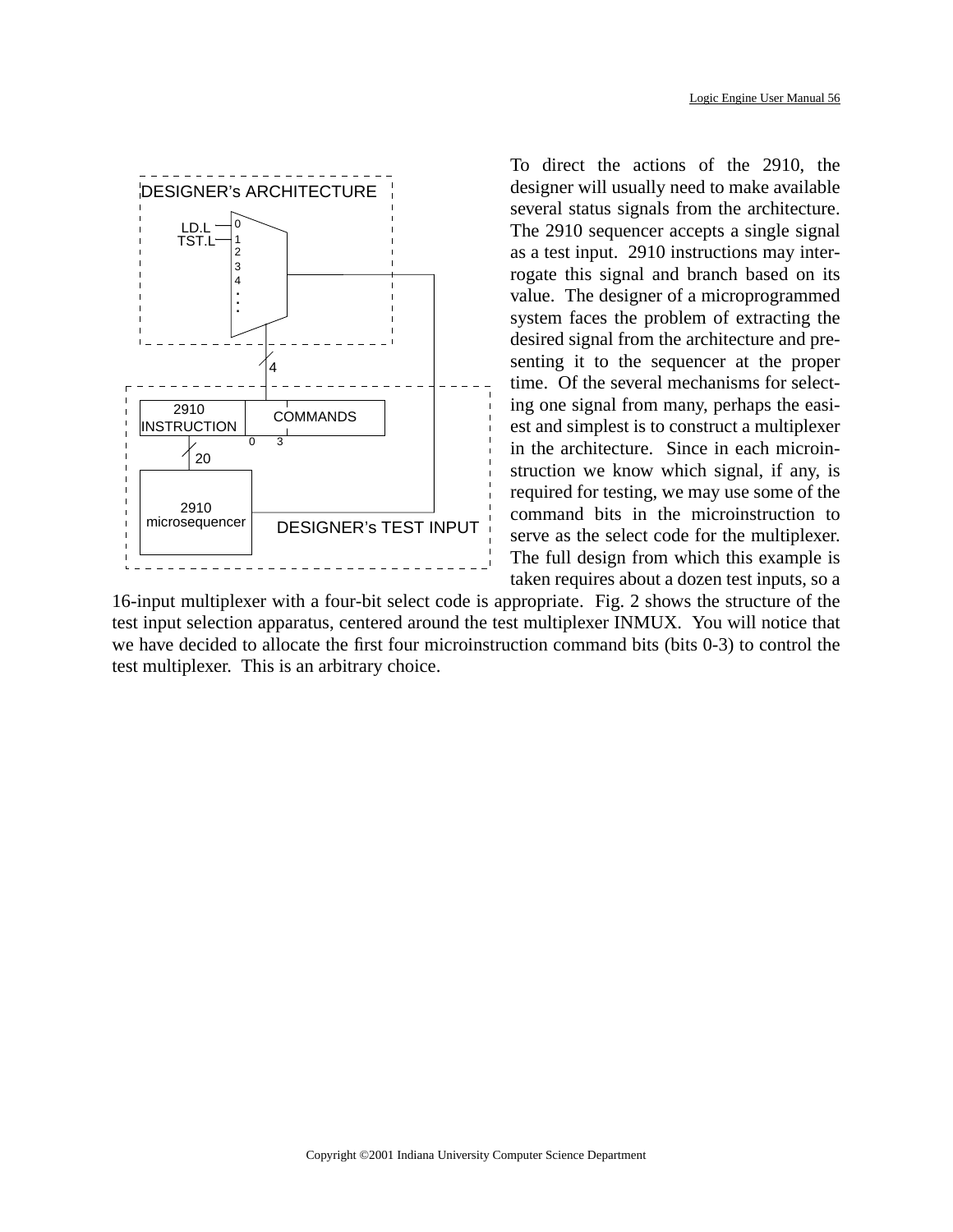

### 5.5. Developing the Control Program

The diagram to the left specifies the controller design for our example. If the LD button is pushed (and then released), the switches are pushed onto the stack. Otherwise, if the TST button is pushed, a *rotate* operation (permuting the top three stack items) is performed. The ASM has been designed with a microcode implementation in mind: each state has a single test and there are no conditional outputs.

An LEASMB microprogram assembly has two parts. In the **declaration phase**, we specify symbolic names for all variables and quantities of interest, and we describe the structure of the microinstruction. The **program phase** begins with the directive PROG and contains the microcode itself, in symbolic form. A microinstruction has a sequencer part, which drives the 2910 and determines the address of the next microinstruction, and usually a command part, in which the

programmer specifies values for command signals that control the architecture.

The diagram to the left shows Fig. 3 shows a small portion of microcode created to load data from the Logic Engine display panel switch register and test the stack rotate operation. This code includes all the necessary declarations and microinstructions to support our example, and uses a variety of notations to illustrate features of the LEASMB microprogram assembler.

The SIZE directive specifies the number of command bits in the microinstruction (23 in our example). Command bit fields are defined with the COM directive. In Fig. 3, the definition of MUX-CTL provides the following information: MUXCTL is a field of 11 bits, which we choose to refer to in our program with indices running from 10 (for the leftmost bit) to 0. In the command bit area of the microinstruction, MUXCTL occupies command bits 4 through 14. Thus MUXCTL(10) occupies command bit 4 of the microinstruction. We have chosen to describe the control in terms of logic (true or false), rather than in terms of voltages. In the definition of MUXCTL, we specify that, for each bit, truth is to be implemented as a high voltage (T=\$7FF, hexadecimal 7FF). Further, we declare that, whenever any bit or bits of MUXCTL are not specifically referenced in a particular microinstruction, the default values for the bits are true logic levels (D=%TTTTTTTTTTT).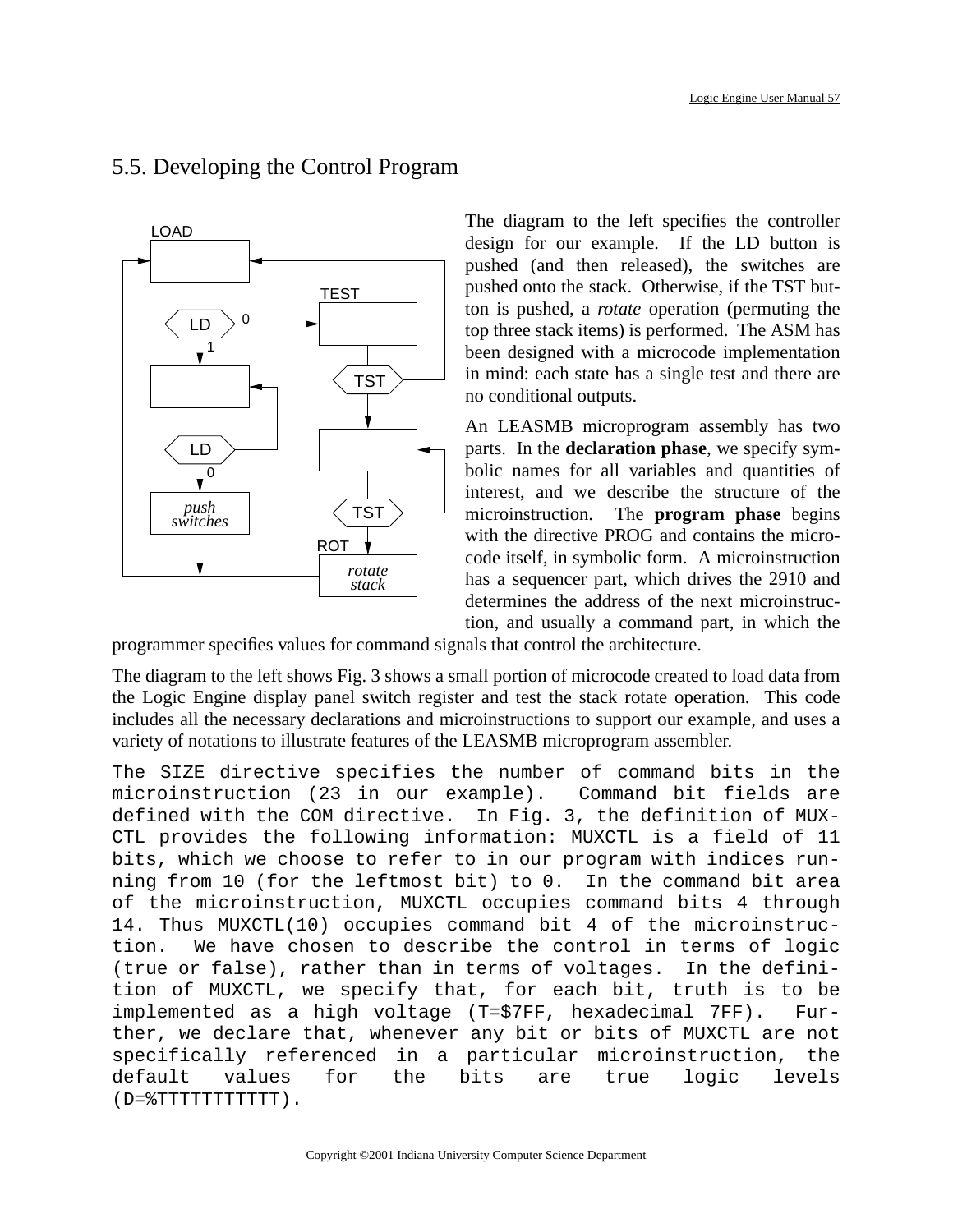In many instances, we wish to deal with the set of command signals that controls a particular multiplexer in Fig 1. For our convenience, with the next three lines of the program we define three variables M0, M1, and M2. M0 is declared to be a field of three bits, numbered 2 to 0, which is equivalent (EQU) to bits 9 to 7 of MUXCTL. M1 and M2 are declared similarly to be equivalent to bits 6 to 4 and bits 3 to 2 of MUXCTL. With these definitions, we may refer to the field MUXCTL as a whole, or to subfields M0, M1, and M2, or to any bit in any of the fields.

In similar fashion, we declare the attributes of the collection of stack control signals REGCTL, and a supporting symbol LOAD3.

In examining Fig. 1, you will see that, in order to select stack element S0 as the output of multiplexer 1, we must supply the code 3 (binary %011) into the M1 select inputs. For convenience, we define a symbol M1S0 that will invoke (INV) the value 3 on the field M1. If in a microinstruction we wish to pass element S0 through multiplexer 1, we may simply write M1S0, thus assigning the value 3 (%011) to the field M1 in the microinstruction. In the microcode in Fig. 3, the instruction at location 002 illustrates this usage.

The definition of the symbol ROTATE shows how we may easily develop complex invocations. The use of ROTATE in the instruction at location 005 invokes the previously-defined invocations M0S2, M1S0, and M2S1, and invokes the value LOAD3 in the command bits defined for REGCTL. The advantage of such symbolic notations is that, when producing the microcode, we do not need to be concerned about the detailed location and values of the signals; the assembler will fill in the proper bits for us.

The declaration of the structures for the test input multiplexer appears at the end of the declaration phase in Fig. 3. INMUX, a field of 4 bits, defines the position in the command bits of the multiplexer controls. LD.L and TST.L describe values to be invoked upon the INMUX field, as discussed below.

The illustrative microprogram in Fig. 3 performs two debugging operations: loading the contents of the display panel switch register into stack element S0 (and pushing the stack), and performing a rotation of the top three elements of the stack. Two pushbuttons on the display panel, LD and TST, control the actions. When LD is pressed and released, the load and push operation will occur; pressing and releasing TST will enable the rotate operation. For each button, it is necessary to assure that the microcode performing the loads and rotates will be executed only once per button push. To accomplish this, the code at locations 000 and 001 performs a "single pulser" function for the LD button [Winkel and Prosser, The Art of Digital Design, Prentice-Hall, Inc., 1980, Chapter 6]. The code at locations 003 and 004 performs a similar function for the TST button. The "\*" in the microinstruction operand fields means "value of the assembler's location counter".

In the declaration phase, we have specified that a use of TST.L, such as at locations 003 and 004, should invoke the value 1 for command field INMUX; LEASMB will take care of generating the proper values for the test multiplexer select lines. Using information supplied in the declarations and in a given microinstruction, LEASMB will determine the logic level entering the 2910 sequencer's test signal input that should cause a jump, and will translate this logic level into the proper voltage. For instance, the microinstruction at location 003 implies that a jump should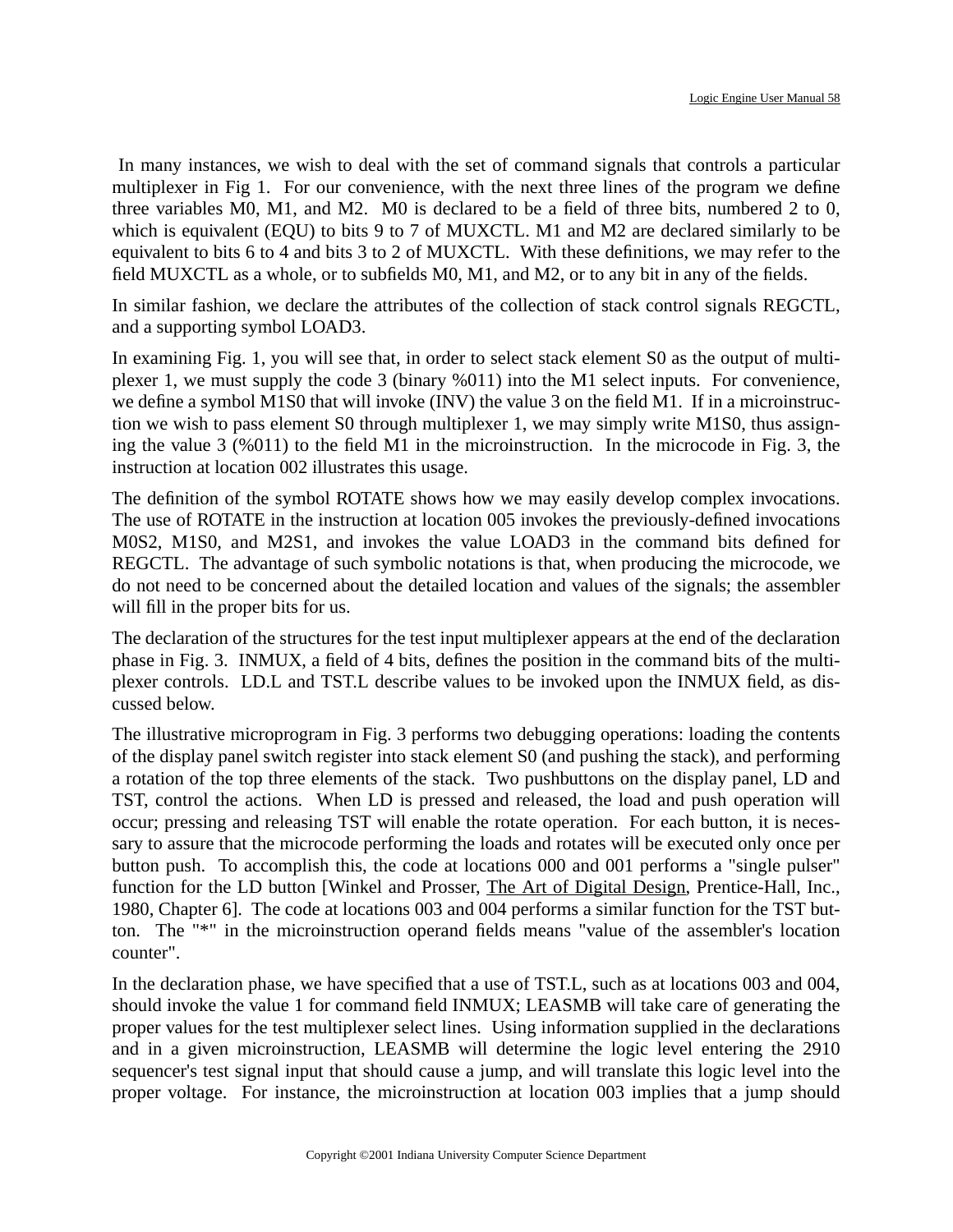occur if TST.L is false. The definition of TST.L states that the input test signal selected by TST.L has truth represented as a low voltage (T=%L). Thus LEASMB will conclude that, in order to jump at location 003, the incoming test signal must be a high voltage level.

With this informal description of the language, you should be able to follow the test program. We hope that you will appreciate how LEASMB can help define useful structures and suppress unwanted detail. In the next sections, the LEASMB language is presented in full.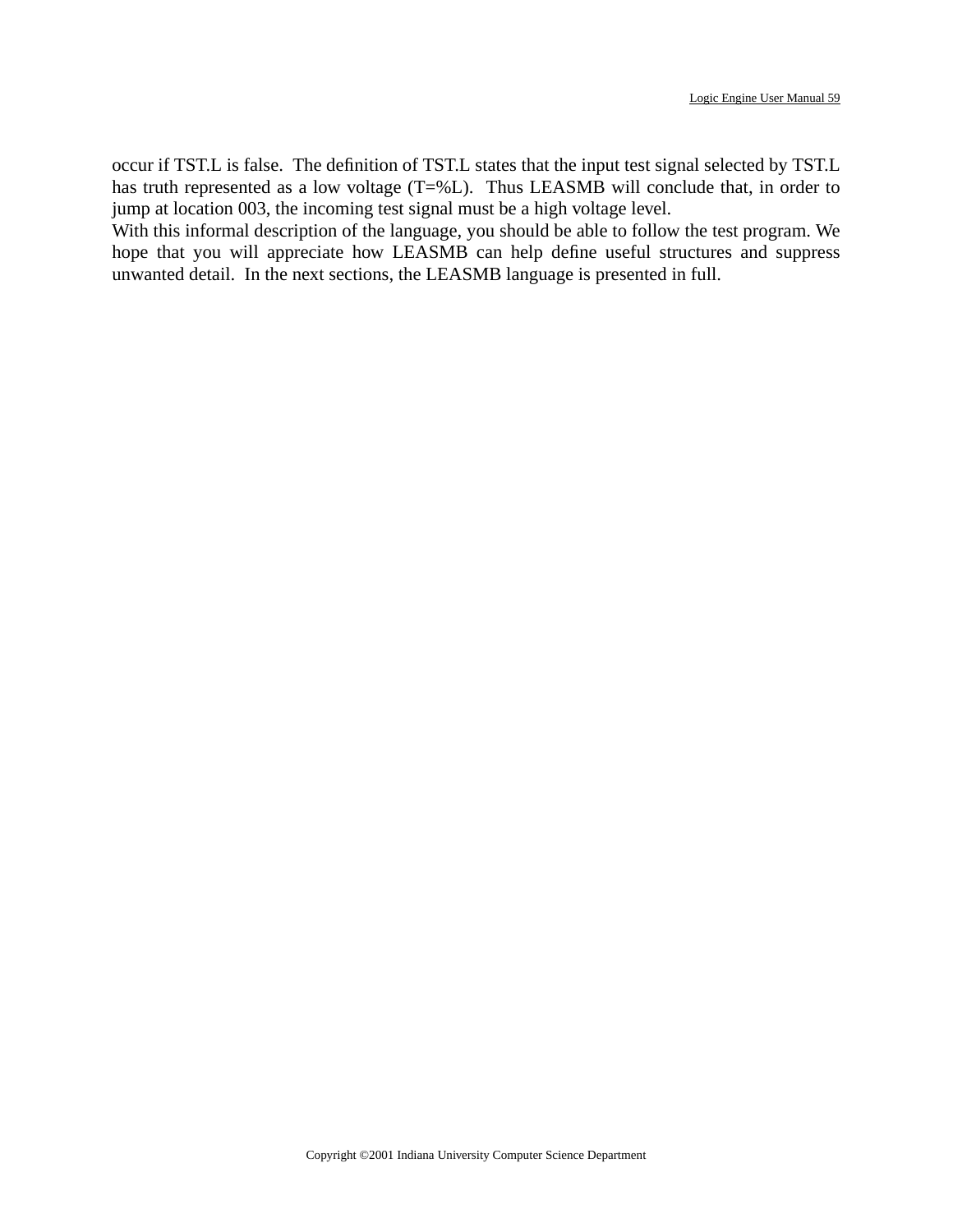ID LEASMB\_demo

\* SAMPLE DECLARATIONS AND SAMPLE MICROCODE

 SIZE 23; number of command bits MODE LOGIC

\* COMMAND FIELD DECLARATIONS

```
MUXCTL(10:0) COM (4:14),T=$7FF,D=%TTTTTTTTTTT
M0(2:0) EQU MUXCTL(9:7); mux 0 select signals
M1(2:0) EQU MUXCTL(6:4); mux 1 select signals
M2(1:0) EQU MUXCTL(3:2); mux 2 select signals
M0S2 INV M0=5; select reg S2 through mux 0
M0SWR INV M0=0; select switch reg through mux 0
M1S0 INV M1=3; select reg S0 through mux 1
M2S1 INV M2=1; select reg S1 through mux 2
REGCTL COM (15:22), T=%HHHHHHHH,D=%FFFFFFFF
LOAD3 EQU %11111100; load S0,S1,S2
ROTATE INV     MOS2, M1S0, M2S1, REGCTL=LOAD3; rotate stack
```
\* INPUT TEST MUX CONFIGURATION (2 input signals defined)

| INMUX(3:0) | $COM (0:3)$ .T= $\text{\textdegree}$ HHHH.D=0 |
|------------|-----------------------------------------------|
| LD.L INV   | INMUX=0,T=%L                                  |
| TST.L INV  | INMUX=1,T=%L                                  |

PROG

LOC XDDDI CCCC CC 000 ORG 0 000 BEGIN EQU \* 000 10033 0FFE 00 LOAD JUMP TEST IF LD.L=%F 001 50013 0FFE 00 JUMP \* IF LD.L=%T JUMP BEGIN; MOSWR, M1S0, M2S1, 002 30003 086F F8 REGCTL=LOAD3; push switches onto stack 003 10003 1FFE 00 TEST JUMP LOAD IF TST.L=%F 004 50043 1FFE 00 JUMP \* IF TST.L=%T 005 30003 0D6F F8 ROT JUMP BEGIN;ROTATE; rotate top 3 stack elements

END

0 ERROR(S) DETECTED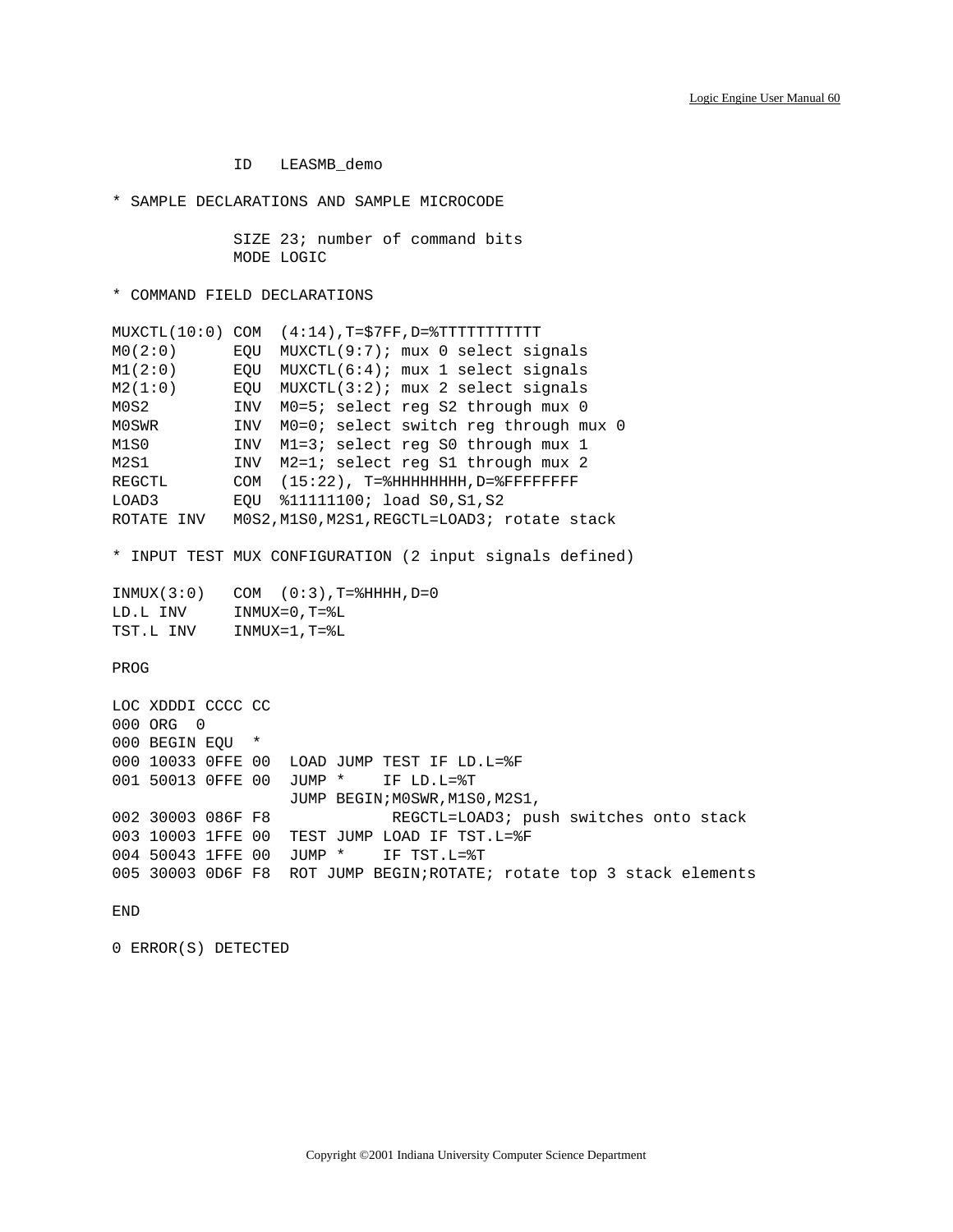### 5.6. The Micro Assembly Language

In the language description that follows, **bold courier** letters are used for concrete syntax. NAMES

Symbolic names in LEASMB may contain upper case or lower case letters, digits, "**\_**", or "**.**". The first character must be a letter. Names may be any length. Upper case letters are distinct from lower case letters. The following symbols are reserved, and must not be used as symbolic names:

**IF T F H L**

#### **SUBSCRIPTS**

A subscript is one of the following forms:

 $\langle$  *subscript>* ::=  $($   $\langle$  *index><sub>1</sub>*  $)$   $|$   $($   $\langle$  *index><sub>1</sub>* **:**  $\langle$  *index>*<sub>2</sub>  $)$ 

where  $\langle index \rangle_1$  and  $\langle index \rangle_2$  are expressions with numeric values. Subscripts are used with command variables and as command bit range specifiers.

#### NAME TYPES

Depending on how it is defined, a name may represent a constant, a control poing, a command field, or an invocatoin.l

A **constant name** (defined with the EQU statement) may be of type numeric constant, voltage constant, or logic constant, governed by the type of the defining expression. Depending on the context, a numeric constant may be treated as a number, a voltage value, a logic value, or a program label.

A **program label**, which names a location in the microcode, is usually defined by its appearance in the label field of a microinstruction statement. It may also be defined using the EQU and ORG statements.

A **command variable** describes a field of contiguous command bits in the microinstruction. It is usually defined with the COM statement, but may also be defined with the EQU statement. It may appear as a subscripted or unsubscripted symbolic name:

*<command variable>* ::= *<name>* | <*name> <subscrip*t>

The unsubscripted form implies a range of command bits, as determined by the context. The subscripted form with a single index refers to exactly one command bit; the subscripted form with two indices refers to a range of command bits. Examples of command variable names are:

```
X.REX(3:7)
PROD
Headload.L(2)
ALUCTL(5:0)
```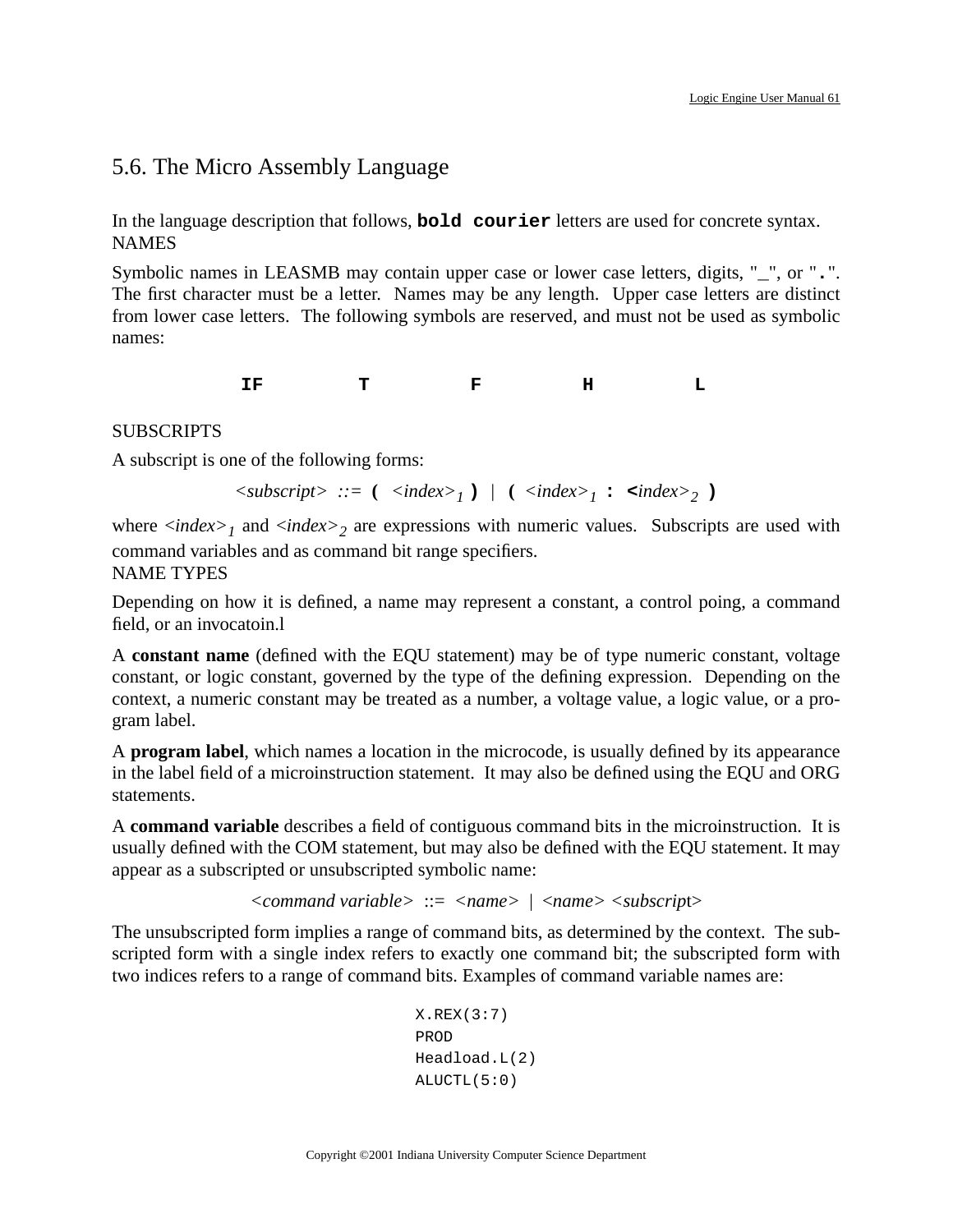An **invocation variable** describes a particular pattern to appear in specified command bits in the microinstruction. It is defined with the INV statement or with the EQU statement, and is a simple unsubscripted name.

#### **CONSTANTS**

Constants may be numeric (expressed in decimal, hexadecimal, or binary), voltage, or logic. There is also one special program label constant.

A **decimal numeric constant** appears as a number between 0 and 65523. Example: 2544.

A **hexadecimal numeric constant** appears as a number between 0 and FFFF, preceded by a "\$" character. Example: \$4FA.

A **binary numeric constant** appears as a string of 1's and 0's, preceded by "%". The maximum usable length of a binary constant is 16 bits. Example: %111010.

A **voltage constant** appears as a string of up to 16 "H" (for high voltage) or "L" (for low voltage) characters, preceded by "%". Within LEASMB, "H" is maintained as a 1, and "L" as a 0. Example: %HHLHLLL.

A **logic constant** appears as a string of up to 16 "T" (for true) or "F" (for false) characters, preceded by "%". Within LEASMB, "T" is maintained as a 1, and "F" as a 0. Example: %FTFFFFTTT.

An asterisk "\*" in the operand field of a microinstruction means "current value of the LEASMB microinstruction location counter", and is of type **program label**. EXPRESSIONS

Expressions may involve the arithmetic operators "**+**" (add) and "**-**" (subtract), and the logical operator "**/**" (one's complement). Any numeric, voltage, or logic constant may be preceded by "/" to generate the logical complement of the constant. Expressions are evaluated in strict left-to-right order, with no operator precedence. Grouping parentheses are not permitted in LEASMB. LEASMB maintains constants as 16-bit unsigned quantities. LEASMB does not distinguish between negative quantities and large positive quantities (greater than 32767). To avoid unwanted results, the programmer should arrange for all expressions to evaluate to positive quantities.

LEASMB evaluates expressions involving arithmetic "+" and "-" as shown in Table 1.

From Table 1, we note the following:

- (f) No operations are allowed on command variables or invocation variables.
- (g) Voltage and logic types may not be mixed in an expression.
- (h) A numeric type, if combined in an expression with an operand of another type, will take that operand's type.
- (i) Arithmetic is done in two's complement notation; "-" does not perform the logical (one's) complement function, which is performed by "/".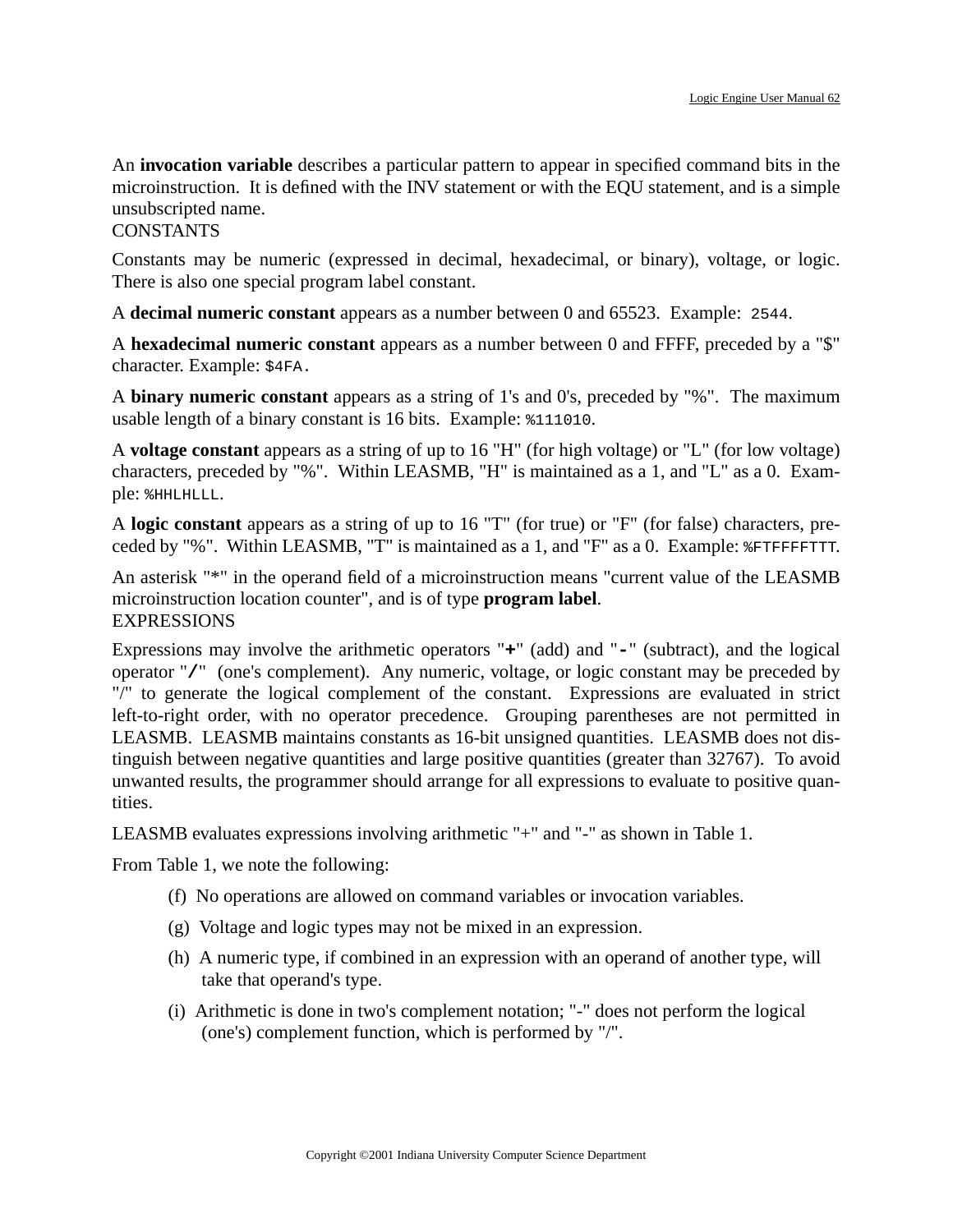| 1st operand   | Operator   | 2nd operand   | result    |
|---------------|------------|---------------|-----------|
|               | $+$ or $-$ | numeric       | numeric*  |
|               | $+$ or $-$ | voltage       | voltage   |
|               | $+$ or $-$ | logic         | logic     |
| numeric       | $+$ or $-$ | numeric       | numeric*  |
| numeric       | $+$ or $-$ | voltage       | voltage   |
| numeric       | $+$ or $-$ | logic         | logic     |
| numeric       | $+$        | program label | program*  |
| numeric       |            | program label | (illegal) |
| voltage       | $+$ or $-$ | numeric       | voltage   |
| voltage       | $+$ or $-$ | voltage       | voltage   |
| voltage       | $+$ or $-$ | logic         | (illegal) |
| voltage       | $+$ or $-$ | program label | (illegal) |
| logic         | $+$ or $-$ | numeric       | logic     |
| logic         | $+$ or $-$ | voltage       | (illegal) |
| logic         | $+$ or $-$ | logic         | logic     |
| logic         | $+$ or $-$ | program label | (illegal) |
| program label | $+$ or $-$ | numeric       | program*  |
| program label | $+$ or $-$ | voltage       | (illegal) |
| program label | $+$ or $-$ | logic         | (illegal) |
| program label | $^{+}$     | program label | (illegal) |
| program label |            | program label | numeric   |

*\*designates the most useful forms of expressions.The other forms, although legal in LEASMB, have limited utility.*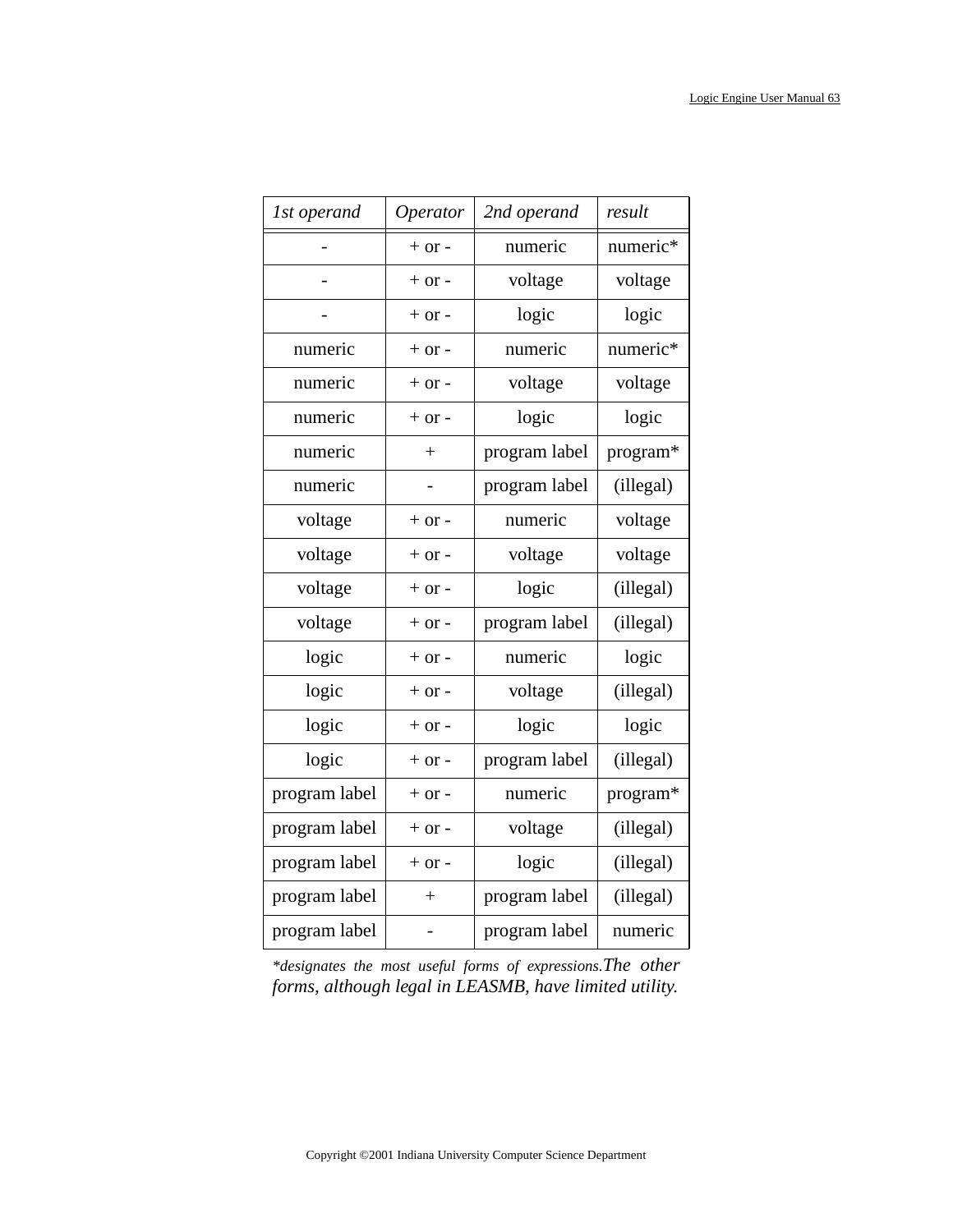#### LEASMB PROGRAM STRUCTURE

#### **Structure of the source program file**

A program is contained in a DOS text file, usually prepared using a text editor. A program consists of a sequence of statements. The statements are partitioned into two phases: In the **declaration phase**, the programmer describes the structure of the microinstruction and declares symbolic names to describe components of the structure. In the **program phase**, which, if present, must follow the declaration phase, the programmer writes the microinstructions that will form the object code destined for the Logic Engine writable control store.

#### **Structure of source program statements**

Each statement must begin on a new line. Statements consist of three major fields: label, operation, and operand. Major fields are separated by one or more blanks. If a statement has a label field, it must begin in column 1; otherwise, column 1 must be blank. Within numeric or symbolic elements, no blanks should appear. Elements must be separated by suitable punctuation, which may be one of the characters ,  $\chi =$  or blank. Elements may be preceded or followed by any number of blanks. With these provisos, the statement format is free-field. Although not required by LEASMB, you will usually wish to line up the operation fields, to improve the appearance of your listing.

#### **Comments**

Comment lines, beginning with an asterisk "\*" in column 1, may appear preceding or following any statement. They appear on the output listing, but are otherwise ignored by LEASMB. Comments may also be included at the end of any statement. Such comments must be separated from the statement's major fields by a semicolon.

LEASMB ASSEMBLY DIRECTIVES

| <b>Declaration segment</b> |                                            |  |  |
|----------------------------|--------------------------------------------|--|--|
| ΙD                         | Specifies the program name                 |  |  |
| SIZE                       | Specifies the number of command bits       |  |  |
| MODE                       | Specifies logic or voltage expression mode |  |  |
| <b>COM</b>                 | Defines a command bit field                |  |  |
| <b>INV</b>                 | Defines a command assertion pattern        |  |  |
| <b>EQU</b>                 | Equates a symbol to a value                |  |  |
| <b>Program segment</b>     |                                            |  |  |
| PROG                       | Marks start of program phase               |  |  |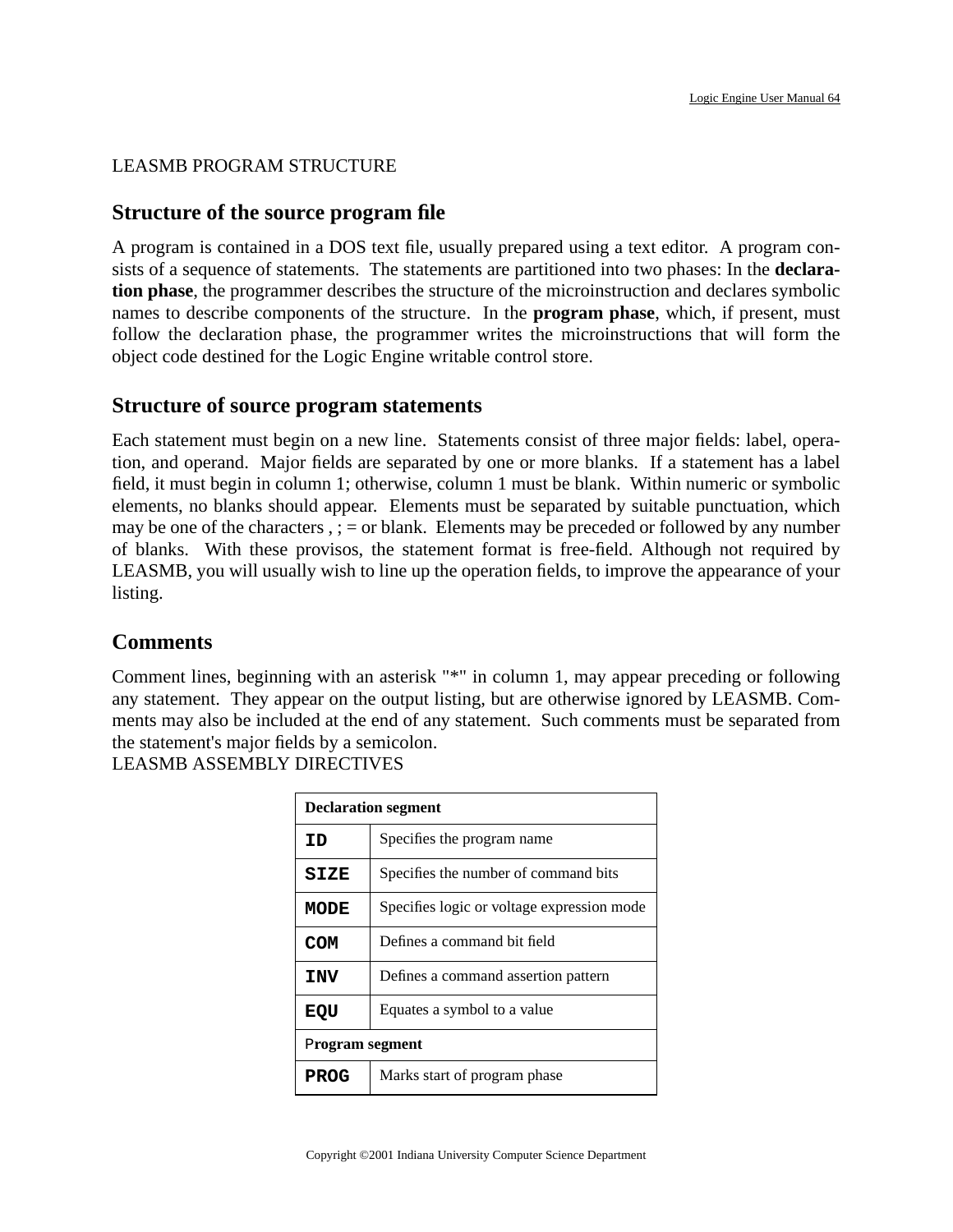| ORG                   | Specifies load location of object code |  |  |
|-----------------------|----------------------------------------|--|--|
| <b>EQU</b>            | Equates a symbol to a value            |  |  |
| <b>Either segment</b> |                                        |  |  |
| END                   | End of source program                  |  |  |
| <b>TITLE</b>          | Header title for listing               |  |  |

#### DESCRIPTION OF LEASMB STATEMENTS

Each LEASMB assembly directive defines a statement of the same name, with the assembly directive's mnemonic appearing in the operation code field of the statement.

#### **ID statement:**

The operand field is a symbolic name representing the name of the program. One ID statement may appear anywhere in the declaration phase. The program name in the ID statement appears in the object file. If the program has no ID statement, then the object file will contain a name of blanks.

### **SIZE statement:**

The operand field is an expression that evaluates to an integer between 0 and 39. This integer is the number of **command bits** in the microinstructions to be created by LEASMB. The SIZE statement, if present, must appear prior to any COM, INV, or EQU statement. If no SIZE statement appears, LEASMB assumes that the number of command bits is 0.

## **MODE statement:**

The operand field consists of the word "LOGIC" or the word "VOLTAGE". In several assembly contexts, numeric values may represent either logic or voltage values. This statement declares the mode for numeric values whose mode is not otherwise specified by the context. One MODE statement may appear anywhere in the declaration phase, and applies to the entire program. In the absence of a MODE statement, LEASMB uses a mode of LOGIC.

## **COM statement:**

The COM statement allows the programmer to define the nature of a contiguous field of command bits. The form is:

[<*command variable>*] ::= **COM** *<command bit range>* [,*<voltage values>*] [*,<default values>*]

A label field is optional, and if present represents a simple or subscripted *<command variable>.* The operand field begins with *<command bit range>*, a subscript specifying a command bit or a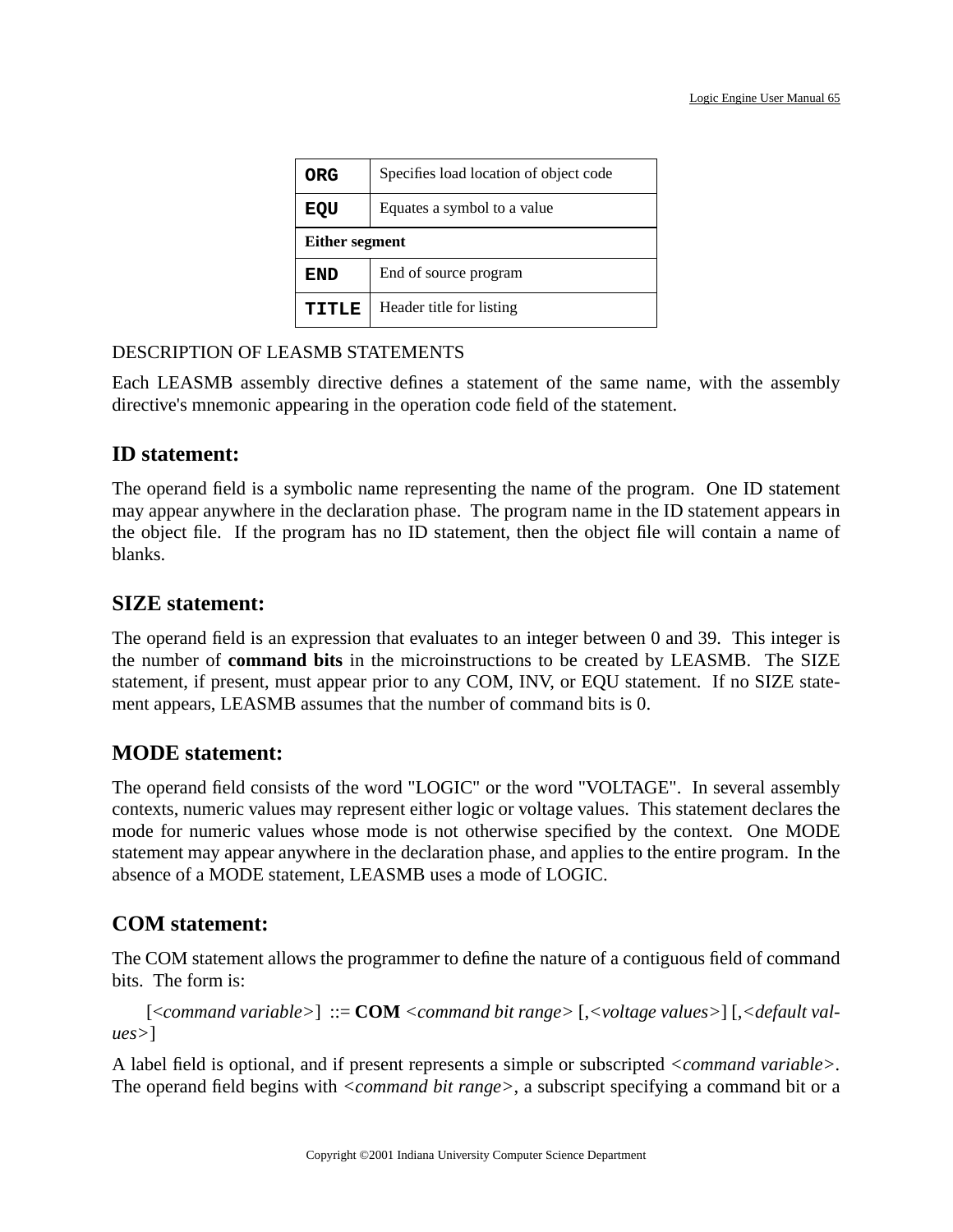range of command bits. The values of the *<command bit range>* indices must be from 0 to 39, and if the subscript indicates a range, then the second index cannot be smaller than the first index. The range size of the  $\leq$ command bit field $\geq$  must be no greater than 16. For this discussion, call the size of the range N (N is 1 to 16). If the  $\leq$ command variable $>$  in the label field is unsubscripted, then it is assumed to have a range of size N, with index values of 0 through N-1. If the  $\leq$ command variable $>$  is subscripted, then the declared size of the subscript range must be N, agreeing with the range size of <command bit range>. The initial (leftmost) index of <command variable> corresponds to the initial (leftmost) index of <command bit range>. Subsequent index values of <command variable> may increase or decrease, depending on whether the second index is greater or less than the first index. All indices must be positive. Any symbols encountered in the operand field must have been previously defined.

Consider two illustrations:

VAR1 COM (4:9) VAR2(32:29) COM (12:15)

VAR1 refers to command bits 4 through 9 (a range size of 6 bits). VAR1 has implied indices of 0 through 5, with VAR1(0) corresponding to command bit 4. VAR2 refers to command bits 12 through 15 (4 bits), and has an explicitly stated range of 32 through 29 (decreasing), with VAR2(32) corresponding to command bit 12, VAR2(31) to command bit 13, etc. The range sizes must match.

Following the command bit range may appear up to two optional fields, in either order, each preceded by a comma. The fields specify (a) the default values for each command bit and (b) the voltage values for assertion (truth) for each command bit.

**<voltage values>** for asserting each bit are specified by "**T=**" followed by an expression that evaluates to a numeric or voltage value. A numeric value is taken to be a voltage specification, regardless of the MODE declaration. An alternative notation, for specifying the negation (false) values for each bit, uses "**F=**" instead of "**T=**". If the <voltage values> field is absent, LEASMB assumes that assertion of each bit requires a high voltage.

**<default values>** are specified using the notation "**D=**" followed by an expression that evaluates to a numeric, voltage, or logic constant. If the expression is numeric, then the value takes on the type specified by the MODE statement. If <default values> is absent, then LEASMB assumes that the default for each bit is a low voltage for VOLTAGE mode, and is the voltage for a false logic level for LOGIC mode. In a microinstruction, LEASMB will use the default values for any command bits that are not specifically referenced.

The programmer should take care not to overlap *<command bit range>*s in COM declarations, since such overlap can cause ambiguities as to the correct default and voltage values. (The programmer can create alternative names for command bit fields and subfields with the EQU statement.)

LEASMB views the value of the <default values> and <voltage values> expressions as binary numbers, and assigns the least significant bit to the rightmost bit of  $\alpha$  command bit ranges. Extra significant bits on the left of those required to fill the field are discarded, but will cause a warning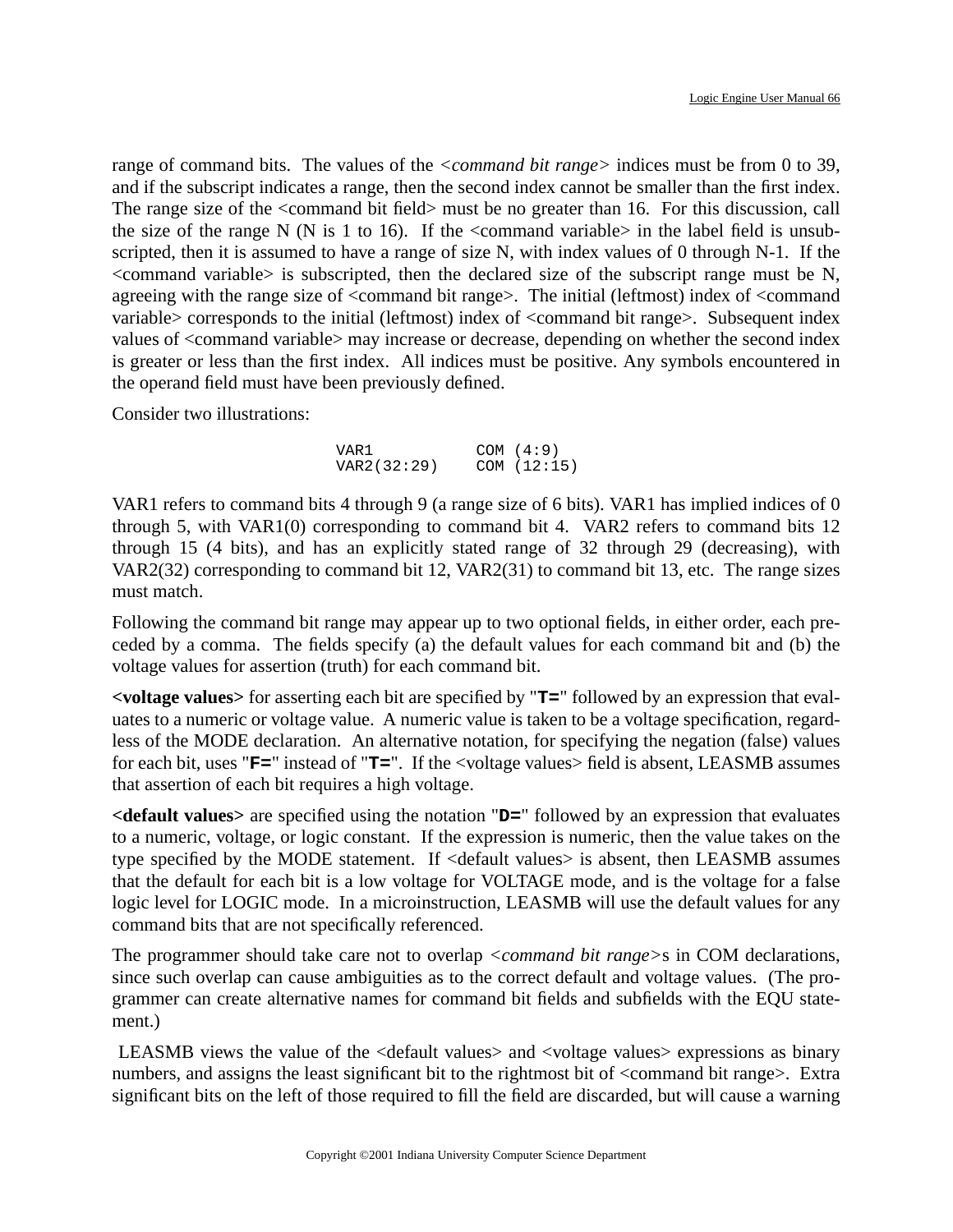message.

Here are some examples of command statements:

VAR3(6:0) COM (0:6),D=%1011100,T=%1110000 INPUTMUX(3:0) COM (11:14),D=%TTFF REGLOAD COM (15:16), D=2, T=%LL HALTFF.SET COM (10)

The effect of these definitions is summarized in the following table:

|                   | indices | Commad  | Mode VOLTAGE    |                | Mode LOGIC      |                |
|-------------------|---------|---------|-----------------|----------------|-----------------|----------------|
|                   |         | bits    | truth           | default        | truth           | default        |
| VAR3              | $6-0$   | $0 - 6$ | <b>HHHLLLLL</b> | <b>HLHHHLL</b> | <b>HHHLLLLL</b> | <b>HLHLLHH</b> |
| <b>INPUTMUX</b>   | $3-0$   | 11-14   | HHHH            | <b>HHLL</b>    | <b>HHHH</b>     | <b>HHLL</b>    |
| <b>REGLOAD</b>    | $0 - 1$ | $15-16$ | LL              | HL             | LL              | LH             |
| <b>HALTFF.SET</b> | 0       | 10      | H               | ட              | Н               |                |

We recommend that you study the table carefully, so that you fully appreciate the power and use of the notations at your disposal.

In using command variables in other statements, you may use a subscripted or unsubscripted form. An unsubscripted usage implies the entire defined range of the variable. In a subscripted usage, the specified range must be completely within the range defined for the command variable.

#### **INV Statement**

The INV statement is used to define an invocation variable which, when used in a microinstruction, will cause a specified value to be imposed on specified command bits. This is an exceedingly powerful notation, and is the key to programming in a structured, disciplined manner. The INV statement has this form:

```
<invocation variable> INV <specification list> [,<input truth value>]
```
Any symbols appearing in the operand field must be previously defined. The *<invocation variable>* is a simple, unsubscripted name. The *<specification list>* consists of one or more *<specification>*s, separated by commas. Each *<specification>* is one of the following forms:

> *<specification> ::= <command bit range> <command variable> <command bit range>* **=** *<code> <command variable>* **=** *<code> <invocation variable>*

The form *<command bit range>* implies that, when the invocation variable is used, the specified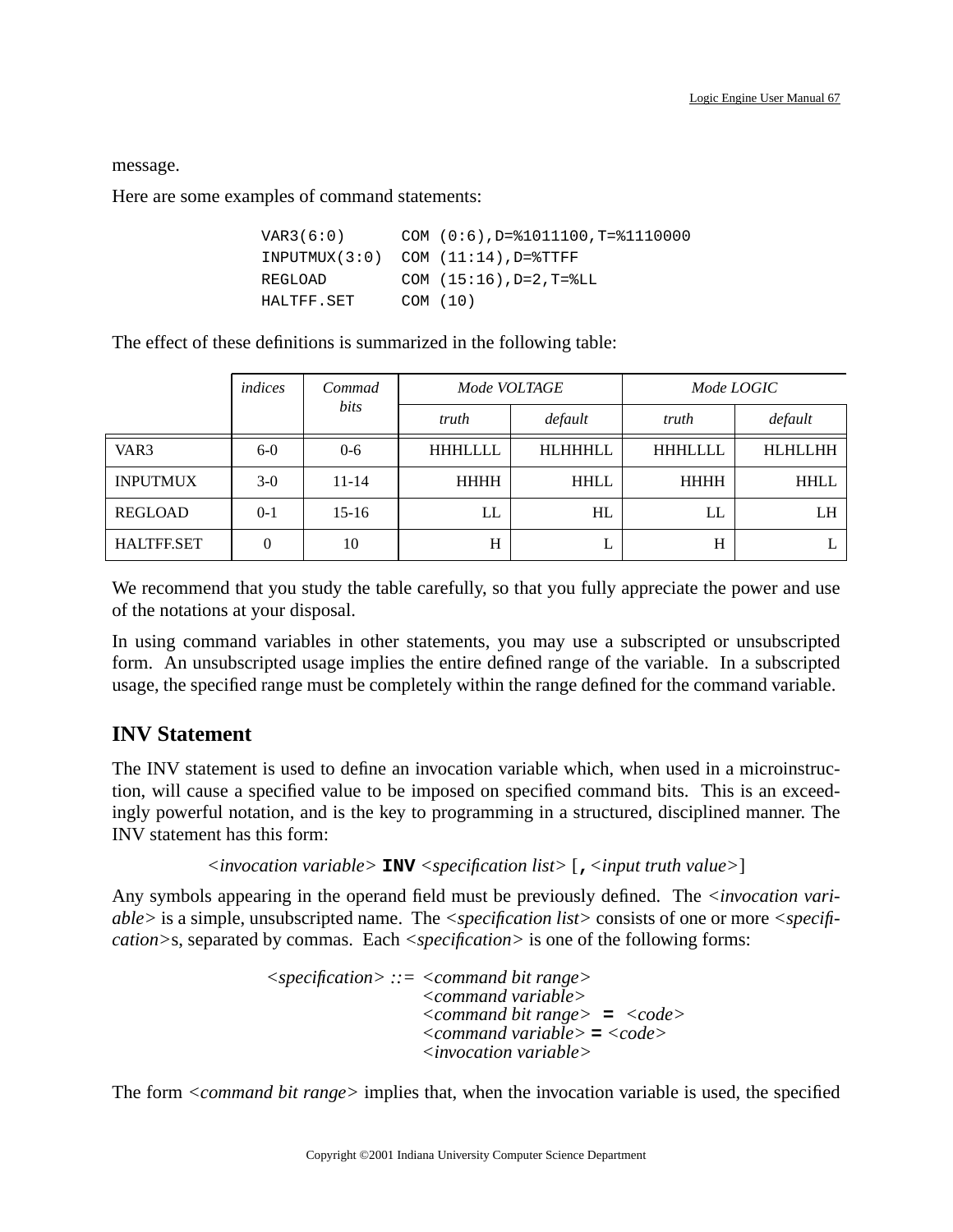#### command bits will be **asserted**.

*<command variable>* may be subscripted or unsubscripted, and the form implies that the specified command bits will be **asserted**. An unsubscripted *<command variable>* implies the entire defined range for that variable.

*<command bit range>***=***<code>* implies that the specified command bits will receive the voltages specified by  $\langle code \rangle$ .  $\langle code \rangle$  is an expression that evaluates to a numeric value (with logic or voltage mode implied by the MODE declaration), a logic value, or a voltage value.

*<command variable>***=***<code>* implies that the specified command bits will receive the voltages specified by *<code>*. *<code>* is an expression that evaluates to a numeric value (with logic or voltage mode implied by the MODE declaration), a logic value, or a voltage value.

*<invocation variable>* implies that the invocation specified in the definition of that variable will be performed.

Consider the following declarations:

| VAR4 | COM $(5:9)$ , T= $\$$ HLHHL |
|------|-----------------------------|
| VAR5 | COM $(10:13)$ , T= $\$LLHH$ |
|      | COM $(0:3)$ , T= $$HLHL$    |
| INV1 | INV $(6:8)$                 |
| INV2 | $INV$ $VAR4 =$ $HHHLL$      |
| INV3 | $INV$ $VAR4(0:4)$           |
| INV4 | $INV (0:3)=\$1100$          |
| INV5 | $INV$ $VAR5(1:3) =$ $TFT$   |
| INV6 | INV INV1, VAR5=%0110, INV4  |

The effect of the invocation statements is presented in the following table:

| Invocation<br>variable | Command bits<br>affected | <b>VOLTAGE</b> mode<br>command bits | LOGIC mode<br>command bits |
|------------------------|--------------------------|-------------------------------------|----------------------------|
| INV1                   | $6 \text{ to } 8$        | LHH                                 | LHH                        |
| INV <sub>2</sub>       | 5 to 9                   | <b>HHHLL</b>                        | <b>HHHLL</b>               |
| INV3                   | 5 to 9                   | <b>HLHHL</b>                        | <b>HLHHL</b>               |
| INV4                   | $0$ to $3$               | <b>HHLL</b>                         | <b>HLLH</b>                |
| INV <sub>5</sub>       | 11 to 13                 | <b>LLH</b>                          | <b>LLH</b>                 |
| INV <sub>6</sub>       | $6$ to $8$               | <b>LHH</b>                          | <b>LHH</b>                 |
|                        | 10 to 13                 | LHHL.                               | <b>HLHL</b>                |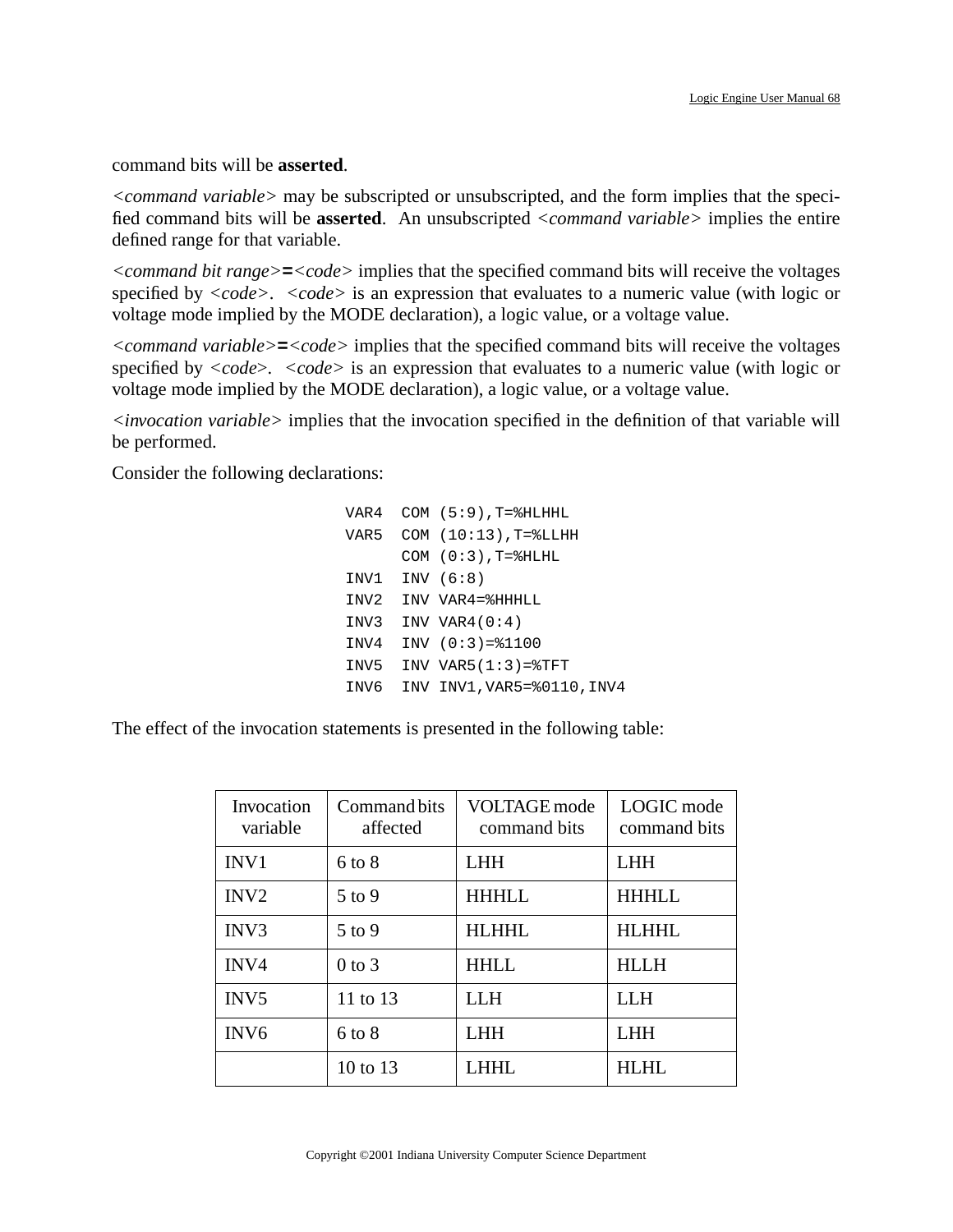|--|

The programmer should take care not to refer to overlapping command bit ranges in an INV statement, as LEASMB may produce unpredicted results.

### *<input truth value>* **in invocation statement:**

The 2910 can accept one input signal for testing to help determine which 2910 instruction option -- pass or fail -- is executed. The Logic Engine requires that this signal appear on the Designer's Condition Code input. Although invocations have quite general application in microcode development, frequently the designer will wish to use an invocation to select the particular signal to appear on Designer's Condition Code. The invoked code selects that particular signal from among the designer's collection of possible test input signals. The mechanism by which the selection occurs is the designer's responsibility; the selection apparatus may use a multiplexer, three-state bus, or other method, controlled from the Logic Engine microcode with an invocation variable. Each potential input test signal has its own code.

With  $\le$ input truth value>, LEASMB allows the programmer to specify the logic convention for the particular invoked signal. <input truth value> has the form:

*<input truth value>* := **T=***<voltage expression>* | **F=***<voltage expression>*

where *<voltage expression*> evaluates to a numeric value (with implied VOLTAGE mode) or a voltage value. If *<input truth value>* is absent, LEASMB assumes a **T=%H** convention.

Note that the *<input truth value>* has no direct connection with the *<code>*; *<input truth value>* describes the logic convention for a signal that will presumably appear on designer's condition code when the particular code is invoked in the specified command bits.

Examples of *<input truth value>* usage:

The first JUMP microinstruction requires a jump to location ABC if TESTSIG.a is false at the

TESTSIG.a INV (15:18)=%LLHL,T=%L TESTSIG.b INV (15:18)=%LLHH,T=%H ... JUMP ABC IF TESTSIG.a=%F JUMP XYZ IF TESTSIG.b=%T

time of execution of the microinstruction. The definition of TESTSIG.a declares that the incoming test signal has T=%L, so false is a high voltage. LEASMB will create proper object code to **invoke** TESTSIG.a (with voltages %LLHL on command bits 15 to 18), and will recognize that a high voltage on Designer's Condition Code is required for the jump to occur.

In similar manner, the second JUMP microinstruction requires truth on TESTSIG.b for the jump to occur. LEASMB will invoke TESTSIG.b (with voltages %LLHH on command bits 15 to 18), and will arrange for a high voltage on Designer's Condition Code to cause a jump.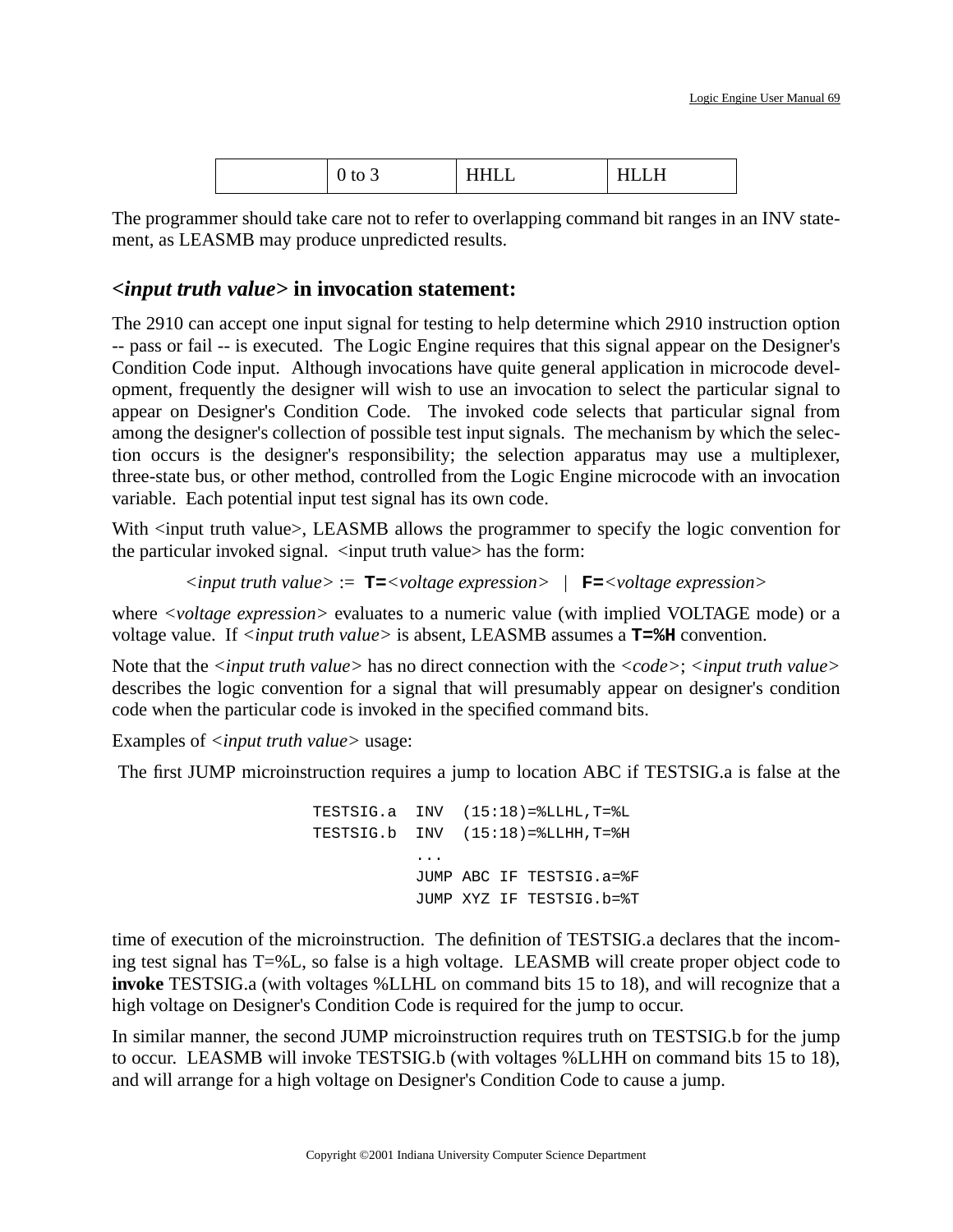These powerful LEASMB structures can free the programmer from many tedious details of bit positions, codes, and voltage values, allowing the designer to concentrate fully on the higher-level aspects of the control program.

### **EQU Statement**

The EQU statement allows the programmer to define values for names, and to equate variable names. For assigning values to names, the form of the statement is:

*<name>* **EQU** *<expression>*

Any symbols appearing in the expression must be previously defined. The *<name>* must be a simple, unsubscripted name. The *<expression>* must evaluate to a numeric, logic, voltage, or program label value, which will become the value and type of the specified *<name>*. Thus this form of EQU can define *<constant name>*s and *<program label>*s.

For equating variable names, the form of the EQU statement is:

```
<variable> EQU <specifier>
```
Any symbols appearing in the operand field must be previously defined. *<variable>* may be a simple or subscripted name. The forms allowed for *<specifier>* and the type of the resulting *<variable>* are:

|  | $\langle specifier \rangle := \langle command \; bit \; range \rangle$ produces a $\langle command \; variable \rangle$ |
|--|-------------------------------------------------------------------------------------------------------------------------|
|  | $\leq$ command variable $>$ produces a $\leq$ command variable $>$                                                      |
|  | $\langle$ <i>invocation variable</i> $>$ produces an $\langle$ <i>invocation variable</i> $>$                           |

For a command variable definition, a subscript range on the defined variable may be explicitly provided, in which case the range size must match the range size of the specifier. If a range is not specified, then the defined command variable assumes the same range size as the specifier, with indices starting at 0. Invocation variables may not be subscripted.

Within the **definition phase** of a source file, EQU may be used to define numeric, logic, or voltage constants, and to create command and invocation variables.

Within the **program phase** of a source file, EQU may be used to define numeric constants or program labels.

The following statements contain illustrations of valid EQU statements:

| VAR10     | COM(10:20) |               |  |                                   |  |
|-----------|------------|---------------|--|-----------------------------------|--|
| INV10     | INV        | $VAR10 = $1D$ |  |                                   |  |
| TURNON    | EQU        | <b>%HLLHL</b> |  |                                   |  |
| ACCLR     | EQU        | \$10          |  |                                   |  |
| SUB1(3:0) | EOU        | VAR10(0:3);   |  | SUB1 is a 4-bit subfield of VAR10 |  |
| SAME10    | EOU        | INV10         |  |                                   |  |
|           | $\cdots$   |               |  |                                   |  |
|           | CONT       |               |  |                                   |  |
|           |            |               |  |                                   |  |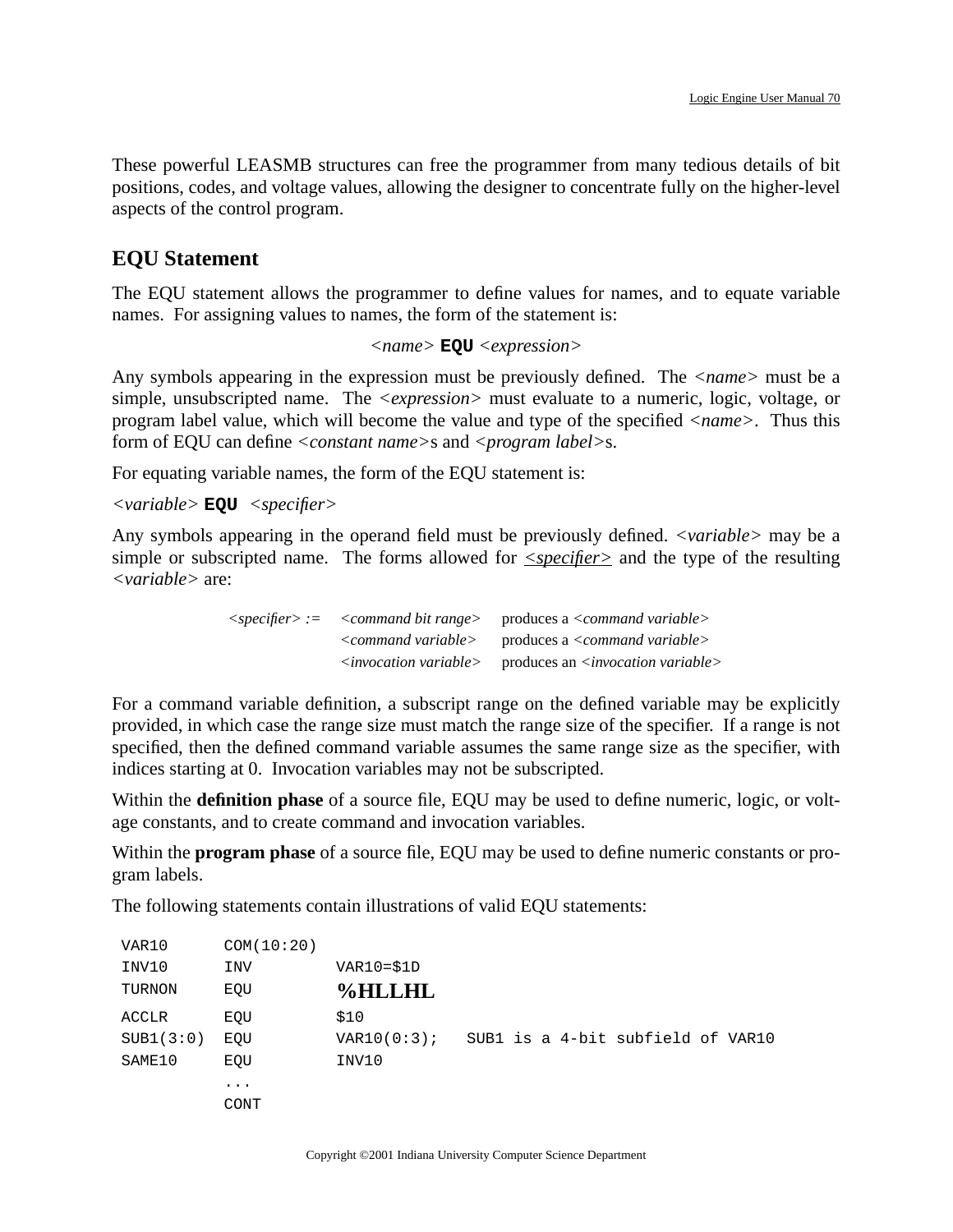ABC EQU \*+2; ABC is location of CRTN instruction + 2

CRTN

### **PROG statement:**

The PROG statement must be the first statement in the program phase of the source file. It marks the end of the declaration phase and the beginning of the program phase. It has no label field or operand field.

### **ORG statement:**

The ORG statement sets the LEASMB microinstruction location counter, and thus defines the writable control store address of the next microinstruction in the program. The form of the ORG statement is:

[*<program label>*] **ORG** *<expression>*

The required operand field is an expression of type numeric constant or program label. LEASMB truncates the value of the *<expression>* to 12 bits, and issues a warning message if significant bits are lost. A label field is optional; if present, the symbolic name will be given the value of the operand field expression, with type program label.

If ORG sets the location counter backwards, the programmer may (intentionally or unintentionally) overlay previous microinstructions. The last usage of an address will prevail. LEASMB does not issue an error or warning message.

### **END statement:**

The END statement is the last statement in the program. It marks the end of the program phase, if any, or the end of the declaration phase if there is no program phase. It has no label field or operand field.

### **TITLE statement:**

The TITLE statement allows the programmer to specify a title that will appear at the head of each new page after the occurrence of the TITLE statement. The title begins with the first non-blank character in the operand field, and may be up to 74 characters in length. The TITLE statement must be contained on one source line. A blank or void title will disable the titling feature. TITLE statements may appear anywhere in the source program; they do not themselves appear in the listing, and do not cause a page eject. TITLE statements have effect only if the assembly page option is operating.

### THE MICROINSTRUCTION STATEMENT

Each microinstruction statement in the source program results in the production of one object code microinstruction. LEASMB assigns microinstructions to consecutive locations in writable control store, starting with 0, unless directed otherwise with the ORG assembly directive. The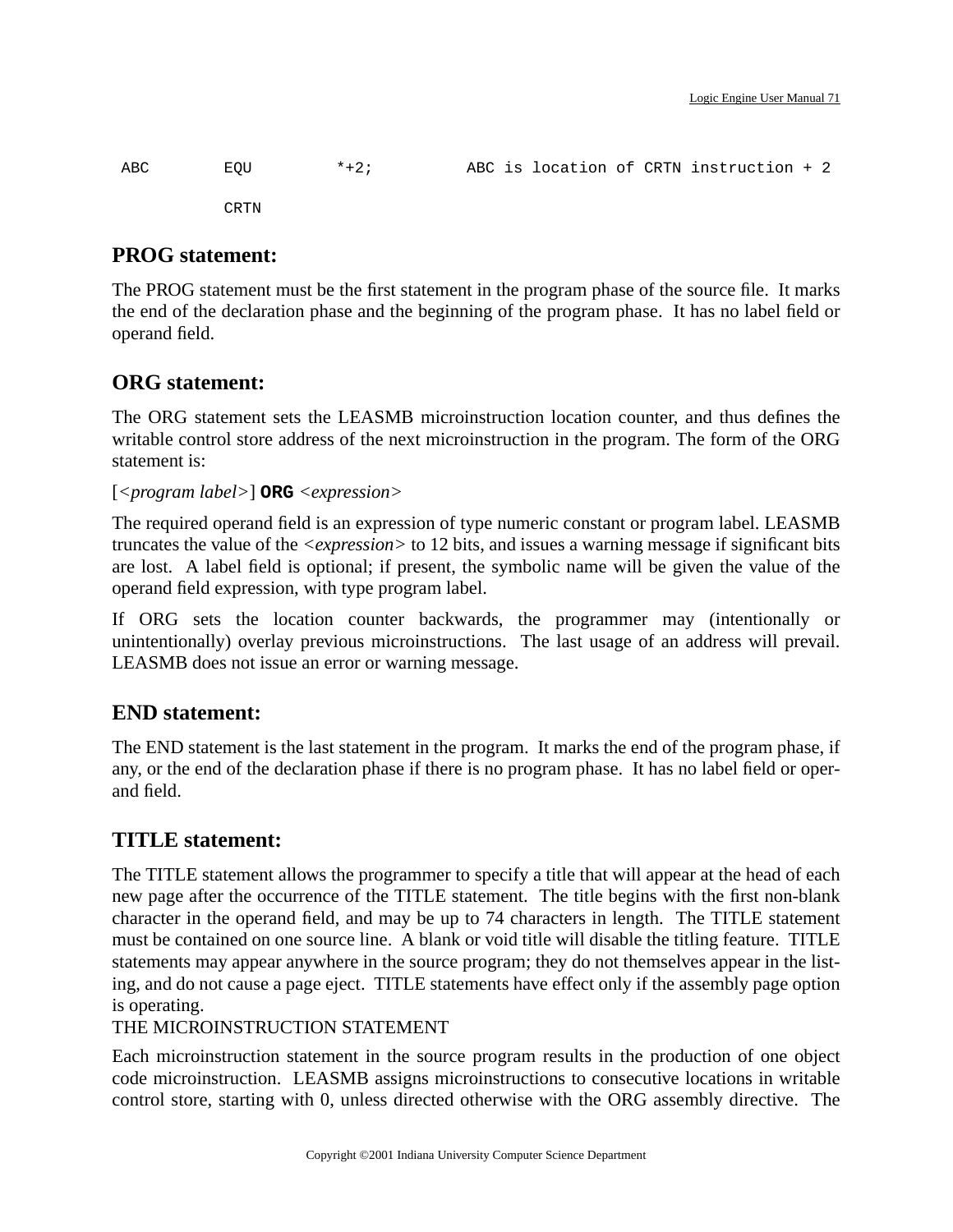microinstruction statement has the form:

[*<program label>*] *<sequencer field>* [**;***<command list>*]

If a comment appears at the end of a microinstruction statement, then a command list must be present, even if it is null. Thus, if a comment is present, two semicolons appear, one marking the start of the (possibly null) command list, and the other marking the start of the comment.

### **The sequencer field**

*<sequencer field>* allows the programmer to direct the activities of the 2910, the device whose task is to produce the address of the next microinstruction. The 2910 instruction set consists of sixteen basic operations, each with two options, "pass" and "fail", governed by the status of 2910 inputs CCEN.L and CC.L. The LEASMB *<sequencer field>* provides the ability to exert complete control of the 2910. As you study this section, you may wish to refer to the sample program that appears in section XXX.

The structure of *<sequencer field>* is:

*<sequencer field>* ::= *<operation>* [*<D-field>*] [**IF** *<test condition>*]

**<operation>** is one of the standard 2910 I-field mnemonics, or one of a set of alternative mnemonics defined within LEASMB. Allowable forms are:

| $\langle operation \rangle ::=$ | $\langle$ -field mnemonic $\rangle$        |
|---------------------------------|--------------------------------------------|
|                                 | $\langle$ -field mnemonic $\rangle$ , PASS |
|                                 | $\langle$ -field mnemonic $\rangle$ , FAIL |

where the latter two forms will force the 2910 to execute its pass or fail option, respectively. Table 2 shows the 2910 I-field mnemonics recognized by LEASMB.

Table 2. 2910 Instructions.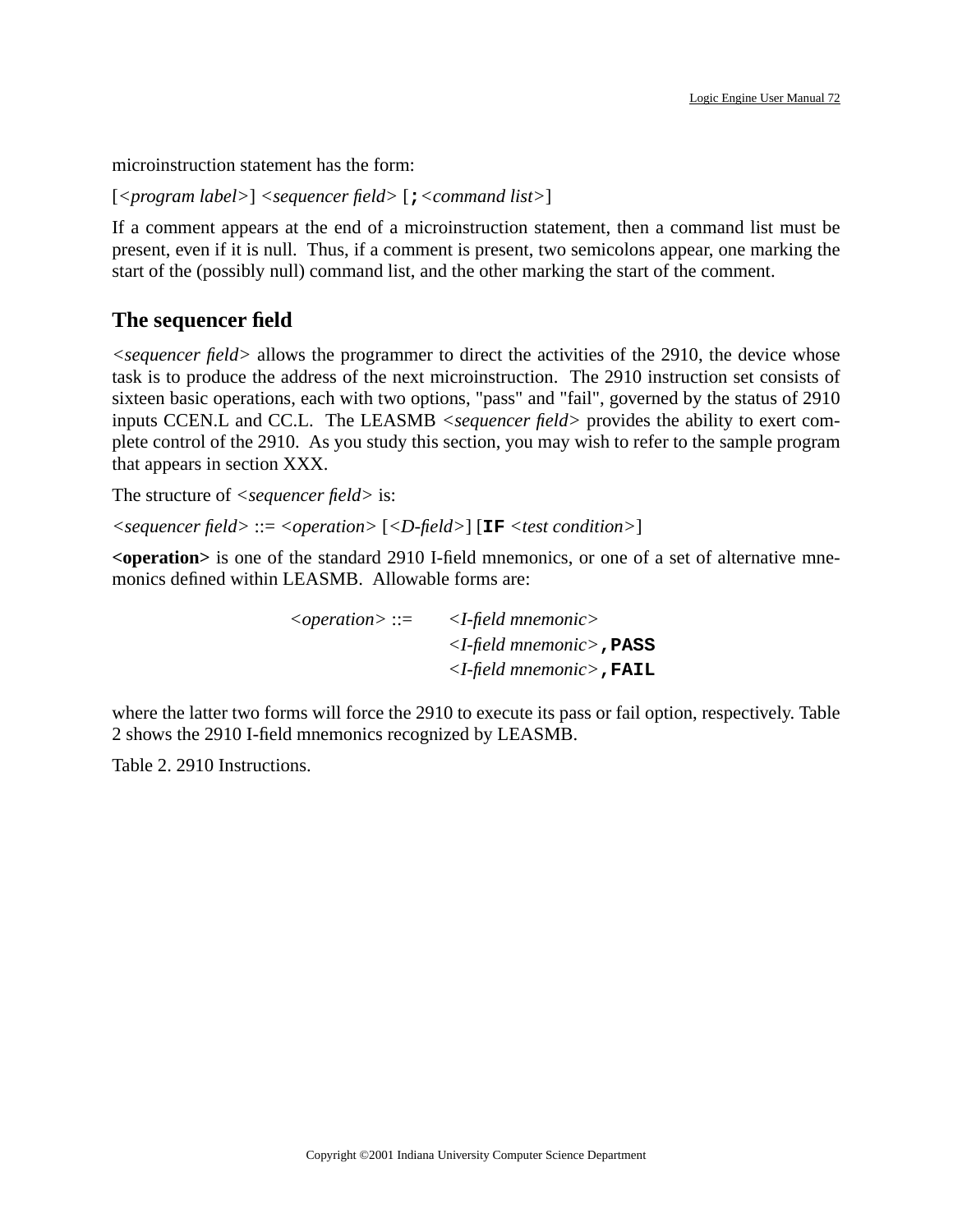| I-field<br>value                    | Mnemonic                       | Function                                         |
|-------------------------------------|--------------------------------|--------------------------------------------------|
|                                     | <b>Standard 2910 mnemonics</b> |                                                  |
| \$0                                 | JZ                             | Jump to location 0                               |
| \$1                                 | CJS                            | Conditional jump to subroutine at PL address     |
| \$2                                 | <b>JMAP</b>                    | Jump to map address                              |
| \$3                                 | <b>CJP</b>                     | Conditional jump to PL address                   |
| \$4                                 | <b>PUSH</b>                    | Push with conditional load of counter            |
| \$5                                 | JSRP                           | Jump to subroutine at R address or at PL address |
| \$6                                 | <b>CJV</b>                     | Conditional jump to vector address               |
| \$7                                 | JRP                            | Conditional jump to R address or PL address      |
| \$8                                 | <b>RFCT</b>                    | Repeat loop if counter is non-zero               |
| \$9                                 | <b>RPCT</b>                    | Jump to PL address if counter is non-zero        |
| <b>\$A</b>                          | <b>CRTN</b>                    | Conditional return from subroutine               |
| <b>\$B</b>                          | <b>CJPP</b>                    | Conditional jump to PL address and pop           |
| \$C                                 | <b>LDCT</b>                    | Load counter and continue                        |
| \$D                                 | <b>LOOP</b>                    | Test end of loop                                 |
| \$E                                 | <b>CONT</b>                    | Continue                                         |
| \$F                                 | TWB                            | Three-way branch                                 |
| Alternate forms supported be LEASMB |                                |                                                  |
| \$3                                 | <b>JUMP</b>                    | Equivalent to CJP                                |

The programmer may specify the contents of the 2910 D-field. The optional *<D-field>* is an expression of type numeric constant or program label. The expression is truncated to 12 bits; if significant bits are dropped, LEASMB issues a warning message. If *<D-field>* is absent, LEASMB inserts the value 0.

The optional **IF** *<test condition>* field allows the programmer to control the choice of pass or fail option within the 2910. Refer to the earlier discussion of the INV Statement.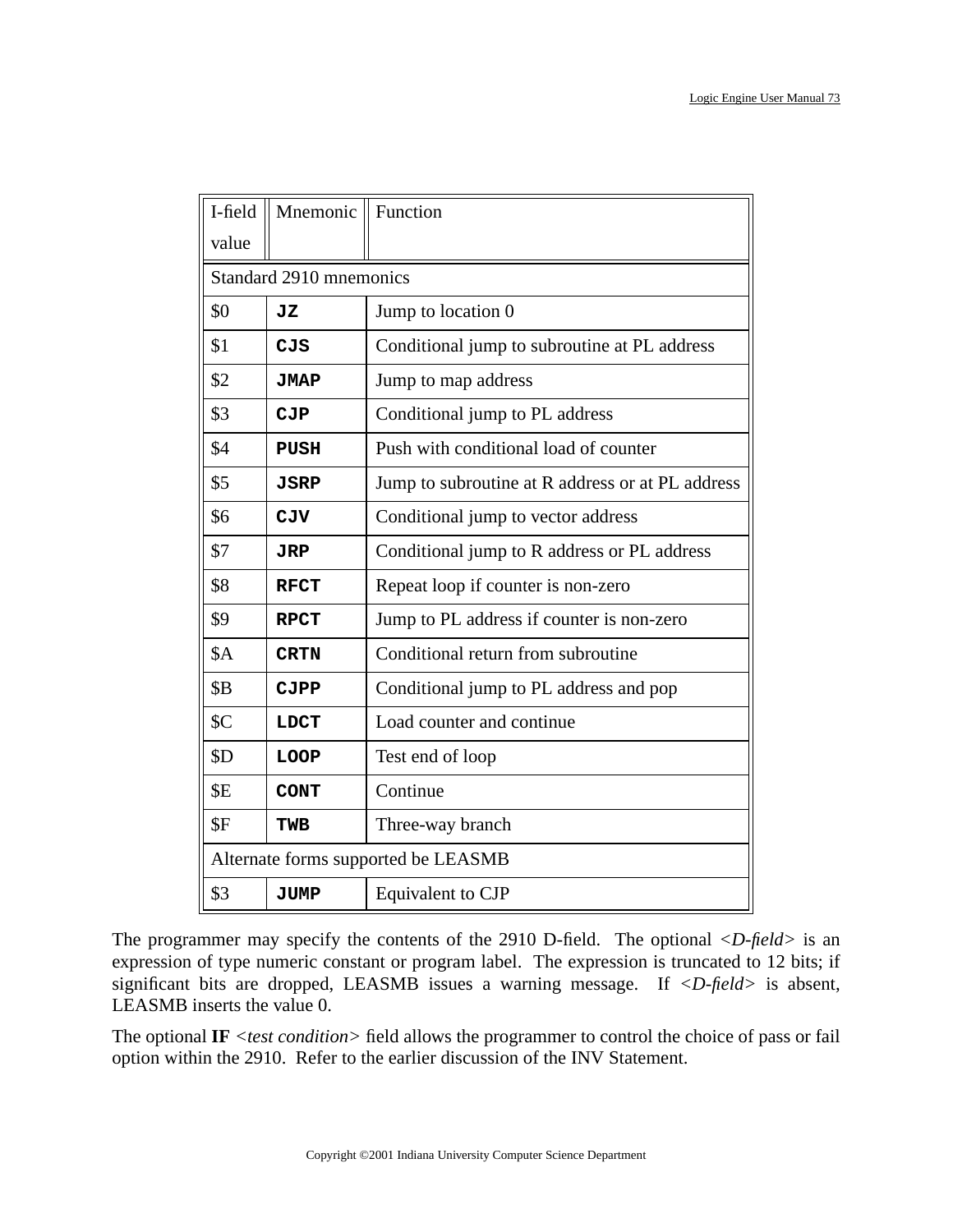*<test condition>* has one of these forms:

*<test condition>* ::= *<invocation variable> <invocation variable>***=***<test input value>*

where  $\le$  test input value> is an expression that evaluates to a one-bit numeric (1 or 0), voltage (H or L), or logic (T or F) constant. (Expression values larger than one bit are truncated, with a warning message.)

The purpose of *<invocation variable>* is to issue the proper command bit values to select a desired test input signal from the designer's hardware.

*<test input value>* allows the programmer to specify the value of the test input signal that will cause the 2910 to execute its pass option. If the **=***<test input value>* phrase is absent, then LEASMB assumes the value T.

As an illustration, consider the following definitions and microinstruction statements:

|           | ACZERO INV (4:7)=%1011,T=%H           |
|-----------|---------------------------------------|
|           | COMPARE $INV$ $(4:7) = 80010, T = 8L$ |
| $\ddotsc$ |                                       |
|           | $CJP$ XYZ IF ACZERO = $\$F$           |
|           | CRTN IF COMPARE                       |

The use of ACZERO in the CJP instruction invokes the value  $%1011 (= %TFT = %HLHH)$  onto command bits 4 through 7. The designer should arrange that this pattern in command bits 4 through 7 will cause a signal ACZERO to appear at the Designer's Condition Code input. Further, the declaration states that when this occurs, the incoming test signal uses a high voltage for truth. In the CJP instruction, the jump is to occur if ACZERO is false (a low voltage). LEASMB will arrange that a low voltage delivered at the Designer's Condition Code input will cause the jump to occur.

In the second example, the use of COMPARE causes the value  $\%0010$  (=  $\%$ FFTF =  $\%$ LLHL) to appear on command bits 4 through 7, which we infer is going to cause a signal COMPARE to appear at the Designer's Condition Code input. The 2910 will execute a Return (the pass option for CRTN) if this incoming signal is true. Since the definition of COMPARE states that truth is a low voltage, LEASMB will arrange that the pass option will occur when a low voltage appears at the Designer's Condition Code input.

The **IF** *<test condition>* phrase will have no effect if used in a microinstruction statement in which the programmer has used the explicit **PASS** or **FAIL** form of *<operation>*. The simple form *<I-field mnemonic>* without the **IF** *<test condition>* phrase will cause the 2910 to execute its pass option. The following table summarizes the programmer's control of the 2910's pass and fail options: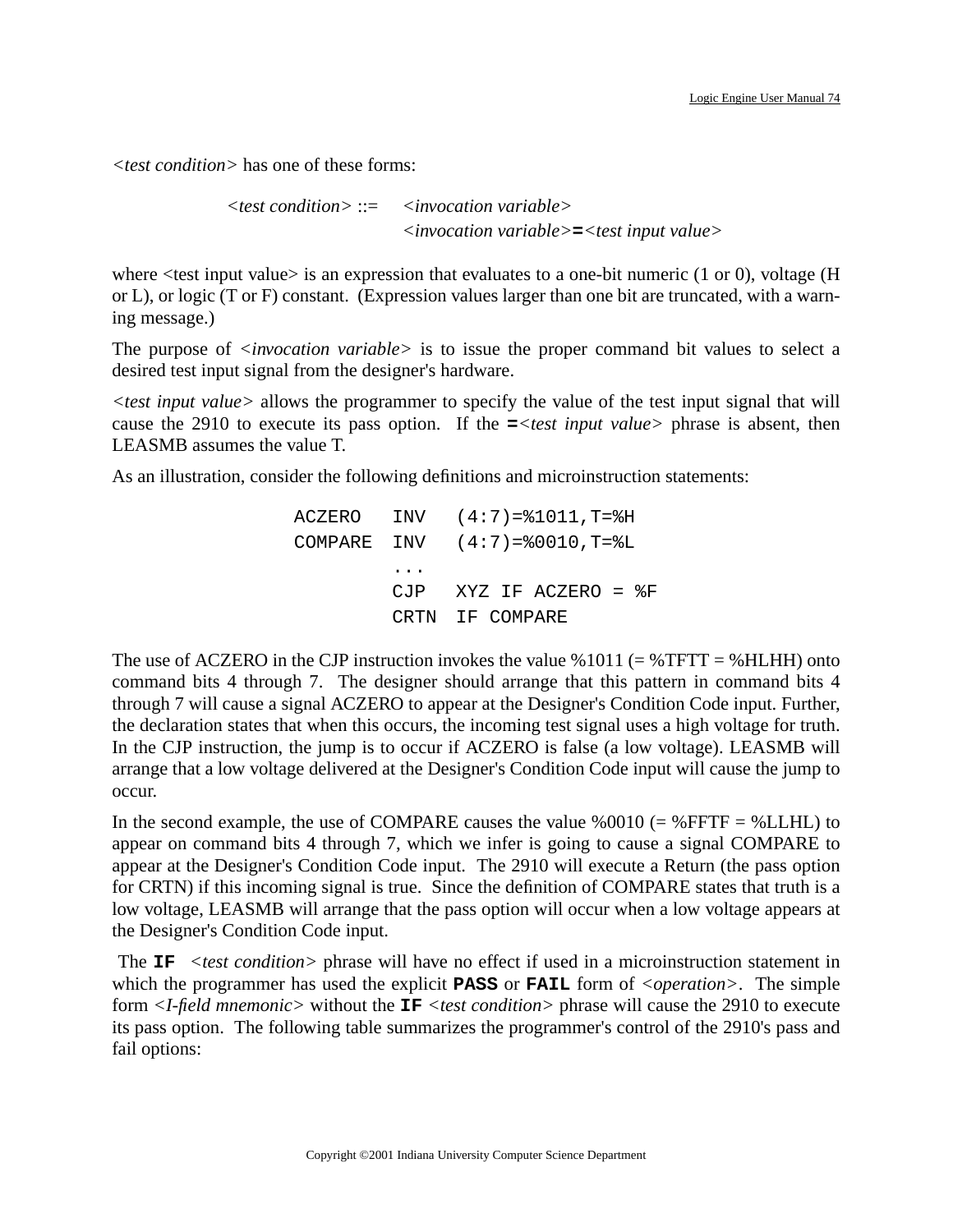| Form                                                           | Result                                      |
|----------------------------------------------------------------|---------------------------------------------|
| $\langle$ -field mnemonic $\rangle$                            | Pass                                        |
| $\langle$ -field mnemonic $\rangle$ , PASS                     | Pass                                        |
| $\langle$ -field mnemonic $\rangle$ , FAIL                     | Fail                                        |
| $\langle$ -field mnemonic> <b>IF</b> $\langle$ test condition> | Governed by Designer's Condition Code input |

# **The Microinstruction Command List**

In the command list, the programmer specifies signal values for command bits. The purpose of the entire microprogram is to deliver an orderly sequence of command bit values to the designer's architecture. <command list> consists of a list of <command specification>s, each separated by a comma, where each <command specification> has one of these forms:

| $\leq$ command specification $\geq$ ::= $\leq$ command bit range $\geq$ |                                                      |
|-------------------------------------------------------------------------|------------------------------------------------------|
|                                                                         | $\leq$ command variable $>$                          |
|                                                                         | $\leq$ command bit range $>=$ $\leq$ field value $>$ |
|                                                                         | $\leq$ command variable>= $\leq$ field value>        |
|                                                                         | $\langle$ <i>invocation variable</i> $>$             |

Note that these structures are equivalent to those permitted in defining an invocation variable.

The form *<command bit range>* implies that the specified command bits will be **asserted**.

*<command variable>* may be subscripted or unsubscripted, and the form implies that the specified command bits will be **asserted**.

*<command bit range>***=***<field value>* implies that the specified command bits will receive the voltages specified by *<field value>*. *<field value>* is an expression that evaluates to a numeric value (with logic or voltage mode implied by the MODE declaration), a logic value, or a voltage value.

*<command variable>***=***<field value>*implies that the specified command bits will receive the voltages specified by *<field value>*. *<field value>* is an expression that evaluates to a numeric value (with logic or voltage mode implied by the MODE declaration), a logic value, or a voltage value.

*<invocation variable>* implies that the invocation specified in the definition of that variable will be performed.

In the object code for a microinstruction, all command bits not specifically addressed in a command specification will receive their default voltage values.

STRUCTURE OF A LOGIC ENGINE OBJECT CODE MICROINSTRUCTION

An LEASMB microinstruction consists of a fixed-format sequencer field (20 bits) and a command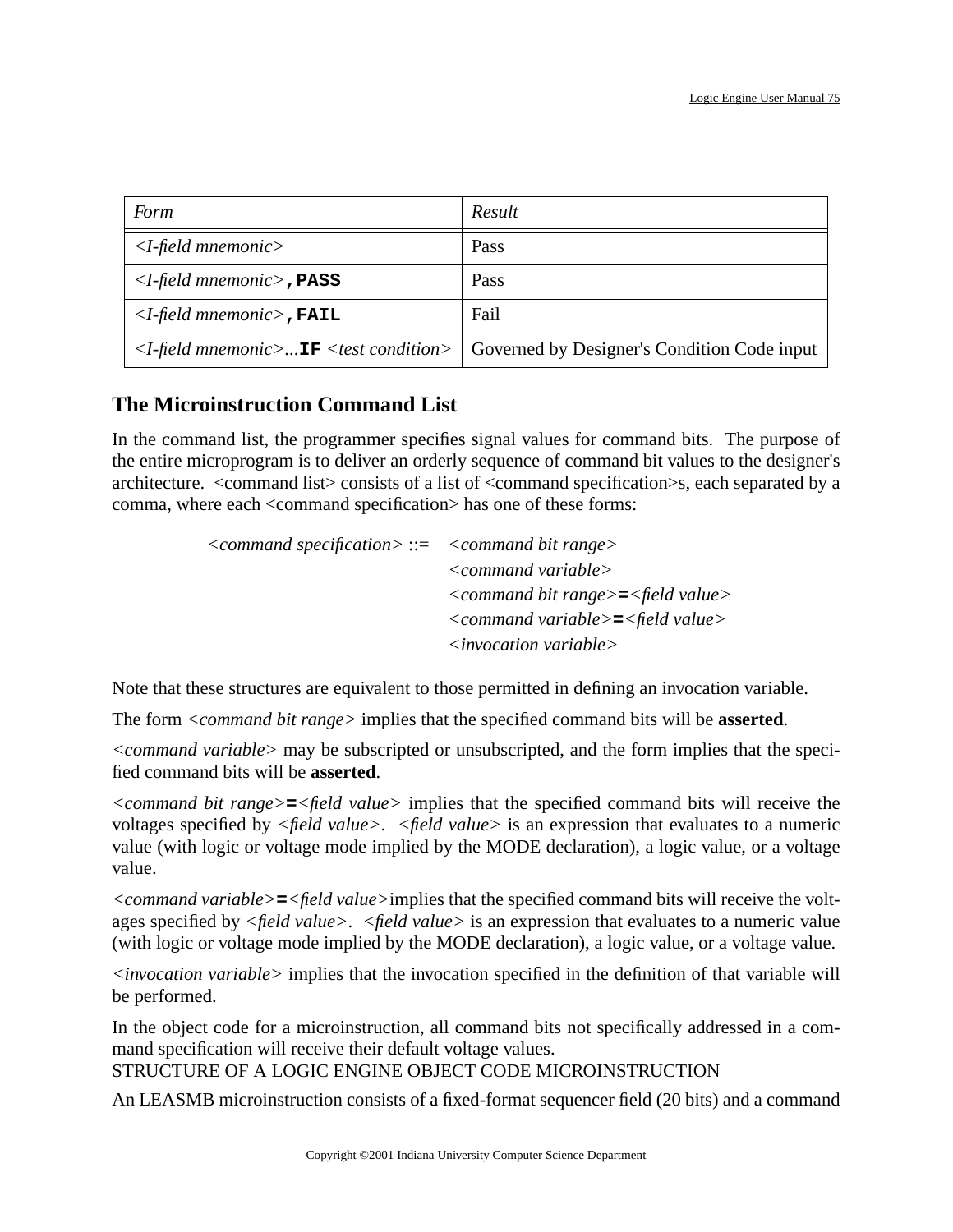bit field of size specified by the designer.



The structure of the **sequencer field** is as follows (bits are numbered from left to right, beginning with bit 0):

| Field                  |                | range                                   | Description                                        |
|------------------------|----------------|-----------------------------------------|----------------------------------------------------|
| I $(4 \text{ bits})$ : |                | $0 - 3$                                 | 2910 instruction code field (I-field) (high-active |
| <b>CCEN.L:</b><br>4    |                | 2910 Condition Code Enable (low-active) |                                                    |
|                        | CIN:           | 5                                       | 2910 Carry In (high-active)                        |
| $X(4 \text{ bits})$    | <b>CCFAIL:</b> | 6                                       | Condition Code Fail (high-active)                  |
| <b>CCINV:</b>          |                | 7                                       | Condition Code Invert (high-active)                |
| $D(12 \text{ bits})$ : |                | $8-19$                                  | 2910 address field (D-field) (high-active)         |
|                        |                |                                         |                                                    |
| B(1 bit):              |                | 20                                      | Breakpoint (high active)                           |

The structure of the **command bit field** is:

| <b>µInstruction</b> bit | Command bit  |
|-------------------------|--------------|
| 24                      |              |
| 25                      |              |
|                         |              |
| 63                      | 39 (maximum) |

The D-field is specified by the programmer as an expression of type program label or numeric constant.

The I-field is generated by LEASMB from the mnemonic in the operation code field of the microinstruction.

The B-field is generated by LEASMB when a breakpoint is requested for that microinstruction. If breakpoints are enabled, the clock will be stopped before the execution of a microinstruction that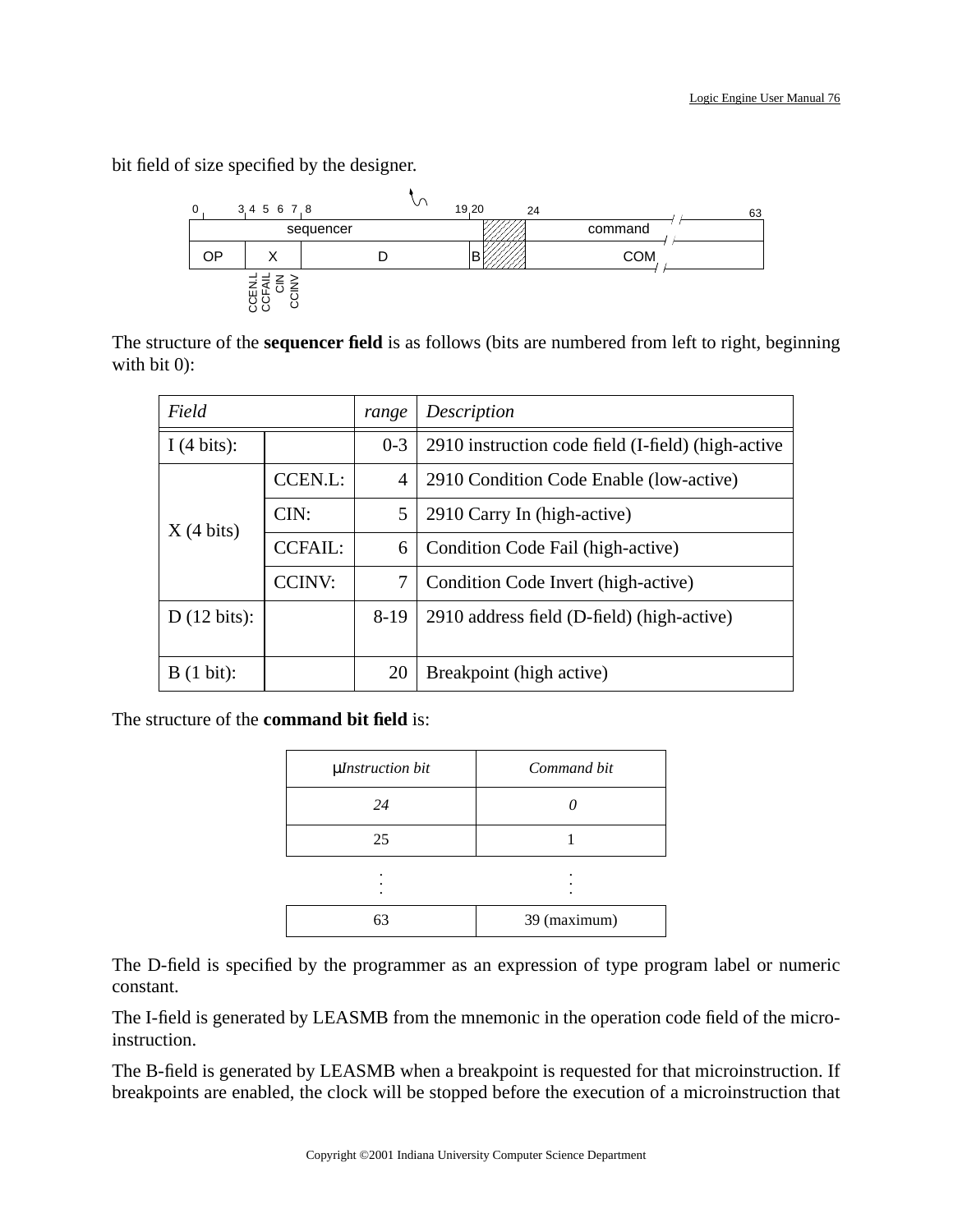has this bit set.

The X-field

The bits in the X-field allow the programmer to exert, through the prescribed LEASMB syntax, detailed control over certain of the 2910 microprogram sequencer features. In normal programming, LEASMB will set the X-field bits automatically, and the programmer will not deal with them. The use of the X-field is explained below. The discussion assumes you are familiar with the operations of the 2910.

For each of its instructions, the 2910 sequencer provides two sub-operations, PASS and FAIL. The 2910 performs the PASS sub-operation if its CCEN.L input is high (false) or if its CC.L input is low (true). The 2910 performs the FAIL sub-operation under other conditions, namely, if its CCEN.L input is low (true) and its CC.L input is high (false). A designer may wish to control the choice of sub-operation by forcing a PASS, forcing a FAIL, or allowing his Designer's Condition Code input to determine the choice. The Logic Engine microinstruction provides the means to select each of these alternatives easily.

The designer may force the 2910 to select the PASS sub-operation by setting the CCEN.L bit to 1 (false) in the microinstruction. (LEASMB performs this bit setting automatically if you specify the PASS option in the sequencer field of a symbolic microinstruction, or if you fail to specify a conditional clause.)

The designer may force the 2910 to select the FAIL sub-operation by setting the CCEN.L bit to 0 (true) and the CCFAIL bit to 1 (true) in the microinstruction. (LEASMB performs this bit setting automatically if you specify the FAIL option in the sequencer field of a symbolic microinstruction.)

The designer may allow his Designer's Condition Code signal to control the choice of PASS or FAIL sub-operation by setting the CCEN.L bit to 0 (true) and the CCFAIL bit to 0 (false) in the microinstruction. (LEASMB performs this bit setting automatically if you specify the conditional "IF" clause in a symbolic microinstruction.)

Here is a summary of the bit values required to influence the choice of sub-operation:

|                                                                  | <b>CCEN.L</b>   | <b>CCFAIL</b>          |
|------------------------------------------------------------------|-----------------|------------------------|
| Force a PASS                                                     | 1 (high, false) |                        |
| Force a FAIL                                                     | $0$ (low, true) | 1 (high, true)         |
| Act on incoming Designer's Condition Code signal   0 (low, true) |                 | $\vert$ 0 (low, false) |

The signal appearing on the Designer's Condition Code input may be low-active (asserted by a low voltage) or high-active (asserted by a high voltage). The Logic Engine microinstruction contains the CCINV bit to allow the programmer to specify which voltage polarity is in effect. To specify that Designer's Condition Code is low-active, the designer may set CCINV to 0 (false). To specify that Designer's Condition Code is high-active, the designer may set CCINV to 1 (true). (LEASMB sets CCINV automatically, based on the declarations for the signal referenced in the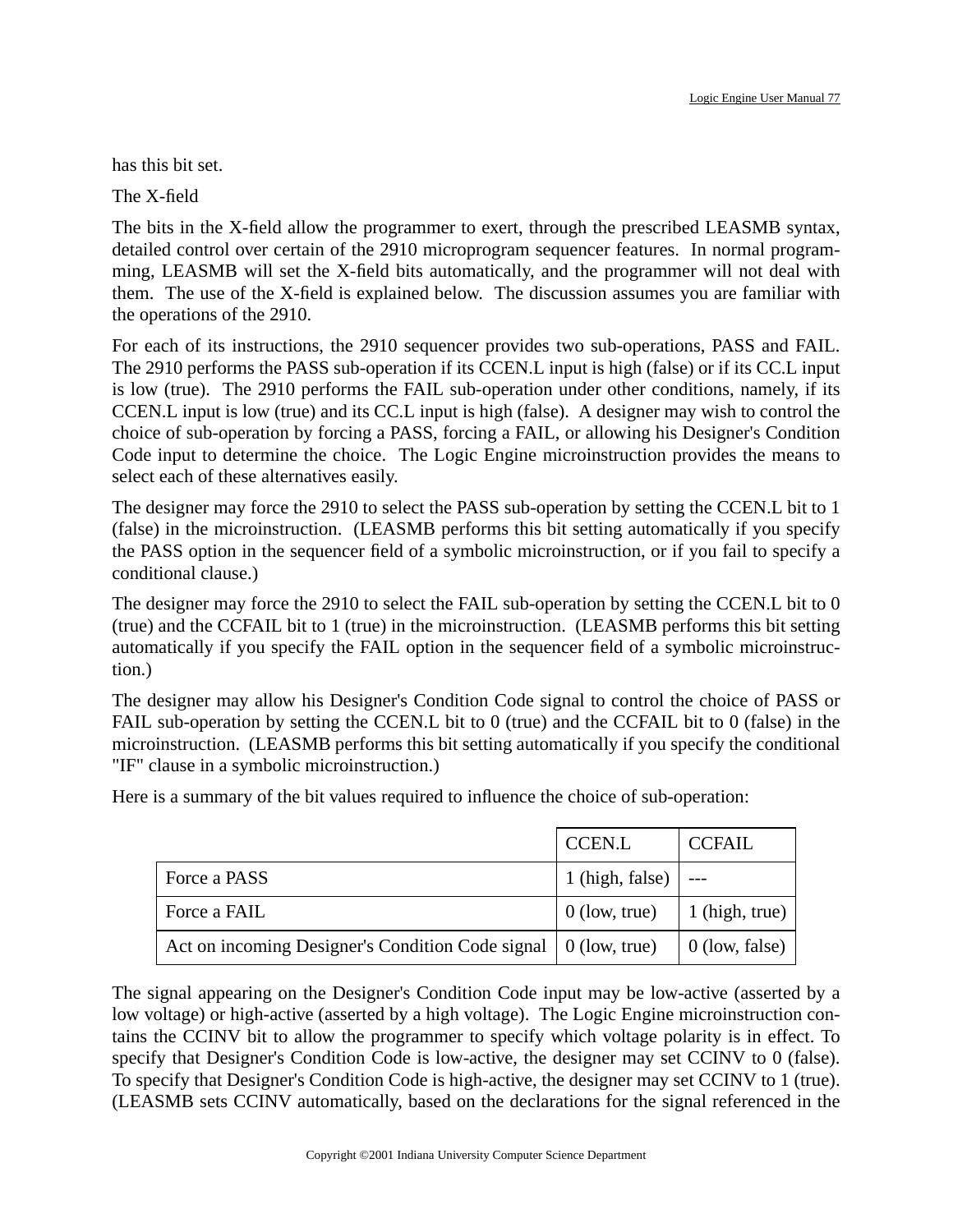"IF" clause of a symbolic microinstruction.)

In the Logic Engine, the logic equation governing the signal entering the 2910's Condition Code (CC.L) pin is

2910.CONDITION.CODE = (DESIGNER.CONDITION.CODE **xor** CCINV) **and** CCFAIL

The CIN bit of the microinstruction connects directly to the 2910 CIN pin. Normally, this bit will be a 1 (high, true), implying normal sequencing if a branch does not occur. Normal sequencing is inhibited if CIN is 0 (low, false). The programmer may override the normal value of CIN by placing a '**/**' preceding the 2910 operation mnemonic..

| 2910 Signal          | Disposition                                                                                                                                                                                               |
|----------------------|-----------------------------------------------------------------------------------------------------------------------------------------------------------------------------------------------------------|
| $D(12 \text{ bits})$ | Input. When PL.L is asserted, the Logic Engine pipeline register provides these<br>bits. When PL.L is negated (i.e., when MAP.L or VECT.L is asserted), the<br>designer's circuit must supply these bits. |
| I $(4 \text{ bits})$ | Input received from Logic Engine pipeline register.                                                                                                                                                       |
| CCL                  | Input received from Logic Engine. Derived from Designer's Condition Code,<br>CCINV, and CCFAIL.                                                                                                           |
| <b>CCEN.L</b>        | Input received from Logic Engine pipeline register.                                                                                                                                                       |
| CI                   | Input received from Logic Engine pipeline register. Programmer may specify<br>the value through LEASMB.                                                                                                   |
| RLD.L                | Input available at 2910 chip on Logic Engine board. Not used by Logic Engine.                                                                                                                             |
| <b>OE.L</b>          | Input controlled exclusively by Logic Engine.                                                                                                                                                             |
| CP                   | Input supplied exclusively by Logic Engine. Designer must supply the System<br>Clock from which CP is derived.                                                                                            |
| $Y(12 \text{ bits})$ | Output available on 60-pin flat-cable connector. Used by Logic Engine.                                                                                                                                    |
| <b>FULL.L</b>        | Output available at 2910 chip on Logic Engine board. Used by Logic Engine.                                                                                                                                |
| PL.L                 | Output available at 2910 chip on Logic Engine board. Used by Logic Engine.                                                                                                                                |
| <b>MAP.L</b>         | Output available on the 2910 PLD. Not used by Logic Engine.                                                                                                                                               |
| <b>VECT.L</b>        | Output available on the 2910 PLD. Not used by Logic Engine.                                                                                                                                               |
|                      | <i>Note: Directions are relative to the 2910.</i>                                                                                                                                                         |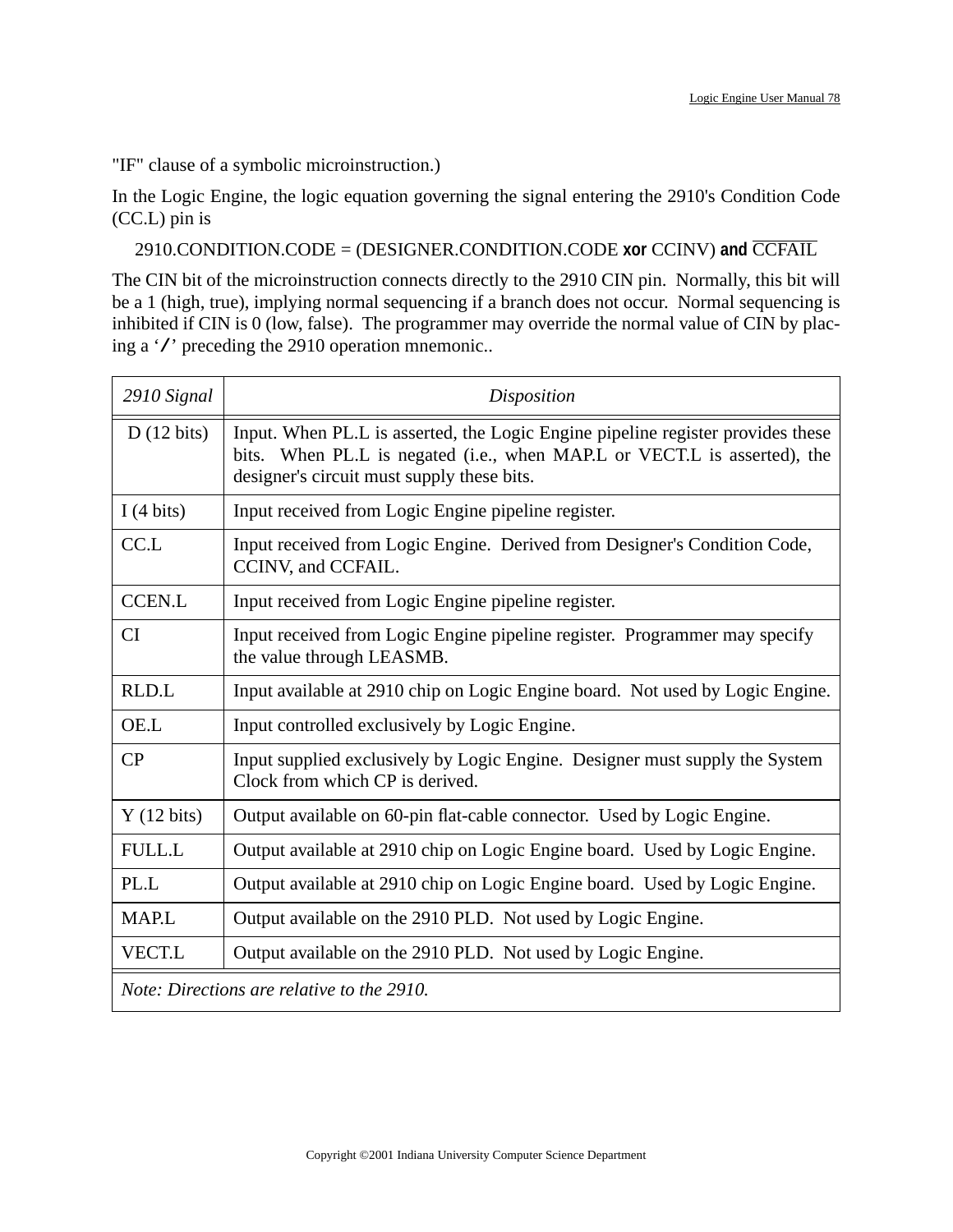# I. Logic Engine Programmer's Interface

# A. Introduction

The Logic Engine Programmer's Interface (LEPI) is a library of Microsoft C routines that allow the user to monitor and control the LE board from the PC host. At the lowest level, the LEPI allows the user to read from the lights and write to the switches, buttons and pipeline of the LE board. It can also control the clock on the LE board. At a higher level, the LEPI provides a powerful way to name and invoke values onto groups of signals. Some of the many uses of the LEPI include, test vector generation, providing control signals to systems in lieu of microcode, the migration of software simulations to hardware implementations and high level diagnostics.

# B. How the LEPI Works

The LE board contains 128 lights, 16 toggle switches, 12 buttons and 40 bits of pipeline. The PC host has the ability to read from the lights and write to the switches, buttons and pipeline. With this ability any signal that is wired to a light can be monitored by the PC host and any input signal that is wired to a switch, a button or the pipeline can be controlled by the PC host. The LE board also contains a clock which can be stopped, started and pulsed under the control of the PC host.

From the perspective of the host, the switches and buttons behave identically and will both be refered to as switches in this document. Associated with each switch is a register which can be written by the PC host. The output of each switch is connected to the output of its corresponding register. Normally, the output of the register is disabled and the output of the switch is enabled. The PC host can take control of the switches by disabling the output of the switches and enabling the output of the registers. In addition to the 28 registers associated with the switches, there are 4 hidden registers which are accessible from the PC host which do not have an associated switch or button.

The pipeline is part of the microcontroller which is on the LE board and is used to control input signals to a design. The PC host can however, write directly to the pipeline to provide these signals.

The PC host has the ability to stop a running clock, pulse a stopped clock, or start a stopped clock by writing to the clocks control register. When the clock is stopped the clock controls on the LE board are disabled. When the clock is running, its frequency is controlled from the LE board.

With these resources, the LE board has 128 parallel output signals which can be monitored and 72 parallel input signals which can be controlled. Section 8.6 describes how to access the switches, buttons and pipeline on the LE board.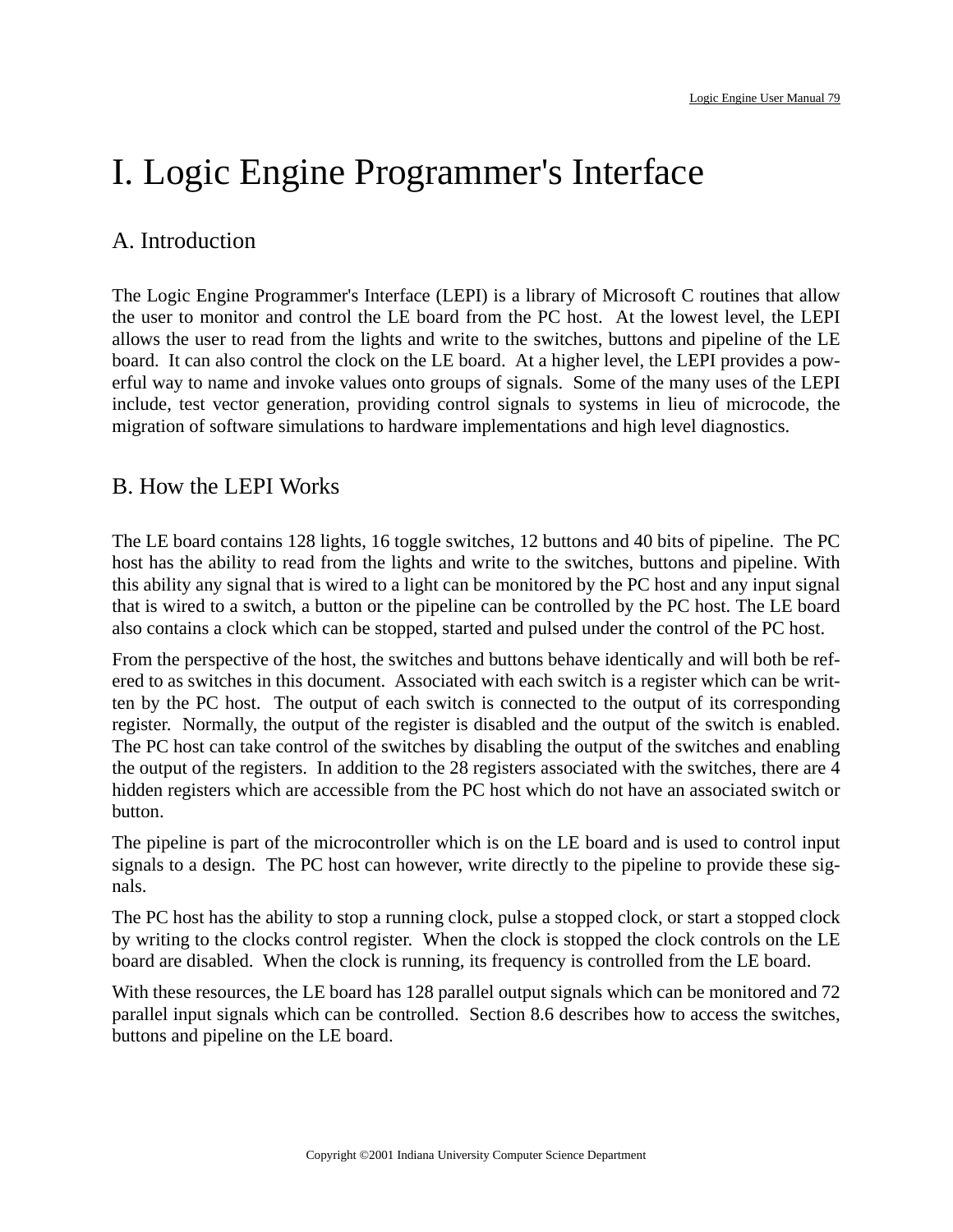# C. Low Level Interface Routines

The low level interface includes routines to read the lights, write the switches and pipeline and stop, start or pulse the clock. #include "/le/include/lelib.h"

```
#include "/le/include/lelib.h"
```
In order to use these routines, the file **/<le>/include/lelib.h** has to be included into the source file and the file **/<le>/bin/lelib.lib** has to be linked to the object files. See section 8.7 for instructions on linking this library.

```
int initboard(void);
```
Configures the LE board so that the PC host can control the operation of the clock, switches, buttons and pipeline. It also determines on which port the board is attached and does a minimal test to determine if the board is functioning. If the board is present and functioning **initboard** returns 0 otherwise it returns a positive integer. If no board is found, it could mean that the board is not powered on, the interface cable is not connected properly or the LE board is not functioning properly. This function should be called before any of the LEPI functions are used.

```
void restoreboard(void);
```
Restores the LE board to a state in which the clock, switches and buttons are all enabled. This function should be called before exiting the user program.

```
void readlights(lights);
```
unsigned char \*lights;

Reads the current value of all the lights. The values are stored in the user supplied array **lights**. Each entry in the array holds eight bits representing the value of the lights. The first entry (**lights[0]**) contains lights 0-7, the second, lights 8-15 and so on up to the sixteenth entry which contains lights 120-127. In each entry the lowest numbered light is the least significant bit.

```
int readlight(n);
```
int n;

Reads the **n**th 8-bit group of lights. **Readlight(n)** returns the value of the lights **n**\*8 through **n**\*8+7. The lowest numbered light is the least significant bit of the value returned. The value of **n** can range from 0 to 15. If **n** is outside this range, -1 is returned indicating an error.

```
void readswitches(switches);
```

```
unsigned char *switches;
```
Reads the current value of all the switches and buttons. The values are stored in the user supplied array **switches**. Each entry in the array holds eight bits representing the value of the switches. The first entry (**switches[0]**) contains switches 0-7, the second, switches 8-15 and so on up to the forth entry which contains switched 24-31. In each entry the lowest numbered switch is the least significant bit.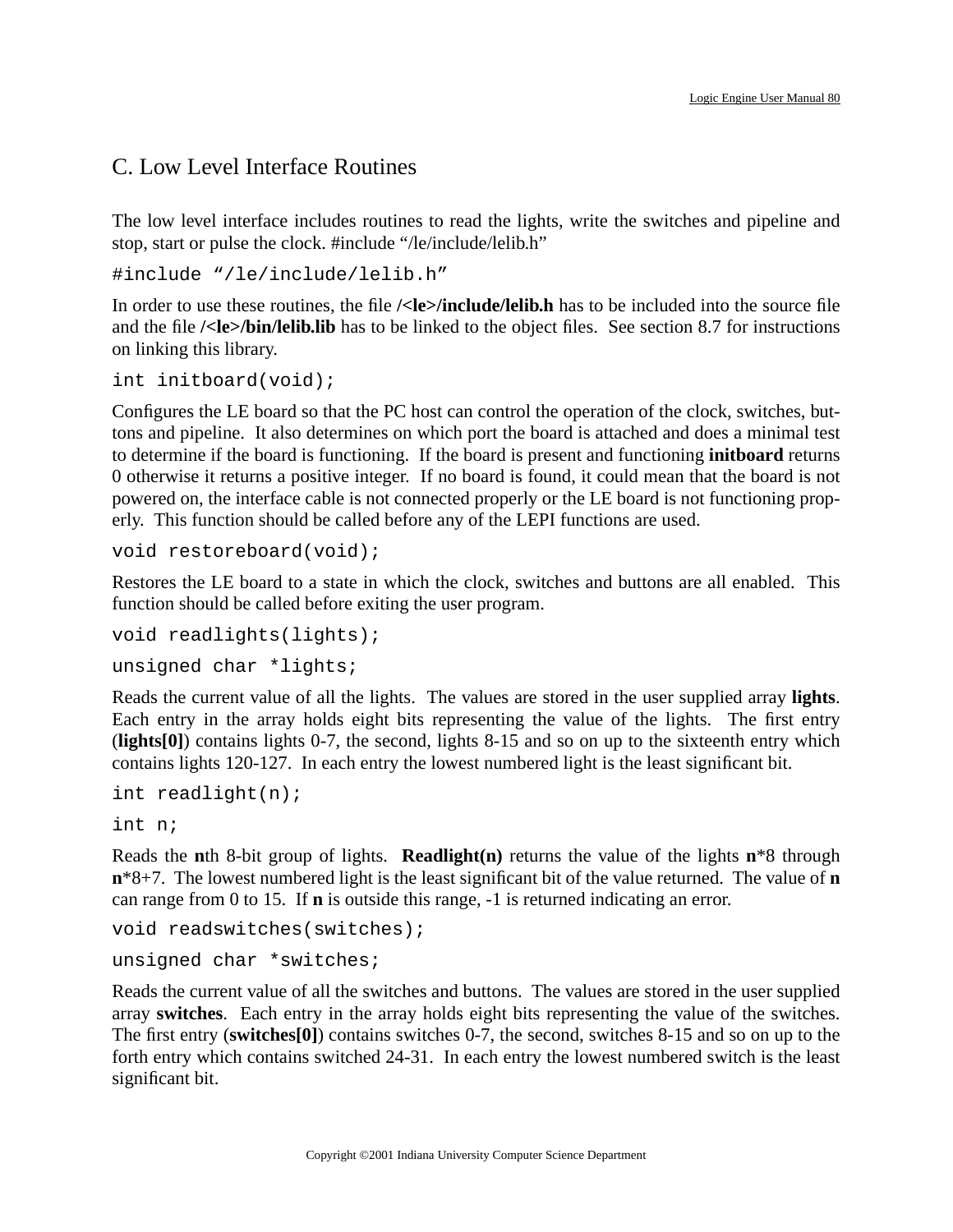```
int readswitch(n);
```
int n;

Reads the **n**th 8-bit group of switches. **Readswitch(n)** returns the value of the switches **n**\*8 through **n**\*8+7. The lowest numbered switch is the least significant bit of the value returned. The value of **n** can range from 0 to 3. If **n** is outside this range, -1 is returned indicating an error.

```
void writeswitches(switches);
```
unsigned char \*switches;

Writes the values in array **switches** to all the switches and buttons. Each entry in the array holds eight bits representing the value of the switches. The first entry (**switches[0]**) contains switches 0-7, the second, switches 8-15 and so on up to the forth entry which contains switches 24-31. In each entry the lowest numbered switch is the least significant bit.

```
int writeswitch(n,val);
int n;
unsigned char val;
```
Writes the value **val** to the **n**th 8-bit group of switches. **Writeswitch(n,val)** writes the value **val** to the switches **n**\*8 through **n**\*8+7. The least significant bit of **val** is written to the lowest numbered switch. The value of **n** can range from 0 to 3. If **n** is outside this range, -1 is returned indicating an error.

```
void writepipeline(pipe);
unsigned char *pipe;
```
Writes the values in array **pipe** to the pipeline. Each entry in the array holds eight bits. The first entry (**pipe**[0]) contains bits 0-7 of the pipeline, the second, bits 8-15 and so on up to the fifth entry which contains bits 32-39. In each entry the lowest numbered pipeline bit is the least significant bit of the value.

```
int writepipe(n,val);
int n;
unsigned char val;
```
Writes the value **val** to the **n**th 8-bit group of pipeline bits. **Writepipe(n,val)** writes the value **val** to the pipeline bits **n**\*8 through **n**\*8+7. The least significant bit of **val** is written to the lowest numbered pipeline bit. The value of **n** can range from 0 to 4. If **n** is outside this range, -1 is returned indicating an error.

```
void pulseclock(ticks);
```
int ticks;

Issues **ticks** number of clock pulses on the user clock. The clock is left in the stopped state after this function is called, so a value of 0 for **ticks** will simply stop the clock.

```
void startclock(void);
```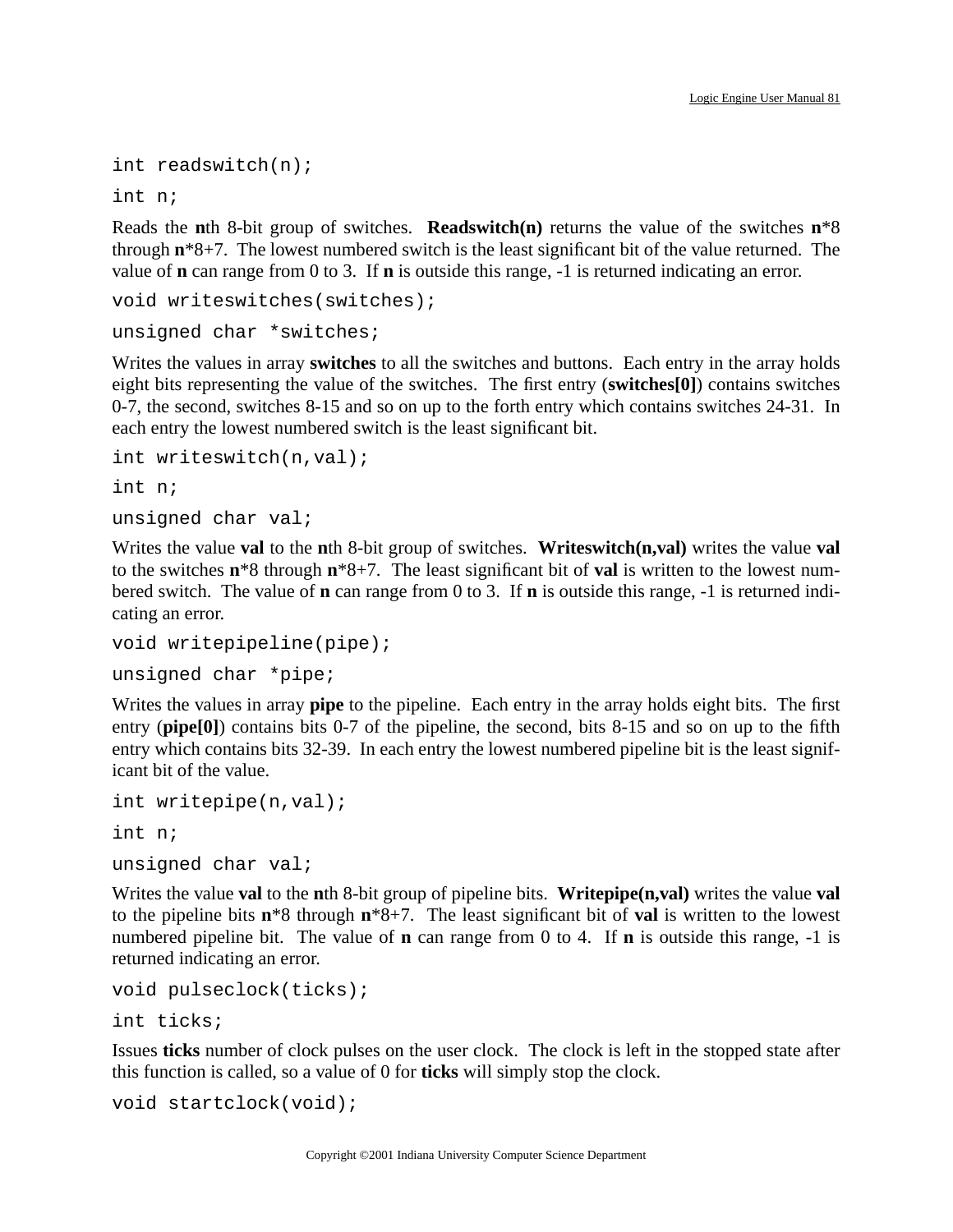Puts the clock in the running state. If the clock was already in the running state, nothing happens.

Fig. 1. is a small example of a C program that uses some of the low level routines. The routine tests one NAND gate (74ls00). It assumes that the inputs (pins 1 and 2) have been wired to switches 0 and 1 and the output (pin 3) has been wired to light 0. This example uses the routines: **initboard**, **restoreboard**, **writeswitch**, and **readlight**.

```
#include <stdio.h>
#include "\le\include\lelib.h"
void
main()
   { while(initboard()!=0)
      { /* initialize the board*/
        fprintf(stderr,"LE Board not present or not functioning\n");
        fprintf(stderr,"<Hit Enter key to continue>");
        getchar();
       }
     dotest();/* perform the test*/
     restoreboard();/*restore the board*/
    }
void
dotest()
   {
    static int expected[4] = \{1,1,1,0\}; /*Truth Table for 741s00*/
    int result; \overline{\phantom{a}} /*result of running test*/
     int error; /*number of errors so far*/
     unsigned char i; /*input value and loop index*/
     error = 0;
    for(i=0;i<4;i++) {
        writeswitch(0,i);/*Present inputs to gate*/
       result = readlight(0);/*Read output of gate*/
        if(result != expected[i])
          { fprintf(stderr,"Error: Inputs: %d Result: %d Expected: %d\n",
                   i, result, (i == 3);
            error++;
           }
        }
     fprintf(stderr,"The test completed with %d error(s)\n",error);
    }
```
Sample program using low-level LEPI routines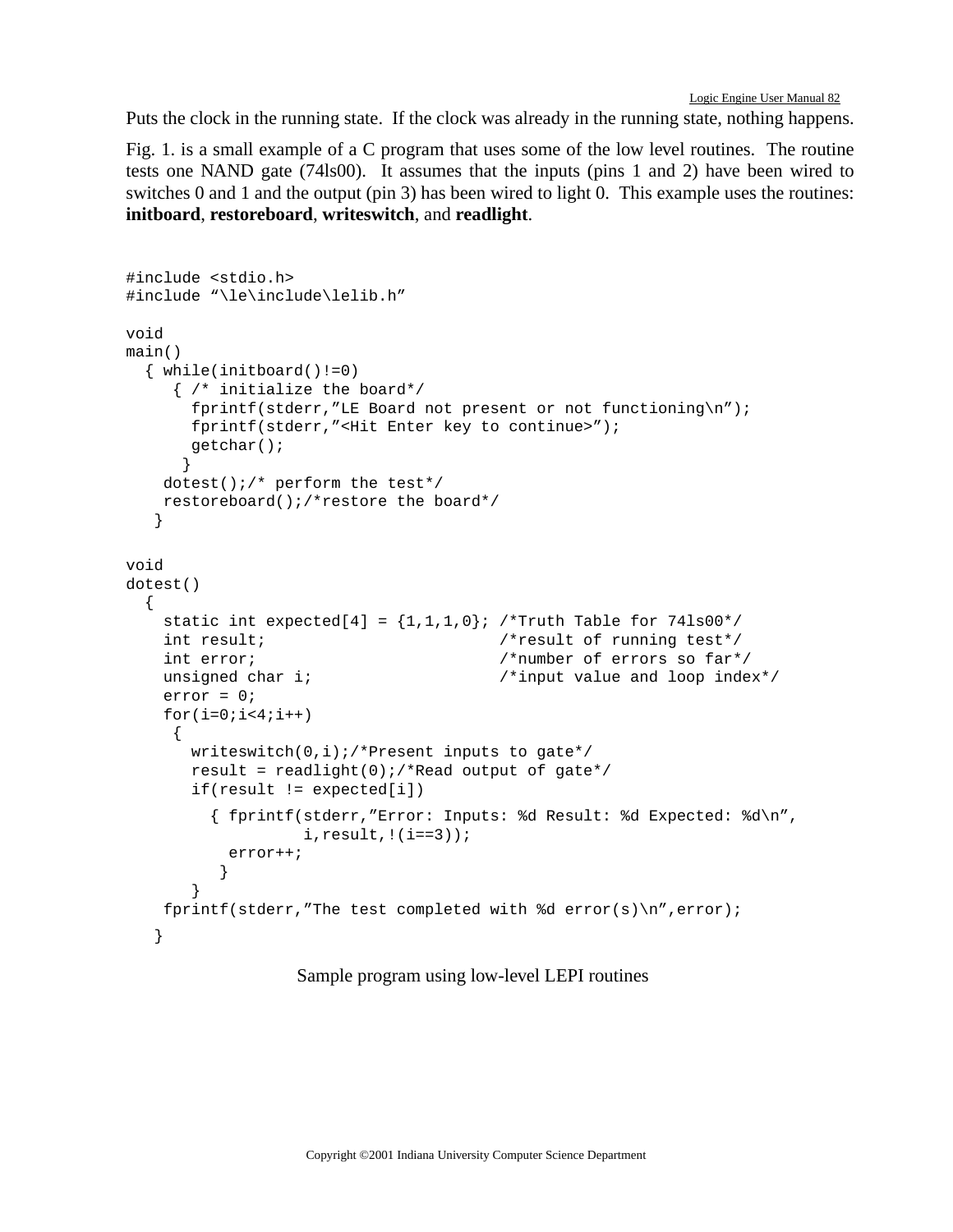# D. High Level Interface Routines

The high level interface includes routines to define field declarations and invocations, invoke values onto the defined fields and read values from the defined fields. Table II. is a list of all the high level routines available, including the signature and a description of each. The field declarations and invocations are defined in a separate file. The syntax for this file is nearly identical to the declaration section of the LE Micro Assembly Language described in Chapter 5 of this manual with a few additions This file must be read by the user program before any of the high level routines can be used.

```
int initboard(void);
```
Besides initiating the board as described above in the low level routines, this routine initiates the pipeline, switches and buttons to their default values as defined in the declaration file. It should therefore be called after calling **declare**.

```
int declare(filename);
```

```
char *filename;
```
Reads the named declaration file. This will construct an internal symbol table that is used by the **initboard**, **command**, **mask** and **readval** routines. The syntax of the declaration file is described in section XX. This routine should be called before the **initboard** routine. The value returned is the number of errors that occurred while parsing the declaration file.

```
int command(comlist[,arg]...);
```

```
char *comlist;
```
The **command** routine is used to assert values onto the defined field. **Comlist** is a string with the same syntax as the command list portion of a microinstruction statement of the LE Micro Assembly Language as described in chapter 5 of this manual. In addition, the **comlist** can contain format specifications as in the **printf** routine (See the Microsoft C Run-time Library Reference). The **command** routine asserts only the signals as defined in **comlist**. All other signals take on their default value. A negative value will be returned if a error occurred while parsing **comlist** otherwise 0 will be returned.int mask(comlist[,arg]...);

```
char *comlist;
```
The **mask** routine is identical to the **command** routine with the exception that signals which are not asserted as defined in **comlist**, remain at their current value.

```
int readval(field);
char *field;
```
The **readval** routine returns the value of the named field as defined in the declaration file. The **field** argument is a string containing the name of the field to be read. A negative result indicates that an error has occurred in parsing **field**.

Fig. 2. is a small example of a C program that uses some of the high level routines and Fig. 3. is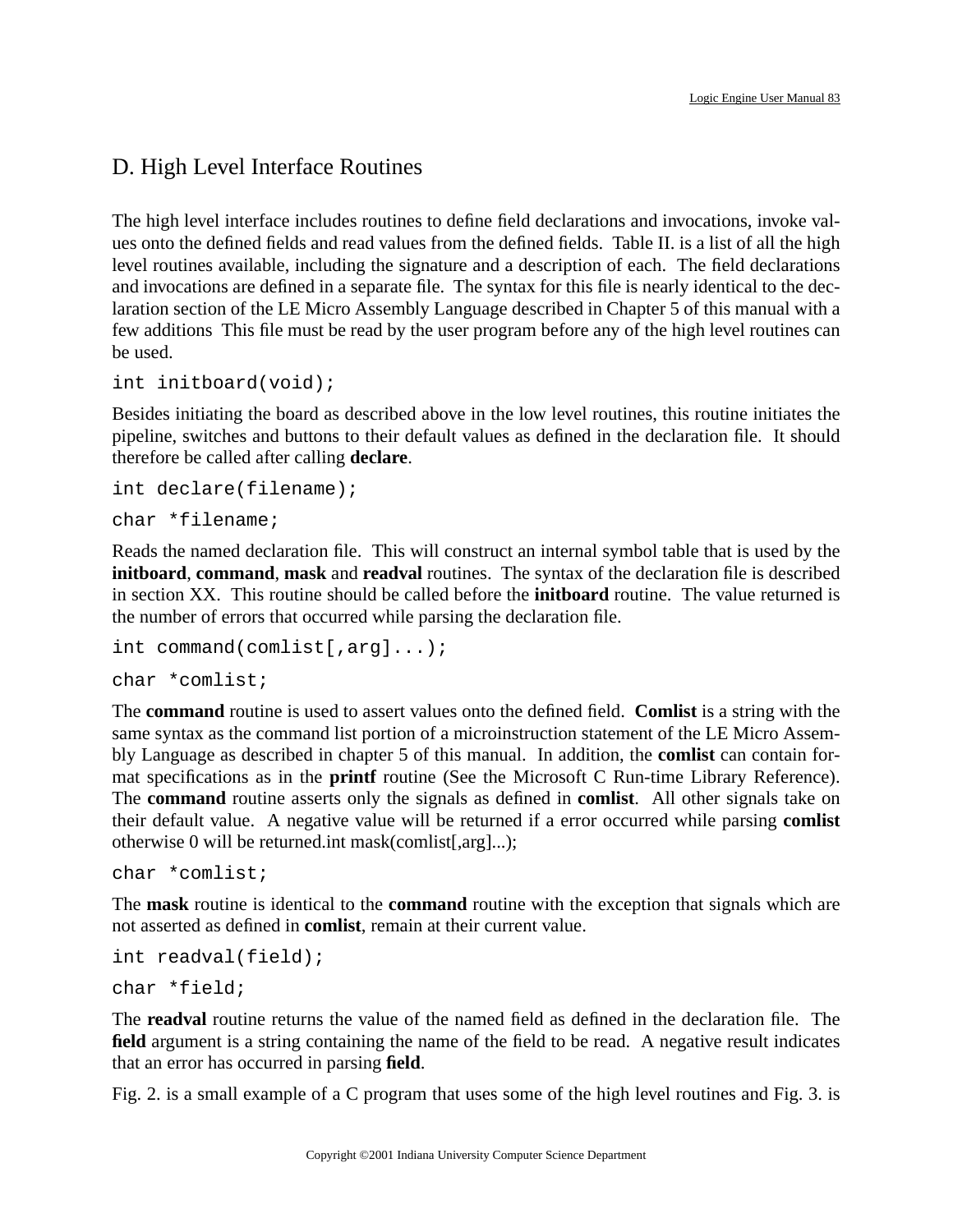the accompanying declaration file. The routine tests an ALU (74ls181). It assumes that the inputs and outputs have been wired as defined in the declaration file. This example uses the routines: **declare**, **initboard**, **restoreboard**, **command** and **readval**. The testing algorithm used is to present the device with all possible inputs, checking the outputs for each against a software model of the device. The code for the software model (LS181 in fig. 2) is not shown in the figure. Notice that in the code of Fig. 2, there is no reference to light or switch numbers. All signals are referenced by name.

A SW(0:3)  $B$  SW(4:7) S SW(8:11) M SW(12) C0 SW(13), T=%L  $F$  LT(8:12), T=%LHHHH

# E. Declaration File Syntax

The declaration file is used to give logically names to a group of signals and to describe the use of these signals. The syntax is similar to the declaration portion of the Micro Assembly Language described in Chapter 5 of this manual with a few addtions to support the switches, buttons, and lights. The description of the syntax given here is only a subset of the complete syntax. For a complete description of the sytax, see Chapter 5.

The three basic directives used in the declaration file are **COM**, **LT**, and **SW**. All of which have the same syntax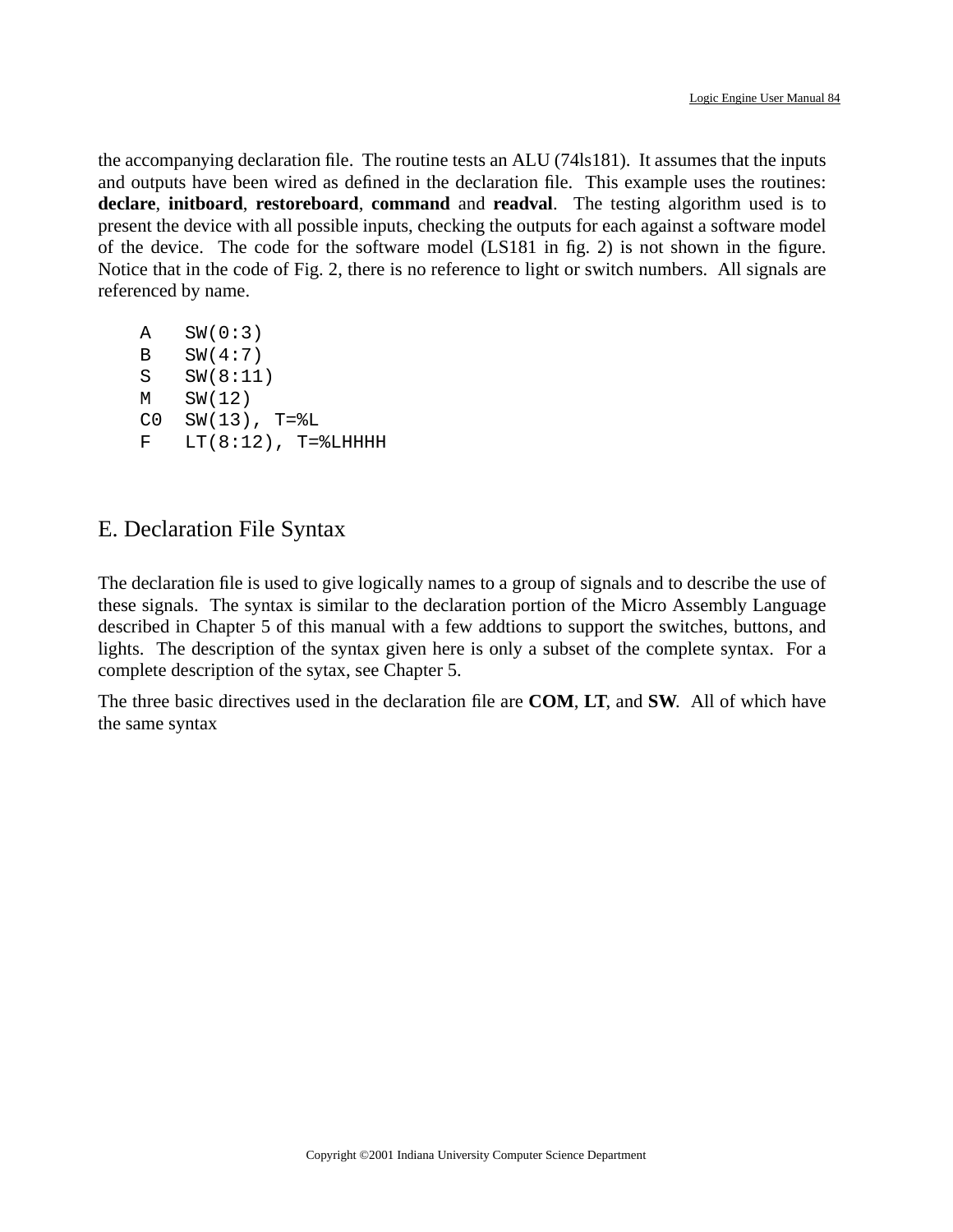```
#include <stdio.h>
#include "lelib.h"
void main()
   {
     if(declare("ls181.dec")!=0)
       {
        fprintf(stderr,"Error: Declaration File\n");
       exit(-1); }
     while(initboard()!=0)
       {
         fprintf(stderr,"LE Board not present or not functioning\n");
         fprintf(stderr,"<Hit Enter key to continue> ");
        getchar();
        }
    dotest();
    restoreboard();
    }
void dotest()
   {
    int a,b,s,m,c0,f,expected,errors;
     errors = 0;
    for(s=0:s<16:s++) fprintf(stderr,"Testing function %x for all possible inputs\n",s);
       for(b=0;b<16;b++){
           for(a=0;a<16;a++){
                for(m=0; m<2; m++){
                   for(c0=0;c0<2;c0++){
                        command("A=%d,B=%d,S=%d,M=%d,C0=%d",a,b,s,m,c0);
                       f = \text{readval}("F");
                        expected = LS181f(a,b,s,m,c0);if(f := expected) fprintf(stderr,
                                 "Error: A=%x,B=%x,S=%x,M=%x,C0=%x->F=%x:Expected:%x\n"
                                 ,a,b,s,m,c0,f,expected);
                                errors++;
                               print(f("test>");if(getchar() == 'q') ext(-1); }
 }
               }
           }
        }
 }
    fprintf(stderr, "The test completed with d error(s)\n", errors);
}
```

```
Sample program using high-level LEPI routines
```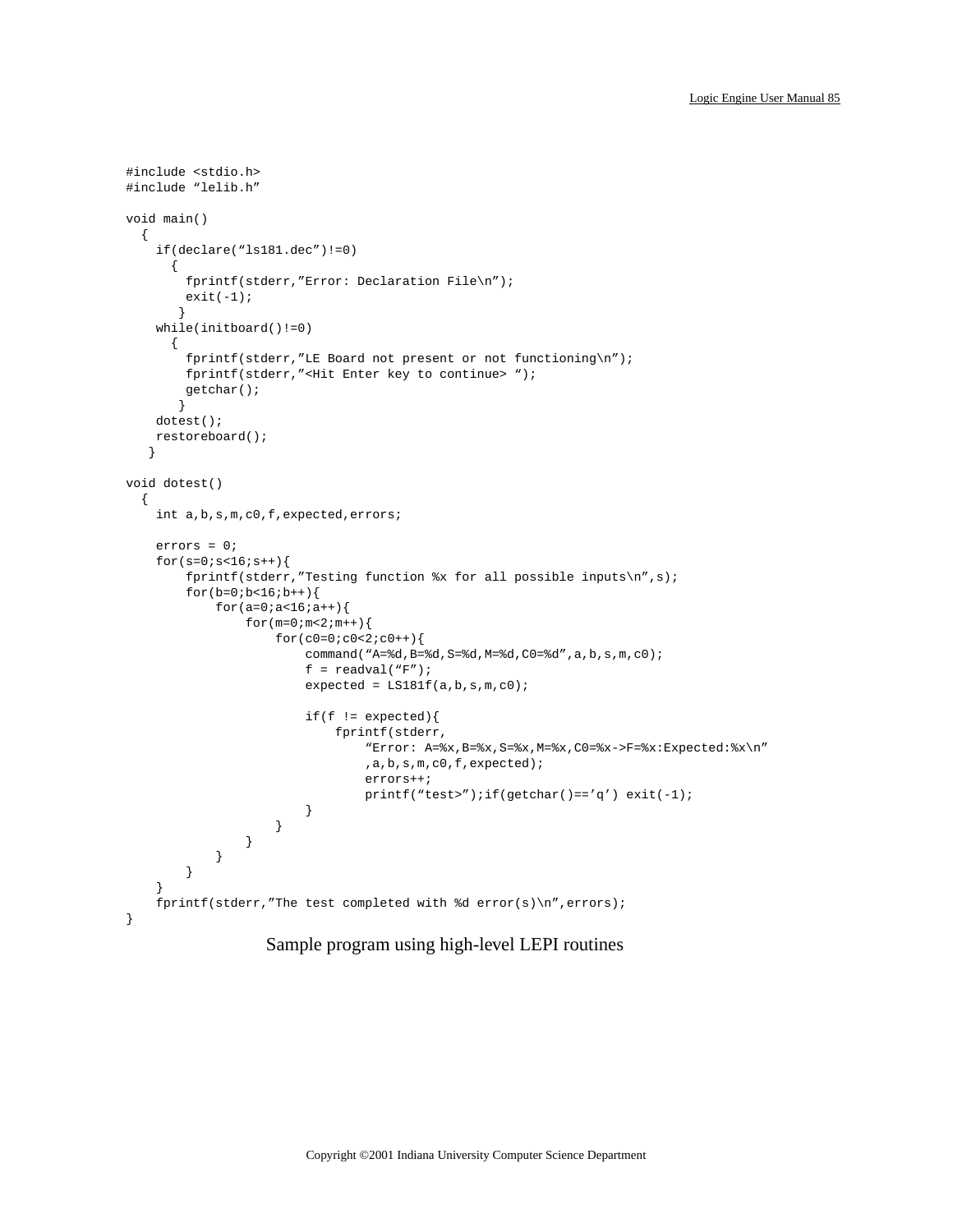### <*name*> <*dir*> <*range*> [**,**<*truth values*>] [,<default values>

where]

| <name></name>                     | $::=$                 |                                                                             | A string of any length containing, upper or<br>lower case letters, numerals, "_", or ".".<br>The first character must be a letter. This<br>defines the name of the field. |
|-----------------------------------|-----------------------|-----------------------------------------------------------------------------|---------------------------------------------------------------------------------------------------------------------------------------------------------------------------|
| $\langle$ dir $\rangle$           |                       | COM, LT, or SW                                                              | The directive defines the type of field.                                                                                                                                  |
| $\langle range \rangle$           | $::=$                 | (n,m)                                                                       | n and m are integers and n is less than m.                                                                                                                                |
|                                   | $::=$                 | (n)                                                                         | The range defines the signals in the field.                                                                                                                               |
| $\langle$ truth values $\rangle$  | $::=$                 | $\mathbf{T}$ = <numeric value=""></numeric>                                 | The truth value defines the interpretation                                                                                                                                |
|                                   | $::=$                 | $T = \vee$ oltage value>                                                    | of the voltage of each signal in the field. If<br>absent, each signal is assumed to be true<br>high.                                                                      |
|                                   |                       | $\langle$ default values $\rangle$ ::= D= $\langle$ numeric value $\rangle$ | The default value defines the value each                                                                                                                                  |
|                                   |                       | $D = \vee$ voltage value>                                                   | signal gets when it is not asserted. Used<br>only for COM and SW directives. If absent,                                                                                   |
|                                   | $::=$                 | $D = $                                                                      | the default for each signal will be a low<br>voltage for VOLTAGE mode and a false<br>value for LOGIC mode. See the MODE<br>directive below.                               |
| $\leq$ numeric value> ::= [0-9]*  |                       |                                                                             | decimal value                                                                                                                                                             |
|                                   |                       | $ ::=$ \$[0-9a-fA-F]*                                                       | hexadecimal value                                                                                                                                                         |
|                                   | $::=$                 | $\S[01]^*$                                                                  | binary value                                                                                                                                                              |
| $\langle$ voltage value $\rangle$ | $\mathrel{\mathop:}=$ | $ \mathcal{E}[\mathbf{H}\mathbf{L}] $                                       | high and low voltage values                                                                                                                                               |
| $<$ logic values $>$              |                       | $ ::=$ $\mathcal{E}[\mathbf{TF}]^*$                                         | true and false logic values                                                                                                                                               |

The **COM** and **SW** directives both define input fields to the board. The name defined by these directives can be used in **command** or **mask** statements. The **LT** directives define output fields from the board. The name defined by these directives can be used in **readval** statements.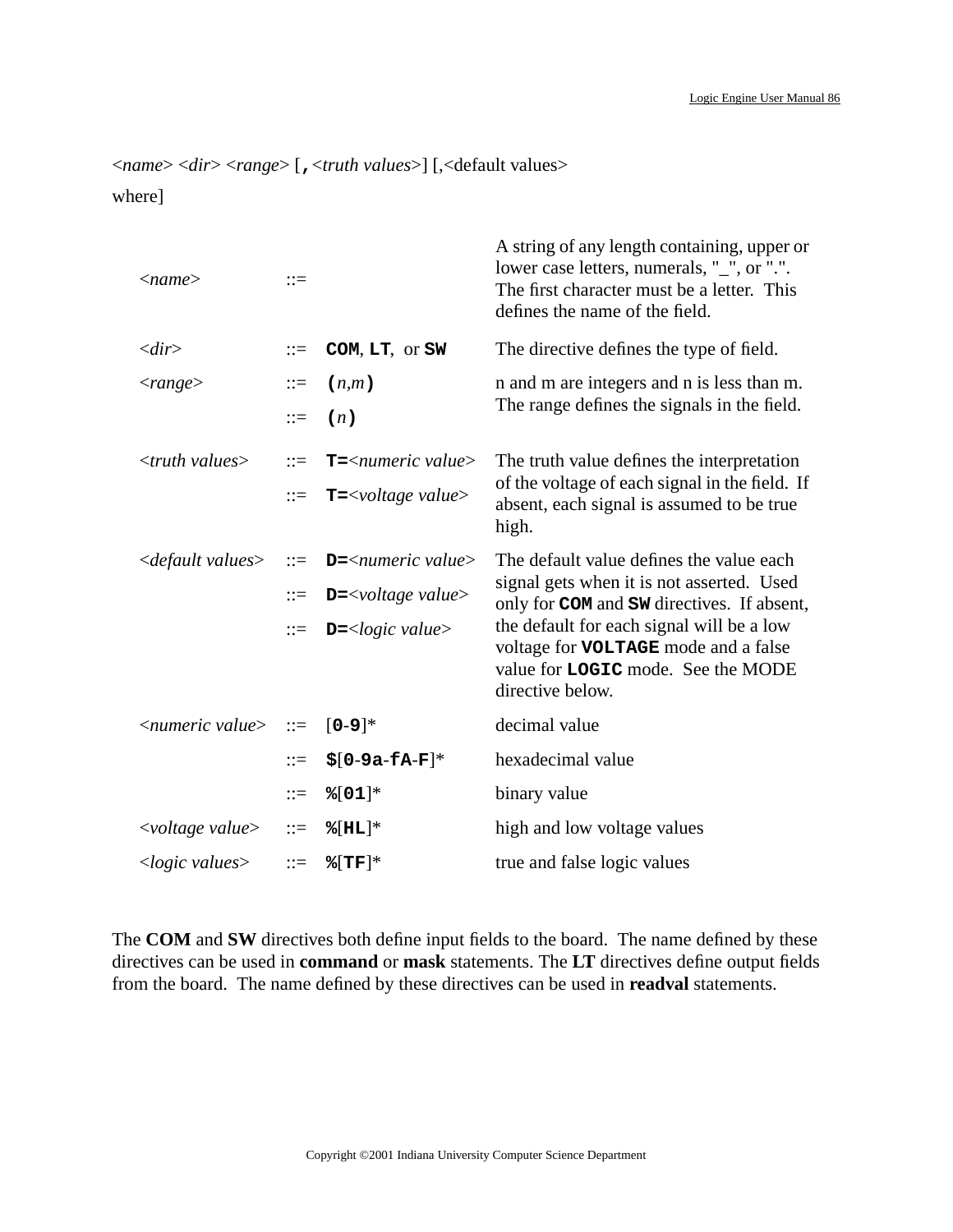# F. Nomenclature

The naming and numbering of the switches, lights, and pipeline for the software is slightly different from that of the hardware and can be a point of confusion. The following tables describe how they relate to each other. For exact location of these points on the Logic Engine board, see the Logic Engine Board User Manual.:

|                     | <b>Type</b>   | Switc<br>h          | Switc<br>h          | Switc<br>h              | Switc<br>$\boldsymbol{h}$ | Hid-<br>den          | Push-<br>$But-$<br>ton | $Push-$<br>$But-$<br>ton | Hid-<br>den         | Push-<br>$But-$<br>ton | Push-<br>But-<br>ton    |
|---------------------|---------------|---------------------|---------------------|-------------------------|---------------------------|----------------------|------------------------|--------------------------|---------------------|------------------------|-------------------------|
| num-<br>ber-<br>ing | Soft-<br>ware | $31 -$<br>28        | $27 -$<br>24        | $23 -$<br>20            | $19-$<br>16               | $15 -$<br>14         | $13 -$<br>12           | $11 - 8$                 | $7 - 6$             | $5 - 4$                | $3 - 0$                 |
|                     | Hard<br>ware  | $S15-$<br>S12       | $S11-$<br>S8        | $S7-$<br>S <sub>4</sub> | $S3-$<br>SO               | $B15-$<br><b>B14</b> | $B13-$<br><b>B12</b>   | $B11-$<br>B8             | $B7-$<br>B6         | $B5-$<br>B4            | $B3-$<br>B <sub>0</sub> |
|                     | IC/<br>pin    | XX/<br>$20 -$<br>17 | XX/<br>$16 -$<br>13 | XX/<br>$20 -$<br>17     | XX/<br>$16 -$<br>13       | XX/<br>$20 -$<br>19  | XX/<br>$18 -$<br>17    | XX/<br>$16 -$<br>13      | XX/<br>$20 -$<br>19 | XX/<br>$18 -$<br>17    | XX/<br>$16 -$<br>13     |

**Table 5: Switches**

**Table 6: Lights 127-64**

|                | Type          | Light                       | Light                                  | Light                       | Light          | Light         | Light         | Light       | Light         |
|----------------|---------------|-----------------------------|----------------------------------------|-----------------------------|----------------|---------------|---------------|-------------|---------------|
| num-<br>bering | Soft-<br>ware | $127 -$<br>120              | 119-<br>112                            | $111 -$<br>104              | 103-96         | 95-88         | 87-80         | 79-72       | $71-64$       |
|                | Hard-<br>ware | $L127-$<br>L <sub>120</sub> | L <sub>119</sub> -<br>L <sub>112</sub> | $L111-$<br>L <sub>104</sub> | $L103-$<br>L96 | $L95-$<br>L88 | $L87-$<br>L80 | L79-<br>L72 | $L71-$<br>L64 |
|                | IC/pin        | $XX/2-9$                    | $XX/2-9$                               | $XX/2-9$                    | $XX/2-9$       | $XX/2-9$      | $XX/2-9$      | $XX/2-9$    | $XX/2-9$      |

**Table 7: Lights 0-63**

|           | <b>Type</b>   | Light                     | Light         | Light         | Light                    | Light         | Light         | Light    | Light    |
|-----------|---------------|---------------------------|---------------|---------------|--------------------------|---------------|---------------|----------|----------|
|           | Soft-<br>ware | 63-56                     | 55-48         | $47 - 40$     | 39-32                    | $31 - 24$     | $23-16$       | $15-8$   | $7-0$    |
| numbering | Hard-<br>ware | $L63-$<br>L <sub>56</sub> | $L55-$<br>L48 | $L47-$<br>L40 | L <sub>39</sub> -<br>L32 | $L31-$<br>L24 | $L23-$<br>L16 | $L15-L8$ | $L7-L0$  |
|           | $IC$ /pin     | $XX/2-9$                  | $XX/2-9$      | $XX/2-9$      | $XX/2-9$                 | $XX/2-9$      | $XX/2-9$      | $XX/2-9$ | $XX/2-9$ |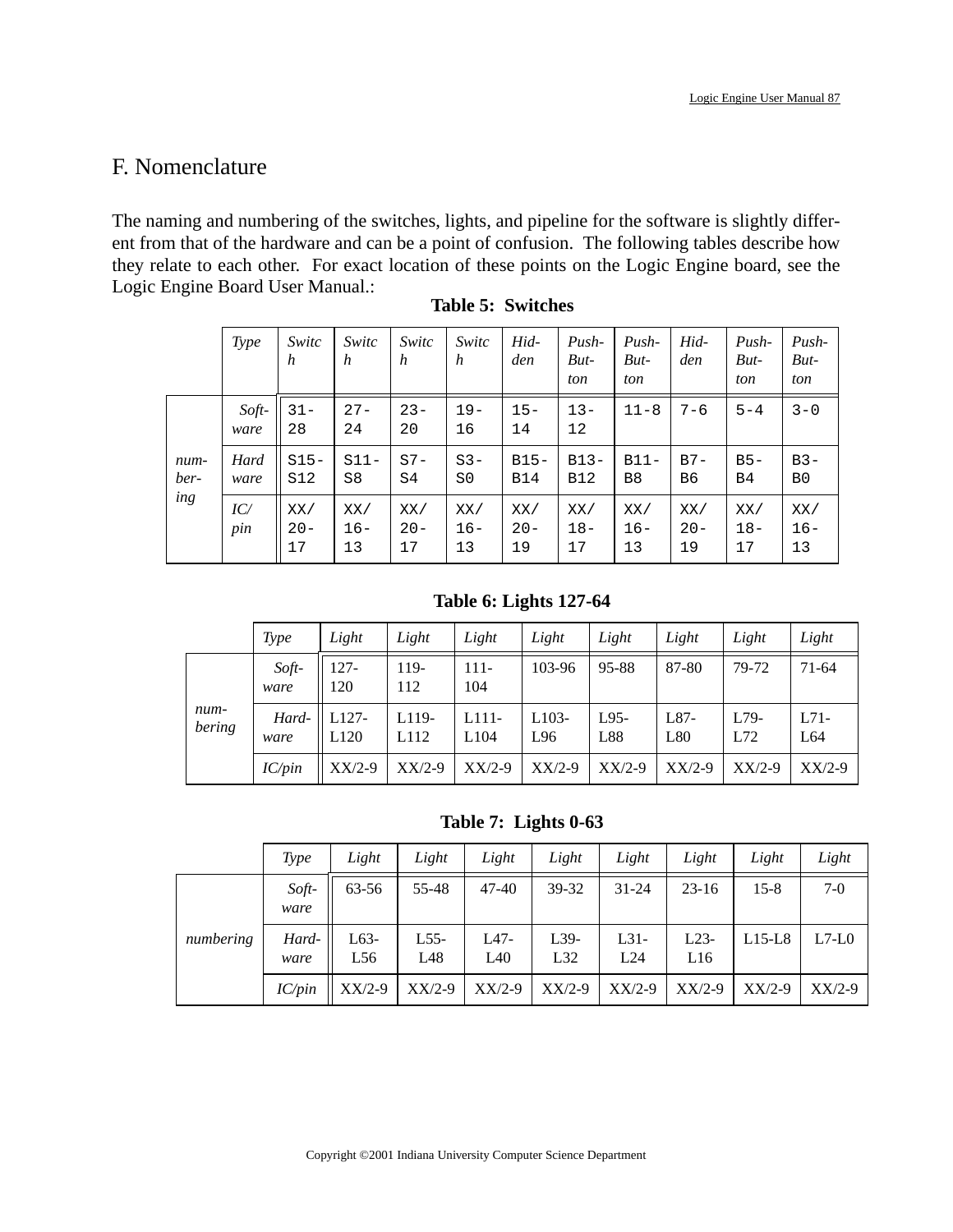|           | <i>Type</i>         | Pipeline                                                            | Pipeline  | Pipeline                         | Pipeline                        | Pipeline |
|-----------|---------------------|---------------------------------------------------------------------|-----------|----------------------------------|---------------------------------|----------|
|           | Software            | $39-32$                                                             | $31 - 24$ | 23-16                            | $15 - 8$                        | $7-0$    |
| numbering | Hardware    P39-P32 |                                                                     | P31-P24   | P <sub>23</sub> -P <sub>16</sub> | P <sub>15</sub> -P <sub>8</sub> | $P7-P0$  |
|           | IC/pin              | $\vert$ XX/19-12 $\vert$ XX/19-12 $\vert$ XX/19-12 $\vert$ XX/19-12 |           |                                  |                                 | XX/19-12 |

**Table 8: Pipeline**